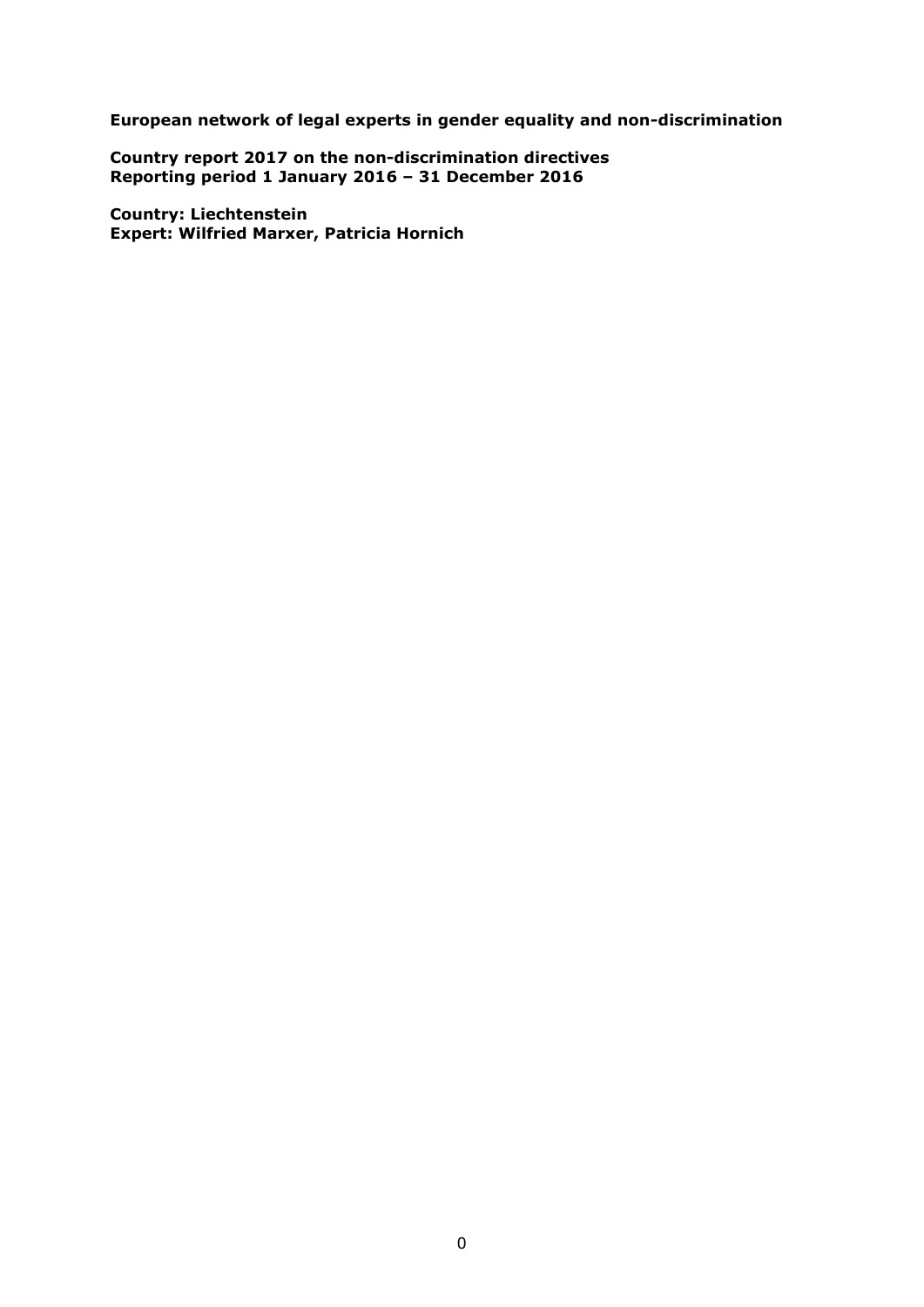# **CONTENTS**

| $\mathbf 0$             |     |        |                                                                              |  |
|-------------------------|-----|--------|------------------------------------------------------------------------------|--|
|                         | 0.1 |        |                                                                              |  |
|                         | 0.2 |        | List of main legislation transposing and implementing the directives  4      |  |
| 1                       |     |        |                                                                              |  |
| $\overline{\mathbf{2}}$ |     |        |                                                                              |  |
|                         | 2.1 |        |                                                                              |  |
|                         |     | 2.1.1  | Definition of the grounds of unlawful discrimination within the              |  |
|                         |     |        |                                                                              |  |
|                         |     | 2.1.2  |                                                                              |  |
|                         |     | 2.1.3  |                                                                              |  |
|                         | 2.2 | 2.2.1  |                                                                              |  |
|                         | 2.3 |        |                                                                              |  |
|                         |     | 2.3.1  |                                                                              |  |
|                         | 2.4 |        |                                                                              |  |
|                         | 2.5 |        |                                                                              |  |
|                         | 2.6 |        | Reasonable accommodation duties (Article 2(2)(b)(ii) and Article 5 Directive |  |
|                         |     |        |                                                                              |  |
| 3                       |     |        |                                                                              |  |
|                         | 3.1 |        |                                                                              |  |
|                         |     | 3.1.1  | EU and non-EU nationals (Recital 13 and Article 3(2) Directive               |  |
|                         |     |        | 2000/43 and Recital 12 and Article 3(2) Directive 2000/78) 22                |  |
|                         |     | 3.1.2  | Natural and legal persons (Recital 16 Directive 2000/43)22                   |  |
|                         | 3.2 |        |                                                                              |  |
|                         |     | 3.2.1  | Employment, self-employment and occupation 25                                |  |
|                         |     | 3.2.2  | Conditions for access to employment, to self-employment or to                |  |
|                         |     |        | occupation, including selection criteria, recruitment conditions and         |  |
|                         |     |        | promotion, whatever the branch of activity and at all levels of the          |  |
|                         |     |        |                                                                              |  |
|                         |     | 3.2.3  | Employment and working conditions, including pay and dismissals              |  |
|                         |     | 3.2.4  | Access to all types and to all levels of vocational guidance, vocational     |  |
|                         |     |        | training, advanced vocational training and retraining, including             |  |
|                         |     |        |                                                                              |  |
|                         |     | 3.2.5  | Membership of, and involvement in, an organisation of workers or             |  |
|                         |     |        | employers, or any organisation whose members carry on a particular           |  |
|                         |     |        | profession, including the benefits provided for by such organisations        |  |
|                         |     |        |                                                                              |  |
|                         |     | 3.2.6  | Social protection, including social security and healthcare (Article         |  |
|                         |     |        |                                                                              |  |
|                         |     | 3.2.7  | Social advantages (Article 3(1)(f) Directive 2000/43) 32                     |  |
|                         |     | 3.2.8  | Education (Article 3(1)(g) Directive 2000/43)34                              |  |
|                         |     | 3.2.9  | Access to and supply of goods and services which are available to the        |  |
|                         |     |        |                                                                              |  |
|                         |     | 3.2.10 |                                                                              |  |
| 4                       |     |        |                                                                              |  |
|                         | 4.1 |        | Genuine and determining occupational requirements (Article 4)41              |  |
|                         | 4.2 |        | Employers with an ethos based on religion or belief (Article 4(2) Directive  |  |
|                         |     |        | Armed forces and other specific occupations (Article 3(4) and Recital 18     |  |
|                         | 4.3 |        |                                                                              |  |
|                         | 4.4 |        |                                                                              |  |
|                         | 4.5 |        | Work-related family benefits (Recital 22 Directive 2000/78)43                |  |
|                         | 4.6 |        |                                                                              |  |
|                         |     |        |                                                                              |  |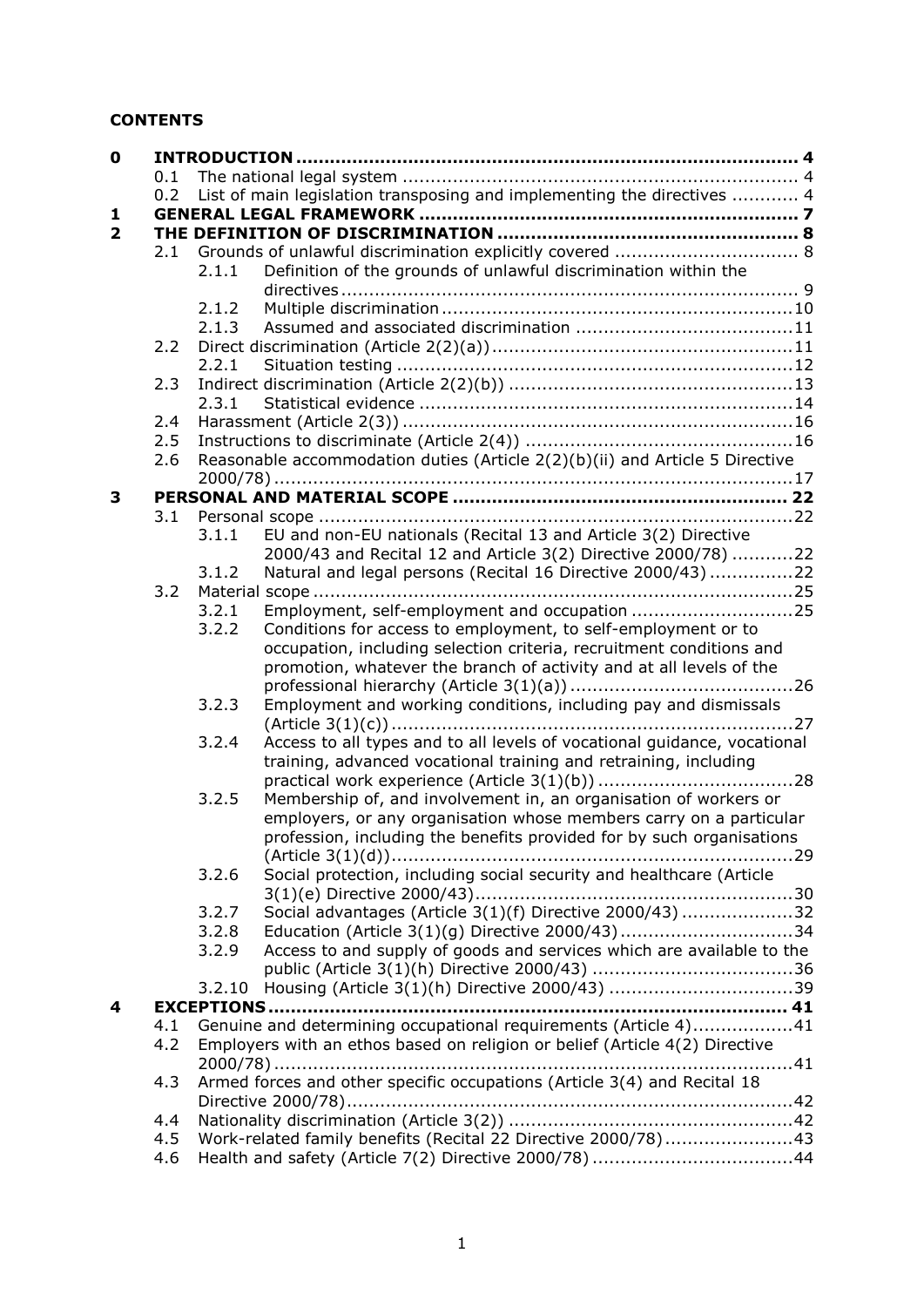|                         | 4.7 | Exceptions related to discrimination on the ground of age (Article 6 Directive     |  |
|-------------------------|-----|------------------------------------------------------------------------------------|--|
|                         |     | 4.7.1                                                                              |  |
|                         |     | Special conditions for young people, older workers and persons with<br>4.7.2       |  |
|                         |     |                                                                                    |  |
|                         |     | 4.7.3                                                                              |  |
|                         |     | 4.7.4                                                                              |  |
|                         |     | 4.7.5                                                                              |  |
|                         | 4.8 | Public security, public order, criminal offences, protection of health, protection |  |
|                         |     | of the rights and freedoms of others (Article 2(5), Directive 2000/78)49           |  |
|                         | 4.9 |                                                                                    |  |
| 5                       |     | POSITIVE ACTION (Article 5 Directive 2000/43, Article 7 Directive                  |  |
|                         |     |                                                                                    |  |
| 6                       |     |                                                                                    |  |
|                         | 6.1 | Judicial and/or administrative procedures (Article 7 Directive 2000/43, Article    |  |
|                         |     |                                                                                    |  |
|                         | 6.2 | Legal standing and associations (Article 7(2) Directive 2000/43, Article 9(2)      |  |
|                         |     |                                                                                    |  |
|                         | 6.3 | Burden of proof (Article 8 Directive 2000/43, Article 10 Directive 2000/78)56      |  |
|                         | 6.4 | Victimisation (Article 9 Directive 2000/43, Article 11 Directive 2000/78)56        |  |
|                         | 6.5 | Sanctions and remedies (Article 15 Directive 2000/43, Article 17 Directive         |  |
|                         |     |                                                                                    |  |
| $\overline{\mathbf{z}}$ |     | BODIES FOR THE PROMOTION OF EQUAL TREATMENT (Article 13 Directive                  |  |
|                         |     |                                                                                    |  |
| 8                       | 8.1 | Dissemination of information, dialogue with NGOs and between social                |  |
|                         |     |                                                                                    |  |
|                         | 8.2 | Compliance (Article 14 Directive 2000/43, Article 16 Directive 2000/78)70          |  |
| 9                       |     |                                                                                    |  |
| 10                      |     |                                                                                    |  |
| 11                      |     |                                                                                    |  |
|                         |     |                                                                                    |  |
|                         |     |                                                                                    |  |
| 12                      |     |                                                                                    |  |
|                         |     |                                                                                    |  |
|                         |     |                                                                                    |  |
|                         |     | ANNEX 1: TABLE OF KEY NATIONAL ANTI-DISCRIMINATION LEGISLATION 76                  |  |
|                         |     |                                                                                    |  |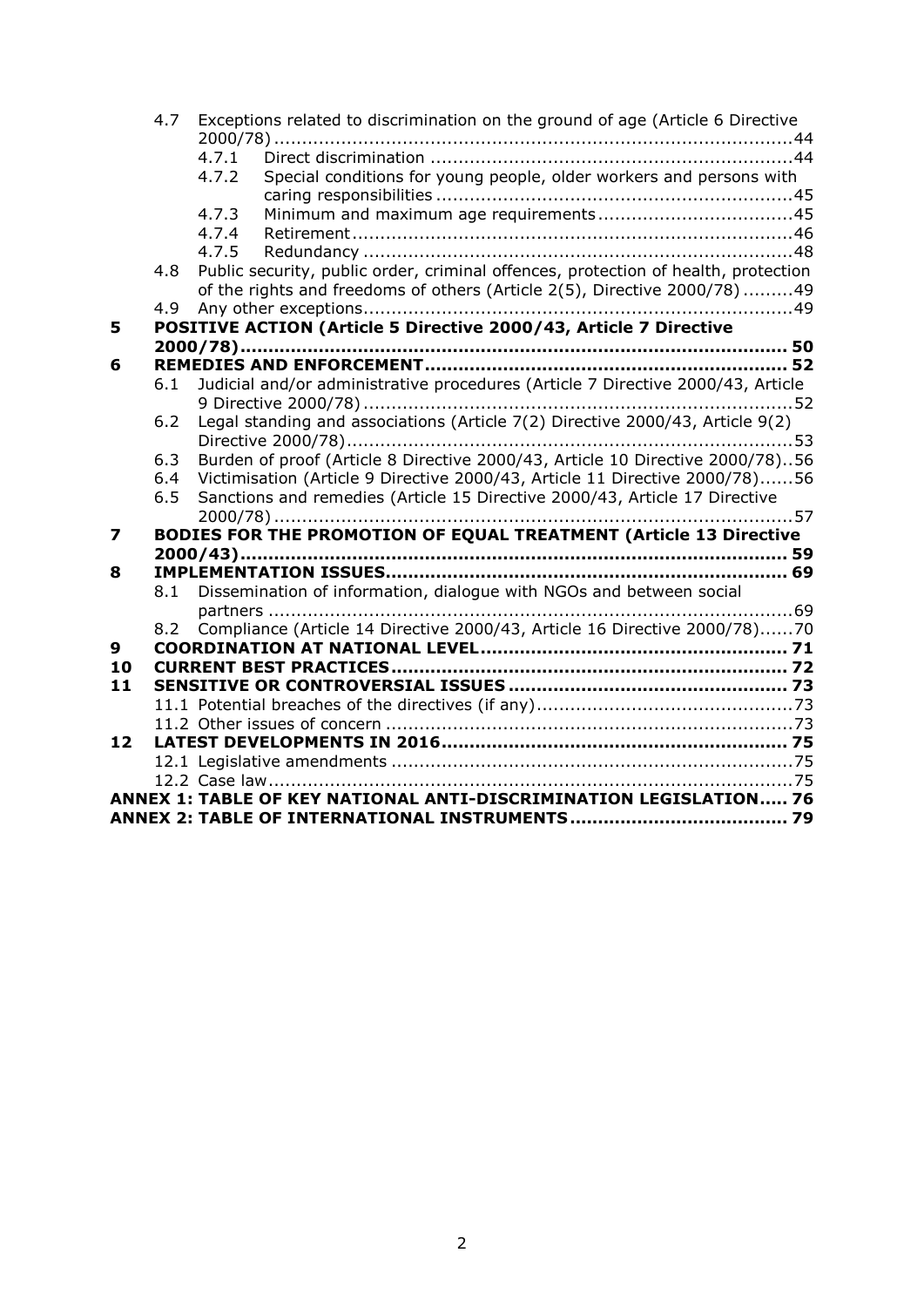# **Abbreviations**

| AA            | Act on Aviation                                           |
|---------------|-----------------------------------------------------------|
| <b>AABP</b>   | Act on Assistance for Blind People                        |
| <b>AAVCO</b>  | Act on Aid for Victims of Criminal Offences               |
| <b>ABP</b>    | Association for Assisted Living in Liechtenstein          |
| <b>ACC</b>    | Act on the Constitutional Court                           |
| <b>ACPP</b>   | Act on Company Personnel Plan                             |
| <b>ACRPD</b>  | Act on Central Register of Personal Data                  |
| <b>ACUSSC</b> | Act on Civil Union for Same-Sex Couples                   |
| <b>ACY</b>    | Act on Children and Youth                                 |
| ADI           | Act on Disability Insurance                               |
| <b>AEPO</b>   | Act on the Employment of Public Officials                 |
| <b>AEICT</b>  | Act on Employment in Industry, Commerce and Trade         |
| <b>AEPD</b>   | Act on Equality of People with Disabilities               |
| <b>AEPO</b>   | Act on Employment of Public Officials                     |
| <b>AEWM</b>   | Act on Equality between Women and Men                     |
| AF            | Act on Foreigners                                         |
| AFM           | Act on Free Movement of Persons of EEA and Swiss citizens |
| <b>AIC</b>    | Act on Information and Consultation of Employees in       |
|               | <b>Business Enterprises</b>                               |
| AM            | Act on Media                                              |
| AMA           | Act on Marriage                                           |
| <b>AMCLC</b>  | Act on Mediation in Civil Law Cases                       |
| <b>APPS</b>   | Act on the Pension Scheme for Public Servants             |
| <b>APS</b>    | <b>Act on Postal Services</b>                             |
| <b>APR</b>    | Act on Political Rights                                   |
| <b>ARAF</b>   | Act on Rent Allowance for Families                        |
| AS            | <b>Act on Statistics</b>                                  |
| <b>ASANP</b>  | Act on Supplementary Aid to the National Old Age and      |
|               | Widow's/Widower's Pension                                 |
| ASA           | Act on State Administration                               |
| <b>ASH</b>    | Act on Social Help                                        |
| <b>ASE</b>    | Act on School Education                                   |
| <b>AVT</b>    | Act on Vocational Training                                |
| CCC           | Common Civil Code                                         |
| <b>CCP</b>    | Code of Civil Procedure                                   |
| <b>ECHR</b>   | European Convention on Human Rights                       |
| <b>DPA</b>    | Data Protection Act                                       |
| LC            | Constitution of the Principality of Liechtenstein         |
| <b>NOWP</b>   | National Old Age and Widow's/Widower's Pension            |
| PC            | Penal Code                                                |
| <b>PCL</b>    | Personal and Corporate Law                                |
|               |                                                           |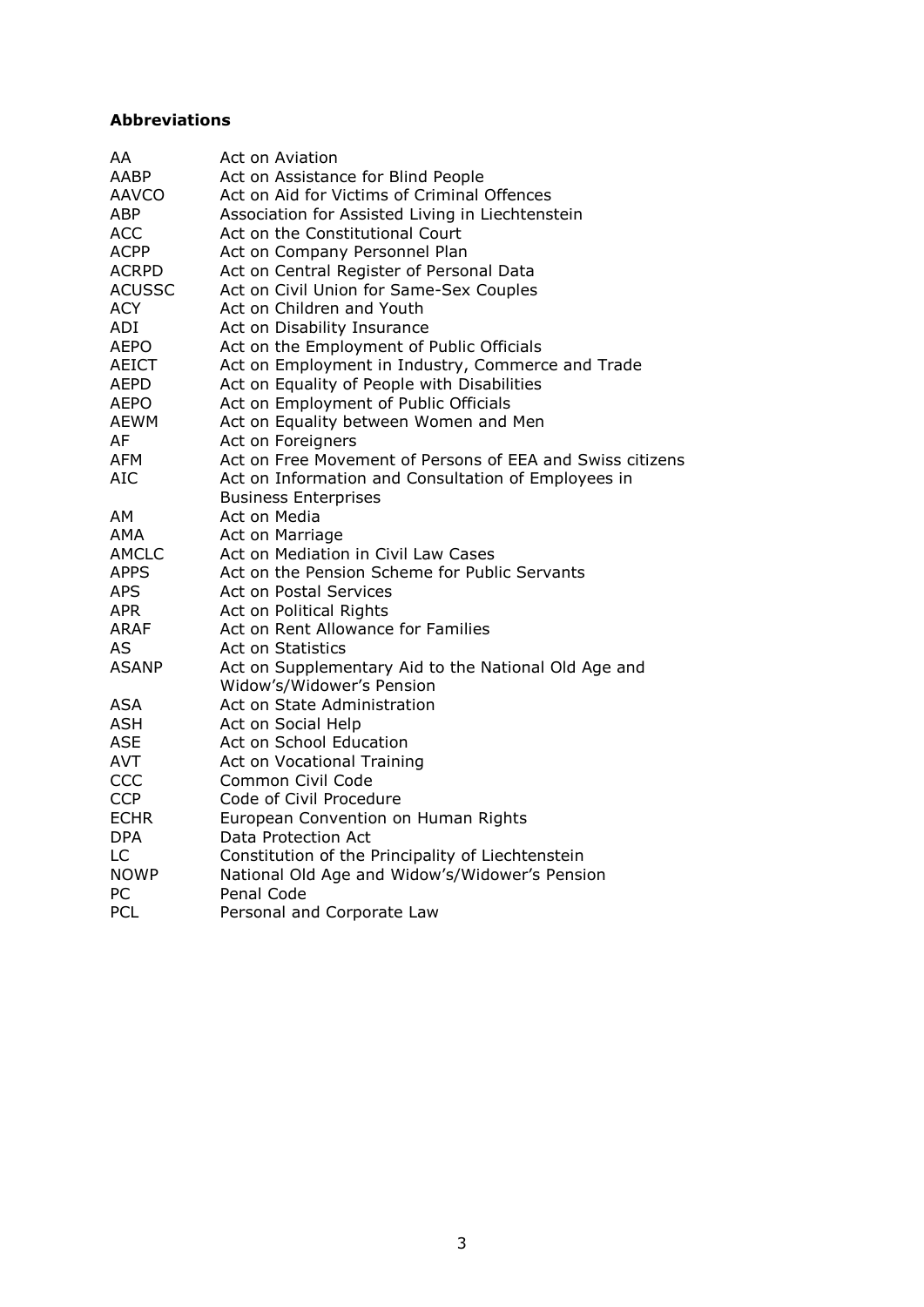# <span id="page-4-0"></span>**0 INTRODUCTION**

## <span id="page-4-1"></span>**0.1 The national legal system**

Liechtenstein's constitution defines Liechtenstein as 'a constitutional, hereditary monarchy on a democratic and parliamentary basis<sup> $1$ </sup> where 'the power of the State is embodied in the Reigning Prince and the People'.<sup>2</sup> This means that political power is shared equally between the elected Parliament/the people and the monarch. However, the Prince must approve every law and financial resolution in order for it to attain legal force.<sup>3</sup> Article 45 of the Constitution states that the Parliament (*Landtag*) is the 'legal organ which represents and asserts the rights and interests of the people in relation to the government in accordance with the constitution'. In respect of international relations, the Parliament is not allowed to amend a treaty that has already been signed by the Government, although it can accept or reject it completely. In addition, the people have the direct democratic rights of initiative and referendum, including the right to hold a referendum on international treaties. New laws, and amendments to laws and the constitution, therefore, can also be initiated and decided on by the people in a popular vote.

The members of the Government are selected on the recommendation of the Parliament and are appointed by the reigning Prince. The Government consists of five members, including the Prime Minister, who has to countersign the laws and financial resolutions that have been passed by the Parliament and have been signed by the reigning Prince.<sup>4</sup>

The legal system is dual. Criminal and civil law is handled by the Ordinary Courts (*Landgericht*); appeals in the first instance are treated by the Upper Court (*Obergericht*), and ultimately by the High Court (*Oberster Gerichtshof*). In cases of dispute between citizens and organs of the state, the Administrative Court (*Verwaltungsgericht*) and the Constitutional Court (*Staatsgerichtshof*) act as the relevant courts of law.

The legal system requires that all laws must be in conformity with the constitution and with relevant international treaties. Article 104(1) of the constitution requires that a Constitutional Court be established as a court of public law to protect the rights guaranteed by the constitution, to decide in conflicts of jurisdiction between the courts and the administrative authorities, and to act as a disciplinary court for government ministers. Article 104(2) states that the Constitutional Court shall have jurisdiction to review the constitutionality of laws and international treaties and the legality of Government ordinances, and that in such matters, it may declare their annulment.

The national laws of Liechtenstein and the international treaties that have primary relevance for anti-discrimination in Liechtenstein are listed in the appendix 1.

In 2016 Liechtenstein's Government signed the Council of Europe Convention on preventing and combating violence against women and domestic violence.

# <span id="page-4-2"></span>**0.2 List of main legislation transposing and implementing the directives**

As a Non-Member State of the EU and a small country with a strong international orientation, Liechtenstein relies on stable and predictable international rules. Thus, Liechtenstein's relations within the framework of the EEA and the EU play an important role in Liechtenstein's policy. Regarding the adoption of international law, Liechtenstein follows a monist approach. In 2013 Liechtenstein committed itself to signing the

 $1$  Article 2 of the Constitution of the Principality of Liechtenstein: (English version; copy link into web browser) [https://www.gesetze.li/lilexprod/dloadpdf.jsp?smatik=201.](https://www.gesetze.li/lilexprod/dloadpdf.jsp?smatik=201)

<sup>&</sup>lt;sup>2</sup> Article 2 of the Constitution.

<sup>&</sup>lt;sup>3</sup> Article 9 of the Constitution.

<sup>4</sup> Constitution of the Principality of Liechtenstein: (English version; copy link into web browser) [https://www.gesetze.li/lilexprod/dloadpdf.jsp?smatik=201.](https://www.gesetze.li/lilexprod/dloadpdf.jsp?smatik=201)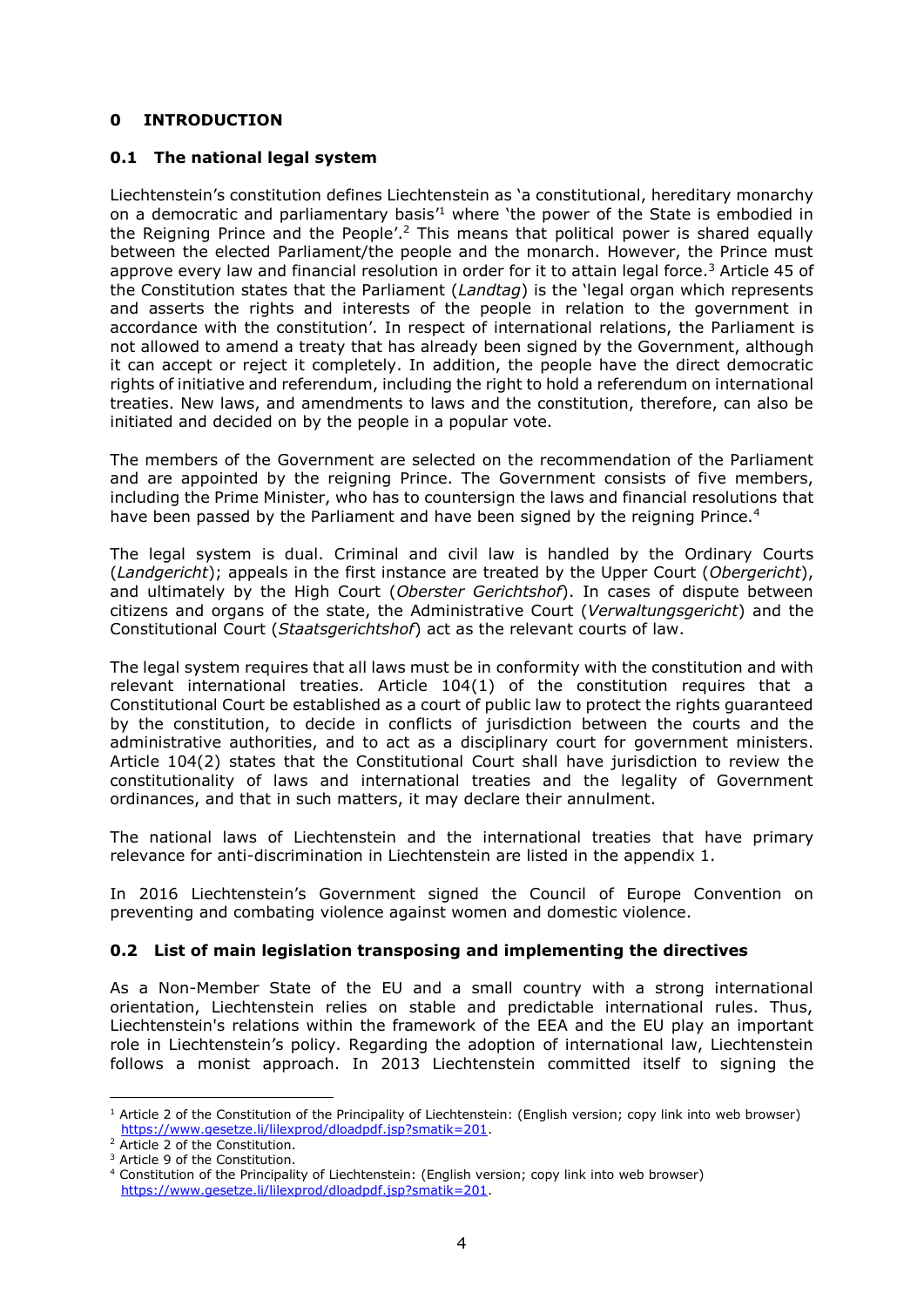Convention on the Rights of Persons with Disabilities. The Government of Liechtenstein has appointed an inter-office working group to assess the need for preparation of its ratification. Unfortunately, up to the date of this report, Liechtenstein has still not signed the Convention on the Rights of Persons with Disabilities (UNCRPD), including the Optional Protocol to the Convention on the Rights of Persons with Disabilities. The main reason for this status is the lack of administrative resources within this area. In addition, the latest changes to the governmental organisation and the creation of the new Association of Human Rights as the independent national human rights institution in Liechtenstein in 2016 did not speed-up the process of preparation for the UNCRPD ratification.

The Office for Foreign Affairs is responsible for the necessary coordination of the specialist offices and representations abroad. In 2016 there were no relevant legislative amendments in relation to non-discrimination.

| Title of Legislation                                                                                                                                                                                        | Date of<br>adoption     | Date of<br>entry into<br>force    | Date of<br>latest<br>amendm<br>ents | Grounds<br>covered                                                             | Material<br>Scope                                     |
|-------------------------------------------------------------------------------------------------------------------------------------------------------------------------------------------------------------|-------------------------|-----------------------------------|-------------------------------------|--------------------------------------------------------------------------------|-------------------------------------------------------|
| Act on Equality of<br>People with<br>Disabilities (Gesetz<br>über die<br>Gleichstellung von<br>Menschen mit<br>Behinderungen;<br>Behindertengleichst<br>ellungsgesetz;<br>BGIG; LGBI. 2006 no<br>$243)^{5}$ | 25 October<br>2006      | 1 January<br>2007                 | LGBI.<br>2016,<br>no. 273           | <b>Disability</b>                                                              | All sectors                                           |
| Act on Disability<br>Insurance<br>(Invalidenversicheru<br>ng; IVG; LGBI. 1959<br>no. $5)^6$                                                                                                                 | 23<br>December<br>1959  | 1 January<br>1960                 | LGBI.<br>2016 Nr.<br>235            | Disability                                                                     | Insurance<br>; goods;<br>assistance<br>employme<br>nt |
| Common Civil Code<br>(Allgemeines<br>Bürgerliches<br>Gesetzbuch; ABGB) <sup>7</sup>                                                                                                                         | 1 June<br>1811          | 18<br>December<br>1812            | LGBI.<br>2016 Nr.<br>267            | Nationality,<br>pregnancy                                                      | General                                               |
| Penal Code<br>(Strafgesetzbuch;<br>StGB; LGBI. 1988 no<br>$(37)^8$                                                                                                                                          | 24 June<br>1987         | 1 January<br>1989                 | LGBI.<br>2016 Nr.<br>161            | Race,<br>national<br>origin,<br>ethnicity,<br>language,<br>religion,<br>belief | <b>Penalties</b>                                      |
| Act on Foreigners<br>(Ausländergesetz;                                                                                                                                                                      | 17<br>September<br>2008 | $\mathbf{1}$<br>September<br>2011 | LGBI.<br>2016 Nr.<br>506            | Integration<br>(nationality<br>, race,                                         | All sectors                                           |

 $\overline{a}$ <sup>5</sup> [https://www.gesetze.li/lilexprod/](https://www.gesetze.li/lilexprod/lgsystpage2.jsp?formname=showlaw&lgblid=2006243000&gueltigdate=02032016)

[lgsystpage2.jsp?formname=showlaw&lgblid=2006243000&gueltigdate=02032016.](https://www.gesetze.li/lilexprod/lgsystpage2.jsp?formname=showlaw&lgblid=2006243000&gueltigdate=02032016) <sup>6</sup> [https://www.gesetze.li/lilexprod/](https://www.gesetze.li/lilexprod/lgsystpage2.jsp?formname=showlaw&lgblid=1960005000&gueltigdate=02032016)

[lgsystpage2.jsp?formname=showlaw&lgblid=1960005000&gueltigdate=02032016.](https://www.gesetze.li/lilexprod/lgsystpage2.jsp?formname=showlaw&lgblid=1960005000&gueltigdate=02032016) *<sup>7</sup>* [https://www.gesetze.li/lilexprod/](https://www.gesetze.li/lilexprod/lgsystpage2.jsp?formname=showlaw&lgblid=1003001000&gueltigdate=02032016)

[lgsystpage2.jsp?formname=showlaw&lgblid=1003001000&gueltigdate=02032016.](https://www.gesetze.li/lilexprod/lgsystpage2.jsp?formname=showlaw&lgblid=1003001000&gueltigdate=02032016)

*<sup>8</sup>*  [https://www.gesetze.li/lilexprod/](https://www.gesetze.li/lilexprod/lgsystpage2.jsp?formname=showlaw&lgblid=1988037000&gueltigdate=02032016) [lgsystpage2.jsp?formname=showlaw&lgblid=1988037000&gueltigdate=02032016.](https://www.gesetze.li/lilexprod/lgsystpage2.jsp?formname=showlaw&lgblid=1988037000&gueltigdate=02032016)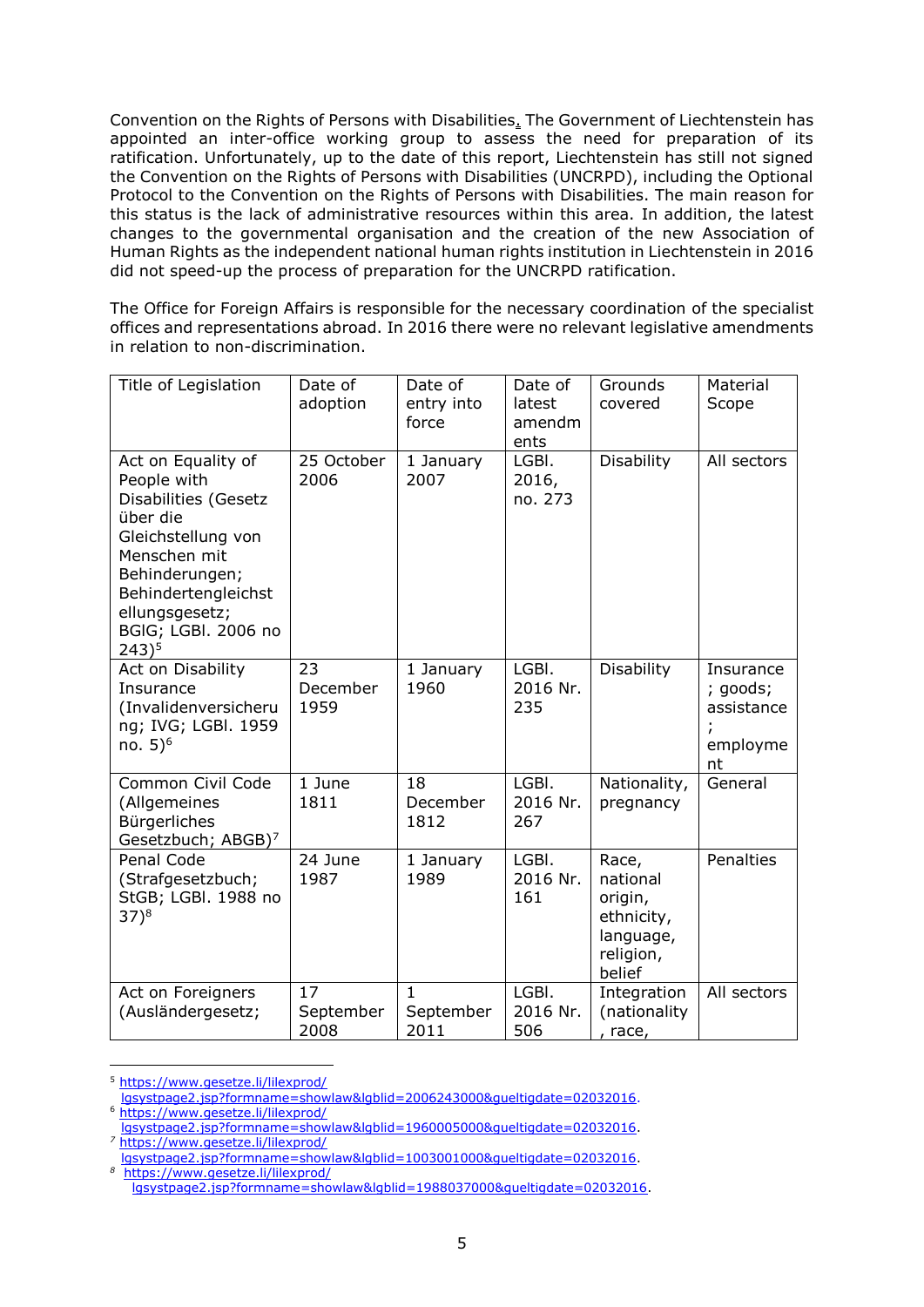| AuG; LGBI. 2008 no. |  | ethnic  |  |
|---------------------|--|---------|--|
| $311)^9$            |  | origin) |  |

Directive 2000/43/EC (Council Directive implementing the principle of equal treatment between persons irrespective of racial or ethnic origin) has not been transposed at all (except in terms of Annex XVIII) to EEC law and therefore to national law in Liechtenstein.

The new Association for Human Rights, which was approved by the Liechtenstein Government and Parliament in 2016 and has replaced the former Office for Equal Opportunities, made some legislative changes necessary. The following changes in national law with regard to human rights and anti-discrimination will therefore come into force on 01 January 2017.

Title of Legislation:

Act on the Association of Human Rights in Liechtenstein (*Gesetz über den Verein für Menschenrechte in Liechtenstein*; VMLG), LGBl. 2016 no. 504.

Act on the amendment of the Children and Youth Act (*Gesetz über die Abänderung des Kinder- und Jugendgesetzes*), LGBl. 2016 no. 507.

Act on the amendment of the Act on Equality between Women and Men (*Gesetz über die Abänderung des Gleichstellungsgesetzes*), LBGl. 2016 no. 505.

Act on the amendment of the Act on Foreigners (*Gesetz über die Abänderung des Ausländergesetz*), LGBl. 2016 no. 506.

 $\overline{a}$ <sup>9</sup> [https://www.gesetze.li/lilexprod/](https://www.gesetze.li/lilexprod/lgsystpage2.jsp?formname=showlaw&lgblid=2008311000&gueltigdate=02032016) [lgsystpage2.jsp?formname=showlaw&lgblid=2008311000&gueltigdate=02032016.](https://www.gesetze.li/lilexprod/lgsystpage2.jsp?formname=showlaw&lgblid=2008311000&gueltigdate=02032016)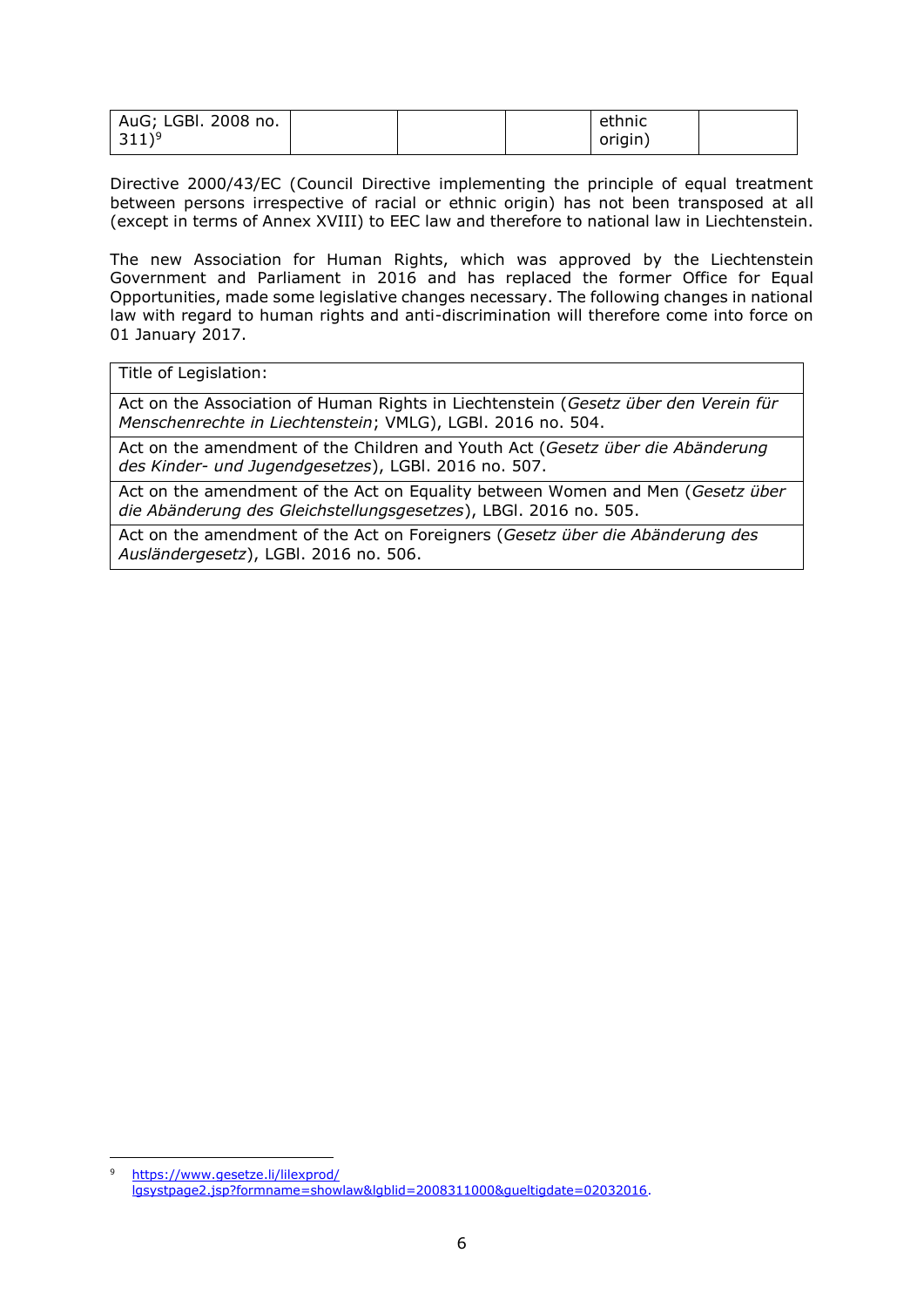# <span id="page-7-0"></span>**1 GENERAL LEGAL FRAMEWORK**

The Liechtenstein Constitution includes the following articles dealing with nondiscrimination:

| Article                                                               | Type of clause                                                                                                                     | Grounds covered                                                    | Material scope |
|-----------------------------------------------------------------------|------------------------------------------------------------------------------------------------------------------------------------|--------------------------------------------------------------------|----------------|
| Article 27bis <sup>10</sup> of the<br>Liechtenstein Constitution      | A general clause                                                                                                                   | Basic principle of<br>equality of all<br>Liechtenstein<br>citizens | General        |
| Article $37(1)$ of the<br>Liechtenstein<br>Constitution <sup>10</sup> | An explicit clause that<br>guarantees freedom<br>of religion and<br>conscience                                                     | Religion, belief                                                   | General        |
| Article 39 of the<br>Liechtenstein<br>Constitution <sup>10</sup>      | A specific clause<br>stating that the<br>exercise of civil and<br>political rights is not<br>dependent on<br>religious affiliation | Religion, belief                                                   | General        |
| Article 40 of the<br>Liechtenstein<br>Constitution <sup>10</sup>      | A clause covering<br>freedom of speech<br>(Meinungsfreiheit)                                                                       | Religion, belief                                                   | General        |
| Article 41 of the<br>Liechtenstein<br>Constitution <sup>10</sup>      | A clause covering the<br>right of assembly and<br>association (Vereins-<br>und<br>Versammlungsrecht)                               | Not explicitly<br>specified                                        | General        |

These provisions do not apply to all areas covered by the directives. Their material scope is not broader than those of the directives. There are no specific provisions in relation to disability, sexual orientation, age and racial/ethnic origin in the Constitution.

These provisions are directly applicable.

These provisions can be enforced against private actors (in addition to against the State)*.*

There is no constitutional provision protecting the grounds dealt with in the directives.

| in the Constitution                                             | General anti-discrimination prohibition Please specify whether this is a general<br>anti-discrimination clause, a specific                                                                                                                                                                                 |
|-----------------------------------------------------------------|------------------------------------------------------------------------------------------------------------------------------------------------------------------------------------------------------------------------------------------------------------------------------------------------------------|
| <b>Articles:31</b>                                              | one, a general equality clause, etc.                                                                                                                                                                                                                                                                       |
| all Liechtenstein citizens.                                     | Which grounds are covered? Equality of It is a general clause on equality between<br>persons with Liechtenstein citizenship. The<br>rights and duties of foreigners are covered<br>by specific acts. There are no provisions in<br>relation to disability, sexual orientation etc.<br>in the Constitution. |
| Are constitutional provisions directly If<br>applicable?<br>Yes | yes, are they directly<br>applicable<br>against private individuals?<br>Yes                                                                                                                                                                                                                                |

 $\overline{a}$ <sup>10</sup> Constitution of the Principality of Liechtenstein: *(English version; copy link into web browser)* [https://www.gesetze.li/lilexprod/dloadpdf.jsp?smatik=201.](https://www.gesetze.li/lilexprod/dloadpdf.jsp?smatik=201)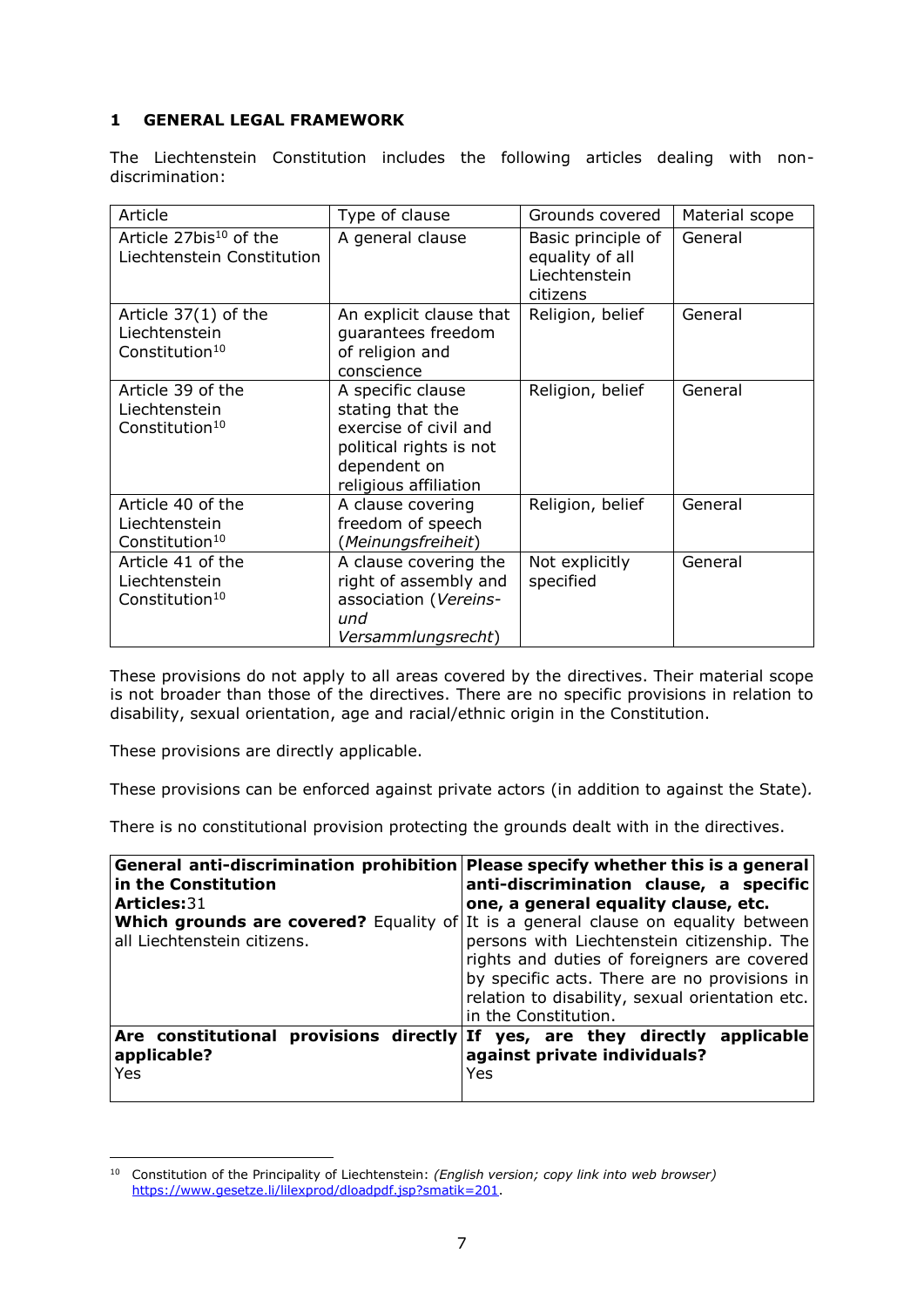## <span id="page-8-0"></span>**2 THE DEFINITION OF DISCRIMINATION**

#### <span id="page-8-1"></span>**2.1 Grounds of unlawful discrimination explicitly covered**

The following grounds of discrimination are explicitly prohibited in national law:

- religion
- **belief**
- disability
- race
- origin
- gender
- sexual orientation

Article 39 of the Liechtenstein Constitution (LC) states that the exercise of civil and political rights is not dependent on **religious affiliation**. It also refers to the possibility of exceptions in respect of particular subjects, which can result from specific rules in certain laws.

The Act on Equality of People with Disabilities (*Gesetz über die Gleichstellung von Menschen mit Behinderungen; Behindertengleichstellungsgesetz*; AEPD/BGlG) <sup>11</sup> protects individuals against any kind of discrimination based on **disability**.

The Liechtenstein Act on Children and Youth  $(ACY)^{12}$  protects children and young persons from discrimination due to **sexism, racism, political radicalisation** or violence (Articles 1 and 63).

The Liechtenstein Act on Postal Services (APS)<sup>13</sup> explicitly prohibits any discrimination based on **political, religious,** or ideological grounds (Article 5) for any kind of postal services.

The Liechtenstein Act on Media (AM)<sup>14</sup> declares that media content will be considered to be illegal if it incites or supports discrimination based on **racial or ethnic origin, gender, religion, age, disability or sexual orientation**. The act is applicable to media companies and media owners in the territory of Liechtenstein, whereas the Penal Code (*Strafgesetzbuch*) <sup>15</sup> is applicable to a wider circle of persons. In Article 283 of the Penal Code, religion and race or ethnicity are mentioned in relation to acts of discrimination that are subject to criminal liability. The other grounds mentioned by the Act on Media, such as age, disability, sexual orientation and so on, are not explicitly mentioned in the Penal Code and therefore need judicial interpretation in court cases.

Article 18(3) of the Liechtenstein Act on Aviation  $(AA)^{16}$  governs the process of acceptance of foreign licences. In this context, discrimination due to nationality is explicitly excluded.

The Liechtenstein Act on Employment of Public Officials  $(AEPO)^{17}$  regulates protection against dismissal in reference to the AEWM<sup>18</sup> and the AEPD (Article 22(3)).

 $\overline{a}$ <sup>11</sup> Gesetz über die Gleichstellung von Menschen mit Behinderungen; Behindertengleichstellungsgesetz; AEPD/BGlG, LGBl. 2006, no. 243

<sup>12</sup> Kinder- und Jugendgesetz vom 10 Dezember 2008 (KJG), LGBl. 2009, no. 29.

<sup>13</sup> Gesetz vom 18 Dezember 1998 über das liechtensteinische Postwesen (Postgesetz; PG), LGBl. 1999, no. 35.

<sup>14</sup> Mediengesetz (MedienG) vom 19 Oktober 2005, LGBl. 2005 Nr.250.

<sup>&</sup>lt;sup>15</sup> Strafgesetzbuch (StGB) vom 24 Juni 1987; LGBl. 1988, no. 37.

<sup>16</sup> Gesetz vom 15 Mai 2002 über die Luftfahrt (Luftfahrtgesetz, LFG), LGBl. 2003 Nr. 39.

<sup>&</sup>lt;sup>17</sup> Gesetz vom 24 April 2008 über das Dienstverhältnis des Staatspersonals (Staatspersonalgesetz; StPG), LGBl. 2008 Nr. 144.

<sup>18</sup> Gesetz vom 10 März 1999 über die Gleichstellung von Frau und Mann; Gleichstellungsgesetz; LGBl. 1999, no. 96.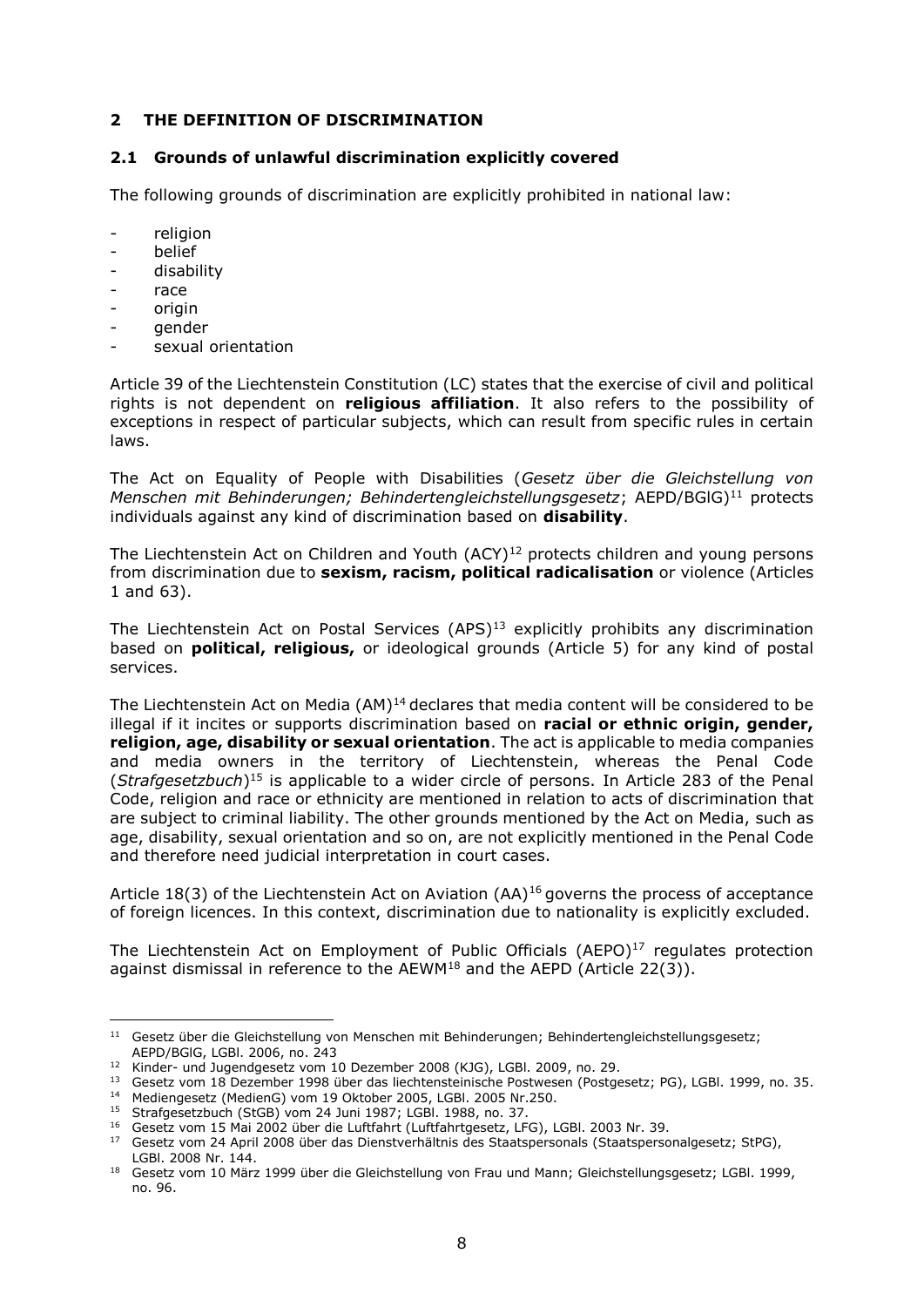The Liechtenstein Act on Information and Consultation of Employees in Business Enterprises  $(AIC)^{19}$  states in Article 10 that employees are not allowed to be treated less favourably due to their involvement in an organisation for workers' representation.

# <span id="page-9-0"></span>**2.1.1 Definition of the grounds of unlawful discrimination within the directives**

There is no specific discrimination law in Liechtenstein. Thus, no definitions of any of the grounds of discrimination are provided by a specific law on discrimination. The basic principle of equality in terms of nationality, ethnic or social origin, language and religion of all Liechtenstein citizens was granted in the Government's national, political position paper, (published 2007), without giving any further definition or interpretation of the grounds of discrimination. For definitions, a reference was made to the European Convention on Human Rights (ECHR).<sup>20</sup> Furthermore, the Liechtenstein Constitutional Court pointed out in 2005 that 'according to the settled case law of the Constitutional Court the ECHR holds a constitutional status'.<sup>21</sup> Therefore, the definitions given within the ECHR at least from then on have been applicable to Liechtenstein and the above given laws.

Additionally, for specific definitions of the grounds of discrimination, reference can be made to the International Convention on the Elimination of All Forms of Racial Discrimination of 4 November 1950, which entered into force in Liechtenstein on 31 March 2000.<sup>22</sup>

### Race or ethnic origin

Liechtenstein's legal framework does not contain any specific legal definition regarding discrimination on grounds of ethnic origin. Various criminal offences are listed in Article 283 of the Penal Code (*Strafgesetzbuch*), <sup>23</sup> which give an additional definition of discrimination on grounds of race in terms of practical usage. Thus, legal interpretation would be necessary to provide guidance on the limits/scope of 'ethnic origin' or 'race'.

#### Religion or belief

The Liechtenstein legal framework does not contain a specific legal definition of religion or belief. An interpretation of how 'religion' is defined could be based on Article 9 of the European Convention on Human Rights (ECHR).<sup>24</sup>

#### Disability

Article 3 of the AEPD gives a definition of disability:

'the result of a deficiency of functions that is not just temporary and is based on a physiological, mental, or psychological condition or an impairment of sensory functions which constitutes a possible complication for participation in the labour

 $\overline{a}$ <sup>19</sup> Gesetz vom 23 Oktober 1997 über die Unterrichtung und Anhörung der Arbeitnehmerschaft in den Betrieben (Mitwirkungsgesetz; MWG), LGBl. 1997, no. 211.

<sup>20</sup> EMRK, LGBl. 1982, Nr. 60, Art. 14: [https://www.gesetze.li/lilexprod/lgsystpage2.jsp?formname=showlaw&lgblid=1982060001&version=2&sear](https://www.gesetze.li/lilexprod/lgsystpage2.jsp?formname=showlaw&lgblid=1982060001&version=2&search_loc=text&lgblid_von=1982060000&sel_lawtype=conso&compl_list=1&rechts_gebiet=0&menu=0&tablesel=0&observe_date=27.04.2016) [ch\\_loc=text&lgblid\\_von=1982060000&sel\\_lawtype=conso&compl\\_list=1&rechts\\_gebiet=0&menu=0&tables](https://www.gesetze.li/lilexprod/lgsystpage2.jsp?formname=showlaw&lgblid=1982060001&version=2&search_loc=text&lgblid_von=1982060000&sel_lawtype=conso&compl_list=1&rechts_gebiet=0&menu=0&tablesel=0&observe_date=27.04.2016) [el=0&observe\\_date=27.04.2016.](https://www.gesetze.li/lilexprod/lgsystpage2.jsp?formname=showlaw&lgblid=1982060001&version=2&search_loc=text&lgblid_von=1982060000&sel_lawtype=conso&compl_list=1&rechts_gebiet=0&menu=0&tablesel=0&observe_date=27.04.2016)

<sup>&</sup>lt;sup>21</sup> See Constitutional Court 2005/89: [http://www.gerichtsentscheide.li/default.aspx?mode=suche&txt=EMRK&gericht=2&vonjahr=2005&bisjahr=](http://www.gerichtsentscheide.li/default.aspx?mode=suche&txt=EMRK&gericht=2&vonjahr=2005&bisjahr=2006&id=1601&backurl=?mode=suche%26txt=EMRK%26gericht=2%26vonjahr=2005%26bisjahr=2006) [2006&id=1601&backurl=?mode=suche%26txt=EMRK%26gericht=2%26vonjahr=2005%26bisjahr=2006.](http://www.gerichtsentscheide.li/default.aspx?mode=suche&txt=EMRK&gericht=2&vonjahr=2005&bisjahr=2006&id=1601&backurl=?mode=suche%26txt=EMRK%26gericht=2%26vonjahr=2005%26bisjahr=2006)

<sup>22</sup> Internationales Übereinkommen zur Beseitigung jeder Form von Rassendiskriminierung, LGBl. 2000, no. 80. Definition: It defines racial discrimination in Article 1 as: 'any distinction, exclusion, restriction or preference based on race, colour, descent, or national or ethnic origin which has the purpose or effect of nullifying or impairing the recognition, enjoyment or exercise, on an equal footing, of human rights and fundamental freedoms in the political, economic, social, cultural or any other field of public life.'

<sup>23</sup> Strafgesetzbuch vom 24 Juni 1987, LGBl. 1988, no. 37.

<sup>&</sup>lt;sup>24</sup> Konvention vom 4 November 1950 zum Schutze der Menschenrechte und Grundfreiheiten, LGBl. 1982, no. 60/1.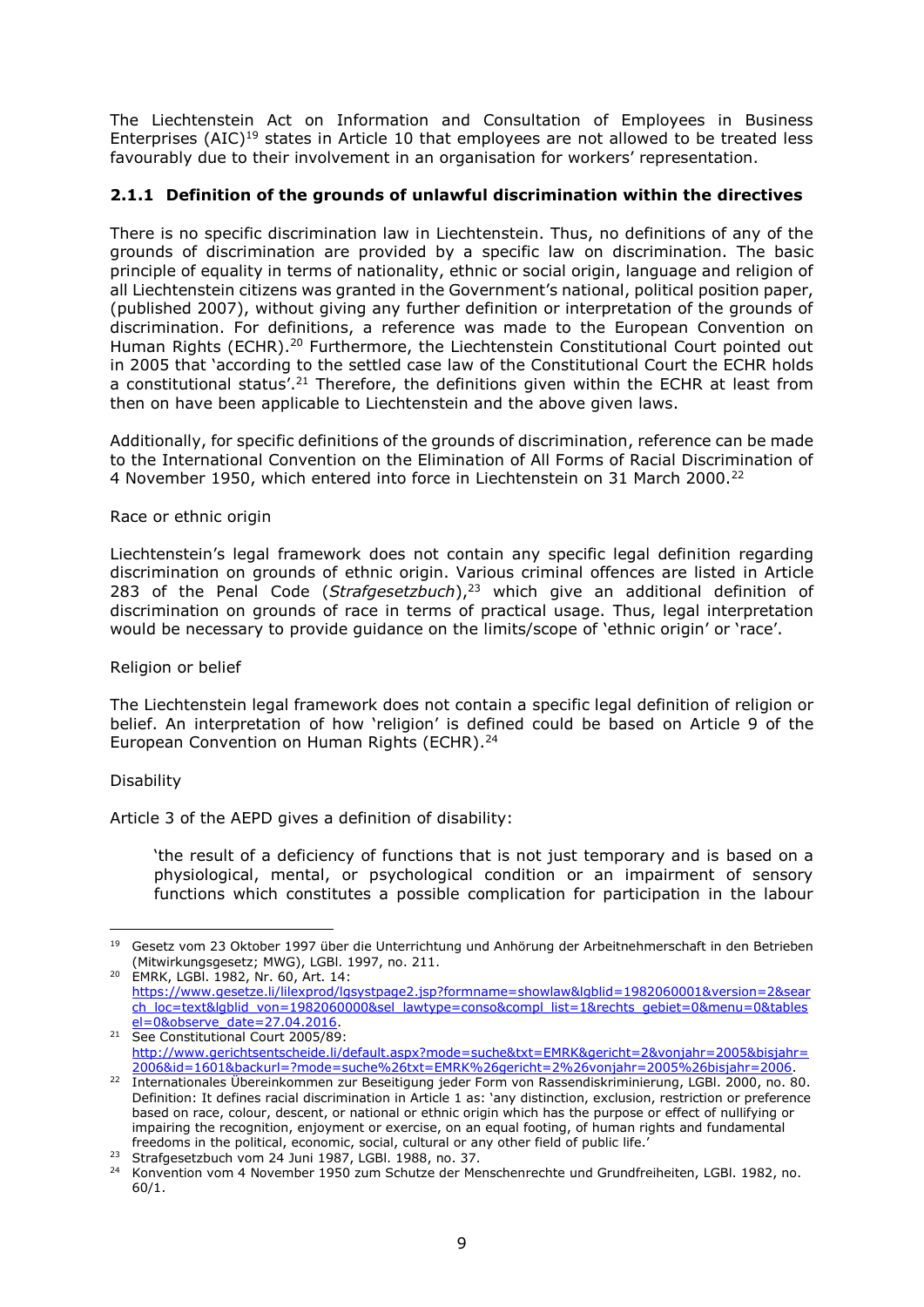market. Such a condition is not deemed temporary if it is likely to last for more than 6 months.'

It is important to note that the national law refers to 'physiological, mental and physical' conditions that result in disabilities without any interpretation of limitation based on illness. Furthermore Recital 17 of Directive 2000/78/EC is reflected in national law under Article 10(3) of the AEPD.<sup>25</sup>

Beside Liechtenstein's commitment to sign the Convention on the Rights of Persons with Disability, no further action took place and there were no legislative amendments in 2016 within the non-discrimination field. Thus, the influence of the Convention is not fully reflected in Liechtenstein's national law, including the definition of disability as mentioned above.

### Age

 $\overline{a}$ 

The law is silent on the definition of age in respect of discrimination. Only one definition is given in the Liechtenstein Act on Children and Youth (ACY), stating that children and young people up to and including the age of 18 enjoy special protection.

### Sexual orientation

The Act on Civil Union for Same-Sex Couples (ACUSSC)<sup>26</sup> contains no definition of sexual orientation. Persons living in a registered partnership within the meaning of the Act ACUSSC between Persons of the Same Sex are treated on an equal footing with married couples regarding social security and occupational pensions (Article 30). Therefore, the Act on Civil Union for Same-Sex Couples does not explicitly prohibit discrimination on the ground of sexual orientation in respect to social protection, but grants the same benefits to registered same-sex couples as to married heterosexual couples.

# <span id="page-10-0"></span>**2.1.2 Multiple discrimination**

In Liechtenstein, prohibition of multiple discrimination, understood as disability in combination with some other characteristic, is included in the law.

The AEPD states in Article 23 (in combination with Article 5) that multiple discrimination must be taken into account when deciding on the compensation for immaterial damages at a court trial. Nevertheless there is no definition or description of grounds of multiple discrimination in the sense of listing possible grounds or even combinations of grounds to fall under the term 'multiple discrimination'. There are no provisions regarding multiple discrimination on other grounds (religion or belief, sexual orientation, race and ethnic origin or age). There are no plans for the adoption of such rules known to the authors.

In Liechtenstein there is no case law dealing with multiple discrimination.

#### **Is multiple discrimination explicitly prohibited in national law?** Yes.

Title of the law: Act on Equality of People with Disabilities (*Behindertengleichstellungsgesetz*) Abbreviation: AEPD/BGlG Date of adoption: 25.10.2006 Entry into force: 01.01.2007

<sup>&</sup>lt;sup>25</sup> Gesetz vom 25 Oktober 2006 über die Gleichstellung von Menschen mit Behinderungen (Behindertengleichstellungsgesetz; BGlG), LGBl. 2006, no. 243.

<sup>&</sup>lt;sup>26</sup> Gesetz vom 16 März 2011 über die eingetragene Partnerschaft gleichgeschlechtlicher Paare (Partnerschaftsgesetz; PartG), LGBl. 2011, no. 350.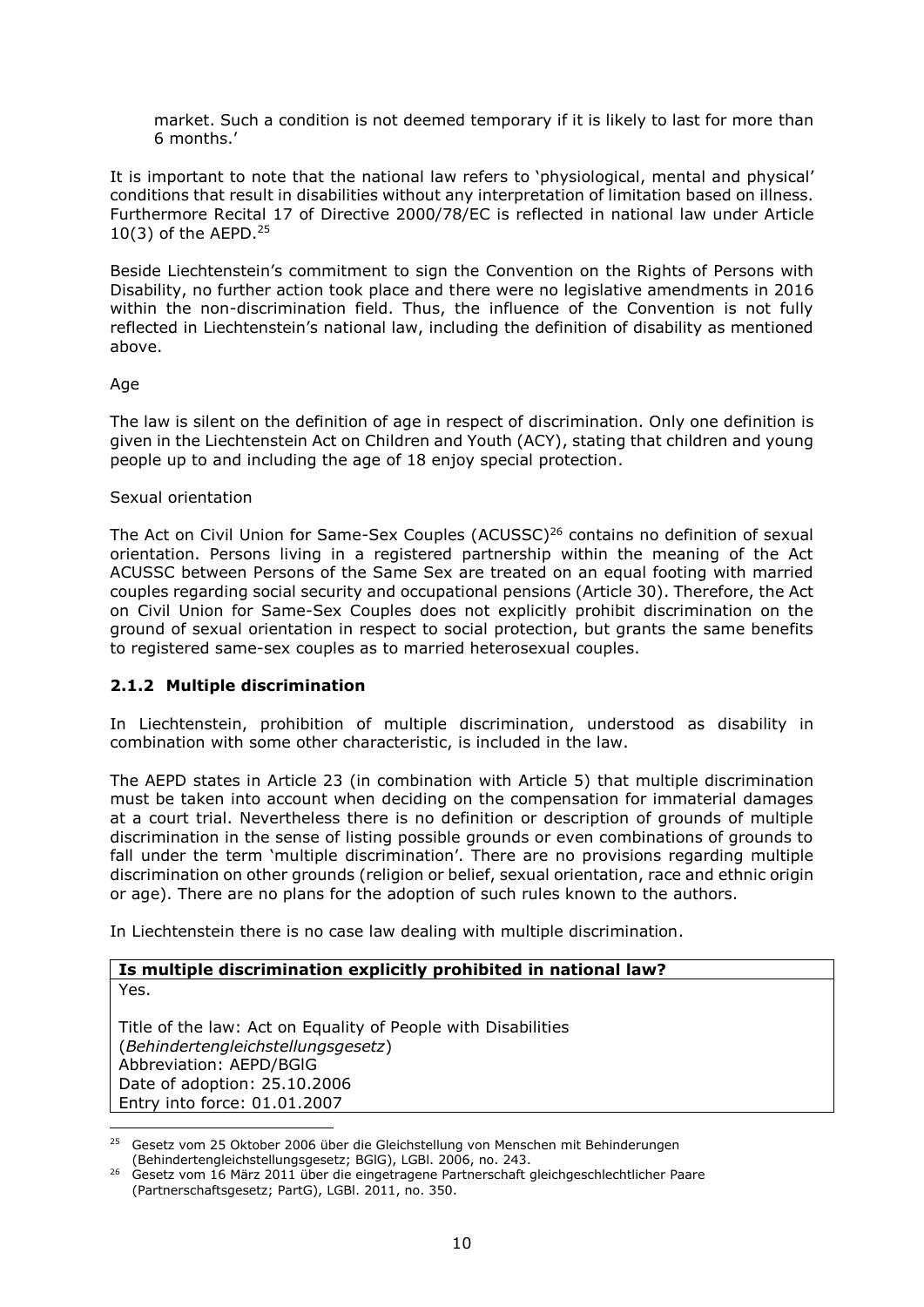Latest amendments: LGBl. 2016, no. 273 Grounds protected: Disability Article: 5(1), 23(3)

# <span id="page-11-0"></span>**2.1.3 Assumed and associated discrimination**

a) Discrimination by assumption

In Liechtenstein the national law (including case law) does not explicitly prohibit discrimination based on perception or assumption of what a person is. The law is silent in terms of assumed discrimination. From the regulations in Article 26 of the AEPD it can be said, that if a person claims assumed discrimination he/she has to prove that in consideration of all circumstances it is more likely than not, that the facts substantiated by her/him are truthful.

| Is assumed discrimination prohibited in national law?         |
|---------------------------------------------------------------|
| Judicial interpretation required.                             |
|                                                               |
| Title of the law: Act on Equality of People with Disabilities |
| (Behindertengleichstellungsgesetz)                            |
| Abbreviation: AEPD/BGIG                                       |
| Date of adoption: 25.10.2006                                  |
| Entry into force: 01.01.2007                                  |
| Latest amendments: LGBI. 2016, no. 273                        |
| Grounds protected: Disability                                 |
| Article: Art. 26                                              |

b) Discrimination by association

In Liechtenstein the national law (including case law) does not explicitly prohibit discrimination based on association with persons with particular characteristics. The law is silent in terms of discrimination by association. From the regulations in Article 26 of the AEPD it can be said, that if a person claims to be discriminated against by association, he/she has to prove that in consideration of all circumstances it is more likely than not that the facts substantiated by her/him are truthful.

The AEPD prohibits discrimination against persons who assist people with a disability on a temporary basis or who take care of them, or who report or take action against an act of discrimination on the grounds of disability (Article 5(4)).

# **Is discrimination by association prohibited in national law?**  Judicial interpretation required. Title of the law: Act on Equality of People with Disabilities (*Behindertengleichstellungsgesetz*) Abbreviation: AEPD/BGlG Date of adoption: 25.10.2006 Entry into force: 01.01.2007 Latest amendments: LGBl. 2016, no. 273 Grounds protected: Disability Article: 26, 5 (4)

# <span id="page-11-1"></span>**2.2 Direct discrimination (Article 2(2)(a))**

a) Prohibition and definition of direct discrimination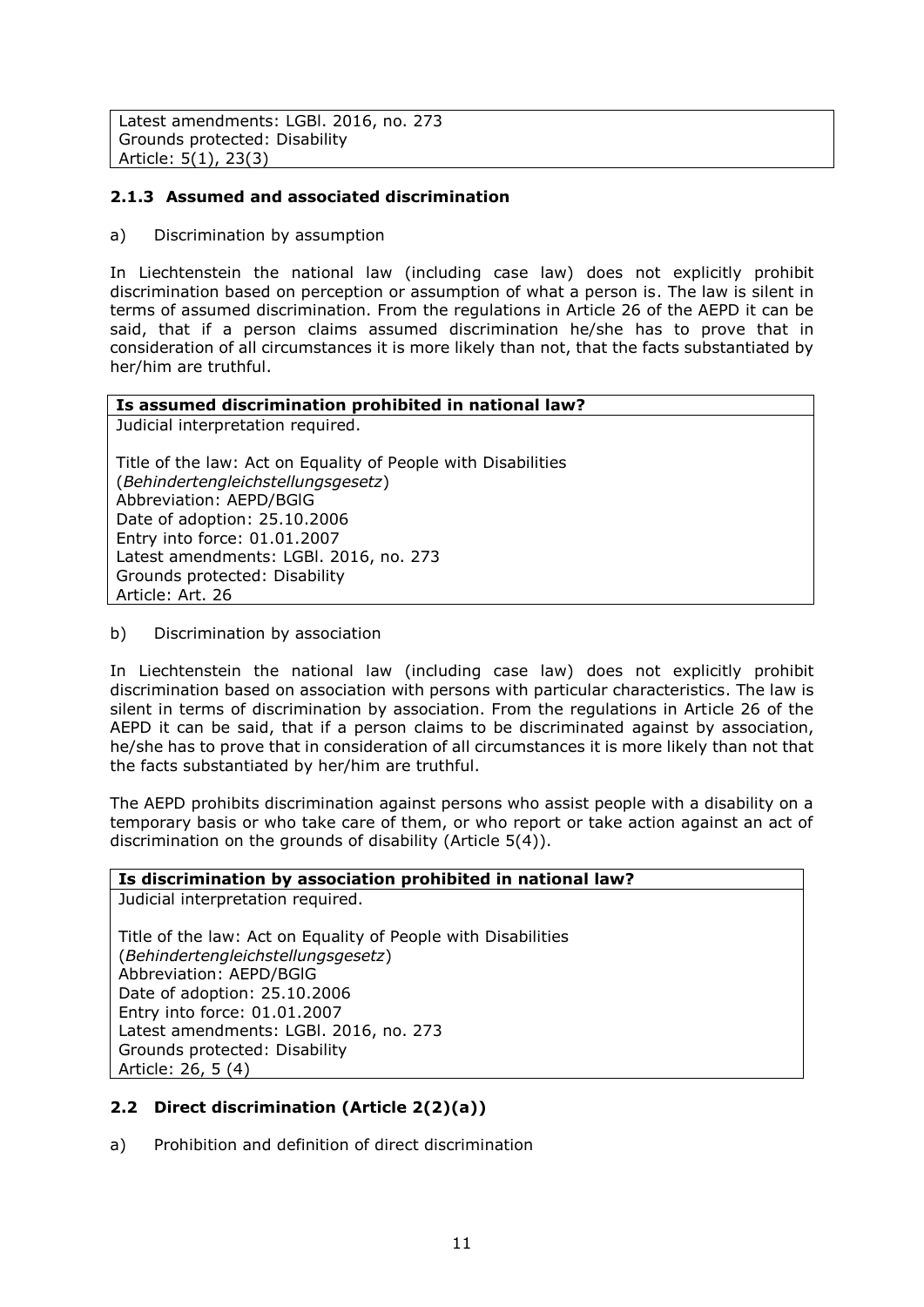In Liechtenstein, direct discrimination is prohibited in national law on grounds of disability (AEPD Article  $6(1)$ ) and on grounds of gender (AEWM Article 1a).<sup>27</sup> Direct discrimination is defined in Liechtenstein law as occurring when a person is treated less favourably than another person has been or would be treated in a comparable situation.

b) Justification of direct discrimination

Direct discrimination is only explicitly prohibited by law in terms of disability and gender. With regards to all other grounds, there exists no such explicit statement in the law. Thus, exceptions and different treatment are allowed in the working environment if, for instance, special knowledge, skills, physical conditions or other characteristics are required for a job. These 'objectively justified' provisions can also be relevant for people with disabilities (Article 10(3) AEPD). In addition, public service jobs can be restricted to Liechtenstein citizens, but race and ethnicity would not be permitted as selection criteria.

As an example, the question whether skin colour could be held to be a genuine occupational requirement for an actor in a movie cannot be answered by the authors. Judicial interpretation would be required and the person claiming the discrimination would have to produce evidence.

In Liechtenstein there are no specific requirements for a test to justify direct discrimination. As long as there are obvious reasons for specific requirements, it would not be interpreted as discriminating against people with other characteristics.

| Is direct discrimination prohibited in national<br>law?                                                                                                                                                                                          | <b>Definition</b>                                                                                                                                                                      |
|--------------------------------------------------------------------------------------------------------------------------------------------------------------------------------------------------------------------------------------------------|----------------------------------------------------------------------------------------------------------------------------------------------------------------------------------------|
| Yes.<br>Title of the Law: Act on Equality of People with<br>Disabilities (Behindertengleichstellungsgesetz)<br>Abbreviation: AEPD/BGIG<br>Date of adoption: 25.10.2006<br>Entry into force: 01.01.2007<br>Latest amendments: LGBI. 2016, no. 273 | Is direct discrimination defined?<br>Yes<br>Law: Act on Equality of People<br>with Disabilities<br>(Behindertengleich-<br>stellungsgesetz)<br>Article: $6(1)$                          |
| Grounds protected: Disability<br>Article: $6(1)$                                                                                                                                                                                                 | Is the definition equivalent to that<br>of the directives?<br>Yes<br>Law: Act on Equality of People with<br>Disabilities<br>(Behinderten-<br>gleichstellungsgesetz)<br>Article: $6(1)$ |

# <span id="page-12-0"></span>**2.2.1 Situation testing**

#### a) Legal framework

In Liechtenstein situation testing is not mentioned by any national legislative act. Furthermore, there are no defined conditions for using this kind of evidence in court and as there are no relevant legal cases so far, there is no evidence as to how courts would handle such cases.

Whether situation testing could be accepted by the court as evidence under the general evidence rules in the civil procedure code remains an open question, as there is no case law. Therefore, judicial interpretation would be required.

 $\overline{a}$ <sup>27</sup> Gesetz vom 10 März 1999 über die Gleichstellung von Frau und Mann; Gleichstellungsgesetz; LGBl. 1999, no. 96.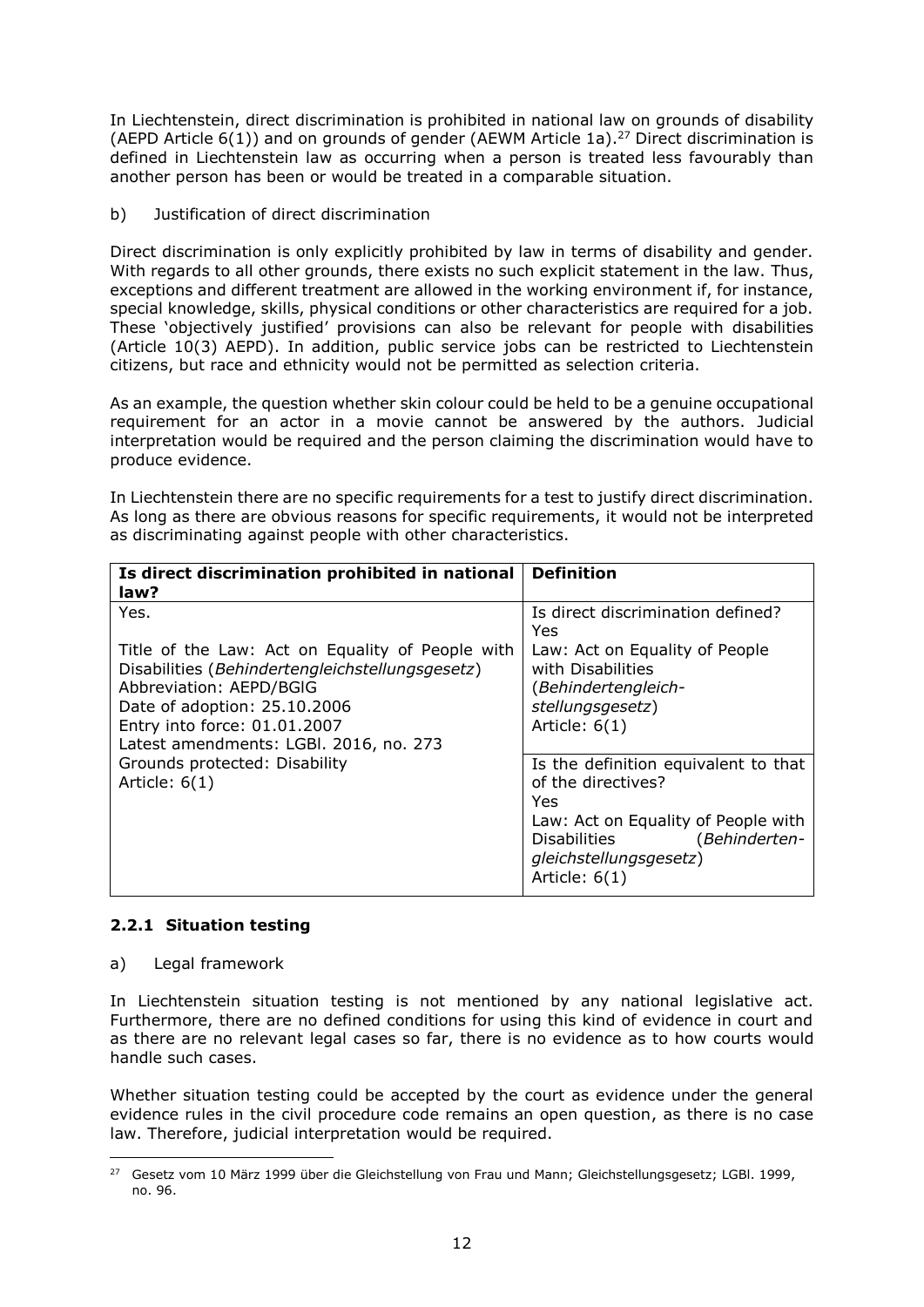## b) Practice

In Liechtenstein situation testing is not used in practice. There are no activities known to the authors for any preparation of situation testing in connection with discrimination in the near future in Liechtenstein.

| Is situation testing<br>clearly permitted by<br>law? | No. The law is silent about situation testing.                                                                                                                                                                                                        |
|------------------------------------------------------|-------------------------------------------------------------------------------------------------------------------------------------------------------------------------------------------------------------------------------------------------------|
| Is situation testing<br>admissible as evidence       | Judicial interpretation is required.                                                                                                                                                                                                                  |
| in court?                                            | Title of the law: Code of Civil Procedure<br>(Zivilprozessordnung)<br>Abbreviation: CCP/ZPO<br>Date of adoption: 10.12.1912<br>Entry into force: 11.12.1912<br>Latest amendments: LGBI. 2016, no. 405<br>Grounds protected: Unspecified<br>Article: - |
| Is situation testing used<br>in practice?            | Not to the knowledge of the author.                                                                                                                                                                                                                   |
| By whom is situation<br>testing used in practice?    | N/A                                                                                                                                                                                                                                                   |

# <span id="page-13-0"></span>**2.3 Indirect discrimination (Article 2(2)(b))**

a) Prohibition and definition of indirect discrimination

In Liechtenstein, indirect discrimination is explicitly prohibited and defined in national law on grounds of disability (AEPD Article 6(2)) and gender (AEWM Article 1a).<sup>28</sup> Indirect discrimination is defined as occurring when apparently neutral provisions, criteria or procedures would put persons of a specific ground of discrimination at a particular disadvantage compared to other persons. There are no legal prohibitions on indirect discrimination in relation other grounds in place.

The definition given in the national law as stated above complies with those given in the directives.

b) Justification test for indirect discrimination

According to the AEPD (Article 6(2)) different treatment is objectively justified if provisions, criteria or procedures are necessary in order to achieve a legitimate aim, although no specific justification test is mentioned. In addition, the means of achieving that aim must be appropriate. Liechtenstein law thus states that justification of indirect discrimination is possible in certain situations.

The justification for indirect discrimination in Liechtenstein law is compatible with the directives.

c) Comparison in relation to age discrimination

 $\overline{a}$ <sup>28</sup> Gesetz vom 10 März 1999 über die Gleichstellung von Frau und Mann; Gleichstellungsgesetz; LGBI. 1999, no. 96.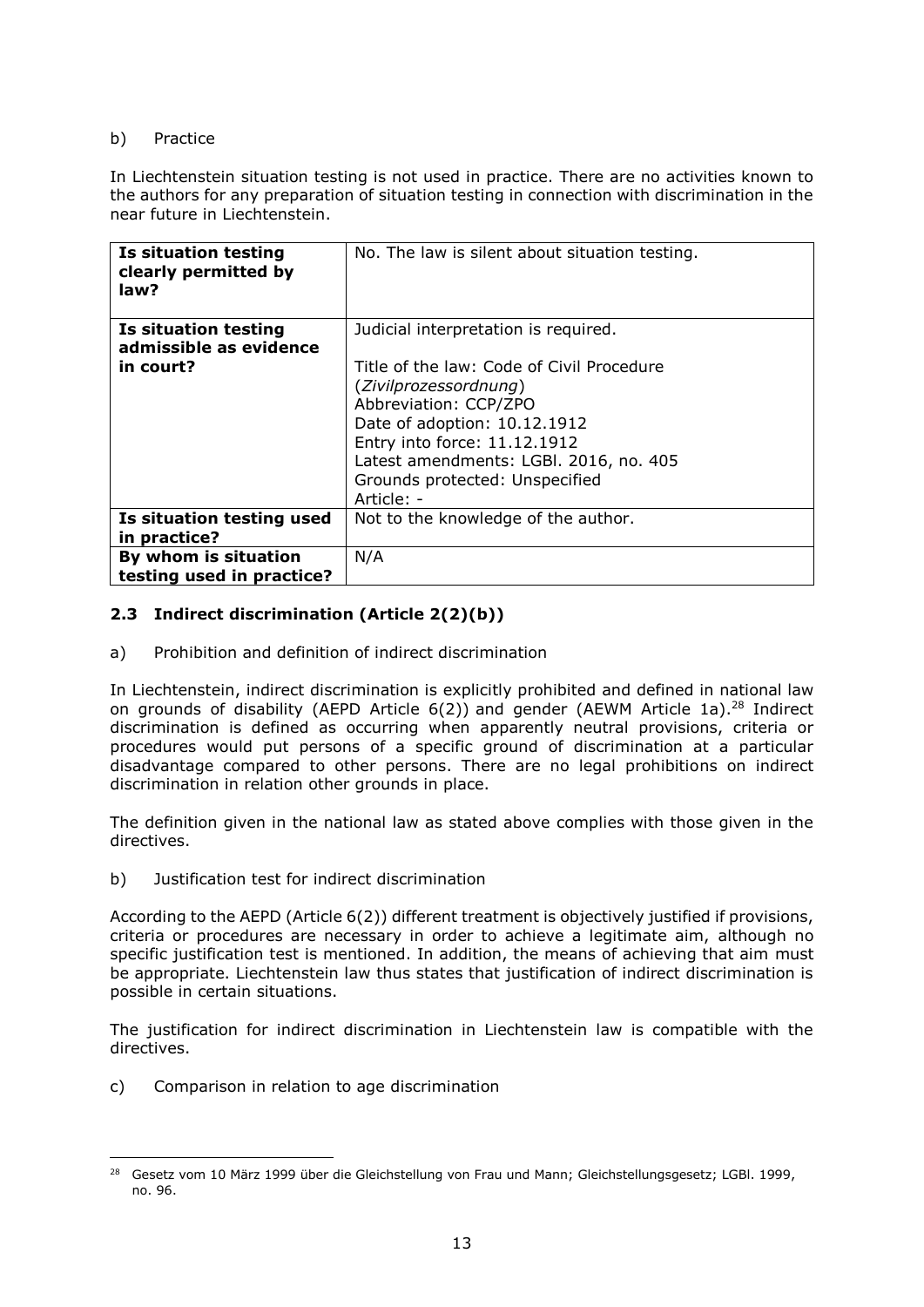The AEWM and the AEPD do not include age discrimination. There is no further law quoting the directive in respect of age discrimination.

| Is indirect discrimination prohibited in<br>national law?                                                                                                                                                                                                                                  | <b>Definition</b>                                                                                                                                                                                                                     |
|--------------------------------------------------------------------------------------------------------------------------------------------------------------------------------------------------------------------------------------------------------------------------------------------|---------------------------------------------------------------------------------------------------------------------------------------------------------------------------------------------------------------------------------------|
| Yes.                                                                                                                                                                                                                                                                                       | Is indirect discrimination defined?<br>Yes.                                                                                                                                                                                           |
| Title of the Law: Act on Equality of People with<br>Disabilities (Behindertengleichstellungsgesetz)<br>Abbreviation: AEPD/BGIG<br>Date of adoption: 25.10.2006<br>Entry into force: 01.01.2007<br>Latest amendments: LGBI. 2016, no. 273<br>Grounds protected: Disability<br>Article: 6(2) | Indirect discrimination is when<br>apparently neutral provisions,<br>criteria or procedures would put<br>persons of a specific ground of<br>discrimination at a particular<br>disadvantage compared to other<br>persons.<br>Law: AEPD |
|                                                                                                                                                                                                                                                                                            | Article: $6(2)$<br>Is the definition equivalent to that<br>of the directives?<br>Yes.<br>Law: AEPD<br>Article: $6(2)$                                                                                                                 |

### <span id="page-14-0"></span>**2.3.1 Statistical evidence**

#### a) Legal framework

In Liechtenstein there are national rules permitting data collection. The Data Protection Act (DAG),<sup>29</sup> which refers to EU Directive 95/46/EG of 24 October 1995, governs the processing of sensitive data and communicating personal data to a third party, e.g. collecting personal data from natural persons and legal entities.

Article  $5(1)$  of the DPA<sup>30</sup> sets out rules for the use of collected data. The DPA contains no explicit regulation regarding data collection for the purposes of litigation and positive action measures. The officials of the Data Protection Agency would have to decide whether data collection for purposes of litigation and positive action measures would be allowed—or not—in a specific case. Data collection without the explicit duty to inform the involved person about the collection of data is allowed for statistical or scientific purposes (Article 5(1) of the DPA).

Racial or ethnic origin:

Article 3(1)(e) of the DPA defines data regarding race/ethnicity as especially sensitive personal data that require particular protection.

Religion or belief:

 $\overline{a}$ 

Article 3(1)(e) of the DPA defines data regarding religious, ideological or political beliefs as especially sensitive personal data that require particular protection.

Disability / Age / Sexual orientation:

<sup>&</sup>lt;sup>29</sup> Gesetz vom 14 März 2002 über den Datenschutz (Datenschutzgesetz; DSG), LGBI. 2002, no. 55. <sup>30</sup> Datenschutzgesetz vom 14 März 2002 (DSG), LGBl. 2002, no. 55

[https://www.gesetze.li/lilexprod/lgsystpage2.jsp?formname=showlaw&lgblid=2002055000&version=7&sear](https://www.gesetze.li/lilexprod/lgsystpage2.jsp?formname=showlaw&lgblid=2002055000&version=7&search_text=Datenschutzgesetz&search_loc=text&sel_lawtype=conso&compl_list=1&rechts_gebiet=0&menu=0&tablesel=0&observe_date=18.05.2017) [ch\\_text=Datenschutzgesetz&search\\_loc=text&sel\\_lawtype=conso&compl\\_list=1&rechts\\_gebiet=0&menu=0](https://www.gesetze.li/lilexprod/lgsystpage2.jsp?formname=showlaw&lgblid=2002055000&version=7&search_text=Datenschutzgesetz&search_loc=text&sel_lawtype=conso&compl_list=1&rechts_gebiet=0&menu=0&tablesel=0&observe_date=18.05.2017) [&tablesel=0&observe\\_date=18.05.2017](https://www.gesetze.li/lilexprod/lgsystpage2.jsp?formname=showlaw&lgblid=2002055000&version=7&search_text=Datenschutzgesetz&search_loc=text&sel_lawtype=conso&compl_list=1&rechts_gebiet=0&menu=0&tablesel=0&observe_date=18.05.2017)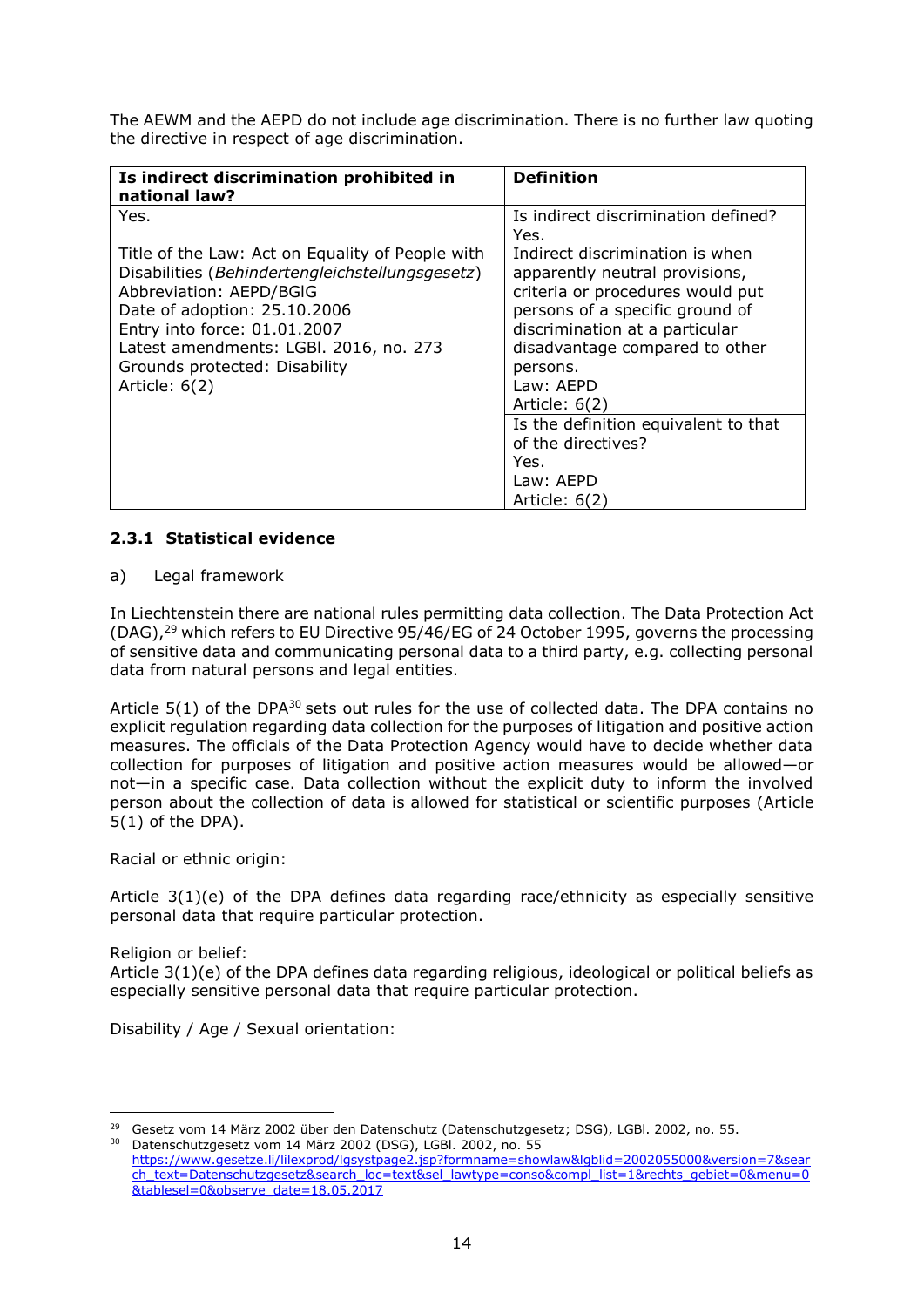Data collection in respect of information about disability, age and sexual orientation is not explicitly mentioned in the DPA but could be subsumed under 'data on personal privacy', which is treated as sensitive personal data that must be protected.

# b) Practice

In Liechtenstein statistical evidence in order to establish indirect discrimination is not used in practice. Statistical evidence is not explicitly permitted by national law in order to establish indirect discrimination. The same applies to case law, although there is no general restriction on the use of statistical data. However, one can assume that any evidence, including evidence from statistical data, is admissible in court. Up to now, no case of discrimination has been brought to court using statistical data as evidence.

| Is there any                                                                      | Yes.                                                                                                                                                                                                                                                                                                                                                                                                                                                                                         |
|-----------------------------------------------------------------------------------|----------------------------------------------------------------------------------------------------------------------------------------------------------------------------------------------------------------------------------------------------------------------------------------------------------------------------------------------------------------------------------------------------------------------------------------------------------------------------------------------|
| legislation<br>regulating the<br>collection of<br>personal on data<br>collection? | Title of the law: Data Protection Act (Datenschutzgesetz)<br>Abbreviation: DPA/DSG<br>Date of adoption: 14.03.2002<br>Entry into force: 01.08.2002 (except Arts. 28 and 33 which<br>entered into force on the day of announcement)<br>Latest amendments: LGBI. 2014 Nr. 347<br>Article: entire act                                                                                                                                                                                           |
| Are there non-<br>legislative                                                     | No.                                                                                                                                                                                                                                                                                                                                                                                                                                                                                          |
| measures                                                                          |                                                                                                                                                                                                                                                                                                                                                                                                                                                                                              |
| governing data                                                                    |                                                                                                                                                                                                                                                                                                                                                                                                                                                                                              |
| collection?<br>Which data are                                                     | Data regarding race/ethnicity, religious, ideological or political                                                                                                                                                                                                                                                                                                                                                                                                                           |
| considered as                                                                     | beliefs are especially sensitive personal data that require                                                                                                                                                                                                                                                                                                                                                                                                                                  |
| sensitive data?                                                                   | particular protection.                                                                                                                                                                                                                                                                                                                                                                                                                                                                       |
|                                                                                   | Information about disability, age and sexual orientation is not<br>explicitly mentioned in the DPA but could be subsumed under<br>the regulations of the following act:<br>Title of the law: Data Protections Act (Datenschutzgesetz)<br>Abbreviation: DPA/DSG<br>Date of adoption: 14.03.2002<br>Entry into force: 01.08.2002 (except Arts. 28 and 33, which<br>entered into force on the day of the specific announcement).<br>Latest amendments: LGBI, 2014 Nr. 347<br>Article: $3(1)(e)$ |
| Are statistical data                                                              | Judicial interpretation is required.                                                                                                                                                                                                                                                                                                                                                                                                                                                         |
| admissible as<br>evidence in court?                                               | Title of the law: Code of Civil Procedure (Zivilprozessordnung)                                                                                                                                                                                                                                                                                                                                                                                                                              |
|                                                                                   | Abbreviation: CCP/ZPO                                                                                                                                                                                                                                                                                                                                                                                                                                                                        |
|                                                                                   | Date of adoption: 10.12.1912                                                                                                                                                                                                                                                                                                                                                                                                                                                                 |
|                                                                                   | Entry into force: 11.12.1912<br>Latest amendments: LGBI. 2013, no. 416                                                                                                                                                                                                                                                                                                                                                                                                                       |
|                                                                                   | Article: 266 et seq.                                                                                                                                                                                                                                                                                                                                                                                                                                                                         |
| Is statistical                                                                    | No. So far, it has not been used in courts or by NGOs.                                                                                                                                                                                                                                                                                                                                                                                                                                       |
| evidence used in                                                                  | There are neither distinct legal provisions nor any respective                                                                                                                                                                                                                                                                                                                                                                                                                               |
| practice?                                                                         | case law on this issue.                                                                                                                                                                                                                                                                                                                                                                                                                                                                      |
| By whom?                                                                          |                                                                                                                                                                                                                                                                                                                                                                                                                                                                                              |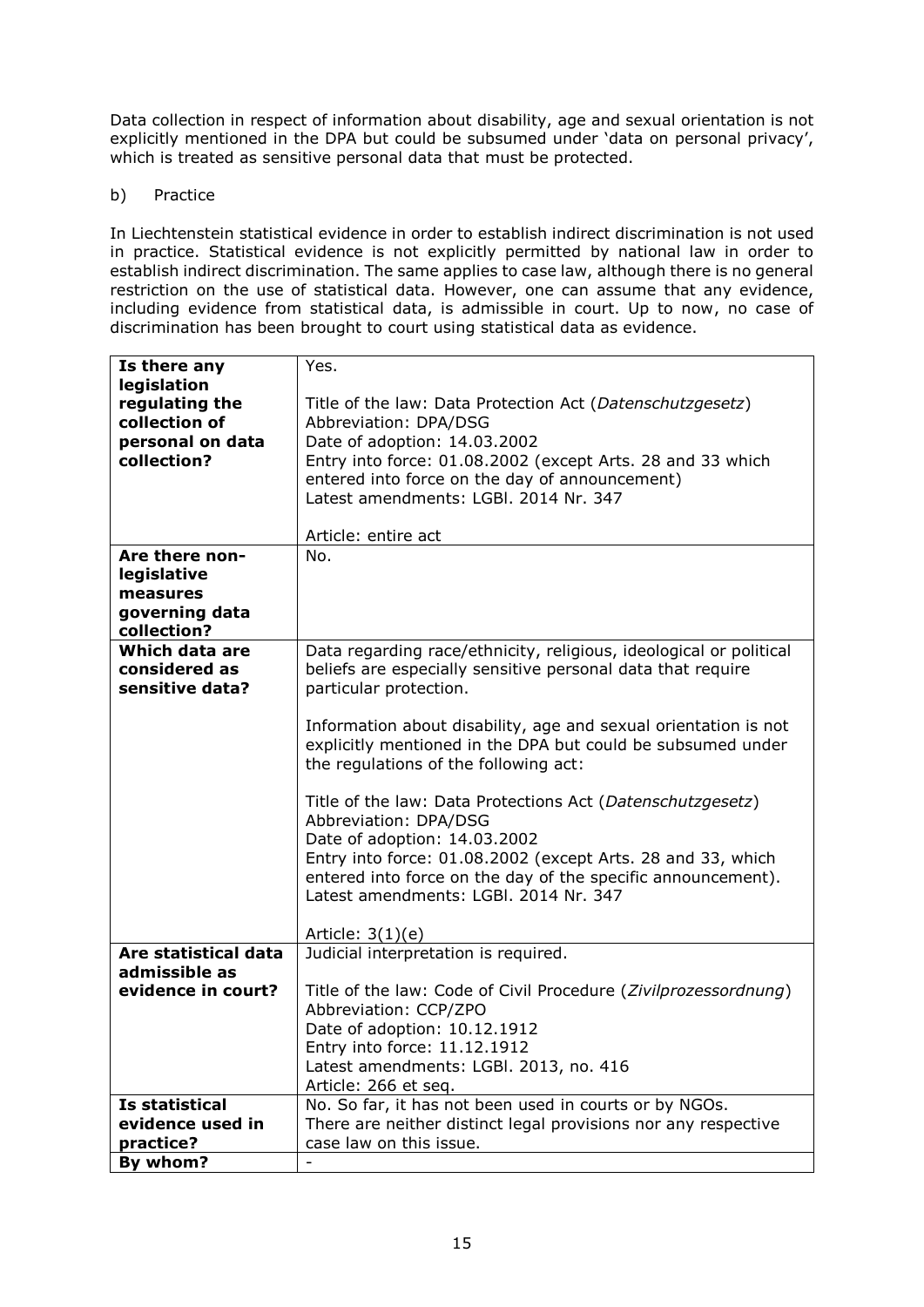# <span id="page-16-0"></span>**2.4 Harassment (Article 2(3))**

#### a) Prohibition and definition of harassment

In Liechtenstein, harassment is prohibited by national law. It is defined. The main act regarding anti-discrimination prohibits harassment within its specific scope on grounds of disability (AEPD Article 8). In general, harassment is defined as unwanted modes of behaviour towards a person with the purpose or effect of violating the dignity of the person and of creating an intimidating, hostile, degrading, humiliating or abusive environment. Such behaviour can relate to a person's disability.

In Liechtenstein harassment does explicitly constitute a form of discrimination. Article 8 of the AEPD clearly states that harassment constitutes discrimination without limitations on the scope of this regulation. Thus, juridical interpretation would be necessary to identify certain legal barriers of the scope of the law.

### b) Scope of liability for harassment

In Liechtenstein, where harassment is perpetrated by an employee, the employer and the employee are liable. In relation to the AEPD and the AEWM, the individual practising discrimination or harassment can be held liable under the terms of Article 5 of the AEWM<sup>31</sup> and/or Article 23 of the AEPD.

Employers may be held liable for the actions of their employees. Article 10(2) of the AEPD states that discrimination also exists when an employer, in the event of harassment by employees, fails to act to remedy the situation in accordance with statutory regulations and the norms and standards in the labour contract. This means that the employer can also be punished.

| Is harassment prohibited in national law?        | <b>Definition</b>                       |
|--------------------------------------------------|-----------------------------------------|
| Yes.                                             | Is harassment defined?                  |
|                                                  | Yes.                                    |
| Title of the Law: Act on Equality of People with | Law: AEPD                               |
| Disabilities (Behindertengleichstellungsgesetz)  | Article: 8                              |
| Abbreviation: AEPD/BGIG                          | Is the definition equivalent to that of |
| Date of adoption: 25.10.2006                     | the directives?                         |
| Entry into force: 01.01.2007                     | Yes.                                    |
| Latest amendments: LGBI. 2016, no. 273           | Law: AEPD                               |
| Grounds protected: Disability                    | Article: 8                              |
| Article: 8:                                      |                                         |

# <span id="page-16-1"></span>**2.5 Instructions to discriminate (Article 2(4))**

#### a) Prohibition of instructions to discriminate

In Liechtenstein, instructions to discriminate are prohibited in national law. Instructions are defined. Article 9 of the AEPD states that discrimination also occurs when a person instructs another to discriminate or harass someone on the grounds of disability.

In Liechtenstein instructions do explicitly constitute a form of discrimination in the sense set out above. The AEPD states this without limitations on the scope of the regulation. Thus, juridical interpretation would be necessary to identify certain legal barriers of the scope of the law

 $\overline{a}$ <sup>31</sup> Gesetz vom 10 März 1999 über die Gleichstellung von Frau und Mann; Gleichstellungsgesetz; LGBl. 1999, no. 96.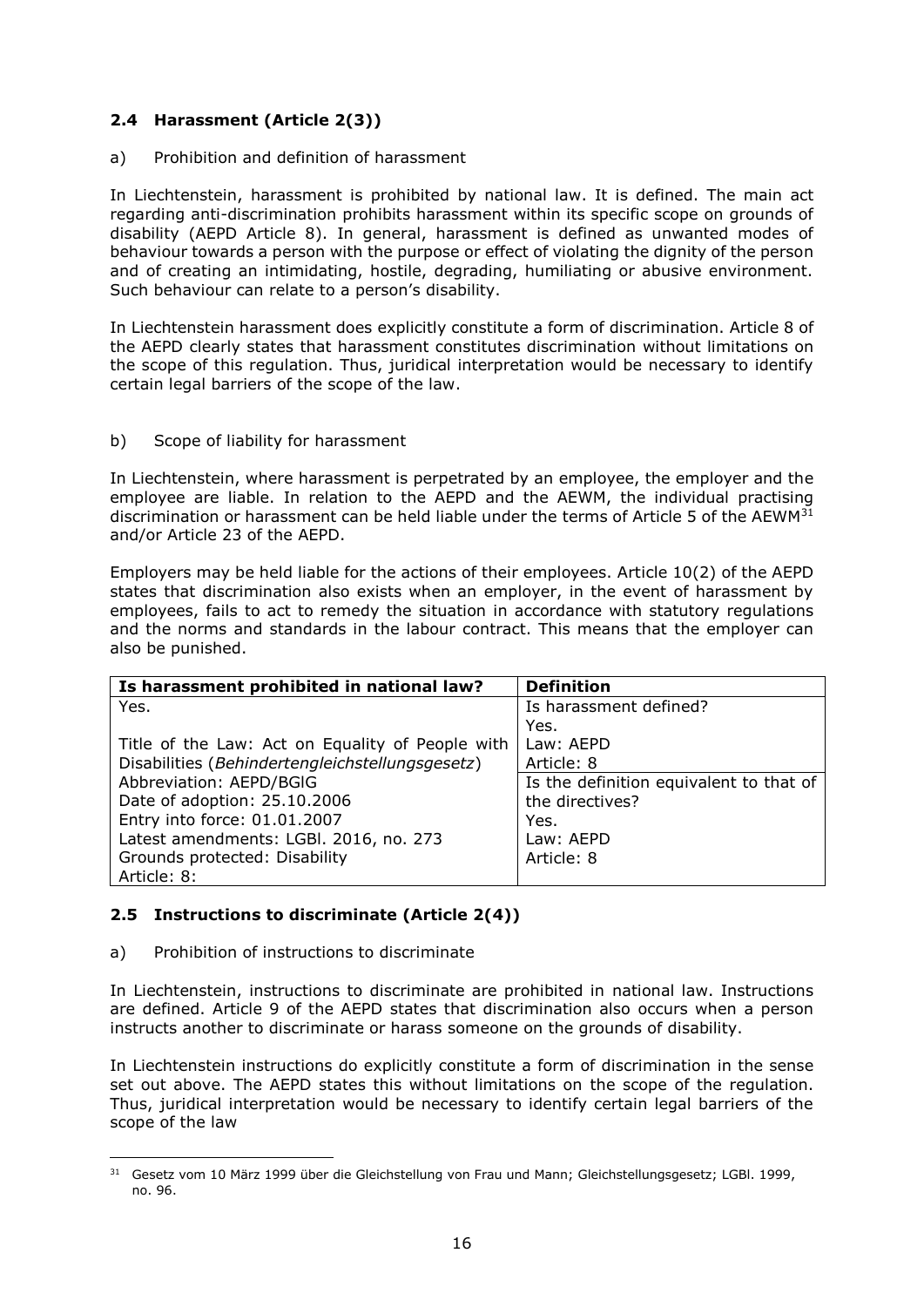b) Scope of liability for instructions to discriminate

In Liechtenstein the instructor and the discriminator are liable. Article 9 of the AEPD, stipulates liability for people who give instructions to another person to discriminate against others. It can be assumed that employers can be held directly liable for the actions of their employees as long as they are directly involved in the instruction to discriminate against others (see also PC Article 283).

Based on the given law, there exists no general exclusion-clause of being held liable for persons who discriminated on any grounds other than disability and gender because s/he received the instruction to do so by another person. There are no specific provisions regarding the liability of people who give the instructions to discriminate (e.g. to what extent they can be held liable) and the person who discriminated against another person because s/he received such an instruction. Judicial interpretation is required as such a situation would have to be evaluated and legally decided based on the individual case, given that the degree of the dependency relationship between the person giving the instruction to discriminate and the person who discriminated might be of relevance regarding the question of punishment.

| Is instruction to discriminate prohibited<br>in national law? | <b>Definition</b>                               |
|---------------------------------------------------------------|-------------------------------------------------|
| Yes on grounds of disability.                                 | Is instruction to discriminate defined?<br>Yes. |
| Title of the Law: Act on Equality of People with              | Law: AEPD                                       |
| Disabilities (Behindertengleichstellungsgesetz)               | Article: 9                                      |
| Abbreviation: AEPD/BGIG                                       |                                                 |
| Date of adoption: 25.10.2006                                  |                                                 |
| Entry into force: 01.01.2007                                  |                                                 |
| Latest amendments: LGBI. 2016, no. 273                        |                                                 |
| Grounds protected: Disability                                 |                                                 |
| Article: 9                                                    |                                                 |

### <span id="page-17-0"></span>**2.6 Reasonable accommodation duties (Article 2(2)(b)(ii) and Article 5 Directive 2000/78)**

a) Implementation of the duty to provide reasonable accommodation for people with disabilities in the area of employment

In Liechtenstein the duty to provide reasonable accommodation is included in the law indirectly through the prohibition of indirect discrimination. The AEPD provides no provision to set up reasonable accommodation for people with disabilities in general, but Article 7(3) of the AEPD states that indirect discrimination has occurred if no attempts have been made to accommodate the situation of the person concerned. In cases where indirect discrimination is a consequence of barriers, Article 7(4) states that it must be proved whether other legal provisions regarding accessibility exist, and if so, whether the legal tasks have been fulfilled.

If the requirements set out in other laws have not been met, and barriers exist as a result, the existence of those barriers will be regarded as indirect discrimination. This would be the case, for example, if a public building did not provide wheelchair access as that is a legal requirement stated in Articles 11 and 12 of the AEPD.

The provisions of Articles 19 and 20 of the AEPD are rather vague, saying that the state supports the integration of people with disability, and that the community may establish appropriate programmes. Thus, given that binding and strong legal obligations on employers are lacking in Liechtenstein legislation, adaptions to workplaces and other integrative activities are developed on a case-by-case basis.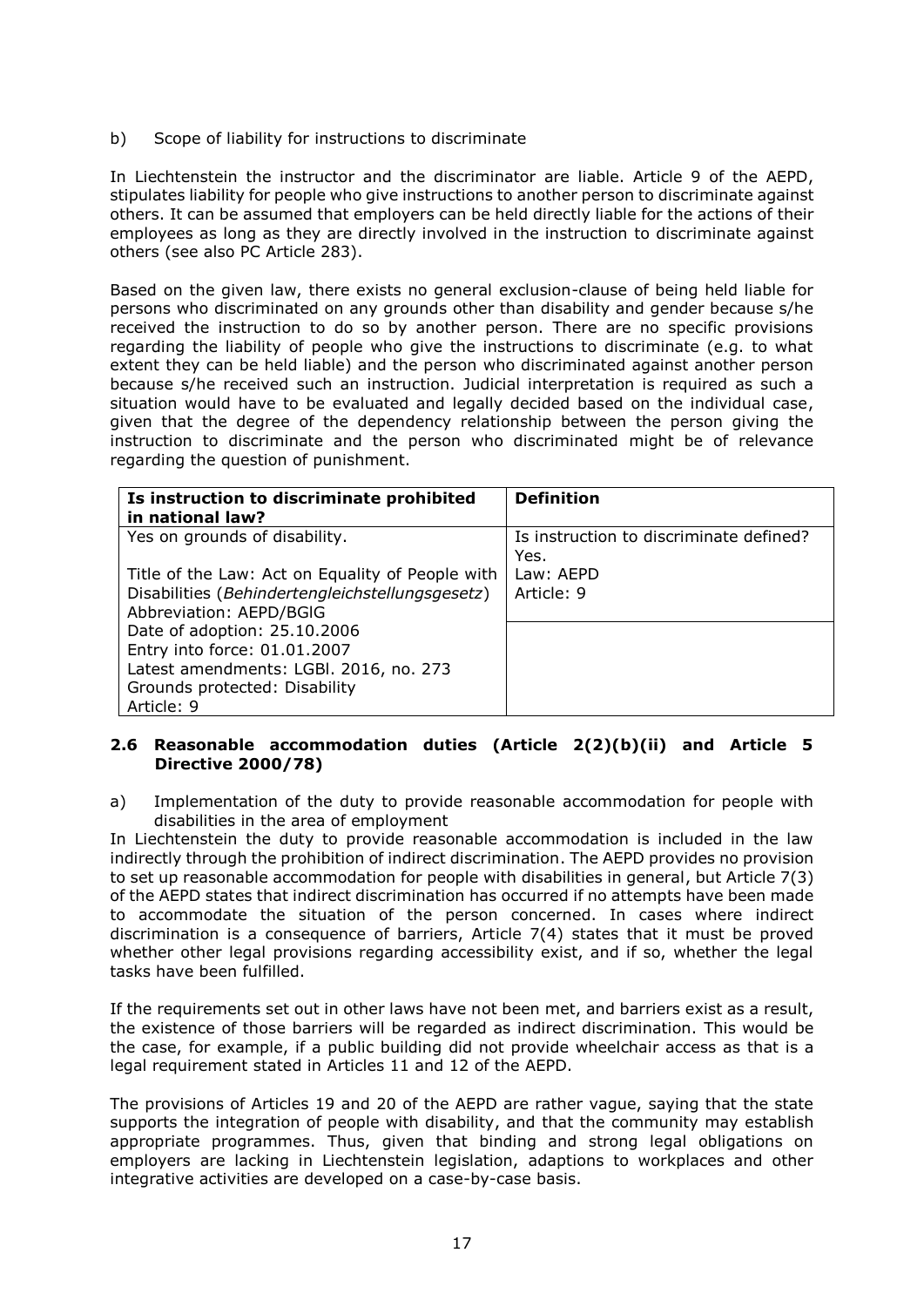### b) Practice

Yes.

Article 10(1) and (2) of the AEPD specify the extent of the duty to make provisions for the avoidance of discrimination within the area of working world. In addition, Article 7 of the AEPD lists the type of disproportionate burden (*unverhältnismässige Belastungen*) that may justify unequal treatment and prevent this from being regarded as indirect discrimination (cf. 2.3a for the definition of indirect discrimination). In detail, Article 7(2) specifies that the following criteria in particular have to be taken into consideration when deciding whether the likely burden is 'disproportionate':

- the costs of the accommodation;
- the resources of the enterprise;
- the extent to which public assistance is available;
- the time period between the entering into force of the AEPD and the complaint;
- the effect on the general interest of people with disabilities.

Regarding public assistance, Articles 17 to 21 of the AEPD provide rules on Government aid in the above stated cases.

c) Definition of disability and non-discrimination protection

Articles 11 to 14 of the AEPD make no distinction in the definition of a disability for the purposes of claiming a reasonable accommodation via the prohibition of indirect discrimination or with regard to protection through the general non-discrimination rules.

# *Does national law establish a duty to provide for reasonable accommodation for people with disabilities in employment?*

The AEPD provides a duty that focuses on accessibility to accommodation for people with disabilities.

Title of the Law: Act on Equality of People with Disabilities (*Behindertengleichstellungsgesetz*) Abbreviation: AEPD/BGlG Date of adoption: 25.10.2006 Entry into force: 01.01.2007 Latest amendments: LGBl. 2016, no. 273 Grounds protected: Disability Article: 7, 11-14

d) Duties to provide reasonable accommodation in areas other than employment for people with disabilities

There exists no individualised reactive duty to provide reasonable accommodation outside the field of employment in Liechtenstein. However, legal accessibility obligations are provided in the AEPD and the regulations (*Verordnung*) to the AEPD. The provisions and obligations address the public sector to a much greater extent than the private sector. Public buildings, traffic infrastructure and transport systems have to be created or adapted in a barrier-free way. Private house owners, on the other hand, are only legally forced to guarantee accessibility if a building consists of six or more apartments. Private transport is excluded from accessibility obligations.

Article 7 of the AEPD defines exceptions that do not count as discrimination based on disproportionate burden. Article 7(3) says, that if the removal of the conditions that create disadvantages are a disproportionate burden within the scope of Article 7, there might be still the possibility of discrimination if no reasonable measures are taken to realise a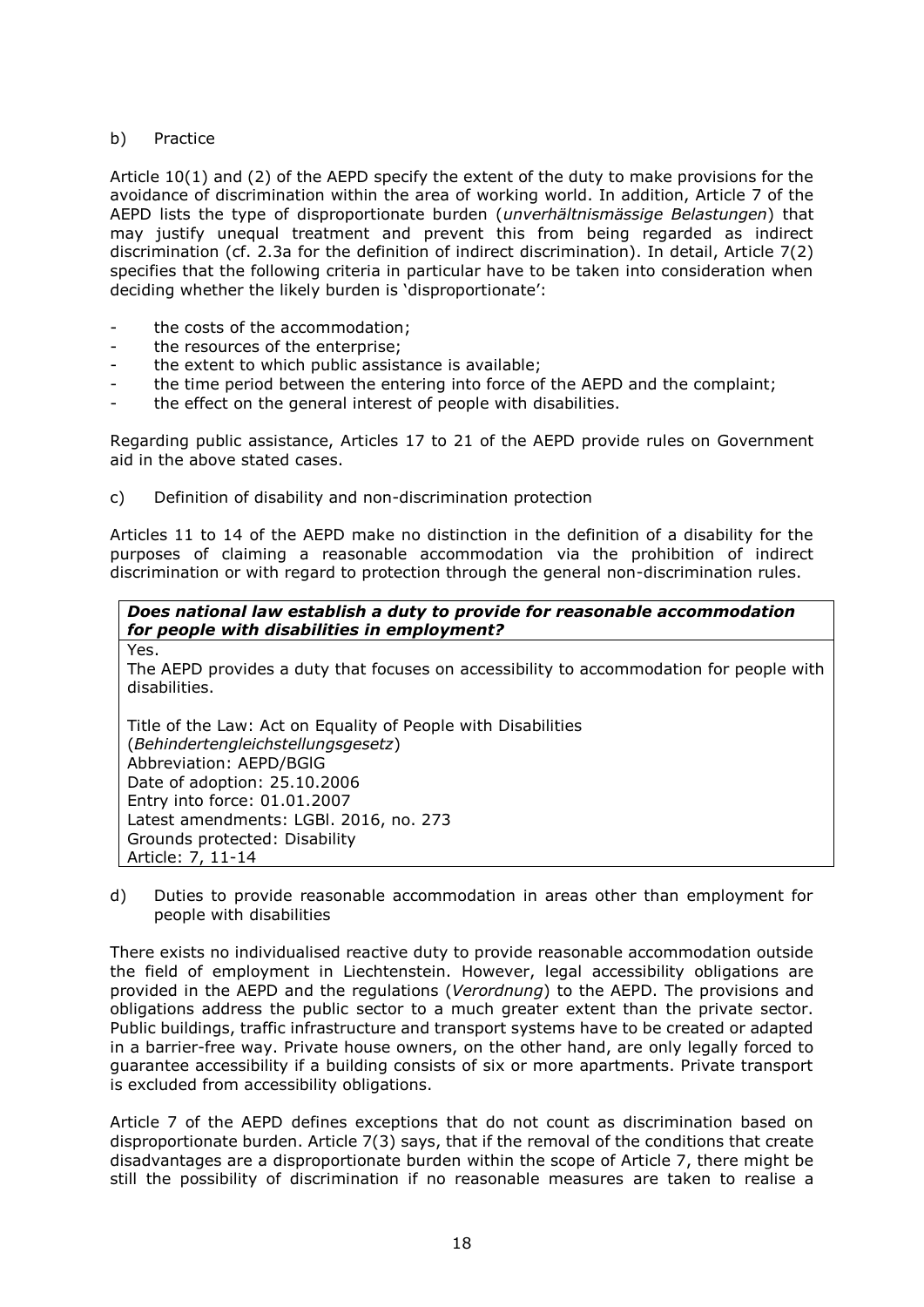substantial improvement of the situation such that it comes as close as possible to equal treatment of the affected person. Thus, the definition of 'disproportionate burden' as detailed in Article 7 of the AEPD does not differ between cases in areas of employment and those outside employment. There is no case law known to the authors nor has any been officially published.

e) Failure to meet the duty of reasonable accommodation for people with disabilities

In Liechtenstein failure to meet the duty of reasonable accommodation via the prohibition of indirect discrimination does count as discrimination. The law is silent about the classification of failures to meet the obligation of reasonable accommodation as indirect discrimination. Therefore, judicial interpretation would be required.

Article 26 of the AEPD on the burden of proof states in Article 26(1) that when a person claims to be discriminated against according to Articles 5 to 10, that person must make the claim credible. But in cases of direct discrimination, according to Article 26(2) of the AEPD, it is obligatory on the defendant to prove that it is more likely than not that the claim of unequal treatment in the sense of discrimination has another reason and that this reason is crucial. Article 26(3) states that when making a complaint about harassment or indirect discrimination, it is obligatory on the defendant to prove that in consideration of all circumstances it is more likely than not that the facts substantiated by him are legally truthful. The provisions of Article 26 refer to the section on the protection against discrimination in general and in employment (Articles 5 to 10 of the AEPD).

The second part of Article 26 states that the defendant may try to prove that he has a nondiscriminatory reason for the difference in treatment and that that reason is of crucial importance to the defendant, in respect of his economic and/or social environment. This can also be applied to the right to reasonable accommodation. If the defendant can come up with a sensible and crucial reason for him to have ignored the law on reasonable accommodation the courts can exonerate him.

f) Duties to provide reasonable accommodation in respect of other grounds

In Liechtenstein there is no duty to provide reasonable accommodation in respect of other grounds in the public and/or the private sector.

|               | Does national law provide a duty to provide for reasonable<br>accommodation for other grounds than disability? |
|---------------|----------------------------------------------------------------------------------------------------------------|
| Race or       | No. There is no duty to provide reasonable accommodation for grounds                                           |
| ethnic origin | other than disability known to the authors.                                                                    |
| Religion or   | No. There is no duty to provide reasonable accommodation for grounds                                           |
| belief        | other than disability known to the authors.                                                                    |
| Age           | No. There is no duty to provide reasonable accommodation for grounds                                           |
|               | other than disability known to the authors.                                                                    |
| Sexual        | No. There is no duty to provide reasonable accommodation for grounds                                           |
| orientation   | other than disability known to the authors.                                                                    |

#### g) Accessibility of services, buildings and infrastructure

In Liechtenstein national law requires buildings and infrastructure to be designed and built in a disability-accessible way.

Article 13 of the AEPD states a duty to provide reasonable accommodation for people with disabilities outside of their employment. However, buildings that were built before the act came into force must be adapted at the next major renovation to make them accessible. Buildings that cannot be adapted, for any reason, may be exempted by the Government.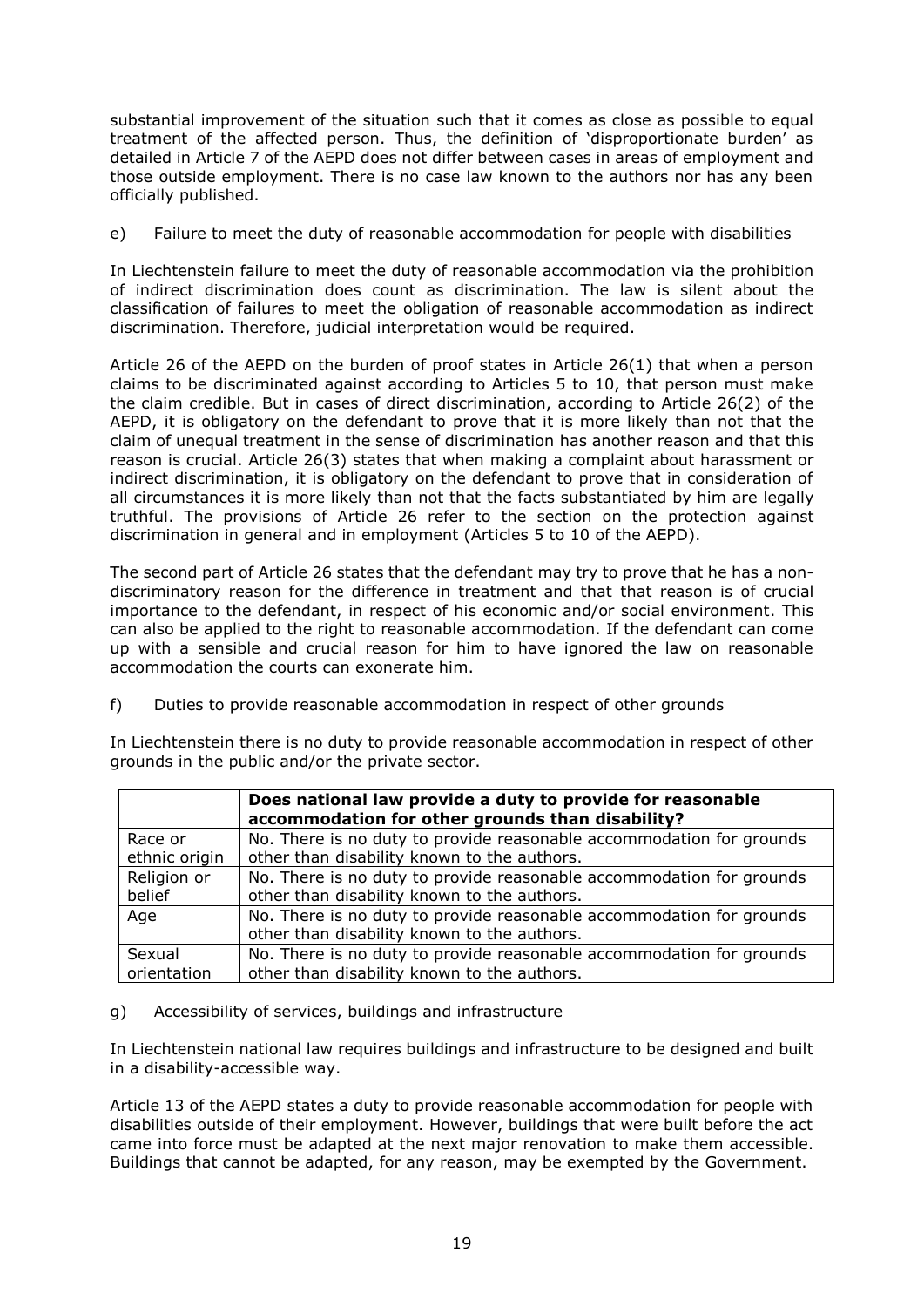Section C of the AEPD, which provides regulations for buildings and public transportation facilities regarding the accessibility and suitability for people with disabilities, is not restricted to the employment area and includes general duties to provide accessibility (see Article 7 of the AEPD).

Section C of the AEPD provides regulations for buildings and public transportation facilities regarding their accessibility and suitability for people with disabilities. These rules can be seen as a general duty to provide accessibility, which exists in the absence of an individual request. According to the AEPD, public buildings must be constructed in a way that gives people with disabilities the possibility to move around freely. If buildings are not convenient for people with disabilities—especially public places—they must be adapted in order to give people with disabilities the freedom to move around freely as soon as work has been completed on the building. Houses with six or more apartments that were constructed before the law entered into force must be adapted at the first major renovation that the house undergoes in order to give people with disabilities access and free movement. If such a building is constructed under the new law, it must be accessible from the beginning. These subjects are covered in Articles 11 to 14 of the AEPD.

Article 23(5) on legal claims states that:

'If the discrimination consists in the violation of the provisions on accessibility and adaptability according to articles 11 to 16, the assertion of claims under section 1 and 2 is excluded. If in civil cases the claim is made that discrimination is based on a violation of the provisions on the accessibility and adaptability, the court shall rule on the objection without interrupting the process itself.'

This clearly shows that the national law requires public buildings and infrastructures to be designed, built, and possibly adapted in a disability-accessible way. If anyone fails to comply, the courts must decide on the penalties.

Article 3(1)(g) of the AEPD defines accessibility as follows: accessibility is given when built features of the landscape designed for public use are accessible and usable for people with disabilities in the usual way, without any particular difficulty and in principle without assistance from others. According to Article 12 of the AEPD, new public buildings must be constructed in an accessible way and existing buildings must be adapted as soon as they are renewed. Private housing areas with more than six apartments also have to be accessible to people with disabilities and Article 14 of the AEPD states that residential buildings may only be subsidised if they are adaptable.

Exceptions can be made in respect of public buildings (Article 12(7) AEPD) and also to private housing areas if the terrain makes it difficult to realise accessibility (Article 13(1)). The Office for Equality of People with Disabilities must be consulted before an exception is permitted.

No specific regulations about services available to the public being accessible (with the exception of public transport vehicles) are known to the authors. There is a special exception in respect of election procedures; in practice, on the occasion of each election or referendum in Liechtenstein, the Government issues setup guidelines to guarantee accessibility to all voters. Nevertheless, there are differences between individual polling stations depending on when the building was built and when the latest renovations were carried out (see above).

h) Accessibility of public documents

Article 17 of the AEPD states the obligation of society in general, including the authorities and the Government  $-$  as elected representatives of the Liechtenstein population  $-$  to take into consideration the special requirements of people with disabilities when interacting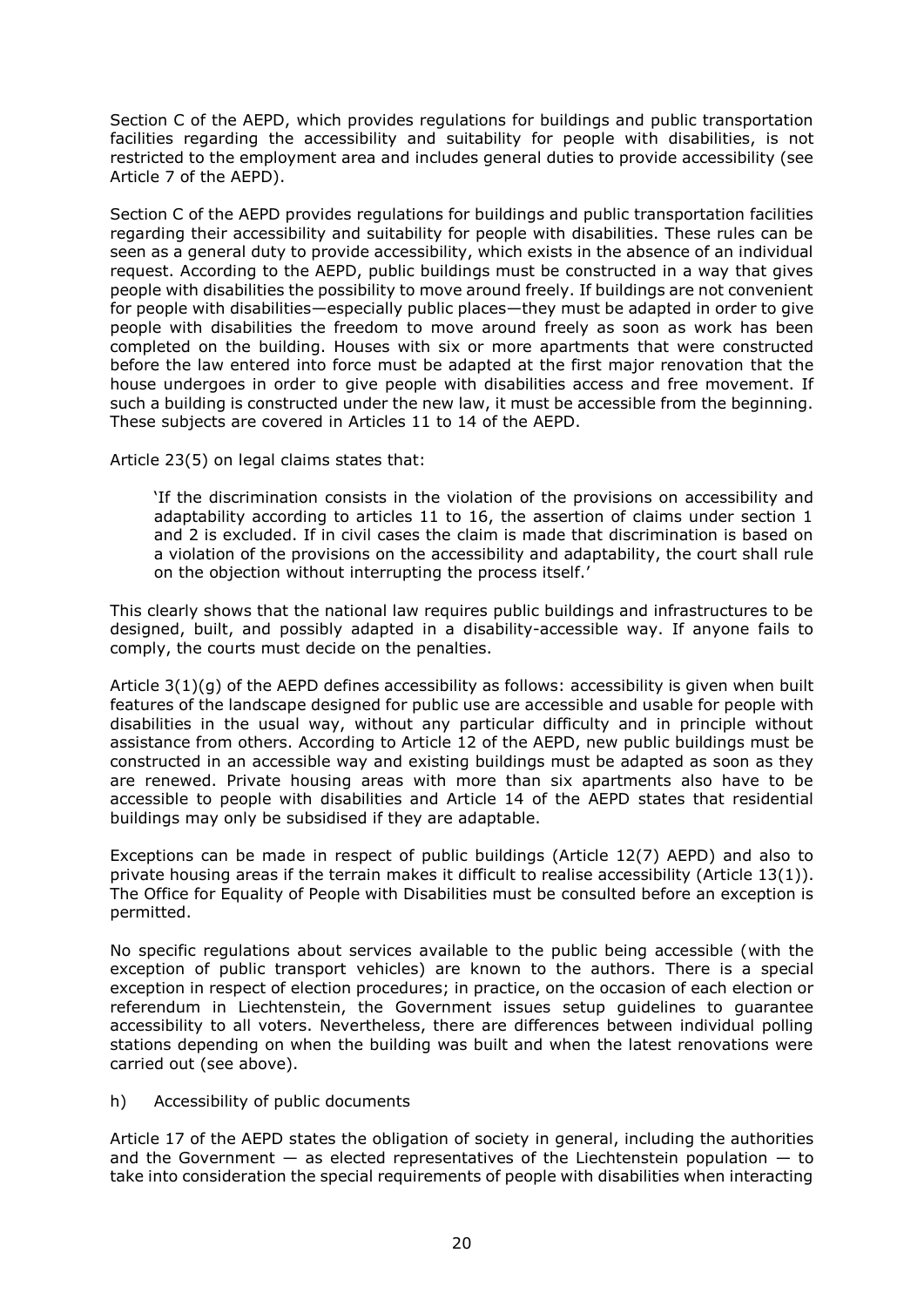with them. This obligation is combined with the right of people with speech, hearing or visual impairments to use familiar facilities or tools (e.g. sign language), when communicating with official authorities in Liechtenstein. This includes also the availability — on request — of forms and documents relating to court cases and official notices in a format that is understandable and comprehensible to disabled people, without additional cost.

Regarding voting and tax declaration documents, there are no legally binding regulations in place. The Act on Political Rights (APR; *Volksrechtegesetz*) is silent on this topic. In practice, voting documents (including ballot papers) are designed according to the internal guidelines of the Government. These guidelines were introduced in 2006. Thus, comparing the internal guidelines of the Government with the rules of easy language for people with disabilities (published by the Organisation of the Disabled)<sup>32</sup> it can be said that the voting documents are not completely accessible to people with learning difficulties (as a group of people with disabilities). Regarding accessibility to services, disabled voters are entitled to the right to request assistance to mark the ballot paper. This right is subject to the approval of the national electoral commission. This right is stated in Article 49(2) of the APR.

Article 56a of the Act on Media (AM; *Mediengesetz*) <sup>33</sup> states the obligation for all broadcasters to implement adequate measures to ensure that their programmes are made accessible to hearing-impaired and visually-impaired people. Article 2 of the AM defines broadcasters and all persons who provide media content in terms of their responsibilities to the general public. Thus, there is a legal obligation for broadcasters to ensure that the media content of election debates and broadcasts by political parties etc. is accessible to people with hearing or visual impairments.

<sup>32</sup> Source (copy link into Web browser): [http://www.leichtesprache.org/images/Regeln\\_Leichte\\_Sprache.pdf.](http://www.leichtesprache.org/images/Regeln_Leichte_Sprache.pdf) <sup>33</sup> Mediengesetz (MedienG), 19 Oktober 2005, LGBl. 2005 no. 250. Source:

[https://www.gesetze.li/lilexprod/lgsystpage2.jsp?formname=showlaw&lgblid=2005250000&gueltigdate=02](https://www.gesetze.li/lilexprod/lgsystpage2.jsp?formname=showlaw&lgblid=2005250000&gueltigdate=02032016) [032016.](https://www.gesetze.li/lilexprod/lgsystpage2.jsp?formname=showlaw&lgblid=2005250000&gueltigdate=02032016)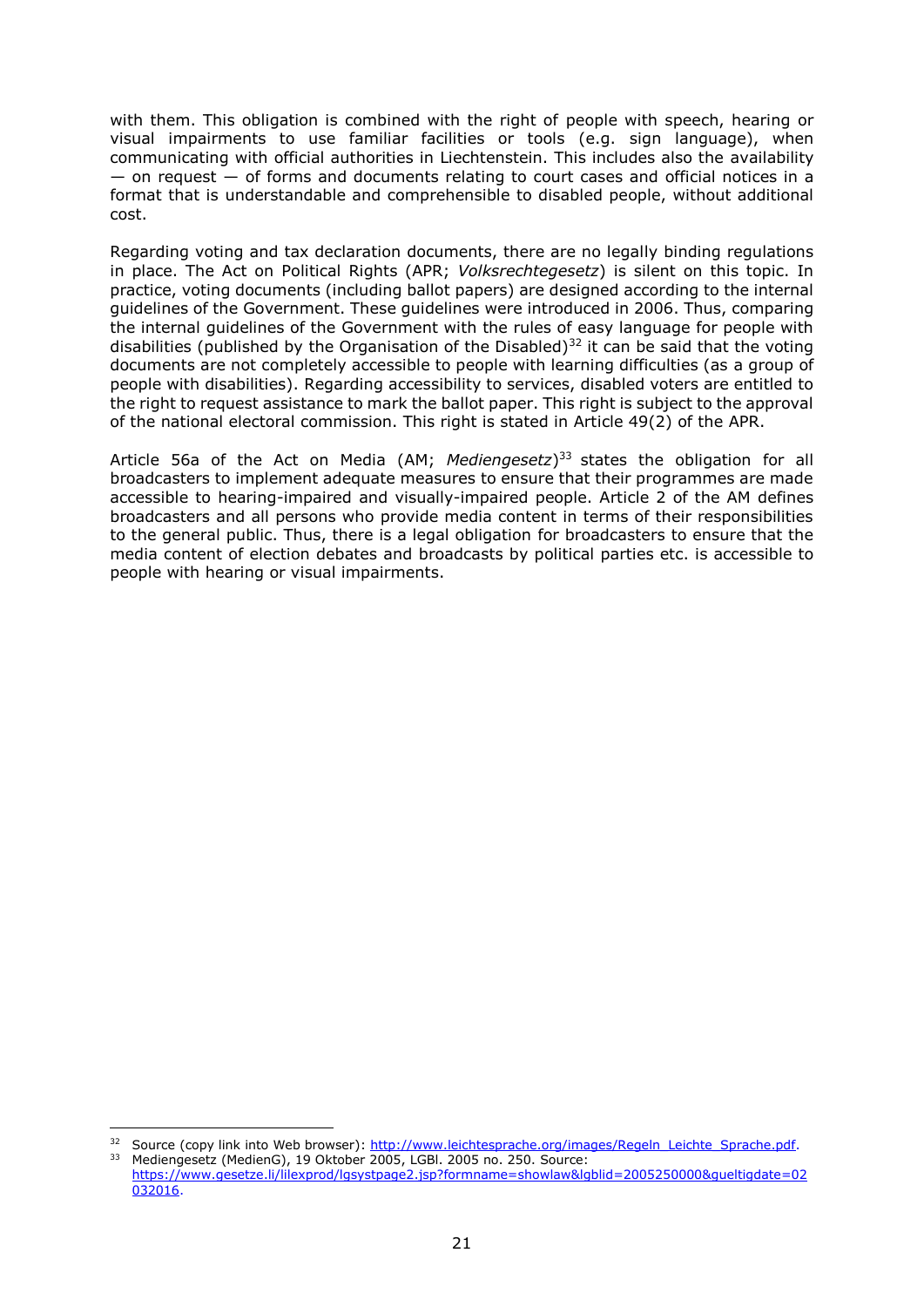# <span id="page-22-0"></span>**3 PERSONAL AND MATERIAL SCOPE**

## <span id="page-22-1"></span>**3.1 Personal scope**

## <span id="page-22-2"></span>**3.1.1 EU and non-EU nationals (Recital 13 and Article 3(2) Directive 2000/43 and Recital 12 and Article 3(2) Directive 2000/78)**

In Liechtenstein, the following residence/citizenship/nationality requirements are applied for protection under the relevant national laws transposing the directives:

The basic rights of Liechtenstein citizens and foreigners are stated in the Constitution of the Principality of Liechtenstein of 1921.

Article 31 of the Liechtenstein Constitution states that all citizens are equal before the law. The term citizen is to be understood as referring to all persons holding Liechtenstein national citizenship without distinction of sex. $34$  Foreigners are excluded from this definition. The rights of foreigners are governed by treaty and, in the absence of any treaty, by reciprocal law. Furthermore the LC states in Article 39 that the exercise of civil and political rights is not dependent on religious affiliation.

Regarding the AEPD, there is no distinction made between Liechtenstein citizens and others.

Special provisions regarding racial discrimination are contained in Article 283 of the Penal Code (PC).<sup>35</sup> Again, there is no distinction made between Liechtenstein citizens and foreigners. Protection against racial discrimination is independent of citizenship. Thus, foreigners are also entitled to protection from racial discrimination

There are no further national laws dealing with discrimination based on grounds of race or origin.

# <span id="page-22-3"></span>**3.1.2 Natural and legal persons (Recital 16 Directive 2000/43)**

a) Protection against discrimination

In Liechtenstein the personal scope of anti-discrimination law covers natural persons for the purpose of protection against discrimination. In terms of legal persons, judicial interpretation is required to a certain extent. The Personal and Corporate Law Act (PCL)<sup>36</sup> distinguishes between a natural person (*natürliche Person*) and a legal person (*juristische Person*) in the context of discrimination protection and measures against discrimination, etc. Concerning protection against discrimination on grounds of disability, the AEPD focuses on natural persons. This is defined in Articles 2 and 3(2) of the AEPD. As the term 'person' is defined as referring to members of both female and male gender, the law applies to both women and men. Article 23(1) of the AEPD covers the restitution of any financial losses incurred and compensation for the personal detriment suffered. Only persons, i.e. natural persons, are mentioned in that section.

b) Liability for discrimination

 $\overline{a}$ 

In Liechtenstein the personal scope of anti-discrimination law covers natural and legal persons for the purpose of liability for discrimination. The law regarding discrimination

<sup>&</sup>lt;sup>34</sup> The phrase 'without distinction of sex' makes sense because in the German language there is a difference between male citizens (*der Landesangehörige*) and female citizens (*die Landesangehörige*). The constitution only uses the male term (*der Landesangehörige*), but this term also includes women. This was explicitly stated in an act amending the constitution (LGBl. 1971, no 22).

<sup>35</sup> Strafgesetzbuch (StGB) vom 24 Juni 1987; LGBl. 1988, no. 37.

<sup>36</sup> Personen- und Gesellschaftsrecht (PGR) vom 20 Januar 1926, LGBl. 1926 Nr. 4.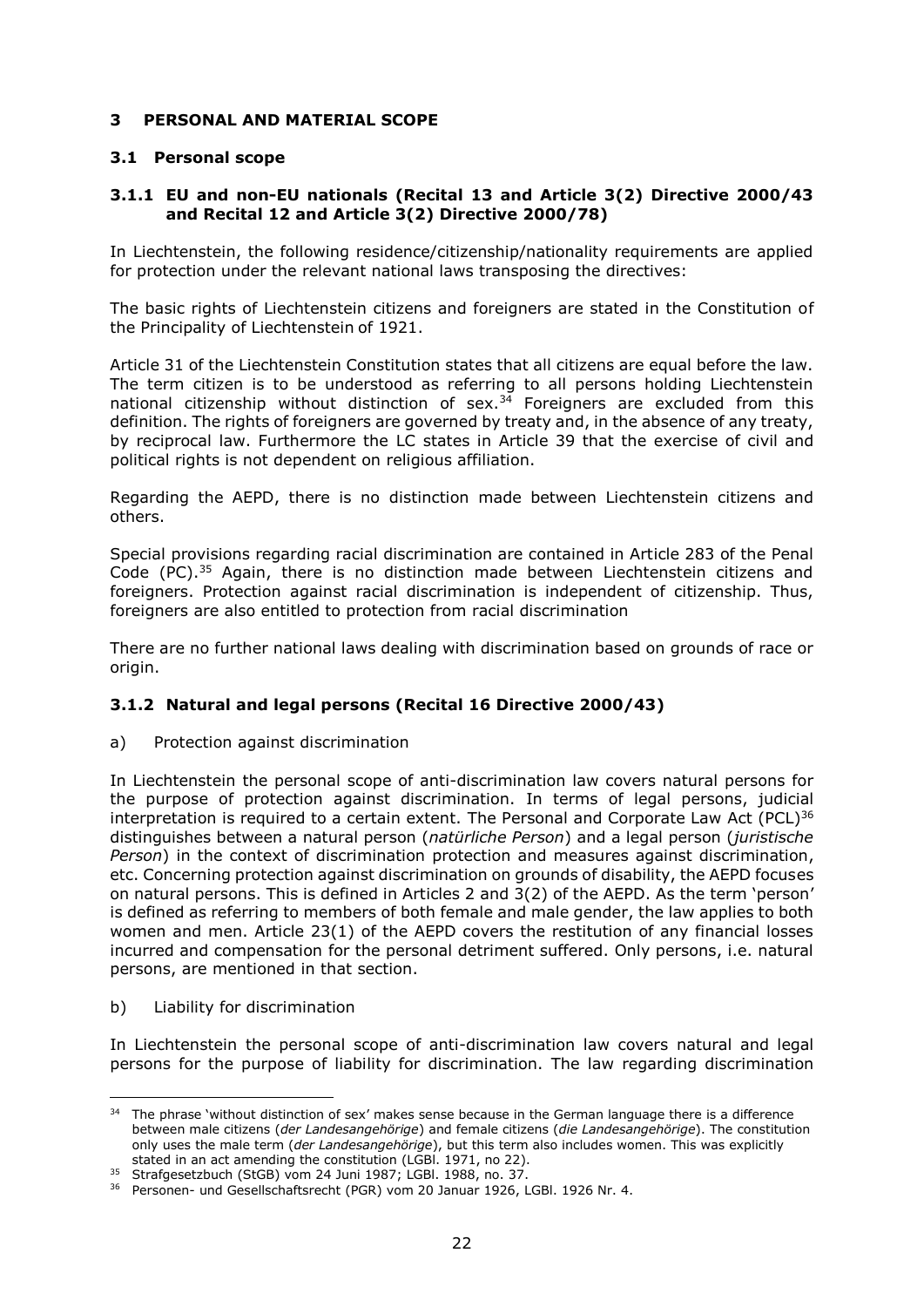(AEPD) does not make a difference between natural and legal persons regarding liability. Thus it can be assumed that national law is valid for natural as well as legal persons.

|                           | <b>Protection against</b><br>discrimination                                                                                                                                                                                                                                                                                                                                                             | <b>Liability for discrimination</b>                                                                                                                                                                                                                                                                   |
|---------------------------|---------------------------------------------------------------------------------------------------------------------------------------------------------------------------------------------------------------------------------------------------------------------------------------------------------------------------------------------------------------------------------------------------------|-------------------------------------------------------------------------------------------------------------------------------------------------------------------------------------------------------------------------------------------------------------------------------------------------------|
| <b>Natural</b><br>persons | Yes.                                                                                                                                                                                                                                                                                                                                                                                                    | Judical interpretation required.                                                                                                                                                                                                                                                                      |
|                           | Title of the Law: Act on Equality of<br>People with Disabilities<br>(Behindertengleichstellungs-gesetz)<br>Abbreviation: AEPD/BGIG<br>Date of adoption: 25.10.2006<br>Entry into force: 01.01.2007<br>Latest amendments: LGBI. 2016, no.<br>273<br>Grounds protected: Disability<br>Article: 2                                                                                                          | Title of the Law: Act on Equality of<br>People with Disabilities<br>(Behindertengleichstellungsgesetz<br>Abbreviation: AEPD/BGIG<br>Date of adoption: 25.10.2006<br>Entry into force: 01.01.2007<br>Latest amendments: LGBI. 2016, no.<br>273<br>Grounds protected: Disability<br>Article: 1 and 5    |
| Legal<br>persons          | Judicial interpretation required.<br>Title of the Law: Act on Equality of<br>People with Disabilities<br>(Behindertengleichstellungsgesetz)<br>Abbreviation: AEPD/BGIG<br>Date of adoption: 25.10.2006<br>Entry into force: 01.01.2007<br>Latest amendments: LGBI. 2016, no.<br>273<br>Grounds protected: Disability<br>(violation of the accessibility<br>regulations in Art. 27 to 29)<br>Article: 31 | Yes.<br>Title of the Law: Act on Equality of<br>People with Disabilities<br>(Behindertengleichstellungsgesetz)<br>Abbreviation: AEPD/BGIG<br>Date of adoption: 25.10.2006<br>Entry into force: 01.01.2007<br>Latest amendments: LGBI. 2016, no.<br>273<br>Grounds protected: Disability<br>Article: - |

# **3.1.3 Private and public sector including public bodies (Article 3(1))**

a) Protection against discrimination

In Liechtenstein, the personal scope of national law covers private and public sector including public bodies under specific conditions for the purpose of protection against discrimination. Basically the AEPD is applicable to both the private and public sector. Nevertheless, within the AEPD there are some regulations that restrict the application of the law to the private sector (Article 2(2) of the AEPD). For example, the AEPD in relation to housing is not applicable to non-public buildings with less than six apartment units that are without state funding.

Within the Common Civil Code<sup>37</sup> regulations to protect natural persons against discrimination generally use the phrase 'protection of the personality of the employee'. Section C, VII, Article 27 refers to the 'protection of the personality of the employee', which can be interpreted as protection against discrimination on various grounds. Furthermore, Section C, I Articles 8(a) and 8(b) state that discrimination on ground of gender by an employer is against the law. There is no case law known to the authors on this issue in Liechtenstein.

 $\overline{a}$ 37 Common Civil Code (copy link into web browser):

[https://www.gesetze.li/lilexprod/lgsystpage2.jsp?formname=showlaw&lgblid=1003001000&version=14&sea](https://www.gesetze.li/lilexprod/lgsystpage2.jsp?formname=showlaw&lgblid=1003001000&version=14&search_text=ABGB&search_loc=text&sel_lawtype=conso&compl_list=1&rechts_gebiet=0&menu=0&tablesel=0&observe_date=04.05.2016) [rch\\_text=ABGB&search\\_loc=text&sel\\_lawtype=conso&compl\\_list=1&rechts\\_gebiet=0&menu=0&tablesel=0](https://www.gesetze.li/lilexprod/lgsystpage2.jsp?formname=showlaw&lgblid=1003001000&version=14&search_text=ABGB&search_loc=text&sel_lawtype=conso&compl_list=1&rechts_gebiet=0&menu=0&tablesel=0&observe_date=04.05.2016) [&observe\\_date=04.05.2016.](https://www.gesetze.li/lilexprod/lgsystpage2.jsp?formname=showlaw&lgblid=1003001000&version=14&search_text=ABGB&search_loc=text&sel_lawtype=conso&compl_list=1&rechts_gebiet=0&menu=0&tablesel=0&observe_date=04.05.2016)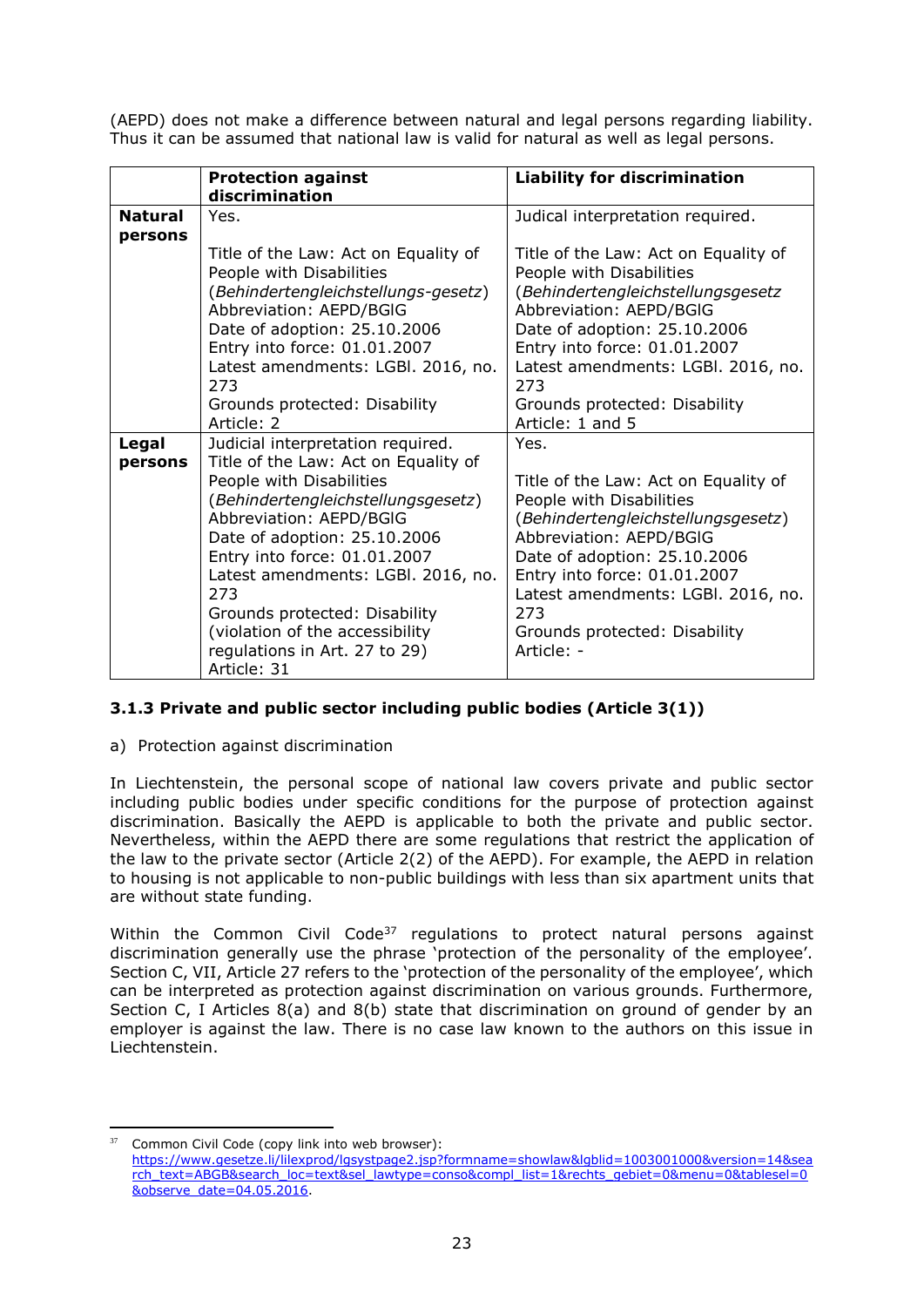Article 283 of the Penal Code rules that penalties apply in cases of discrimination on grounds of race, national origin, ethnicity, language, religion or belief and without any restriction to the public or private sector, and therefore include public bodies.

### b) Liability for discrimination

In Liechtenstein, the personal scope of the AEPD covers private and public sector including public bodies for the purpose of liability for discrimination.

Within the Common Civil Code (CCC) employers are implicitly held liable in case of discrimination against employees. This includes public and private sector employers. The Common Civil Code is not very specific in regards to the grounds of discrimination (see Article 27 of Section C, VII of the CCC). Only gender is explicitly mentioned in the section on prohibition of discrimination (Section C, Article 9 of the CCC). There is no case law known to the authors regarding such discrimination in Liechtenstein.

Article 74 of the Penal Code rules that legal persons, without any restriction to the public or private sector, can be held liable for discrimination against others. Penalties apply against discrimination on grounds of race, national origin, ethnicity, language, religion or belief.

|               | <b>Protection against</b>            | <b>Liability for discrimination</b>   |
|---------------|--------------------------------------|---------------------------------------|
|               | discrimination                       |                                       |
| <b>Public</b> | Yes                                  | Judicial interpretation required.     |
| sector        |                                      |                                       |
| including     | Title of the Law: Act on Equality of | Title of the Law: Act on Equality of  |
| public        | People with Disabilities             | People with Disabilities              |
| <b>bodies</b> | (Behindertengleichstellungsgesetz)   | (Behindertengleichstellungsgesetz)    |
|               | Abbreviation: AEPD/BGIG              | Abbreviation: AEPD/BGIG               |
|               | Date of adoption: 25.10.2006         | Date of adoption: 25.10.2006          |
|               | Entry into force: 01.01.2007         | Entry into force: 01.01.2007          |
|               | Latest amendments: LGBI. 2016,       | Latest amendments: LGBI. 2016, no.    |
|               | no. 273                              | 273                                   |
|               | Grounds protected: Disability        | Grounds protected: Disability         |
|               | Article: 2 and 3                     | Article: 2 and 3                      |
|               | Judicial interpretation required.    | Yes.                                  |
|               |                                      |                                       |
|               | Title of the Law: Common Civil       | Title of the Law: Common Civil Code   |
|               | Code (Allgemeines Bürgerliches       | (Allgemeines Bürgerliches             |
|               | Gesetzbuch)                          | Gesetzbuch)                           |
|               | Abbreviation: CCC/ABGB               | Abbreviation: CCC/ABGB                |
|               | Date of adoption: 01.06.1812         | Date of adoption: 01.06.1812          |
|               | Entry into force: 18.12.1812         | Entry into force: 18.12.1812          |
|               | Latest amendments: LGBI. 2016        | Latest amendments: LGBI. 2016 Nr.     |
|               | Nr. 267                              | 267                                   |
|               | Grounds protected: gender, other     | gender, other grounds are             |
|               | grounds are summarised under the     | summarised under the term of          |
|               | term of "protection of the           | "protection of the personality of the |
|               | personality of the employee"         | employee"                             |
|               | Article: Art. 27 of sec. VII         | Article: 8a, 8b, Art. 9 and Art. 27   |
|               | <b>No</b>                            | Yes.                                  |
|               | Title of the Law: Penal Code         | Title of the Law: Penal Code          |
|               | (Strafgesetzbuch)                    | (Strafgesetzbuch)                     |
|               | Abbreviation: PC/StGB                | Abbreviation: PC/StGB                 |
|               | Date of adoption: 24.06.1987         | Date of adoption: 24.06.1987          |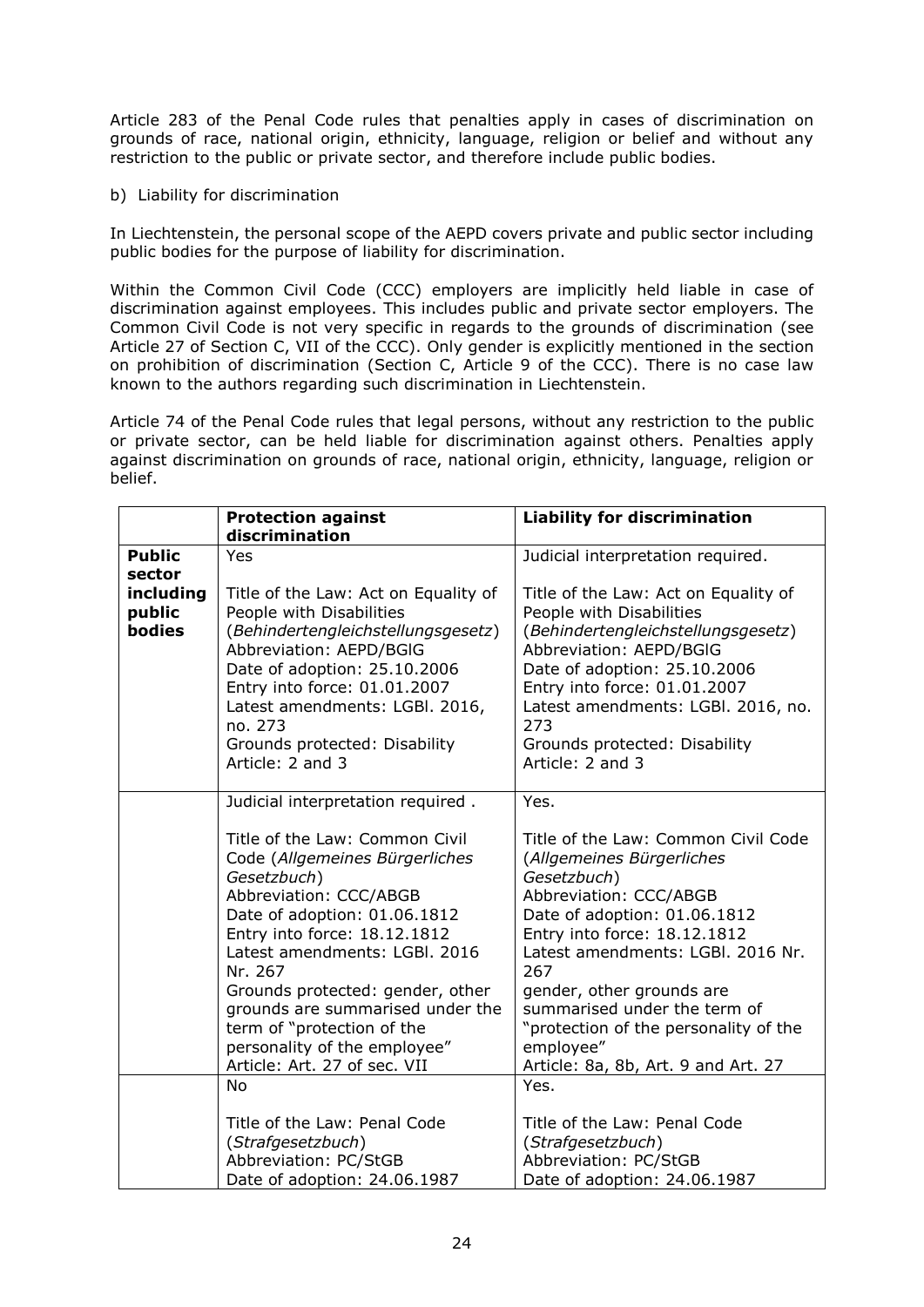|                | Entry into force: 01.01.1989             | Entry into force: 01.01.1989             |
|----------------|------------------------------------------|------------------------------------------|
|                |                                          |                                          |
|                | Latest amendments LGBI. 2016 Nr.         | Latest amendments LGBI. 2016 Nr.         |
|                | 161                                      | 161                                      |
|                | Grounds protected: Race, national        | Grounds protected: Race, national        |
|                | origin, ethnicity, language, religion    | origin, ethnicity, language, religion    |
|                | or belief                                | or belief                                |
|                | Article: -                               | Article: 74a and 74g                     |
| <b>Private</b> | Yes.                                     | Yes.                                     |
| sector         |                                          |                                          |
|                | Title of the Law: Act on Equality of     | Title of the Law: Act on Equality of     |
|                | People with Disabilities                 | People with Disabilities                 |
|                | (Behindertengleichstellungsgesetz)       | (Behindertengleichstellungsgesetz)       |
|                | Abbreviation: AEPD/BGIG                  | Abbreviation: AEPD/BGIG                  |
|                |                                          |                                          |
|                | Date of adoption: 25.10.2006             | Date of adoption: 25.10.2006             |
|                | Entry into force: 01.01.2007             | Entry into force: 01.01.2007             |
|                | Latest amendments: LGBI. 2016,           | Latest amendments: LGBI. 2016, no.       |
|                | no. 273                                  | 273                                      |
|                | Grounds protected: Disability            | Grounds protected: Disability            |
|                | Article: 2 and 3                         | Article: 2 and 3                         |
|                |                                          |                                          |
|                | Judicial interpretation required         | Yes.                                     |
|                |                                          |                                          |
|                | Title of the Law: Common Civil           | Title of the Law: Common Civil Code      |
|                | Code (Allgemeines Bürgerliches           | (Allgemeines Bürgerliches                |
|                | Gesetzbuch)                              | Gesetzbuch)                              |
|                | Abbreviation: CCC/ABGB                   | Abbreviation: CCC/ABGB                   |
|                | Date of adoption: 01.06.1812             | Date of adoption: 01.06.1812             |
|                | Entry into force: 18.12.1812             | Entry into force: 18.12.1812             |
|                |                                          |                                          |
|                | Latest amendments: LGBI. 2016<br>Nr. 267 | Latest amendments: LGBI. 2016 Nr.<br>267 |
|                | Grounds protected: gender, other         | gender, other grounds are                |
|                | grounds are summarised under the         | summarised under the term of             |
|                | term of "protection of the               |                                          |
|                |                                          | "protection of the personality of the    |
|                | personality of the employee"             | employee"                                |
|                | Article: Art. 27 of sec. VII             | Article: 8a, 8b, Art. 9 and Art. 27      |
|                | No.                                      | Yes.                                     |
|                | Title of the Law: Penal Code             | Title of the Law: Penal Code             |
|                | (Strafgesetzbuch)                        | (Strafgesetzbuch)                        |
|                | Abbreviation: PC/StGB                    | Abbreviation: PC/StGB                    |
|                | Date of adoption: 24.06.1987             | Date of adoption: 24.06.1987             |
|                | Entry into force: 01.01.1989             | Entry into force: 01.01.1989             |
|                | Latest amendments LGBI. 2016 Nr.         | Latest amendments LGBI. 2016 Nr.         |
|                | 161                                      | 161                                      |
|                | Grounds protected: Race, national        | Grounds protected: Race, national        |
|                | origin, ethnicity, language, religion    | origin, ethnicity, language, religion    |
|                | or belief                                | or belief                                |
|                |                                          |                                          |
|                | Article: -                               | Article: 74a and 74g                     |

# <span id="page-25-0"></span>**3.2 Material scope**

# <span id="page-25-1"></span>**3.2.1 Employment, self-employment and occupation**

In Liechtenstein, national legislation in terms of discrimination on the ground of disability is explicitly covered and applies to all sectors of private and public employment, selfemployment and occupation, including contract work, self-employment, military service and holding statutory office, for the ground of disability.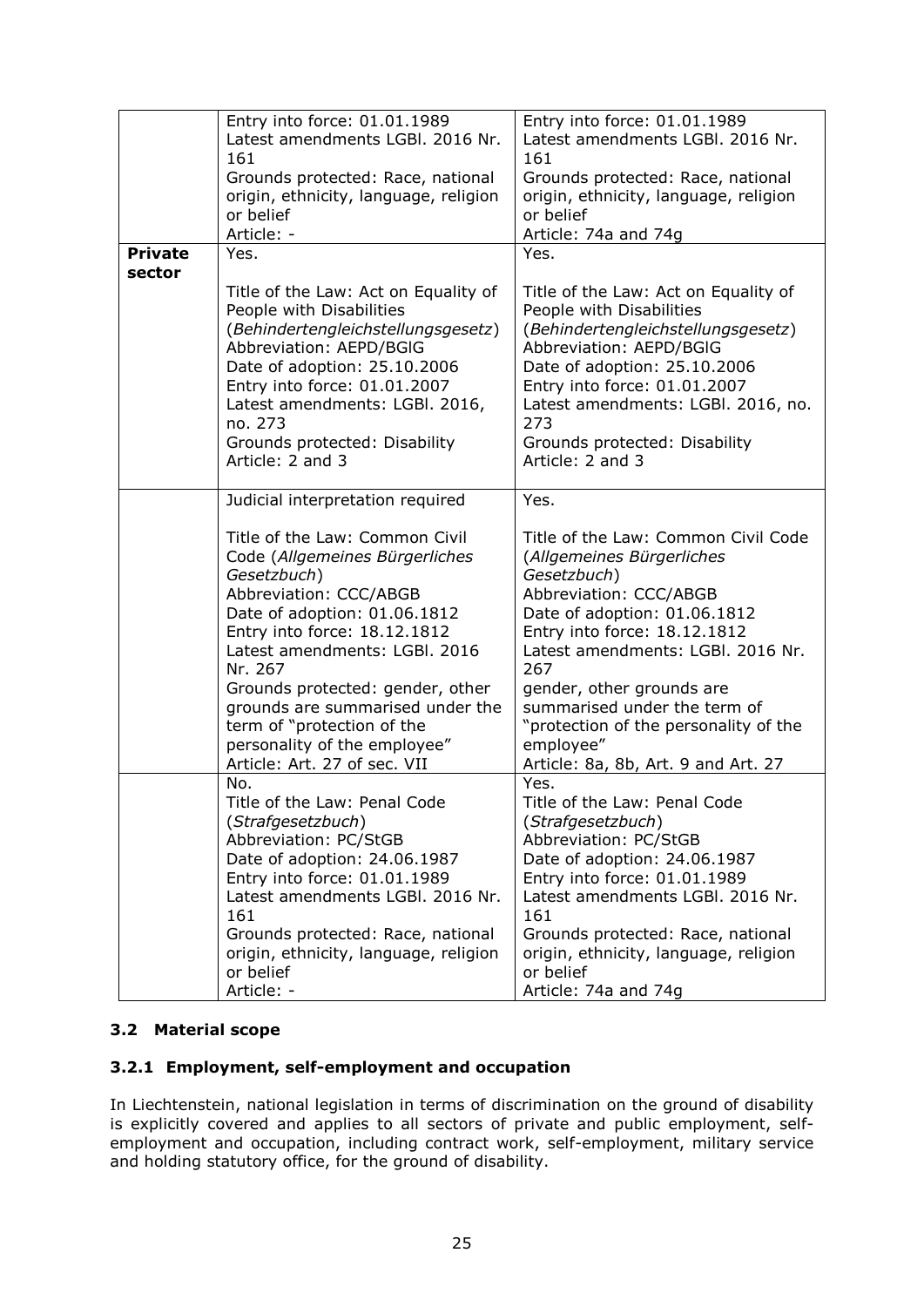Directive 2000/43/EC has not been transposed at all (except in terms of Annex XVIII) to EEC law and therefore to national law in Liechtenstein.

Article 10(1) of the AEPD states that people with disabilities may not be discriminated against as employees in the public and in the private sector or at any other workplace, either directly or indirectly.

Beside these explicit anti-discrimination provisions in the AEPD, no specific antidiscrimination law exists. For other grounds of discrimination, judicial interpretation is required to confirm whether rather general anti-discrimination provisions in the Constitution, in international treaties and in national law are sufficient to protect against discrimination. There is no case law known to the authors on this issue.

#### <span id="page-26-0"></span>**3.2.2 Conditions for access to employment, to self-employment or to occupation, including selection criteria, recruitment conditions and promotion, whatever the branch of activity and at all levels of the professional hierarchy (Article 3(1)(a))**

In Liechtenstein, national legislation prohibits discrimination in the following areas: conditions for access to employment, to self-employment or to occupation, including selection criteria, recruitment conditions and promotion, whatever the branch of activity and at all levels of the professional hierarchy for the ground of disability in both private and public sectors as described in Directive 2000/78.

Article 5 of the AEPD states that nobody shall be discriminated against due to disability.

There are exceptions to this general rule in Article 10(3) and (4). Article 10(3) of the AEPD states that discrimination does not apply in cases where special attributes are necessary to fulfil the professional task and the disabled person concerned does not have such an attribute.

Article 10(4) states that wages may be set in relation to merit, without this being regarded as discrimination. Article  $10(1)$ , paragraphs (a) to (k) of the AEPD cover recruitment, employment, and conditions for access to self-employment.

As there are no specific references in the AEPD it can be assumed that the scope of discrimination covers all aspects of the conditions for access to employment, selfemployment or occupation. However, in relation to the public sector, discrimination is further limited by the Act on the Employment of Public Officials<sup>38</sup> (AEPO), which explicitly states the guarantee of equal opportunities for women and men (Article 4(2)(f)), as well as the integration of people with special needs, such as people with disabilities (Article  $4(2)(i)$ , as an objective of personnel policy, whereas there are no such positive statements relating to the private sector.

Apart from the AEPD, no specific national law exists on the conditions for access to employment, self-employment or occupation, including selection criteria, recruitment conditions and promotion, whatever the branch of activity and at all levels of the professional hierarchy for the other grounds (race/ethnic origin, religion/belief, age and sexual orientation), in both private and public sectors, as described in the directives. Therefore judicial interpretation is required to confirm, whether the general antidiscrimination provision in the Constitution (LC) are sufficient to protect against discrimination.

<sup>&</sup>lt;sup>38</sup> Gesetz vom 24 April 2008 über das Dienstverhältnis des Staatspersonals (Staatspersonalgesetz; StPG), LGBl. 2008 Nr. 144.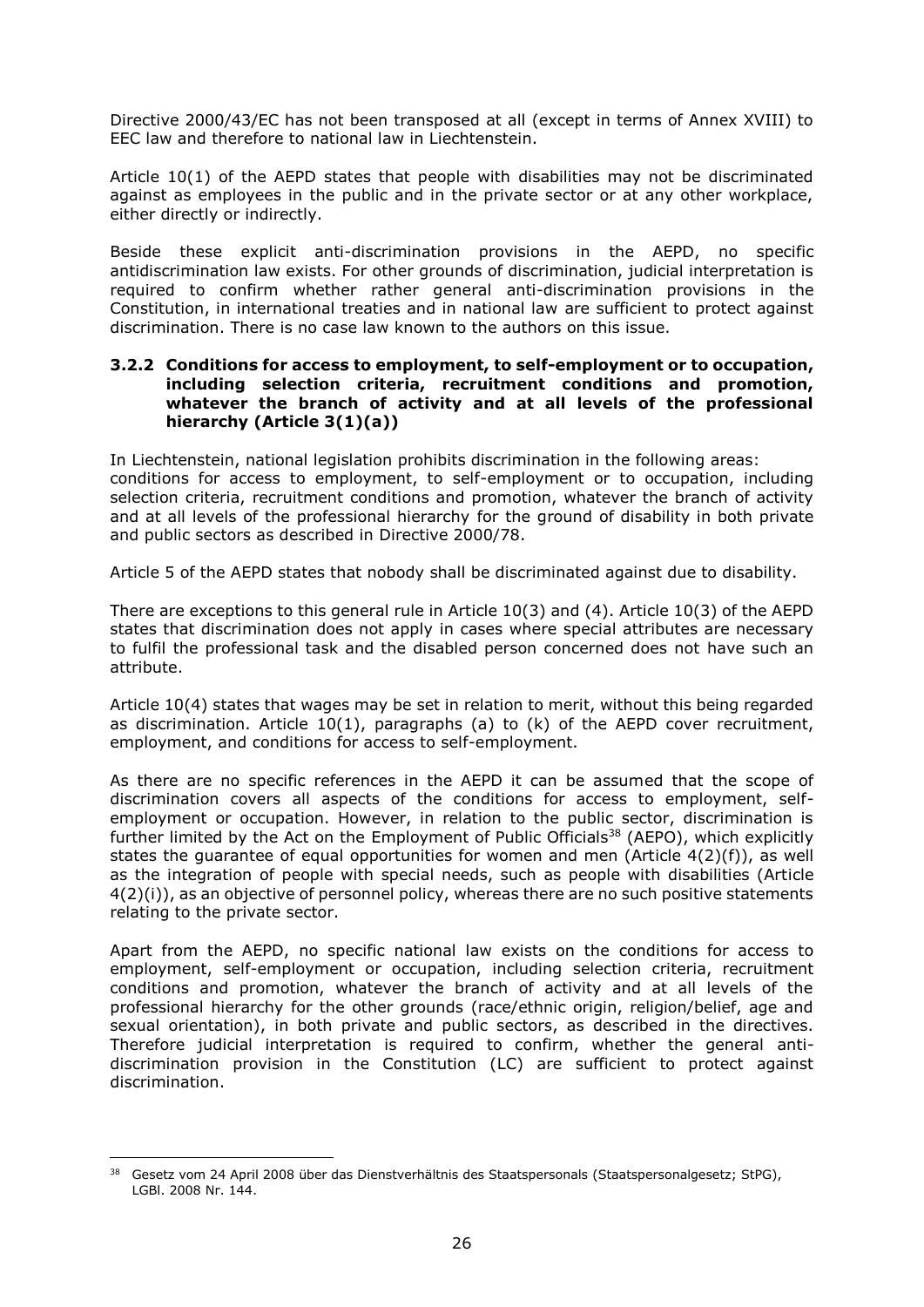| Is discrimination                                                                                  | Yes.                                                                                                                                                                                                                                                                                             |
|----------------------------------------------------------------------------------------------------|--------------------------------------------------------------------------------------------------------------------------------------------------------------------------------------------------------------------------------------------------------------------------------------------------|
| with regard to access<br>to employment<br>prohibited by<br>national law?                           | Title of the Law: Act on Equality of People with Disabilities<br>(Behindertengleichstellungsgesetz)<br>Abbreviation: AEPD/BGIG<br>Date of adoption: 25.10.2006<br>Entry into force: 01.01.2007<br>Latest amendments: LGBI. 2016, no. 273<br>Grounds protected: Disability<br>Article: 10         |
| Is discrimination<br>with regard to access<br>to self-employment<br>prohibited by<br>national law? | Yes.<br>Title of the Law: Act on Equality of People with Disabilities<br>(Behindertengleichstellungsgesetz)<br>Abbreviation: AEPD/BGIG<br>Date of adoption: 25.10.2006<br>Entry into force: 01.01.2007<br>Latest amendments: LGBI. 2016, no. 273<br>Grounds protected: Disability<br>Article: 10 |
| Is discrimination<br>with regard to access<br>to occupation<br>prohibited by<br>national law?      | Yes.<br>Title of the Law: Act on Equality of People with Disabilities<br>(Behindertengleichstellungsgesetz)<br>Abbreviation: AEPD/BGIG<br>Date of adoption: 25.10.2006<br>Entry into force: 01.01.2007<br>Latest amendments: LGBI. 2016, no. 273<br>Grounds protected: Disability<br>Article: 10 |

### <span id="page-27-0"></span>**3.2.3 Employment and working conditions, including pay and dismissals (Article 3(1)(c))**

In Liechtenstein national legislation prohibits discrimination only on the ground of disability in the following areas: working conditions, including pay and dismissals, for all five grounds and for both private and public employment. There are explicit anti-discrimination provisions in the AEPD (Article 10), the AEWM (Article 3) and the Common Civil Code (Article 9) including discrimination on the ground of disability.

Article 30 of the Act on Civil Union for Same-Sex Couples (ACUSSC)<sup>39</sup> stipulates equal treatment for pension rights in the event of a divorce, regardless of whether the person was living in a legally recognised same-sex partnership in accordance with the ACUSSC, or in a marriage (see also Article 86b of the AMA). $40$  The equivalent ruling is also stated in Article 54 of the National Old Age and Widow's/Widower's Pension Act (NOWP).<sup>41</sup>

The laws and articles mentioned above refer to regulations regarding avoiding discrimination in the area of employment and working conditions, including payment and dismissal, based on different grounds. For other grounds of discrimination, judicial interpretation is required to confirm whether the rather general provisions in the Constitution, in international treaties and in national law are sufficient to protect against

<sup>&</sup>lt;sup>39</sup> Gesetz vom 16 März 2011 über die eingetragene Partnerschaft gleichgeschlechtlicher Paare (Partnerschaftsgesetz; PartG), LGBl. 2011, no. 350.

Art. 86 b) of the Act on Marriage, Ehegesetz (EheG) vom 13. Dezember 1973, LGBI. 1974 Nr. 20.

<sup>41</sup> Gesetz vom 14 Dezember 1952 über die Alters- und Hinterlassenenversicherung (AHVG), LGBl. 1952, no.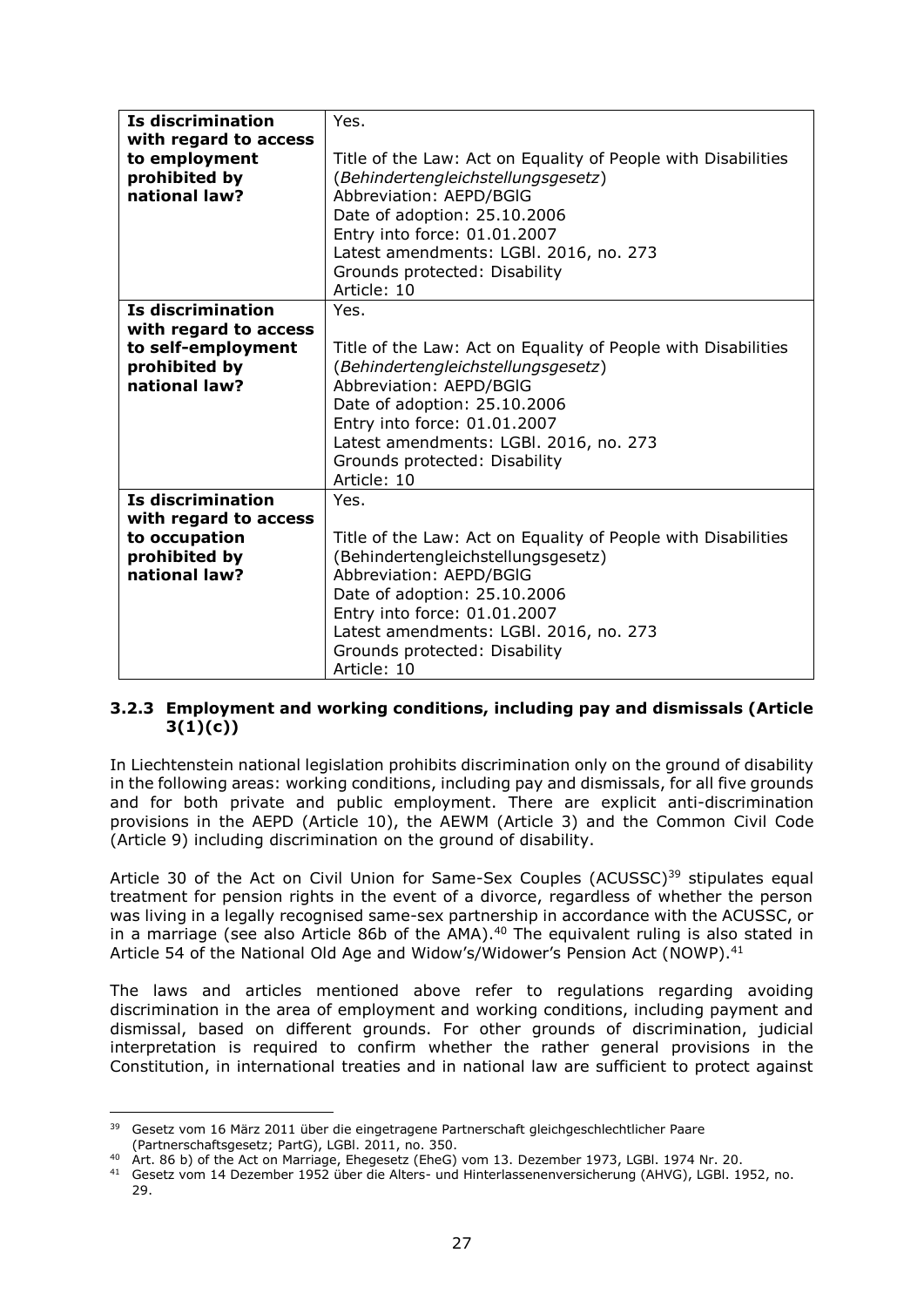discrimination. Nevertheless, race and religion as grounds for discrimination are not covered by any specific law.

### 3.2.3.1 Occupational pensions constituting part of pay

Retirement planning in Liechtenstein is based on three pillars: the general national pension, the company pension, and private savings. The first two mentioned are regulated by law and mandatory elements in the working environment. Regarding the given antidiscrimination provisions in Liechtenstein, there is no distinction made between wages and occupational pension payments. Thus, the same anti-discrimination provisions apply.

The given legal provisions within the occupational pensions legislation do not explicitly allow or preclude discrimination on the ground of disability. The Act on Company Personnel Plan (ACPP) (Article  $3)^{42}$  releases employers from the obligation to implement an occupational pension for the individual employee if that employee is two-thirds disabled.

Article 34 of the ACPP grants the employee the right to participate in the occupational pension scheme on his or her own behalf. Hence there is no obligation on the employer to contribute. So far there has been no legal claim against this law in respect of being discriminated against. Nevertheless juridical interpretation would be required to see whether this provision falls under the given anti-discrimination law of the AEPD.

However, without any discrimination, there are differences in the amount of pension, since the company pension in particular depends on how much capital was paid into the pension account during a person's professionally active years. To a lesser degree, the general national pension is also dependent on the duration of professional career, but the differences between the minimum and the maximum pensions are not so great. For these reasons, people with limited opportunities on the labour market have significantly lower pensions than others.

No specific law exists regarding discrimination on grounds of race and religion, thus, judicial interpretation is required.

| Is discrimination with regard to employment and working conditions<br>prohibited by national law?                                                                                                                                                     |            |                 |    |        |      |                     |
|-------------------------------------------------------------------------------------------------------------------------------------------------------------------------------------------------------------------------------------------------------|------------|-----------------|----|--------|------|---------------------|
| Yes. Discrimination on grounds of disability is prohibited.                                                                                                                                                                                           |            |                 |    |        |      |                     |
| Title<br>of<br>the<br>Law:<br>(Behindertengleichstellungsgesetz)<br>Abbreviation: AEPD/BGIG<br>Date of adoption: 25.10.2006<br>Entry into force: 01.01.2007<br>Latest amendments: LGBI. 2016, no. 273<br>Grounds protected: Disability<br>Article: 10 | Act<br>on. | <b>Equality</b> | оf | People | with | <b>Disabilities</b> |

#### <span id="page-28-0"></span>**3.2.4 Access to all types and to all levels of vocational guidance, vocational training, advanced vocational training and retraining, including practical work experience (Article 3(1)(b))**

In Liechtenstein, national legislation regarding disability in the context of Directive 2000/78 applies to vocational training outside the employment relationship, such as that provided by technical schools or universities, or such as adult lifelong learning courses.

<sup>42</sup> Gesetz vom 20 Oktober 1987 über die betriebliche Personalvorsorge (BPVG); LGBl 1988, no. 12.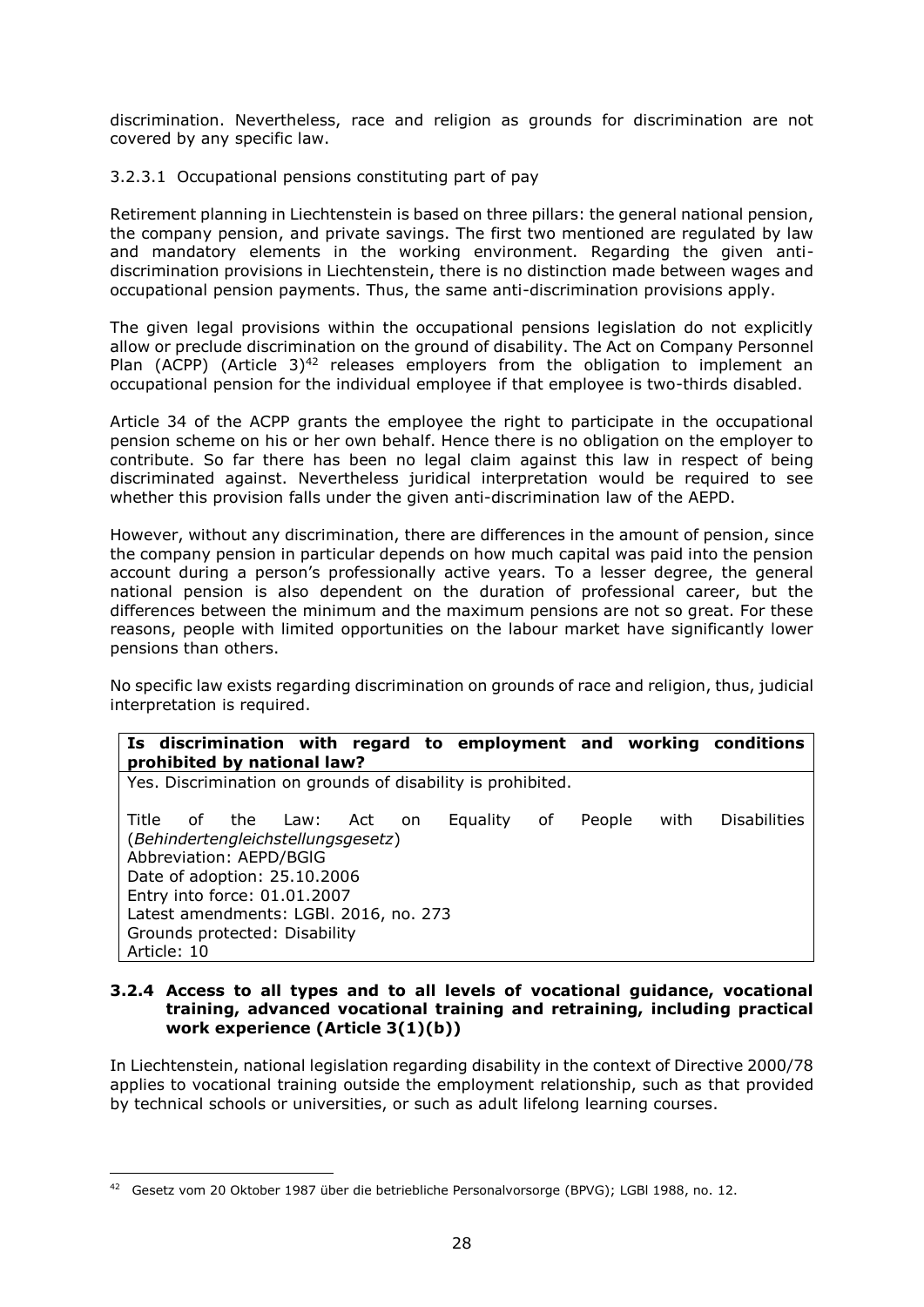The AEDP (Article 10(1)) covers all types and stages of vocational training and education. This includes access to careers guidance, vocational training, retraining, and further training, as well as access to practical professional experience. In addition to the AEDP, the Act on Vocational Training (AVT, Article  $1c$ )<sup>43</sup> promotes, among other things, equal treatment of women and men as well as the elimination of discrimination against people with disabilities in relation to any vocational training system.

#### **Is discrimination with regard to training prohibited by national law?** Yes.

Title of the Law: Act on Equality of People with Disabilities (*Behindertengleichstellungsgesetz*) Abbreviation: AEPD/BGlG Date of adoption: 25.10.2006 Entry into force: 01.01.2007 Latest amendments: LGBl. 2016, no. 273 Grounds protected: Disability Article: 10(1) Yes. Title of the Law: Act on Vocational Training (*Berufsbildungsgesetz*) Abbreviation: AVT/BBG Date of adoption: 13.03.2008 Latest amendments: LGBl. 2015 Nr. 212 Entry into force: 05. August 2008 Grounds protected: Disability and gender Article: 1

#### <span id="page-29-0"></span>**3.2.5 Membership of, and involvement in, an organisation of workers or employers, or any organisation whose members carry on a particular profession, including the benefits provided for by such organisations (Article 3(1)(d))**

In Liechtenstein, national legislation based on disability (Article 10(1) of the Act on Equality of People with Disabilities) prohibits discrimination in the following areas: membership of, and involvement in workers or employers' organisations as formulated in the directives for both private and public employment.

There is no specific case law regarding this topic known to the authors.

| Is discrimination with regard to membership of, and involvement in,        |  |  |
|----------------------------------------------------------------------------|--|--|
| workers', employers' and professional organisations prohibited by national |  |  |
| law?                                                                       |  |  |
| Yes.                                                                       |  |  |

Title of the Law: Act on Equality of People with Disabilities (*Behindertengleichstellungsgesetz*) Abbreviation: AEPD/BGlG Date of adoption: 25.10.2006 Entry into force: 01.01.2007 Latest amendments: LGBl. 2016, no. 273 Grounds protected: Disability Article: 10(1)

<sup>43</sup> Berufsbildungsgesetz (BBG) vom 13 März 2008, LGBl. 2008, no. 103. [https://www.gesetze.li/lilexprod/lgsystpage2.jsp?formname=showlaw&lgblid=2008103000&version=3&sear](https://www.gesetze.li/lilexprod/lgsystpage2.jsp?formname=showlaw&lgblid=2008103000&version=3&search_text=BBG&search_loc=abk_list&sel_lawtype=conso&compl_list=1&rechts_gebiet=0&menu=0&tablesel=0&observe_date=18.05.2017) [ch\\_text=BBG&search\\_loc=abk\\_list&sel\\_lawtype=conso&compl\\_list=1&rechts\\_gebiet=0&menu=0&tablesel=](https://www.gesetze.li/lilexprod/lgsystpage2.jsp?formname=showlaw&lgblid=2008103000&version=3&search_text=BBG&search_loc=abk_list&sel_lawtype=conso&compl_list=1&rechts_gebiet=0&menu=0&tablesel=0&observe_date=18.05.2017) [0&observe\\_date=18.05.2017](https://www.gesetze.li/lilexprod/lgsystpage2.jsp?formname=showlaw&lgblid=2008103000&version=3&search_text=BBG&search_loc=abk_list&sel_lawtype=conso&compl_list=1&rechts_gebiet=0&menu=0&tablesel=0&observe_date=18.05.2017)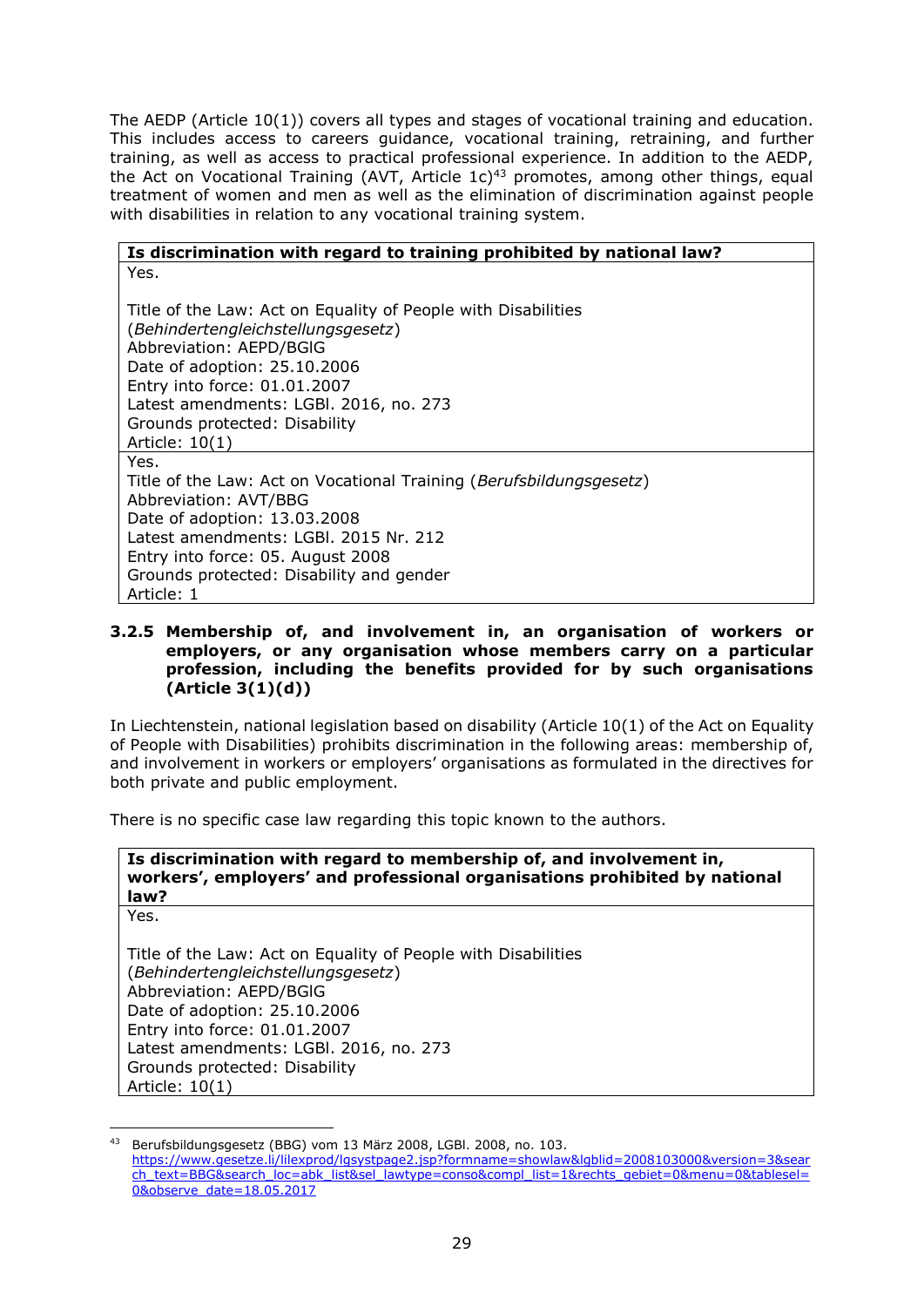### <span id="page-30-0"></span>**3.2.6 Social protection, including social security and healthcare (Article 3(1)(e) Directive 2000/43)**

In Liechtenstein, national legislation does not prohibit discrimination by specific antidiscrimination provisions in the following areas: social protection, including social security and healthcare as formulated in the Racial Equality Directive. Liechtenstein provides social security services to all individuals in the sense of equal treatment.

For grounds of sexual orientation the Act on Civil Union for Same-Sex Couples states that regarding social security and occupational pensions (Article 30) the same rules apply to same-sex couples as to heterosexual married couples. Therefore, the Act on Civil Union for Same-Sex Couples does not explicitly prohibit discrimination on the ground of sexual orientation in respect to social protection (it prohibits discrimination in general in the respective areas), but grants the same benefits to registered same-sex couples as to married heterosexual couples.

Nevertheless the Constitution of the Principality of Liechtenstein lays down the basic principle of equality. Article 27bis states that 'human dignity shall be respected and protected', and that 'no one may be subjected to inhuman or degrading treatment or punishment.' Article 31 notes that 'all Liechtenstein citizens shall be equal before the law.' This equality rule is, through international treaties such as the ECHR, extended to nonnationals as well, with the exception of political rights, especially voting rights.

Within the AEPD, discrimination in the context of social protection (e.g. social security or healthcare) is not explicitly listed. Under Article 2 of the AEPD, all areas of life of people with disabilities are covered and therefore social protection falls under the antidiscrimination regulation of the act.

#### 3.2.6.1 Article 3.3 exception (Directive 2000/78)

There are payments of various kinds made by state schemes or similar, including state social security or social protection schemes, which refer to the exceptions in Article 3.3 of the Employment Equality Directive. There are no national problems known to the authors based on these exceptions.

|                             | Is discrimination with regards to social protection, including social security and |
|-----------------------------|------------------------------------------------------------------------------------|
|                             | healthcare prohibited by national law?                                             |
|                             | Racial or ethnic   Judicial interpretation required.                               |
| origin                      |                                                                                    |
|                             | Title of the law: Constitution of Liechtenstein (Verfassung des                    |
|                             | Fürstentums Liechtenstein)                                                         |
|                             | Abbreviation: LC                                                                   |
|                             | Date of adoption: 05.10.1921                                                       |
|                             | Entry into force: 05.10.1921                                                       |
|                             | Latest amendments: LGBI. 2011, no. 594                                             |
|                             | Grounds protected: all (no listing of specific grounds)                            |
|                             | Article: Article 27bis                                                             |
| Religion<br>or <sub>l</sub> | Judicial interpretation required.                                                  |
| belief                      |                                                                                    |
|                             | Title of the law: Constitution of Liechtenstein (Verfassung des                    |
|                             | Fürstentums Liechtenstein)                                                         |
|                             | Abbreviation: LC                                                                   |
|                             | Date of adoption: 05.10.1921                                                       |
|                             | Entry into force: 05.10.1921                                                       |
|                             | Latest amendments: LGBI. 2011, no. 594                                             |
|                             | Grounds protected: all (no listing of specific grounds)                            |
|                             | Article: Article 27bis                                                             |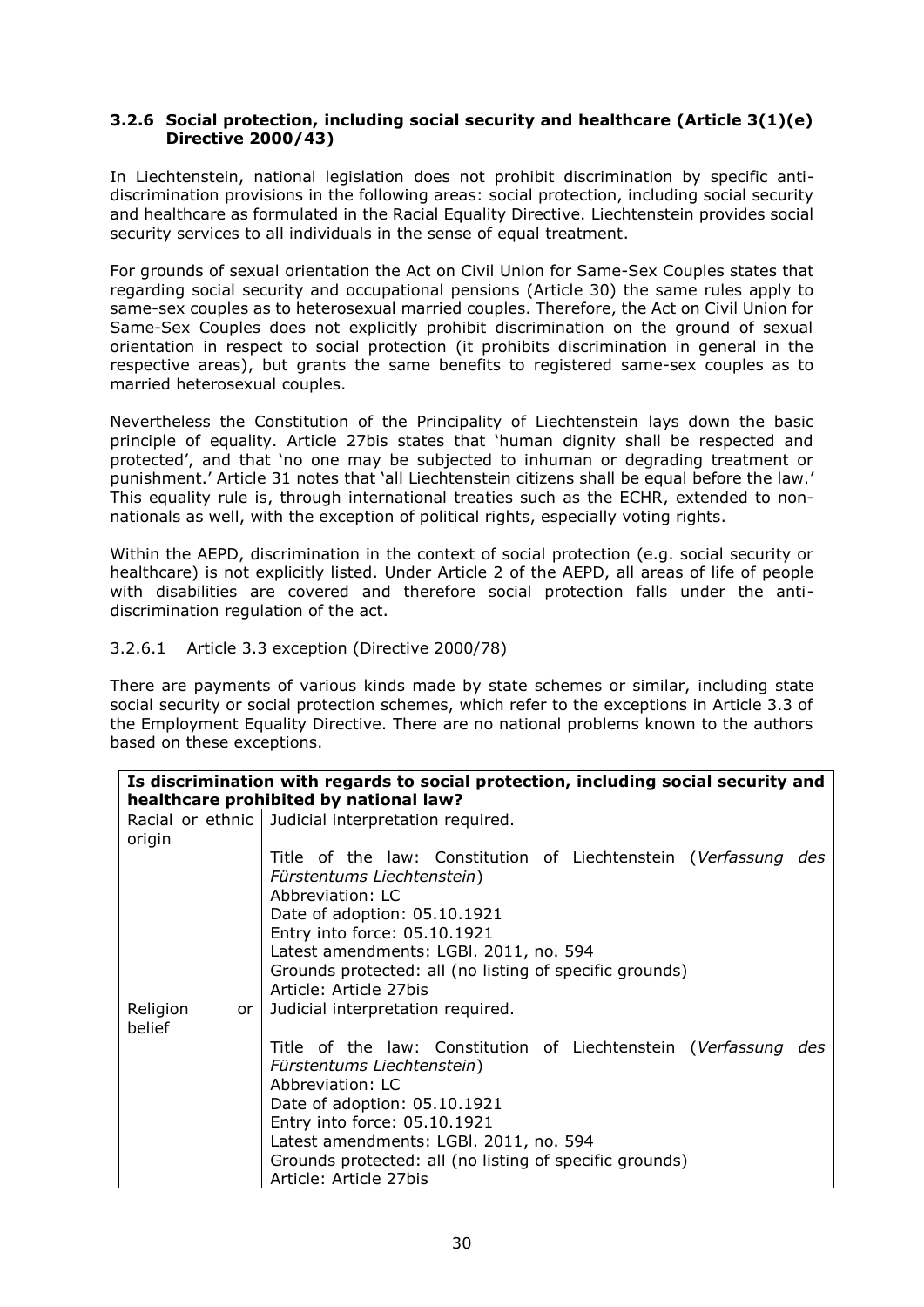| Disability  | There exists no specific regulation within national law. Nevertheless the<br>Constitution of the Principality of Liechtenstein includes the basic<br>principle of equality. Concerning religion and belief, the Constitution<br>states that freedom of belief and conscience (Glaubens- und<br>Gewissensfreiheit) is guaranteed (Article 37) <sup>44</sup> .<br>Judicial interpretation required. |
|-------------|---------------------------------------------------------------------------------------------------------------------------------------------------------------------------------------------------------------------------------------------------------------------------------------------------------------------------------------------------------------------------------------------------|
|             |                                                                                                                                                                                                                                                                                                                                                                                                   |
|             | Title of the law: Constitution of Liechtenstein (Verfassung des<br>Fürstentums Liechtenstein)<br>Abbreviation: LC<br>Date of adoption: 05.10.1921<br>Entry into force: 05.10.1921<br>Latest amendments: LGBI. 2011, no. 594<br>Grounds protected: all (no listing of specific grounds)<br>Article: Article 27bis                                                                                  |
|             | There exists no specific regulation within national law. Nevertheless the<br>Constitution of the Principality of Liechtenstein includes the basic<br>principle of equality. Concerning disability the Constitution in<br>combination with the Act on Social Help and the Act on Equality of<br>People with Disabilities provide anti-discrimination provisions.                                   |
|             | Yes.                                                                                                                                                                                                                                                                                                                                                                                              |
|             | Title of the Law: Act on Equality of People with Disabilities<br>(Behindertengleichstellungsgesetz)<br>Abbreviation: AEPD/BGIG<br>Date of adoption: 25.10.2006<br>Entry into force: 01.01.2007<br>Latest amendments: LGBI. 2016, no. 273<br>Grounds protected: Disability<br>Article: 2                                                                                                           |
| Age         | Judicial interpretation required.                                                                                                                                                                                                                                                                                                                                                                 |
|             | Title of the law: Constitution of Liechtenstein (Verfassung des<br>Fürstentums Liechtenstein)<br>Abbreviation: LC<br>Date of adoption: 05.10.1921<br>Entry into force: 05.10.1921<br>Latest amendments: LGBI. 2011, no. 594<br>Grounds protected: all (no listing of specific grounds)<br>Article: Article 27bis                                                                                  |
|             | There exists no specific regulation within national law. Nevertheless the<br>Constitution of the Principality of Liechtenstein includes the basic<br>principle of equality (Article 27bis) <sup>45</sup> .                                                                                                                                                                                        |
| Sexual      | Judicial interpretation required.                                                                                                                                                                                                                                                                                                                                                                 |
| orientation | Title of the law: Constitution of Liechtenstein (Verfassung des<br>Fürstentums Liechtenstein)<br>Abbreviation: LC                                                                                                                                                                                                                                                                                 |

 $44$ <sup>44</sup> Verfassung des Fürstentums Liechtenstein vom 5 Oktober 1921 (LC), LGBl. 1921, no. 15, [https://www.gesetze.li/lilexprod/lgsystpage2.jsp?formname=showlaw&lgblid=1921015000&gueltigdate=02](https://www.gesetze.li/lilexprod/lgsystpage2.jsp?formname=showlaw&lgblid=1921015000&gueltigdate=02032016) [032016.](https://www.gesetze.li/lilexprod/lgsystpage2.jsp?formname=showlaw&lgblid=1921015000&gueltigdate=02032016)

<sup>&</sup>lt;sup>45</sup> Verfassung des Fürstentums Liechtenstein vom 5 Oktober 1921 (LC), LGBI. 1921, no. 15, [https://www.gesetze.li/lilexprod/lgsystpage2.jsp?formname=showlaw&lgblid=1921015000&gueltigdate=02](https://www.gesetze.li/lilexprod/lgsystpage2.jsp?formname=showlaw&lgblid=1921015000&gueltigdate=02032016) [032016.](https://www.gesetze.li/lilexprod/lgsystpage2.jsp?formname=showlaw&lgblid=1921015000&gueltigdate=02032016)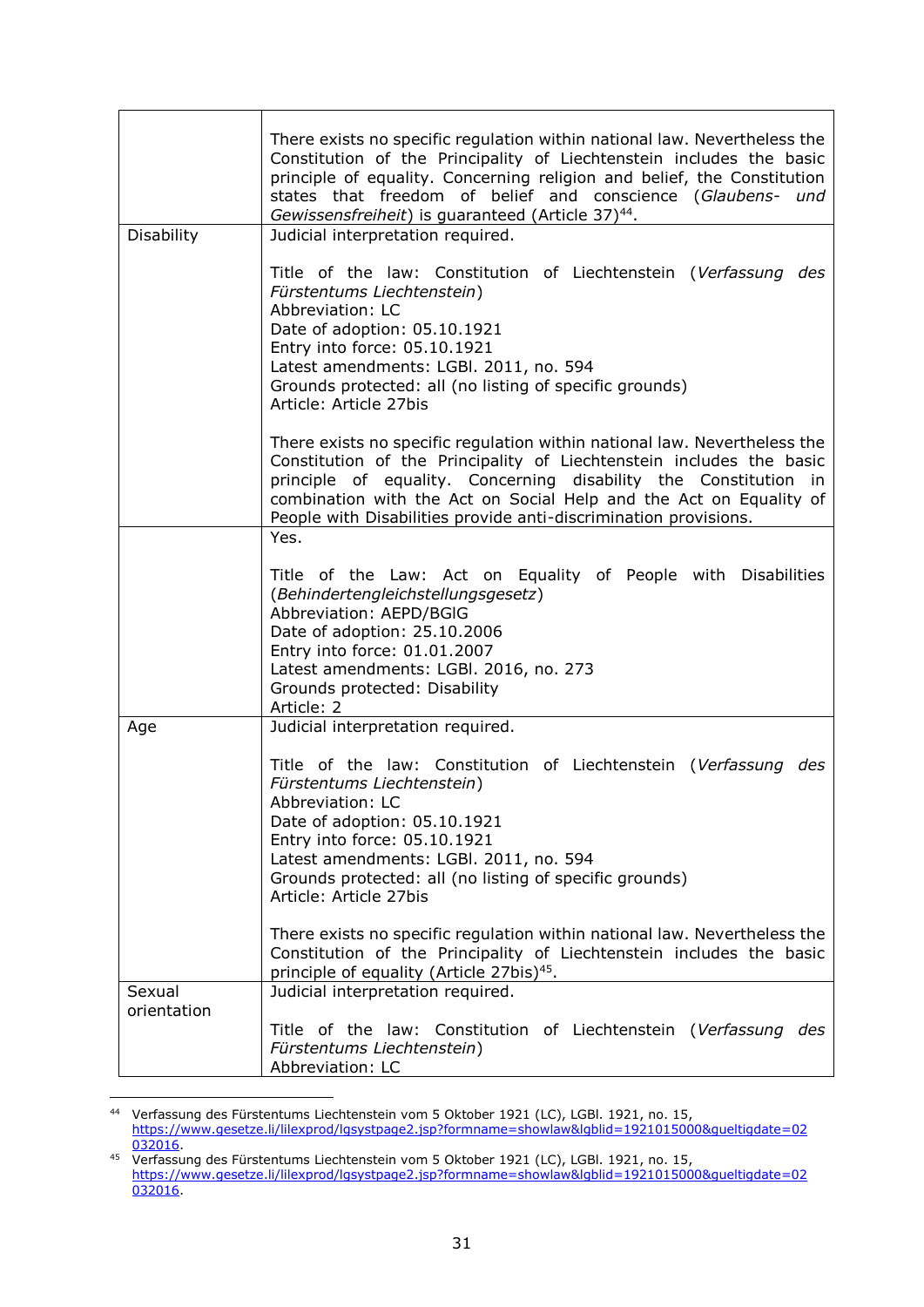| Date of adoption: 05.10.1921                                                                                                                      |
|---------------------------------------------------------------------------------------------------------------------------------------------------|
| Entry into force: 05.10.1921                                                                                                                      |
| Latest amendments: LGBI. 2011, no. 594                                                                                                            |
| Grounds protected: all (no listing of specific grounds)                                                                                           |
| Article: Article 27bis                                                                                                                            |
| There exists no specific regulation within national law. Nevertheless the<br>Constitution of the Principality of Liechtenstein includes the basic |
| principle of equality (Article 27bis).                                                                                                            |

# <span id="page-32-0"></span>**3.2.7 Social advantages (Article 3(1)(f) Directive 2000/43)**

In Liechtenstein, national legislation does not prohibit discrimination in the following areas: social advantages as formulated in the Racial Equality Directive.

In Liechtenstein, the lack of definition of social advantages does not raise problems. Based on the anti-discrimination provisions of the Constitution, it can be assumed that discrimination is prohibited for disability, age and sexual orientation, nevertheless judicial interpretation is necessary.

Liechtenstein has a wide range of benefits to groups of persons with lower incomes. Thus, tax reduction for families, child birth grants, monthly extra pay for children, discounts for access to public buses and facilities for young and old people and many other benefits have been implemented. Support in this regard is not interpreted as discriminating against others. The benefits are provided to all people or to people with special characteristics, e.g. age or income, yet do not discriminate on any grounds such as disability, sexual orientation, race and ethnicity, religion and belief. Discrimination is not explicitly prohibited with regards to the provision of these social benefits.

The Act of National Old Age and Widow's /Widower's Pension (NOWP) covers aspects of the old age pension with reference to the Act on Disability Insurance (ADI; *Invalidenversicherung*; IVG)<sup>46</sup> which could be understood to mean that discrimination on the ground of disability with regards to social advantages is prohibited by national law, but judicial interpretation is required.

The Act on Civil Union for Same-Sex Couples states in Article 30 that regarding occupational pension the same rules apply to same-sex couples as apply to heterosexual married couples. Thus, the Act on Civil Union for Same-Sex Couples does not explicitly prohibit discrimination regarding social advantages on the ground of sexual orientation.

| Is discrimination with regards to social advantages prohibited in national law? |                                                                                                                                                    |
|---------------------------------------------------------------------------------|----------------------------------------------------------------------------------------------------------------------------------------------------|
| Racial or ethnic                                                                | Judicial interpretation required.                                                                                                                  |
| origin                                                                          | In relation to racial or ethnic origin the law is silent about specific<br>social advantages. Judicial interpretation based on the Constitution is |
|                                                                                 | necessary:                                                                                                                                         |
|                                                                                 | Title of the law: Constitution of Liechtenstein (Verfassung des                                                                                    |
|                                                                                 | Fürstentums Liechtenstein)                                                                                                                         |
|                                                                                 | Abbreviation: LC                                                                                                                                   |
|                                                                                 | Date of adoption: 05.10.1921                                                                                                                       |
|                                                                                 | Entry into force: 05.10.1921                                                                                                                       |
|                                                                                 | Latest amendments: LGBI. 2011, no. 594                                                                                                             |
|                                                                                 | Grounds protected: all (no listing of specific grounds)                                                                                            |
|                                                                                 | Article: 27 bis                                                                                                                                    |

<sup>46</sup> Invalidenversicherung; IVG; LGBI. 1959 no. 5, [https://www.gesetze.li/lilexprod/](https://www.gesetze.li/lilexprod/lgsystpage2.jsp?formname=showlaw&lgblid=1960005000&gueltigdate=02032016) [lgsystpage2.jsp?formname=showlaw&lgblid=1960005000&gueltigdate=02032016.](https://www.gesetze.li/lilexprod/lgsystpage2.jsp?formname=showlaw&lgblid=1960005000&gueltigdate=02032016)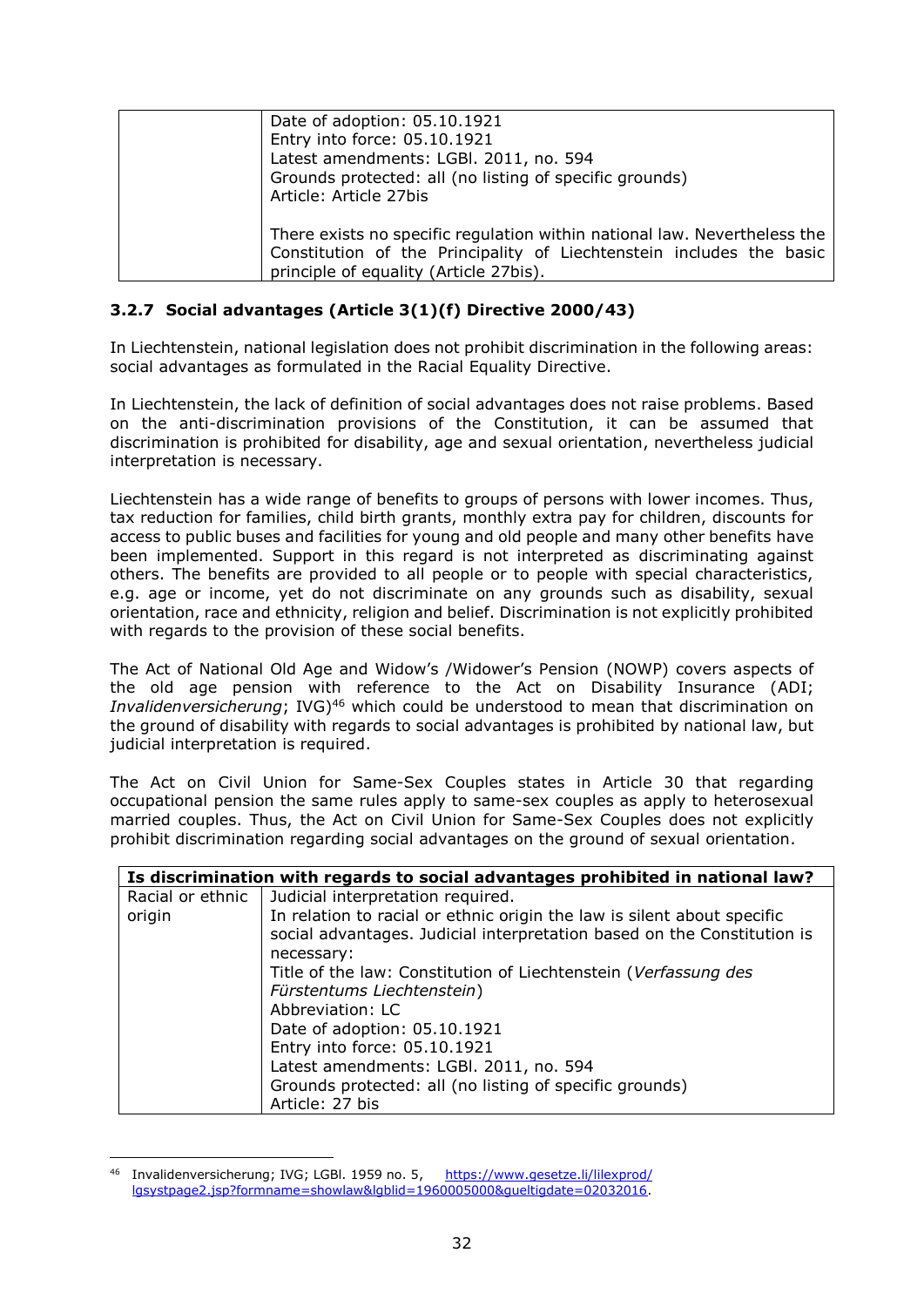| Religion or<br>belief | Judicial interpretation required.<br>In relation to religion or belief the law is silent about specific social<br>advantages. Judicial interpretation based on the Constitution is<br>necessary:<br>Title of the law: Constitution of Liechtenstein (Verfassung des<br>Fürstentums Liechtenstein)<br>Abbreviation: LC<br>Date of adoption: 05.10.1921<br>Entry into force: 05.10.1921<br>Latest amendments: LGBI. 2011, no. 594<br>Grounds protected: all (no listing of specific grounds)<br>Article: 27 bis                                                                                                                                                                                                       |
|-----------------------|---------------------------------------------------------------------------------------------------------------------------------------------------------------------------------------------------------------------------------------------------------------------------------------------------------------------------------------------------------------------------------------------------------------------------------------------------------------------------------------------------------------------------------------------------------------------------------------------------------------------------------------------------------------------------------------------------------------------|
| Disability            | Judicial interpretation required.                                                                                                                                                                                                                                                                                                                                                                                                                                                                                                                                                                                                                                                                                   |
|                       | There exists no specific regulation within national law. Nevertheless<br>the Constitution of the Principality of Liechtenstein includes the basic<br>principle of equality. Concerning disability the Constitution in<br>combination with the Act of National Old Age and Widow's /Widower's<br>Pension and the Act on Equality of People with Disabilities provide<br>anti-discrimination provisions.<br>Title of the law: Constitution of Liechtenstein (Verfassung des<br>Fürstentums Liechtenstein)<br>Abbreviation: LC<br>Date of adoption: 05.10.1921<br>Entry into force: 05.10.1921<br>Latest amendments: LGBI. 2011, no. 594<br>Grounds protected: all (no listing of specific grounds)<br>Article: 27 bis |
| Age                   | Judicial interpretation required.                                                                                                                                                                                                                                                                                                                                                                                                                                                                                                                                                                                                                                                                                   |
| Sexual                | There exists no specific regulation within national law. Nevertheless<br>the Constitution of the Principality of Liechtenstein includes the basic<br>principle of equality.<br>Title of the law: Constitution of Liechtenstein (Verfassung des<br>Fürstentums Liechtenstein)<br>Abbreviation: LC<br>Date of adoption: 05.10.1921<br>Entry into force: 05.10.1921<br>Latest amendments: LGBI. 2011, no. 594<br>Grounds protected: all (no listing of specific grounds)<br>Article: 27 bis                                                                                                                                                                                                                            |
| orientation           | Judicial interpretation required.                                                                                                                                                                                                                                                                                                                                                                                                                                                                                                                                                                                                                                                                                   |
|                       | There exists no specific regulation within national law. Nevertheless<br>the Constitution of the Principality of Liechtenstein includes the basic<br>principle of equality.<br>Title of the law: Constitution of Liechtenstein (Verfassung des<br>Fürstentums Liechtenstein)<br>Abbreviation: LC<br>Date of adoption: 05.10.1921<br>Entry into force: 05.10.1921<br>Latest amendments: LGBI. 2011, no. 594<br>Grounds protected: all (no listing of specific grounds)<br>Article: 27 bis                                                                                                                                                                                                                            |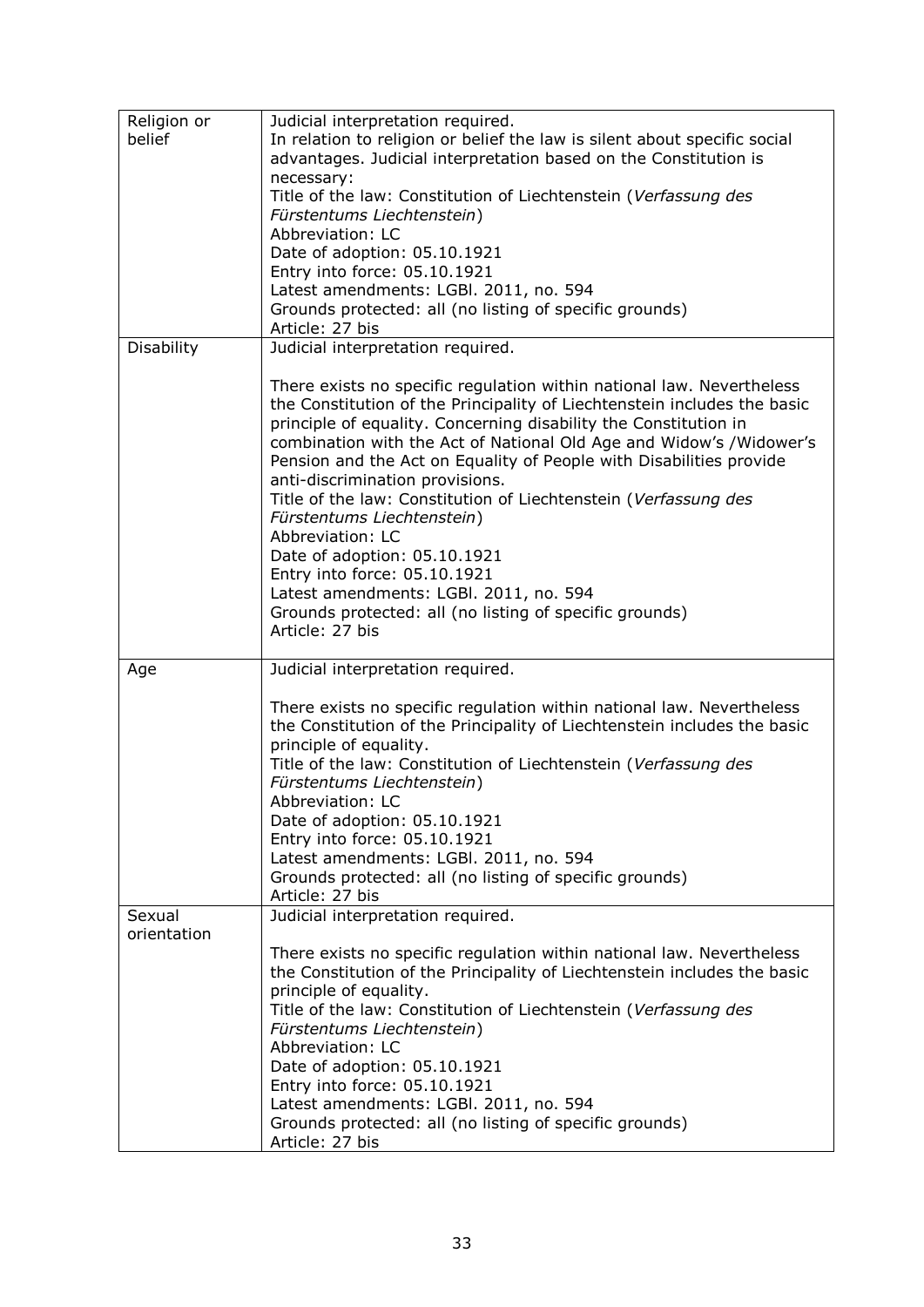# <span id="page-34-0"></span>**3.2.8 Education (Article 3(1)(g) Directive 2000/43)**

In Liechtenstein, national legislation does not prohibit discrimination in the following areas: education as formulated in the Racial Equality Directive. Liechtenstein law says nothing about specific educational measures in relation to racial or ethnic origin, age, sexual orientation and religion or belief. Nevertheless, the Constitution of the Principality of Liechtenstein includes the basic principle of equality. Article 27bis states that 'human dignity shall be respected and protected' and that 'no one may be subjected to inhuman or degrading treatment or punishment.' Article 31 notes that 'all Liechtenstein citizens shall be equal before the law.'

No major anti-discrimination case law in the field of education involving migrants is known to the authors. In addition, no major policies that aim to address discrimination against migrants in education are known to the authors.

There are non-discrimination provisions in connection with occupational training (in primary and secondary education): Article 10(1) of the AEPD states that discrimination on grounds of disability is prohibited in the field of access to occupational training. The term 'occupational training' can be interpreted to cover education for people with disabilities in Liechtenstein.

a) Pupils with disabilities

In Liechtenstein the general approach to education for pupils with disabilities does not raise problems.

Article 18 of the AEPD states:

- 1) The State shall ensure that children and young people with disabilities receive early intervention and a basic training that is customized to their specific needs. Decisive are the provisions of the Act on School Education (ASE).
- 2) The State promotes appropriate forms of training for pupils as well as adequate training and support for teachers to integrate children and young people with disabilities into regular schools. The rules of the Act on School Education and the Act on Teachers are decisive. 47
- 3) The State shall further ensure that children and young people with disabilities receive vocational education with respect to their special needs, abilities and interests. The State can participate in the disability-related costs, provided they are not covered by insurance and other benefits.'

Based on these general duties to take specific needs of pupils with disabilities into account regarding their education, the Act on Vocational Training (AVT, Article  $1c$ )<sup>48</sup> prohibits discrimination against people with disabilities in any area of vocational training. The specific needs of people with disabilities in respect of their pre-vocational training (in terms of basic education and training) have to be considered, based on Article 16 of the AVT, through the possibility of shortening or extending the training period. These are the two issues that are explicitly mentioned by the AVT.

The priority in the legal framework is to include disabled children within mainstream education. However, in practice, in many cases children and young people with disabilities  $-$  especially those with intellectual impairments  $-$  attend the Special Education Centre.<sup>49</sup> There they have the chance to attend a Special Education Day School,<sup>50</sup> which gives them

<sup>47</sup> Schulgesetz vom 15 Dezember 1971, LGBl. 1972 no. 7; Lehrerdienstgesetz vom 26. November 2003, LGBl. 2004 no 4.

<sup>48</sup> Berufsbildungsgesetz (BBG) vom 13 März 2008, LGBl. 2008, no. 103.

<sup>49</sup> Heilpädagogisches Zentrum, located in Schaan.

<sup>&</sup>lt;sup>50</sup> Sonderpädagogische Tagesschule.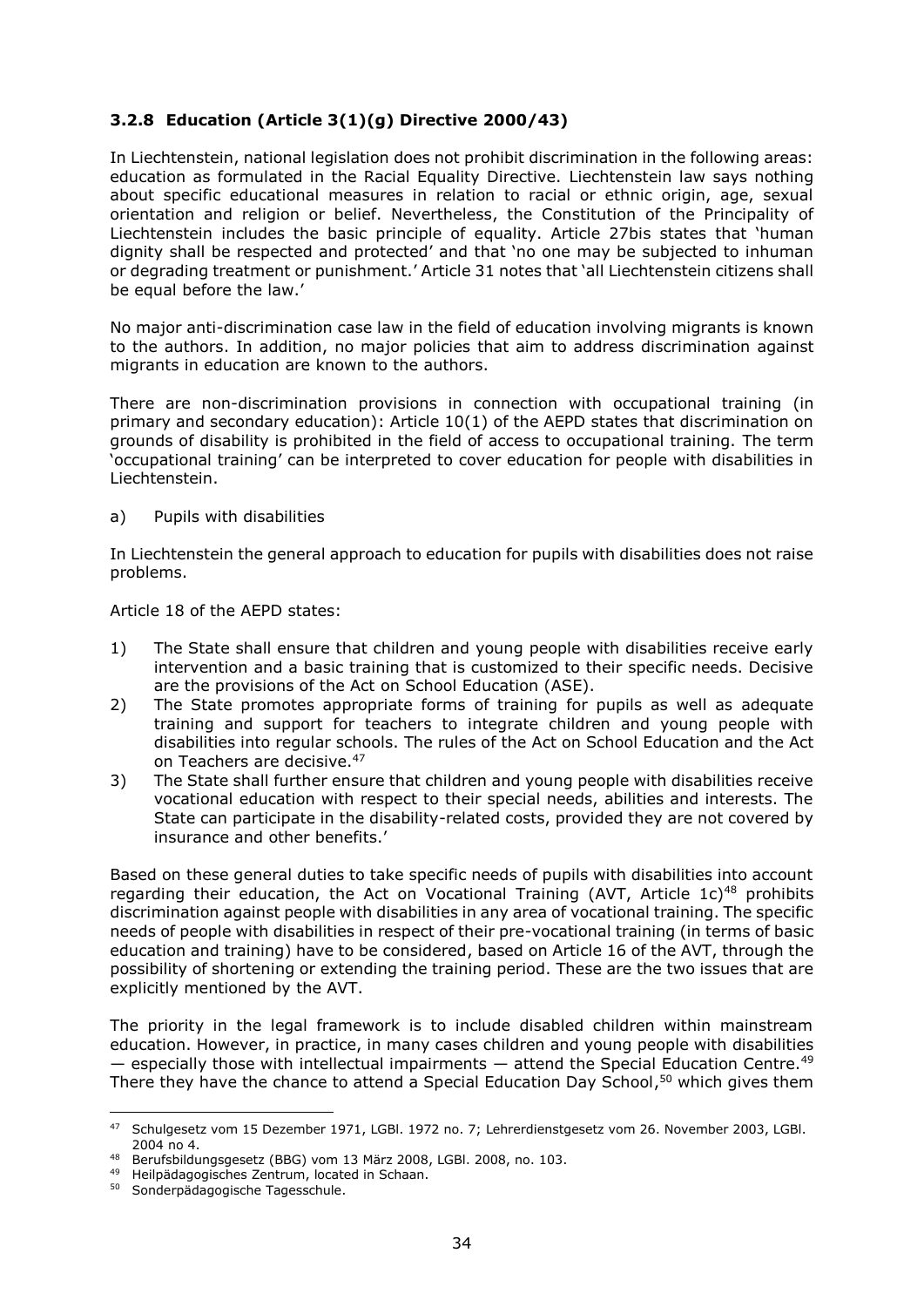individual tuition and prepares them for the professional world. There are also various other organisations that provide children, young people and adults with an interesting and varied programme that they can attend after school, during weekends and holidays. If possible, children are integrated into the regular schools and assistance by professionals is given in such cases.

Approximately 39 % of pupils with disabilities in Liechtenstein are taught and supported by the Special Education Day School per year (in 2015/2016 this amounted to 58 pupils). Approximately 55 % of all pupils with disabilities are integrated into the mainstream school system in Liechtenstein and the rest are taught in special needs schools abroad. After the given mandatory school years, there exists only partial integration of pupils with disabilities into the post-compulsory school system in Liechtenstein.

b) Trends and patterns regarding Roma pupils

In Liechtenstein, there are no specific patterns existing in education regarding Roma pupils, such as segregation.

There are no specific problems that need to be addressed concerning Roma or other minorities. A Roma minority does not exist in Liechtenstein.

| Is discrimination with regards to education prohibited in national law? |                                                                                                                                                   |  |
|-------------------------------------------------------------------------|---------------------------------------------------------------------------------------------------------------------------------------------------|--|
| Racial or                                                               | Judicial interpretation is required.                                                                                                              |  |
| ethnic origin                                                           |                                                                                                                                                   |  |
|                                                                         | The law says nothing about specific educational measures in relation to                                                                           |  |
|                                                                         | racial or ethnic origin.                                                                                                                          |  |
|                                                                         | Nevertheless the Constitution of the Principality of Liechtenstein includes                                                                       |  |
|                                                                         | the basic principle of equality. Article 27bis states that 'human dignity<br>shall be respected and protected and that no one may be subjected to |  |
|                                                                         | inhuman or degrading treatment or punishment'. Article 31 notes that 'all                                                                         |  |
|                                                                         | Liechtenstein citizens shall be equal before the law.'<br>Title of the law: Constitution of Liechtenstein (Verfassung des                         |  |
|                                                                         | Fürstentums Liechtenstein)                                                                                                                        |  |
|                                                                         | Abbreviation: LC                                                                                                                                  |  |
|                                                                         | Date of adoption: 05.10.1921                                                                                                                      |  |
|                                                                         | Entry into force: 05.10.1921                                                                                                                      |  |
|                                                                         | Latest amendments: LGBI. 2011, no. 594                                                                                                            |  |
|                                                                         | Grounds protected: all (no listing of specific grounds)                                                                                           |  |
|                                                                         | Article: 27bis, 31                                                                                                                                |  |
| Religion or<br>belief                                                   | Judicial interpretation is required.                                                                                                              |  |
|                                                                         | The law says nothing about specific educational measures in relation to                                                                           |  |
|                                                                         | racial or ethnic origin.                                                                                                                          |  |
|                                                                         | Nevertheless the Constitution of the Principality of Liechtenstein includes                                                                       |  |
|                                                                         | the basic principle of equality. Article 27bis states that 'human dignity                                                                         |  |
|                                                                         | shall be respected and protected and that no one may be subjected to                                                                              |  |
|                                                                         | inhuman or degrading treatment or punishment.'                                                                                                    |  |
|                                                                         | Title of the law: Constitution of Liechtenstein (Verfassung des                                                                                   |  |
|                                                                         | Fürstentums Liechtenstein)                                                                                                                        |  |
|                                                                         | Abbreviation: LC<br>Date of adoption: 05.10.1921                                                                                                  |  |
|                                                                         | Entry into force: 05.10.1921                                                                                                                      |  |
|                                                                         | Latest amendments: LGBI. 2011, no. 594                                                                                                            |  |
|                                                                         | Grounds protected: all (no listing of specific grounds)                                                                                           |  |
|                                                                         | Article: 27bis, 31                                                                                                                                |  |
| Disability                                                              | Yes.                                                                                                                                              |  |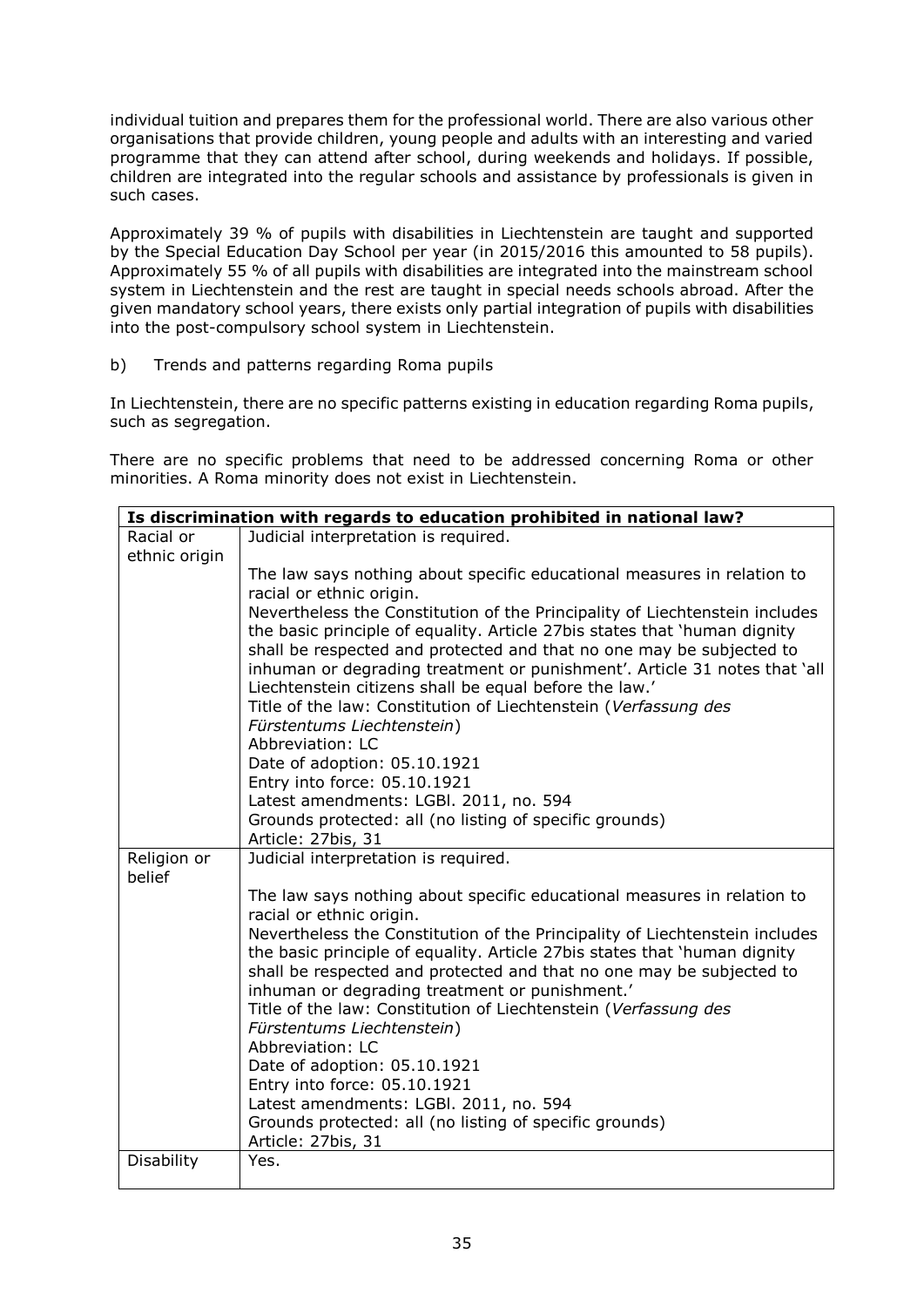|             | Title of the Law: Act on Equality of People with Disabilities                                                                                                                                                                                                                      |
|-------------|------------------------------------------------------------------------------------------------------------------------------------------------------------------------------------------------------------------------------------------------------------------------------------|
|             | (Behindertengleichstellungsgesetz)                                                                                                                                                                                                                                                 |
|             | Abbreviation: AEPD/BGIG                                                                                                                                                                                                                                                            |
|             | Date of adoption: 25.10.2006                                                                                                                                                                                                                                                       |
|             | Entry into force: 01.01.2007                                                                                                                                                                                                                                                       |
|             | Latest amendments: LGBI. 2016, no. 273                                                                                                                                                                                                                                             |
|             | Grounds protected: Disability                                                                                                                                                                                                                                                      |
|             | Article: 10(1)                                                                                                                                                                                                                                                                     |
| Age         | Judicial interpretation is required.                                                                                                                                                                                                                                               |
|             |                                                                                                                                                                                                                                                                                    |
|             | The law says nothing about specific educational measures in relation to<br>racial or ethnic origin.                                                                                                                                                                                |
|             | Nevertheless the Constitution of the Principality of Liechtenstein includes<br>the basic principle of equality. Article 27bis states that 'human dignity<br>shall be respected and protected and that no one may be subjected to                                                   |
|             | inhuman or degrading treatment or punishment.'                                                                                                                                                                                                                                     |
|             | Title of the law: Constitution of Liechtenstein (Verfassung des                                                                                                                                                                                                                    |
|             | Fürstentums Liechtenstein)                                                                                                                                                                                                                                                         |
|             | Abbreviation: LC                                                                                                                                                                                                                                                                   |
|             | Date of adoption: 05.10.1921                                                                                                                                                                                                                                                       |
|             | Entry into force: 05.10.1921                                                                                                                                                                                                                                                       |
|             | Latest amendments: LGBI. 2011, no. 594                                                                                                                                                                                                                                             |
|             | Grounds protected: all (no listing of specific grounds)                                                                                                                                                                                                                            |
|             | Article: 27bis                                                                                                                                                                                                                                                                     |
| Sexual      | Judicial interpretation is required.                                                                                                                                                                                                                                               |
| orientation |                                                                                                                                                                                                                                                                                    |
|             | The law says nothing about specific educational measures in relation to<br>racial or ethnic origin.                                                                                                                                                                                |
|             | Nevertheless the Constitution of the Principality of Liechtenstein includes<br>the basic principle of equality. Article 27bis states that 'human dignity<br>shall be respected and protected and that no one may be subjected to<br>inhuman or degrading treatment or punishment.' |
|             | Title of the law: Constitution of Liechtenstein (Verfassung des                                                                                                                                                                                                                    |
|             | Fürstentums Liechtenstein)                                                                                                                                                                                                                                                         |
|             | Abbreviation: LC                                                                                                                                                                                                                                                                   |
|             | Date of adoption: 05.10.1921                                                                                                                                                                                                                                                       |
|             | Entry into force: 05.10.1921                                                                                                                                                                                                                                                       |
|             | Latest amendments: LGBI. 2011, no. 594                                                                                                                                                                                                                                             |
|             | Grounds protected: all (no listing of specific grounds)                                                                                                                                                                                                                            |
|             | Article: 27bis                                                                                                                                                                                                                                                                     |
|             |                                                                                                                                                                                                                                                                                    |

## **3.2.9 Access to and supply of goods and services which are available to the public (Article 3(1)(h) Directive 2000/43)**

In Liechtenstein, national legislation does not prohibit discrimination in the following areas: access to and supply of goods and services as formulated in the Racial Equality Directive.

The national law on discrimination says nothing about access to and supply of goods and services in relation to the grounds of racial or ethnic origin, religion or belief, or sexual orientation. Nevertheless, the Constitution of the Principality of Liechtenstein includes the basic principle of equality. Article 27bis states that 'human dignity shall be respected and protected and that no one may be subjected to inhuman or degrading treatment or punishment.'

Regarding the ground of disability, the AEPD aims to eliminate and prevent discrimination against people with disabilities and covers therefore the access to and supply of goods and services within Article 2(1). It aims to guarantee equal participation by people with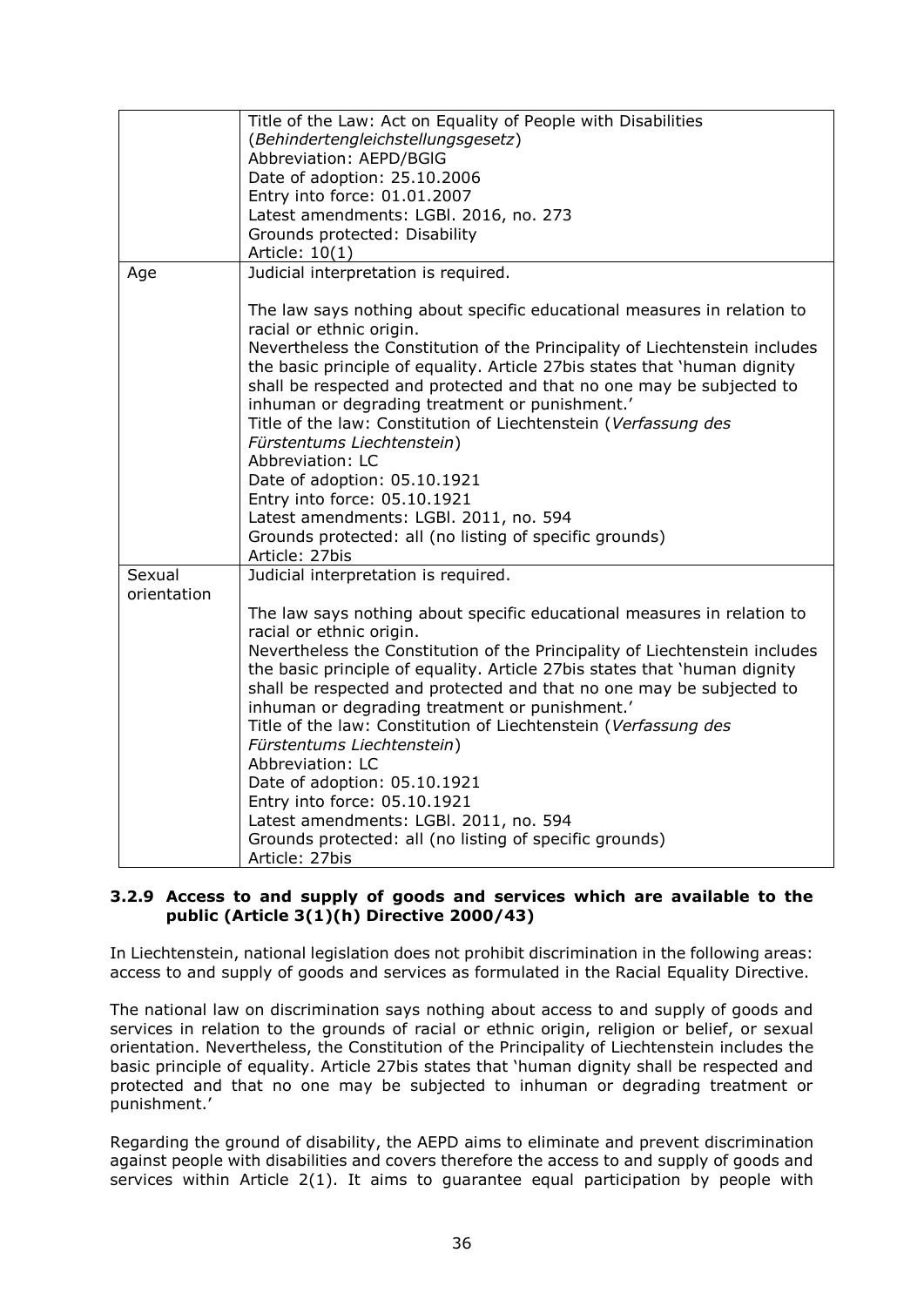disabilities in the daily life of society. Nevertheless the AEPD does not include a specific provision to explicitly prohibit discrimination against people with disability regarding access to and supply of goods and services. Article 2(2) covers some exceptions from the general non-discrimination regulations in Article 2(1), e.g. privately offered goods and services, as far as they do not include specific items for people with disabilities, are excluded from the non-discrimination law (for example, if a beautician offers her services in a treatment room within her private building, the AEPD regulations regarding accessibility do not apply).<sup>51</sup> Based on Article 2 of the AEPD it can be said that the production / sale (in terms of services) of goods that cannot be used by certain disabled people because of their impairment, cannot be treated as a form of discrimination. This also applies to the supply of such goods.

Article 9 of the Act on Health Insurance (*Krankenversicherungsgesetz*) states that equal treatment regarding the access to and supply of goods and services must be given and that discrimination on grounds of age is not allowed.

3.2.9.1 Distinction between goods and services available publicly or privately

In Liechtenstein national law only distinguishes between goods and services available to the public (e.g. in shops, restaurants, banks) and those only available privately (e.g. limited to members of a private association) as mentioned in Article 2(2) of the AEPD. This Article covers some exceptions from the general non-discrimination regulations in Article 2(1) as far as they are privately offered goods and services that do not include specific items for people with disabilities. Based on Article 2(1) it can be said that the production / sale (in terms of services) of goods that cannot be used by certain disabled people because of their impairment cannot be treated as a form of discrimination. This also applies to the supply of such goods.

Article 2 of the AEPD states that all areas of life of people with disabilities are equally affected by the non-discrimination act. Exceptions to this general clause are listed in Article 2(2) of the AEPD and include: private offerings of goods and services that are not explicitly defined for people with disabilities; non-public buildings that fulfil specific conditions; private transportation and roads.

To capture differences in treatment on the grounds of age and disability relating to social insurance, one has to distinguish between obligatory and voluntary insurance. According to the Act on Health Insurance (Art. 9),  $52$  insurance companies have to offer the obligatory benefits without consideration of the age and health of the applicant. For insurance benefits outside the obligatory regulations, insurance companies are free to define age limits and to exclude insurance for diseases from which the applicant has suffered in the past (Articles 8 and 9 of the Act on Health Insurance).

The Act on Company Personnel Plan (ACPP) (Article  $3$ )<sup>53</sup> allows different treatment of employees in case of a disability. It releases employers from the obligation to implement an occupational pension for the individual employee if that employee is two-thirds disabled. Thus, unequal treatment is possible on grounds of disability. Nevertheless, Article 34 of the ACPP grants the employee the right to participate in the occupational pension scheme on his or her own behalf but without the obligation on the employer to contribute. People with a degree of disability of more than 60 % and of the official retirement age are given a 'helplessness allowance' in addition to the state pension (see Article 3bis of the Act of

<sup>&</sup>lt;sup>51</sup> Where such a service was offered in a building open to the public, the anti-discrimination prohibitions of the AEPD would apply.

<sup>&</sup>lt;sup>52</sup> Gesetz vom 24 November 1971 über die Krankenversicherung (KVG); LGBl. 1971, no 50.

<sup>53</sup> Gesetz über die betriebliche Personalvorsorge (BPVG), LGBl. 1988, no. 12;

[https://www.gesetze.li/lilexprod/lgsystpage2.jsp?formname=showlaw&lgblid=1988012000&version=5&sear](https://www.gesetze.li/lilexprod/lgsystpage2.jsp?formname=showlaw&lgblid=1988012000&version=5&search_text=Betriebliche%20Altersvorsorge&search_loc=text&sel_lawtype=conso&compl_list=1&rechts_gebiet=0&menu=0&tablesel=0&observe_date=29.06.2016) [ch\\_text=Betriebliche](https://www.gesetze.li/lilexprod/lgsystpage2.jsp?formname=showlaw&lgblid=1988012000&version=5&search_text=Betriebliche%20Altersvorsorge&search_loc=text&sel_lawtype=conso&compl_list=1&rechts_gebiet=0&menu=0&tablesel=0&observe_date=29.06.2016)  [Altersvorsorge&search\\_loc=text&sel\\_lawtype=conso&compl\\_list=1&rechts\\_gebiet=0&menu=0&tablesel=0&](https://www.gesetze.li/lilexprod/lgsystpage2.jsp?formname=showlaw&lgblid=1988012000&version=5&search_text=Betriebliche%20Altersvorsorge&search_loc=text&sel_lawtype=conso&compl_list=1&rechts_gebiet=0&menu=0&tablesel=0&observe_date=29.06.2016)

[observe\\_date=29.06.2016.](https://www.gesetze.li/lilexprod/lgsystpage2.jsp?formname=showlaw&lgblid=1988012000&version=5&search_text=Betriebliche%20Altersvorsorge&search_loc=text&sel_lawtype=conso&compl_list=1&rechts_gebiet=0&menu=0&tablesel=0&observe_date=29.06.2016)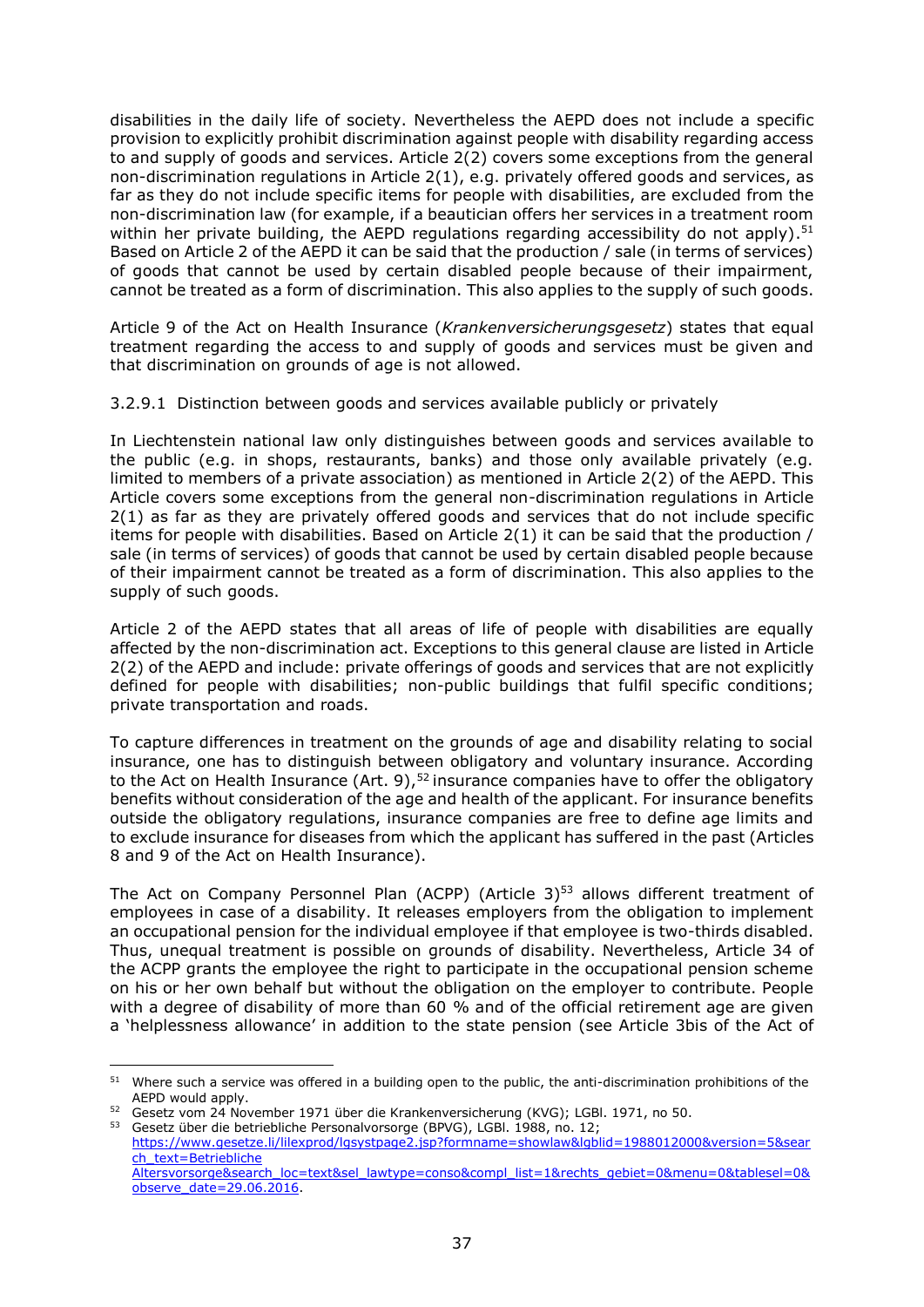Supplementary Aid to the National Old Age and Widow's/Widower's Pension (ASANP) in combination with Article 67bis of the Act on the National Old Age and Widow's /Widower's Pension).<sup>54</sup> The degree of disability, on the other hand, is defined and stated by the disability insurance.

|                               | Is discrimination with regards to access to and supply of goods prohibited in                       |
|-------------------------------|-----------------------------------------------------------------------------------------------------|
| national law?                 |                                                                                                     |
| Racial<br>or<br>ethnic origin | No.                                                                                                 |
|                               | Liechtenstein national law has no specific regulations.                                             |
| Religion<br>or<br>belief      | No.                                                                                                 |
|                               | Liechtenstein national law has no specific regulations.                                             |
| <b>Disability</b>             | Judicial interpretation required.                                                                   |
|                               | Title of the Law: Act on Equality of People with Disabilities<br>(Behindertengleichstellungsgesetz) |
|                               | Abbreviation: AEPD/BGIG<br>Date of adoption: 25.10.2006                                             |
|                               | Entry into force: 01.01.2007                                                                        |
|                               | Latest amendments: LGBI. 2016, no. 273                                                              |
|                               | Grounds protected: Disability                                                                       |
|                               | Article: 2(1, 2)                                                                                    |
| Age                           | Yes, valid only in the insurance field.                                                             |
|                               | Title of the Law: Act on Health Insurance (Krankenversicherungsgesetz)<br>Abbreviation: AHI/KVG     |
|                               | Date of adoption: 24.11 1971                                                                        |
|                               | Entry into force: 01.01.1972                                                                        |
|                               | Latest amendments: LGBI, 2016 Nr. 02                                                                |
|                               | Grounds protected: age / disability                                                                 |
|                               | Article: 9                                                                                          |
| Sexual                        | No.                                                                                                 |
| orientation                   |                                                                                                     |
|                               | Liechtenstein national law has no specific regulations.                                             |

| Is discrimination with regards to access to and supply of services prohibited in<br>national law? |    |                                                               |  |  |
|---------------------------------------------------------------------------------------------------|----|---------------------------------------------------------------|--|--|
| Racial<br>ethnic origin                                                                           | or | No.                                                           |  |  |
|                                                                                                   |    | Liechtenstein national law has no specific regulations.       |  |  |
| Religion<br>belief                                                                                | or | No.                                                           |  |  |
|                                                                                                   |    | Liechtenstein national law has no specific regulations.       |  |  |
| Disability                                                                                        |    | Judicial interpretation required.                             |  |  |
|                                                                                                   |    | Title of the Law: Act on Equality of People with Disabilities |  |  |
|                                                                                                   |    | (Behindertengleichstellungsgesetz)                            |  |  |
|                                                                                                   |    | Abbreviation: AEPD/BGIG                                       |  |  |
|                                                                                                   |    | Date of adoption: 25.10.2006                                  |  |  |
|                                                                                                   |    | Entry into force: 01.01.2007                                  |  |  |

<sup>54</sup> Gesetz über die Alters- und Hinterlassenenversicherung (AHVG), LGBl 1952, no. 29; [https://www.gesetze.li/lilexprod/lgsystpage2.jsp?formname=showlaw&lgblid=1952029000&version=10&sea](https://www.gesetze.li/lilexprod/lgsystpage2.jsp?formname=showlaw&lgblid=1952029000&version=10&search_text=AHV&search_loc=text&sel_lawtype=conso&compl_list=1&rechts_gebiet=0&menu=0&tablesel=0&observe_date=29.06.2016) [rch\\_text=AHV&search\\_loc=text&sel\\_lawtype=conso&compl\\_list=1&rechts\\_gebiet=0&menu=0&tablesel=0&](https://www.gesetze.li/lilexprod/lgsystpage2.jsp?formname=showlaw&lgblid=1952029000&version=10&search_text=AHV&search_loc=text&sel_lawtype=conso&compl_list=1&rechts_gebiet=0&menu=0&tablesel=0&observe_date=29.06.2016) [observe\\_date=29.06.2016.](https://www.gesetze.li/lilexprod/lgsystpage2.jsp?formname=showlaw&lgblid=1952029000&version=10&search_text=AHV&search_loc=text&sel_lawtype=conso&compl_list=1&rechts_gebiet=0&menu=0&tablesel=0&observe_date=29.06.2016)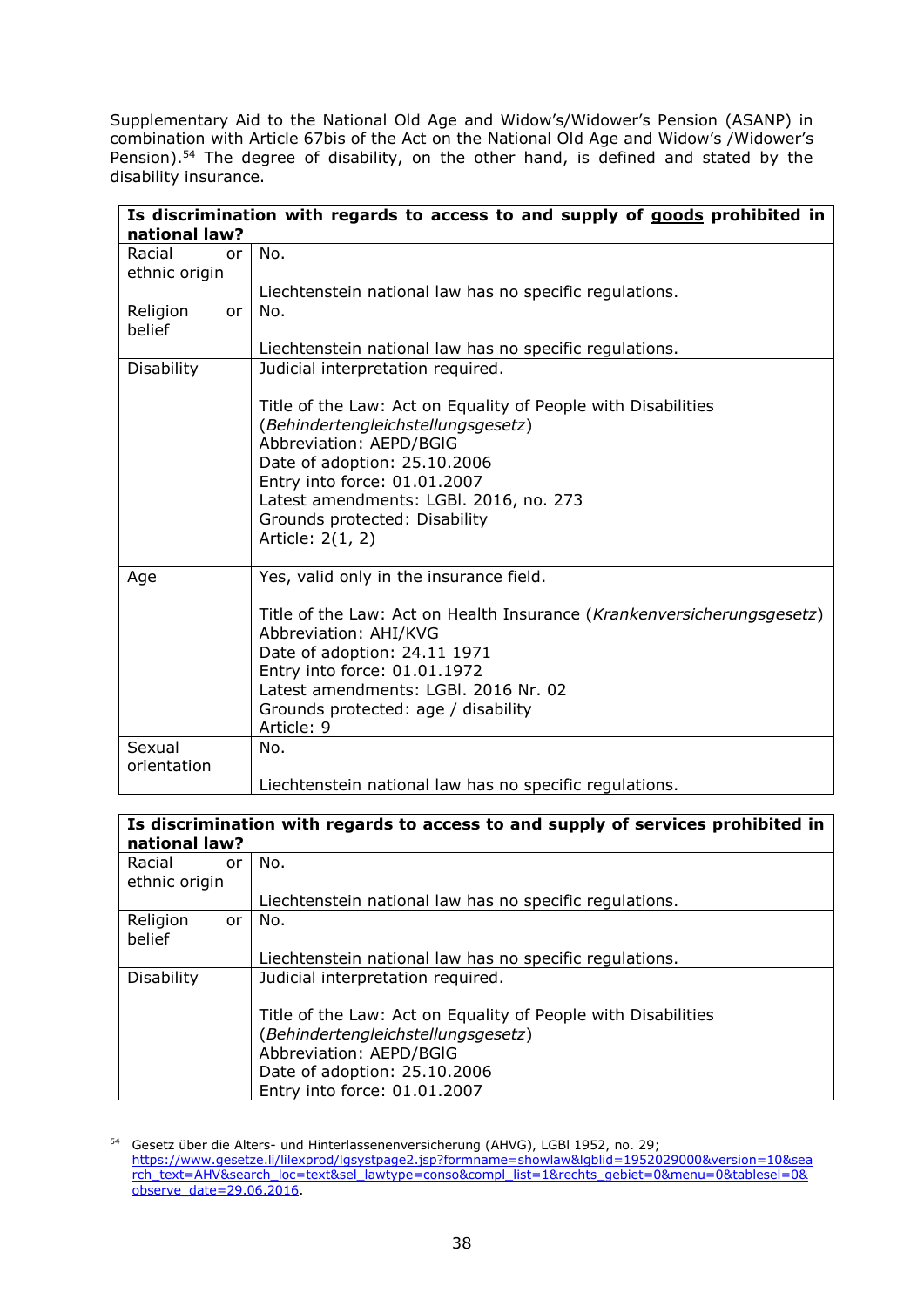|             | Latest amendments: LGBI. 2016, no. 273<br>Grounds protected: Disability<br>Article: 2(1, 2)                                                                                                                                                                  |
|-------------|--------------------------------------------------------------------------------------------------------------------------------------------------------------------------------------------------------------------------------------------------------------|
| Age         | Yes, valid only in the insurance field.                                                                                                                                                                                                                      |
|             | Title of the Law: Act on Health Insurance (Krankenversicherungsgesetz)<br>Abbreviation: AHI/KVG<br>Date of adoption: 24.11 1971<br>Entry into force: 01.01.1972<br>Latest amendments: LGBI. 2016 Nr. 02<br>Grounds protected: age / disability<br>Article: 9 |
| Sexual      | No.                                                                                                                                                                                                                                                          |
| orientation | Liechtenstein national law has no specific regulations.                                                                                                                                                                                                      |

# **3.2.10 Housing (Article 3(1)(h) Directive 2000/43)**

In Liechtenstein, national legislation in respect of disability prohibits discrimination in the following areas: housing as formulated in the Racial Equality Directive. There are no similar regulations that provide protection on the grounds of race and ethnic origin or any other grounds.

The national law on equality of people with disabilities (AEPD) covers housing within Articles 11 to 13. The AEPD protects people with disabilities by ensuring access to public buildings. To this end, the Government is obliged to consult the Office for Equal Opportunities (from 2017 onwards the Association of Human Rights) as well as recognised associations for people with disabilities, before formal approval for construction work is granted. Private housing areas with more than six apartments must also be accessible to people with disabilities and Article 14 of the AEPD states that residential buildings may only be subsidised if they are adaptable to provide accessibility (if they are not already accessible). Thus, the AEPD ensures accessibility but has no explicit provisions prohibiting discrimination in the field of housing. In respect of accessibility, the AEPD has an exception for private buildings with fewer than six apartments in a private housing area. For those buildings the AEPD prohibitions do not come into force and therefore a landlord of such a private building can refuse to rent his property to a disabled person on the grounds of disability. Furthermore, in such a situation, the legally defined measures for adaptations to building to make them accessible for people with disabilities do not apply.

No major anti-discrimination case law involving migrants in the field of housing is known to the authors. In addition, the authors know of no major policies that aim to address discrimination against migrants in the field of housing in Liechtenstein.

3.2.10.1 Trends and patterns regarding housing segregation for Roma

In Liechtenstein there are no patterns of housing segregation and discrimination against the Roma.

There are no specific problems that need to be addressed concerning Roma since there is no Roma minority living in Liechtenstein. Turks, Kosovars and other foreigners living in Liechtenstein have the same status as Liechtenstein nationals with respect to different grounds of discrimination. Discrimination on grounds of race, ethnicity or nationality is generally forbidden in the Liechtenstein Constitution and in the penal legislation, though not stated clearly in the law regarding housing. In relation to housing segregation, the Convention on the Elimination of All Forms of Racial Discrimination states in Article 3 that the Contracting States Parties are obliged to avoid any actions of segregation based on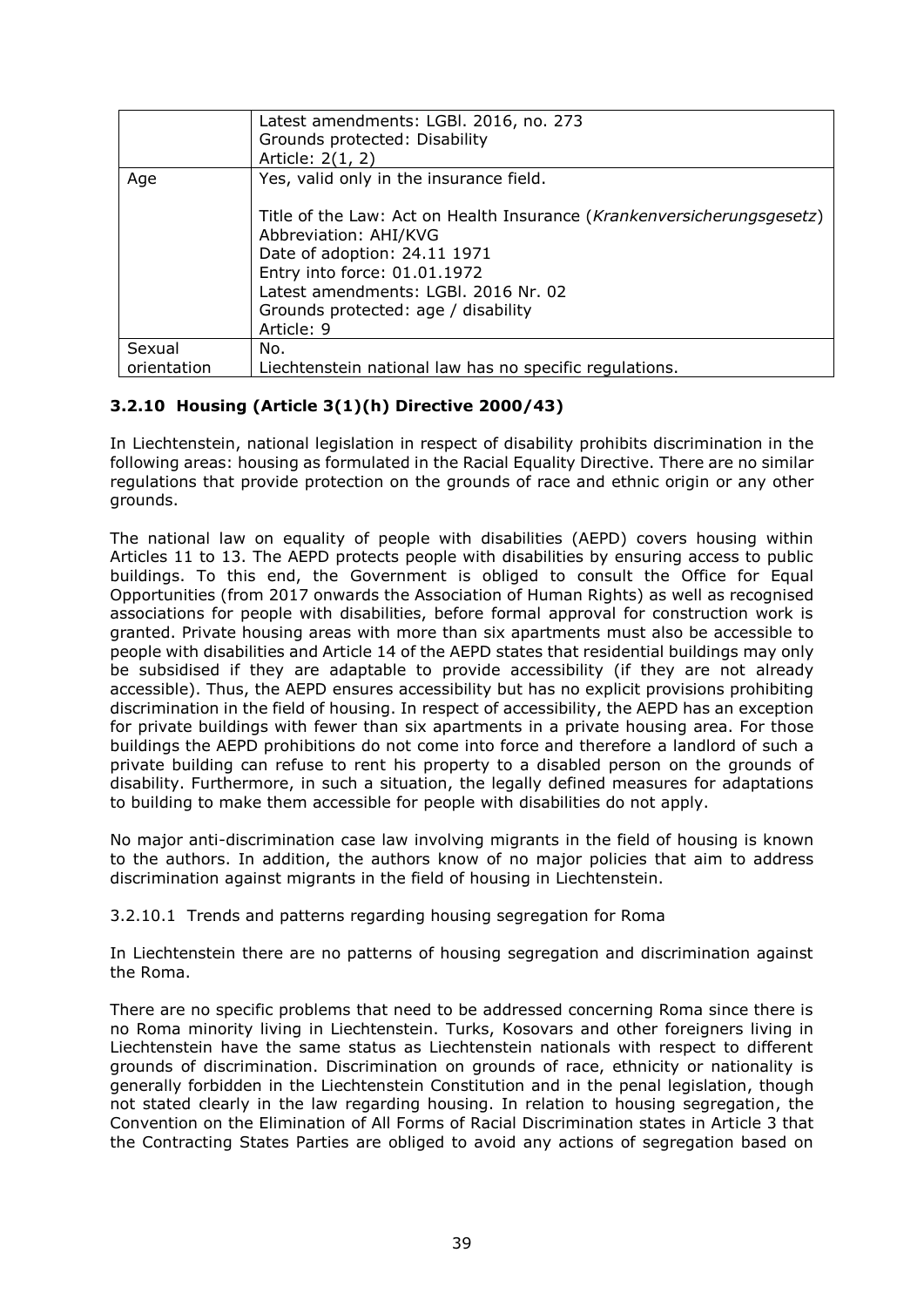discrimination.<sup>55</sup> Housing segregation does not occur in the largely rural areas of Liechtenstein.

|               |    | Is discrimination with regards to housing prohibited in national law?           |
|---------------|----|---------------------------------------------------------------------------------|
| Racial        | or | No.                                                                             |
| ethnic origin |    |                                                                                 |
|               |    | No specific regulations currently exist in relation to racial or ethnic origin. |
| Religion      | or | No.                                                                             |
| belief        |    |                                                                                 |
|               |    | No specific regulations currently exist in relation to religion or belief.      |
| Disability    |    | No.                                                                             |
|               |    |                                                                                 |
|               |    | No specific regulations currently exist. <sup>56</sup>                          |
| Age           |    | No.                                                                             |
|               |    |                                                                                 |
|               |    | No specific regulations currently exist in relation to age.                     |
| Sexual        |    | No.                                                                             |
| orientation   |    |                                                                                 |
|               |    | No specific regulations currently exist in relation to sexual orientation.      |

 $\overline{a}$ 

<sup>&</sup>lt;sup>55</sup> Internationales Übereinkommen zur Beseitigung jeder Form von Rassendiskriminierung, LGBI 2000 Nr.80.<br><sup>56</sup> The AEPD ensures accessibility but has no explicit provisions prohibiting discrimination with regard to housing.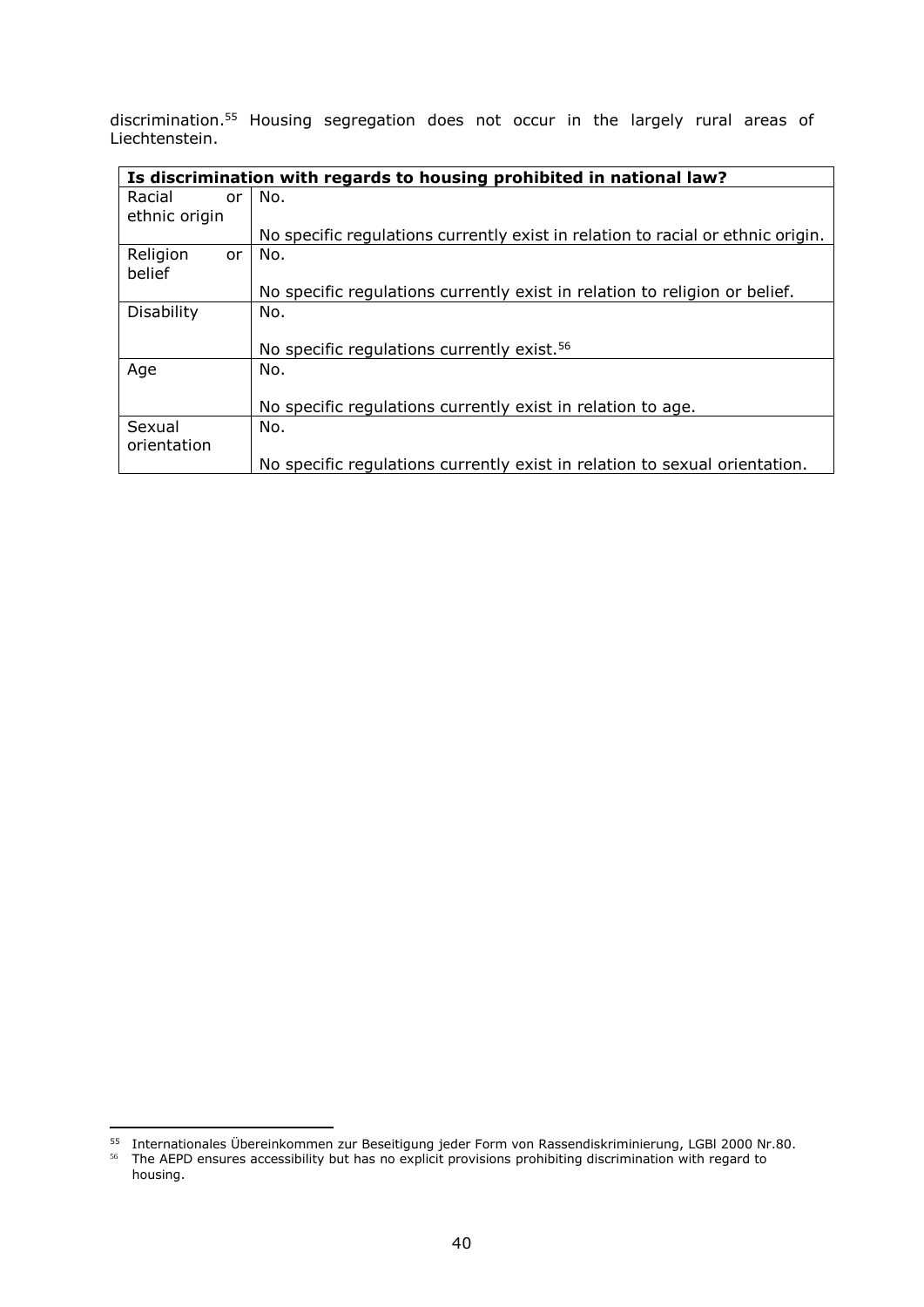# **4 EXCEPTIONS**

# **4.1 Genuine and determining occupational requirements (Article 4)**

In Liechtenstein national legislation provides for an exception for genuine and determining occupational requirements.

The AEPD (Article 10(3)) states, that exceptions from general anti-discrimination rules can be allowed if special skills, physical condition etc. are required for a job, thus potentially excluding people with disabilities from such jobs.

There are no such reservations for other grounds.

|      | occupational requirements?                                                                                                                                                                                                |  |                                                               |  | Does national law provide an exception for genuine and determining |
|------|---------------------------------------------------------------------------------------------------------------------------------------------------------------------------------------------------------------------------|--|---------------------------------------------------------------|--|--------------------------------------------------------------------|
| Yes. |                                                                                                                                                                                                                           |  |                                                               |  |                                                                    |
|      | (Behindertengleichstellungsgesetz<br>Abbreviation: AEPD/BGIG<br>Date of adoption: 25.10.2006<br>Entry into force: 01.01.2007<br>Latest amendments: LGBI. 2016, no. 273<br>Grounds protected: Disability<br>Article: 10(3) |  | Title of the Law: Act on Equality of People with Disabilities |  |                                                                    |

## **4.2 Employers with an ethos based on religion or belief (Article 4(2) Directive 2000/78)**

In Liechtenstein national law does not provide for an exception for employers with an ethos based on religion or belief. Apart from the ECHR,<sup>57</sup> there is no specific legislation dealing with discrimination against people in the case of employers with an ethos based on religion or belief. ECHR, like several other international treaties, is relevant to Constitutional Court decisions and thus can have an effect on decisions regarding discrimination.

In Liechtenstein, the Catholic Church still enjoys a special status by comparison with other religious communities. The current Government's efforts to establish a plan for disentangling the state and the church are a challenge. $58$  There are no specific provisions or case law on this subject. Judicial interpretation is required to see how rather general provisions in the Constitution and in international treaties, e.g. the ECHR, are applicable. Currently, there is no public discussion on any clash of values, e.g. sexual orientation equality and freedom of religion, ongoing in Liechtenstein.

#### Religious institutions affecting employment in state funded entities

In Liechtenstein religious institutions are permitted to select people (on the basis of their religion) and to hire or to dismiss someone from a job when that job is in a state entity or in an entity financed by the state*.* Article 16(4) of the Constitution states that the respective church-related institutions are responsible for religious education in school. The funding is ensured by the state. Provisions on Catholic religion classes are stated in an agreement between the Liechtenstein Government and the Archdiocese Vaduz as of 21 January 2003. According to this agreement, the Catholic teachers are selected by the Catholic Church. They must have the necessary theological qualifications as well as

 $\overline{a}$ <sup>57</sup> European Convention on Human Rights (Europäische Menschenrechtskonvention), LGBl. 1982 no 60/1.

<sup>58</sup> Latest statement of the Government regarding 'disentangling the state and the church', (*Trennung von Staat und Kirche*) as of 6 April 2016: [http://www.landtag.li/kleineanfragen.aspx?nid=4350&auswahl=4350.](http://www.landtag.li/kleineanfragen.aspx?nid=4350&auswahl=4350)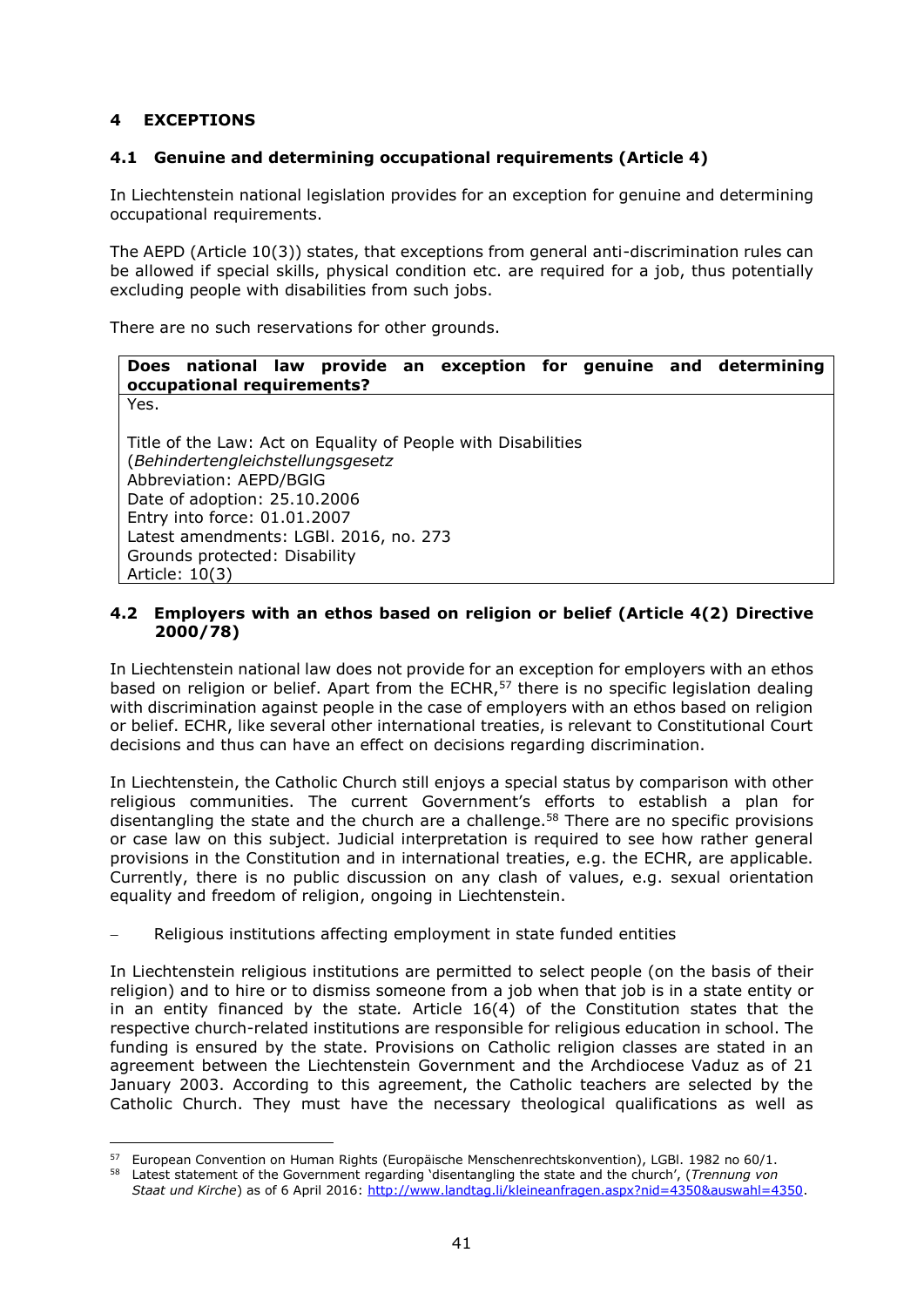pedagogical and didactical qualifications, and they must have church permission to teach Catholic religion classes. They are nominated by the church and appointed by the state.

So far there exists no case law on the potentially discriminatory selection of teachers of religion, but this area might become an issue in the future because there have been continuing efforts over many years to loosen the close ties between church and state. In autumn 2012, the parliament debated both a new draft concordat with the Vatican and a new law on religion. In future, the trend for those religious communities officially recognised (by regulation) will be to place them on an equal footing. The new rules also include provision for the churches to be financed through a special tax (*Mandatssteuer*), and there will also be new rules covering religious instruction in schools. The negotiations between the communities of Liechtenstein and the Catholic Church regarding this issue have not been finalised in 2016 and are still ongoing.

**Does national law provide an exception for employers with an ethos based religion or belief?** 

No.

 $\overline{a}$ 

## **4.3 Armed forces and other specific occupations (Article 3(4) and Recital 18 Directive 2000/78)**

In Liechtenstein national legislation does not provide for an exception for the armed forces in relation to age or disability discrimination (Article 3(4), Directive 2000/78).

Liechtenstein abolished its armed forces in 1868. Since then Liechtenstein has focused on a neutral position with an independent and active foreign policy. Due to the fact that there are no armed forces in Liechtenstein, no discrimination can occur in this area.

# **4.4 Nationality discrimination (Article 3(2))**

# a) Discrimination on the ground of nationality

In Liechtenstein national law includes exceptions related to difference of treatment based on nationality. Free movement of persons, one of the basic European freedoms, is restricted in Liechtenstein with respect to taking up residence. This is a crucial issue for Liechtenstein. The annually available number of residence permits is limited according to a special treaty between Liechtenstein and the European Union as a result of the access of Liechtenstein to the European Economic Area (EEA) in 1995. This special regulation was introduced because Liechtenstein already had a high share of foreigners among its resident population (as at the end of 2015 the proportion was 33.8 %). Following this agreement, the Liechtenstein Government differentiates between persons of Swiss and EEA nationality, and persons of third countries, when applying different procedures and quotas. This is also valid for integration requirements, e.g. family reunion. However, there is no discrimination between permanent residents with respect to a specific nationality. The specific regulations are laid down for persons with EEA and Swiss nationality in the Act on Free Movement of EEA Persons and Swiss citizens.<sup>59</sup> In respect of persons with third country nationality, the Act on Foreigners (AF) regulates residency rights.<sup>60</sup>

In Liechtenstein, nationality (as well as citizenship) is not explicitly mentioned as a protected ground in anti-discrimination provisions in the national law. The Constitution of Liechtenstein (*Verfassung des Fürstentum Liechtenstein*), the Act on Free Movement of EEA Persons and Swiss citizens (*Personenfreizügigkeitsgesetz*) <sup>61</sup> and the Act of Foreigners

<sup>59</sup> Gesetz über die Freizügigkeit für EWR- und Schweizer Staatsangehörige (PFZG), LGBl. 2009, no. 348.

<sup>60</sup> Gesetz vom 17 September 2008 über die Ausländer (Ausländergesetz; AuG), LGBl. 2008, no. 311.

 $61$  This Act is part of the national law in Liechtenstein.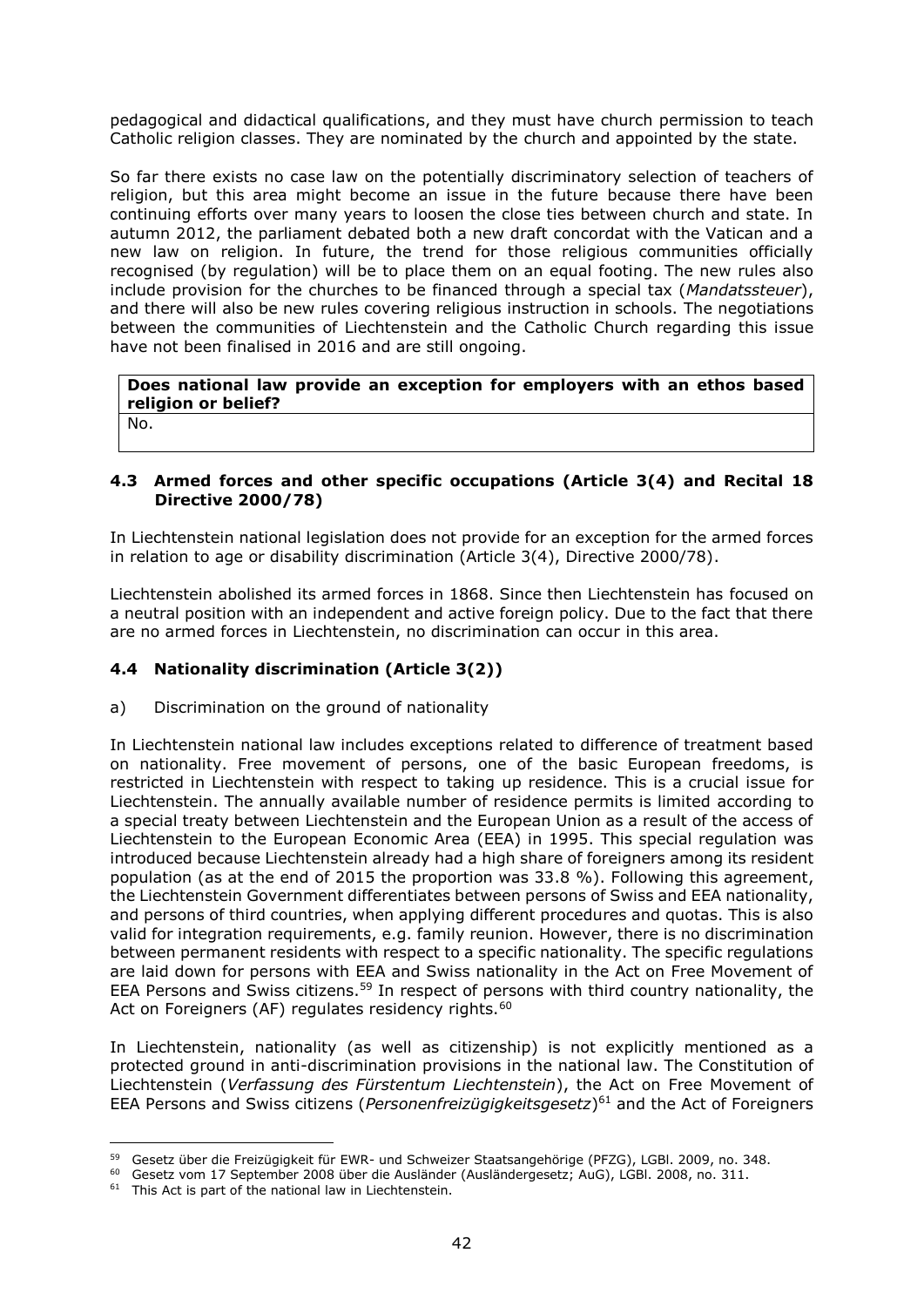(*Ausländergesetz*) include specific regulations regarding nationality but no antidiscrimination provisions.

b) Relationship between nationality and 'race or ethnic origin'

Regarding racial discrimination, the Penal Code does not explicitly list nationality as a ground of discrimination. There is no regulation or definition within the Liechtenstein law that defines the relationship between 'nationality' and 'race or ethnic origin'. Therefore judicial interpretation is needed.

| Is nationality an explicitly<br>protected ground in national<br>law on discrimination? | Does the specialised body have an explicit<br>mandate to deal with<br>nationality<br>discrimination?                                                                                                                                                                     |
|----------------------------------------------------------------------------------------|--------------------------------------------------------------------------------------------------------------------------------------------------------------------------------------------------------------------------------------------------------------------------|
| No.                                                                                    | Yes.<br>The Office for Equal Opportunities deals with<br>migration and integration. Therefore one of its<br>concerns is the equal treatment of residents in<br>Liechtenstein regardless of their nationality or<br>ethnic origin.<br>If not, does it do so in practice?- |

# **4.5 Work-related family benefits (Recital 22 Directive 2000/78)**

# a) Benefits for married employees

In Liechtenstein it cannot be determined whether benefits given only to those employees who are married are unlawful as there are no legal provisions or case law dealing with benefits provided by an employer to employees in respect of their partners.

However, taking into account the high importance of the freedom of contracts in Liechtenstein, one might assume that such benefits are lawful. Thus, for instance, it is likely that benefits for extra holiday leave only for married couples would not be interpreted as discriminating against others. However, the law is silent on this subject and judicial interpretation would be required. In the state administration, marriage and registered partnerships are treated equally in relation to such benefits. This is not necessarily the case for other employers, namely employers in the private sector.

According to Article 2b of the ACPP<sup>62</sup> benefit claims from a [company](http://dict.leo.org/ende?lp=ende&p=DOKJAA&search=company&trestr=0x8001) [pension](http://dict.leo.org/ende?lp=ende&p=DOKJAA&search=pension&trestr=0x8001) [scheme](http://dict.leo.org/ende?lp=ende&p=DOKJAA&search=scheme&trestr=0x8001) must be treated equally in respect of registered partnerships and married persons, based on the Act on Civil Union for Same-Sex Couples (ACUSSC). 63

#### b) Benefits for employees with opposite-sex partners

In Liechtenstein it would most likely constitute unlawful discrimination if an employer were only to provide benefits to those employees with opposite-sex partners. Due to the ACUSSC, discrimination on grounds of sexual orientation must be interpreted as unlawful, although it is not explicitly stated in the law and is thus dependent on judicial interpretation. Hence, benefits cannot be confined to opposite-sex partners. The principle of equality of same-sex partnerships and opposite-sex partnerships (e.g. married couples) is stated in various acts covering special issues, such as the Act on the Pension Scheme for Public Servants (APPS Article 3a) $64$  or the Act on the National Old Age and

 $\overline{a}$ <sup>62</sup> Gesetz vom 20 Oktober 1987 über die betriebliche Personalvorsorge (BPVG); LGBl 1988, no. 12.

<sup>63</sup> Gesetz über die eingetragene Partnerschaft gleichgeschlechtlicher Paare (PartG), LGBl. 2011, no. 350.

<sup>64</sup> Gesetz vom 20 Dezember 1988 über die Pensionsversicherung für das Staatspersonal

<sup>(</sup>Pensionsversicherungsgesetz; PVG), LGBL. 1989, no. 7.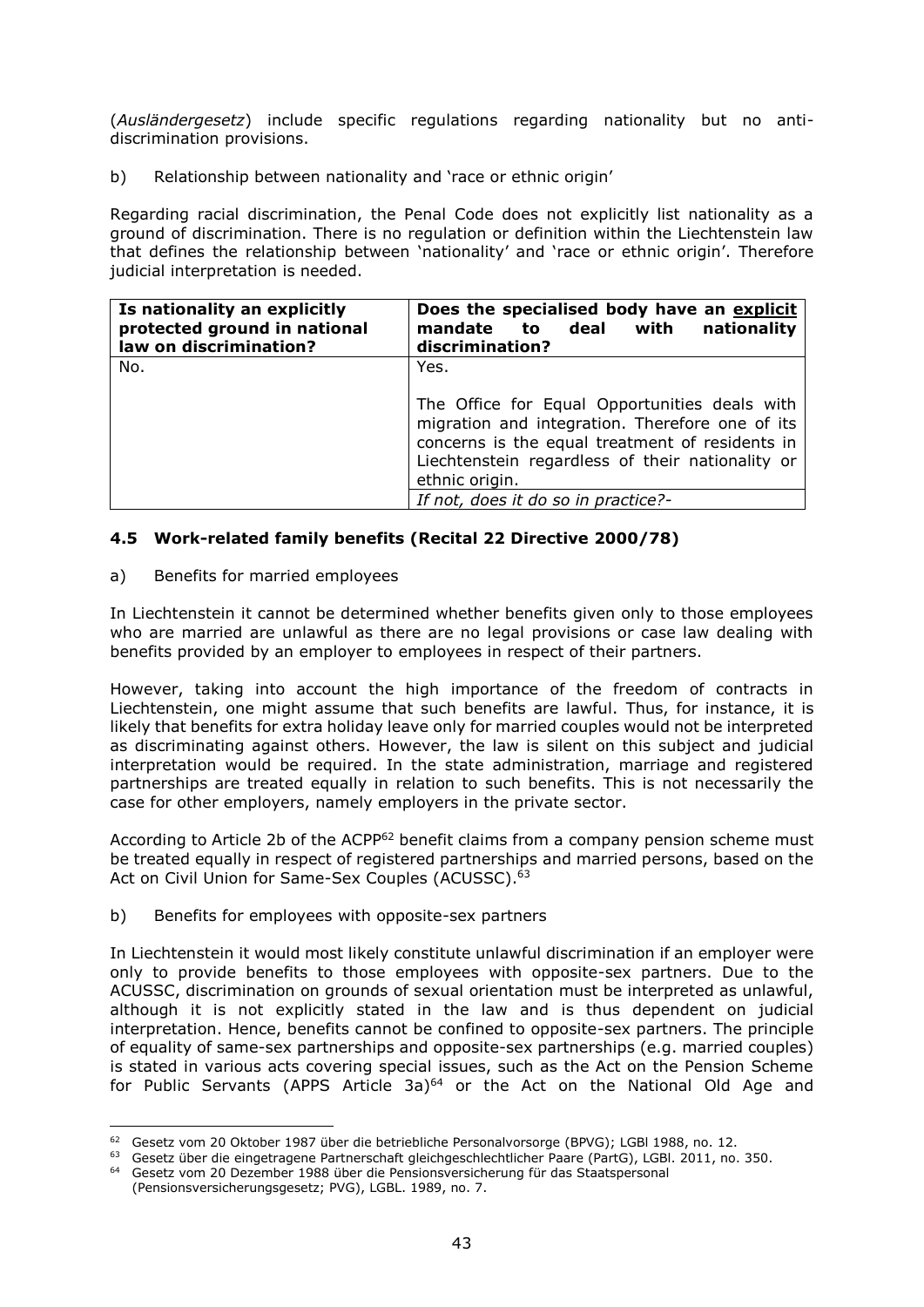Widow's/Widower's Pension (NOWP Article 54bis),<sup>65</sup> which entered into force after the enactment of the ACUSSC.

Whether or not different treatment is lawful would require judicial interpretation. There exists no case law on this subject so far.

# **4.6 Health and safety (Article 7(2) Directive 2000/78)**

a) Exceptions in relation to disability and health/safety

In Liechtenstein there are no exceptions to the prohibition of direct discrimination on the ground of disability for reasons related to health and safety known to the authors.

**Does national law provide an exception for health and safety in relation to disability?**  No*.*

### **4.7 Exceptions related to discrimination on the ground of age (Article 6 Directive 2000/78)**

# **4.7.1 Direct discrimination**

 $\overline{a}$ 

In Liechtenstein national law does not provide an exception for direct discrimination on age. The anti-discrimination legislation of Liechtenstein does not prohibit discrimination on the grounds of age and there are no relevant provisions regarding this. Different treatment, based on age, in some specific areas is admitted by law (see section 4.7.1 a below).

a) Justification of direct discrimination on the ground of age

In Liechtenstein it is not possible – in principle or under specified circumstances – to justify direct discrimination on the ground of age. The anti-discrimination legislation of Liechtenstein does not prohibit discrimination on the grounds of age and there are no relevant provisions regarding that (apart from the special protection of children). Hence, there are no exceptions. Since age as a ground of discrimination is not explicitly stated in the law, discrimination on the ground of age cannot be justified. As age discrimination is not mentioned, unequal treatment in employment is therefore allowed, for instance by defining a minimum or a maximum age when hiring employees.

There is no case law in 2016 known to the authors referring to this issue.

b) Permitted differences of treatment based on age

In Liechtenstein, national law neither explicitly permits nor prohibits differences of treatment based on age for any activities within the material scope of Directive 2000/78. Although there is no general prohibition of discrimination on the grounds of age, some specific age-related regulations exist, for example:

- the special protection of children (the Liechtenstein Act on Children and Youth (ACY)<sup>66</sup> as well as the regulation on Special Provisions for the Protection of Young Employees);<sup>67</sup>
- the Decree on the Organisation of the Police (Article 56), which states that, in general, a candidate for the police must not be older than 35 years;

<sup>&</sup>lt;sup>65</sup> Gesetz vom 14 Dezember 1952 über die Alters- und Hinterlassenenversicherung (AHVG), LGBl. 1952, no. 29.

<sup>66</sup> Kinder- und Jugendgesetz vom 10 Dezember 2008 (KJG), LGBl. 2009, no. 29.

<sup>67</sup> Verordnung vom 22 März 2005 zum Arbeitsgesetz (ArGV V) (Sonderbestimmungen über den Schutz der jugendlichen Arbeitnehmer), LGBl. 2005, no. 69.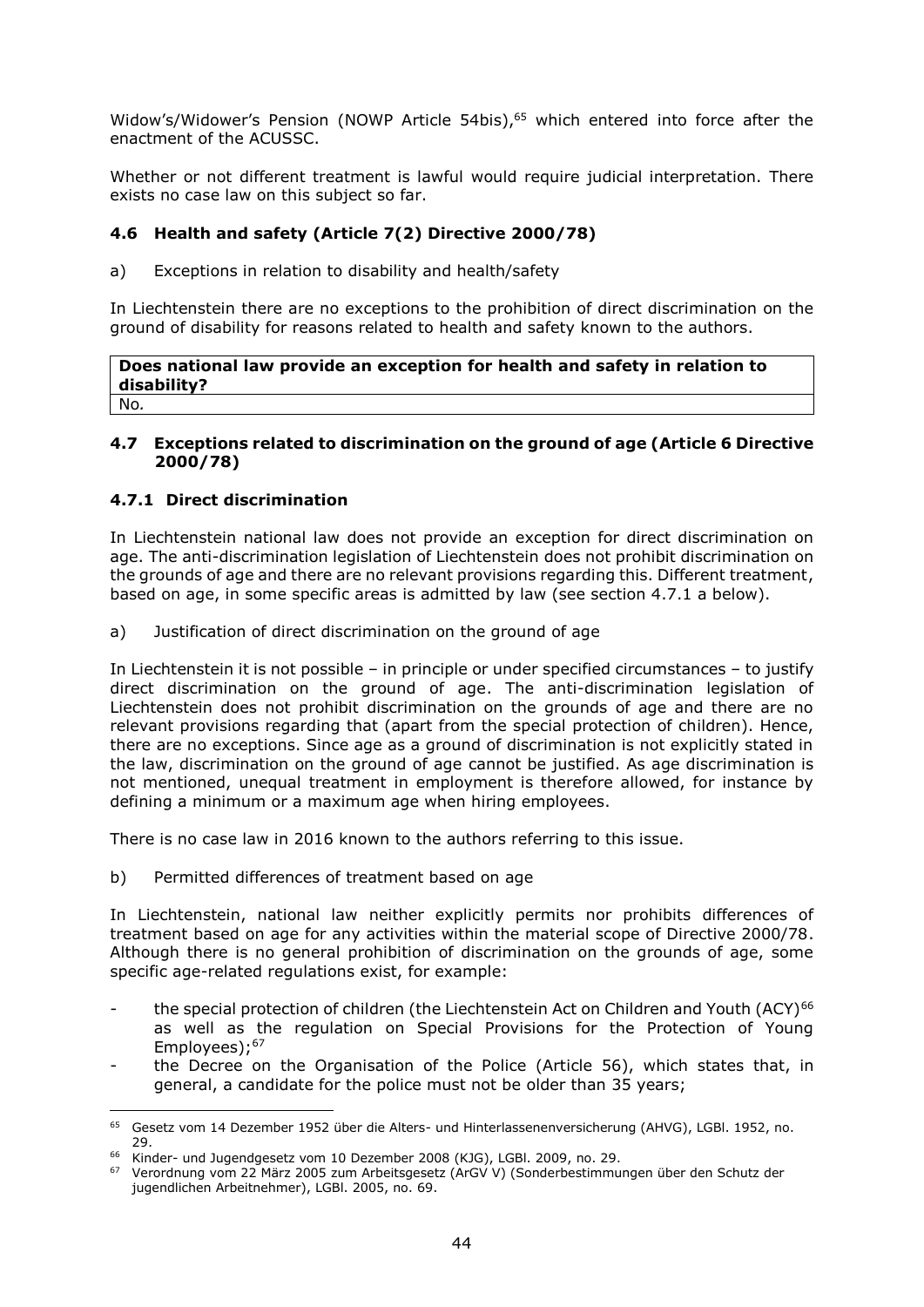- the Act on Foreigners (Article  $13e$ )<sup>68</sup> states that an application for a residence and working permit can be refused if various factors - including the age of the applicant - suggest that the applicant might not be able to achieve long-term integration into society and the world of work, according to Article 41 of the Act on Foreigners.
- c) Fixing of ages for admission or entitlements to benefits of occupational pension schemes

In Liechtenstein, national law allows occupational pension schemes to fix ages for admission to the scheme or entitlement to benefits, taking up the possibility provided for by article 6(2).

The ACPP (Act on Company Personnel Pension) states in Articles  $3(2)$  and  $4(1)(c)^{69}$  that insurance is mandatory for employees who fulfil the following criteria:

- They are insured through the occupational pension fund (AHV, IV);
- Their annual salary reaches at least two thirds of the maximum pension from the occupational pension fund;
- in the case of old age pension: a minimum age of 23 years, if the employment is not limited in time (i.e. temporary);
- in the case of disability pension: a minimum age of 17.

### **4.7.2 Special conditions for young people, older workers and persons with caring responsibilities**

In Liechtenstein there are special conditions set by law for older or younger workers in order to promote their vocational integration. Positive measures are frequently taken to support younger or older people in regard to their opportunities in the labour market. Such conditions are found in the provisions on the protection of young employees based on the regulation (*Verordnung*) to the Act on Employment (regulation on Special Provisions for the Protection of Young Employees, LGBl. 2005 no. 69). According to this regulation, the employment of children (*Kinder*, i.e. persons below 16 years), and young persons (*Jugendliche*, i.e. persons below 18 years) who attend school, is forbidden. Exceptions can be permitted. There are numerous provisions concerning the exclusion of special employment duties (e.g. dangerous work) as well as working hours, rest time, night work etc.

The Office for Vocational Training and Career Counselling<sup>70</sup> is mainly active in advising older persons on finding employment and/or educational training. In addition, the Office of Education supports young people who fulfil certain criteria with scholarships.<sup>71</sup> There are no further special conditions known to the authors.

In Liechtenstein, people with disabilities who do not live in residential facilities are predominantly cared for within the family. Such care is mostly provided on a voluntary basis by relatives and has not yet been legally regulated.

# **4.7.3 Minimum and maximum age requirements**

In Liechtenstein there are no exceptions permitting minimum and/or maximum age requirements in relation to access to employment (notably in the public sector) and training. Minimum and maximum age requirements are not regulated by the legislation as long as it is not child labour.

<sup>&</sup>lt;sup>68</sup> Gesetz vom 17 September 2008 über die Ausländer (Ausländergesetz; AuG), LGBl. 2008, no. 311.

<sup>&</sup>lt;sup>69</sup> Gesetz vom 20 Oktober 1987 über die betriebliche Personalvorsorge (BPVG); LGBI 1988, no. 12.

<sup>70</sup> Amt für Berufsbildung und Berufsberatung (ABB): [http://www.llv.li/#/1757.](http://www.llv.li/#/1757)

<sup>71</sup> Schulamt (SA): [http://www.llv.li/#/11631/schulamt.](http://www.llv.li/#/11631/schulamt)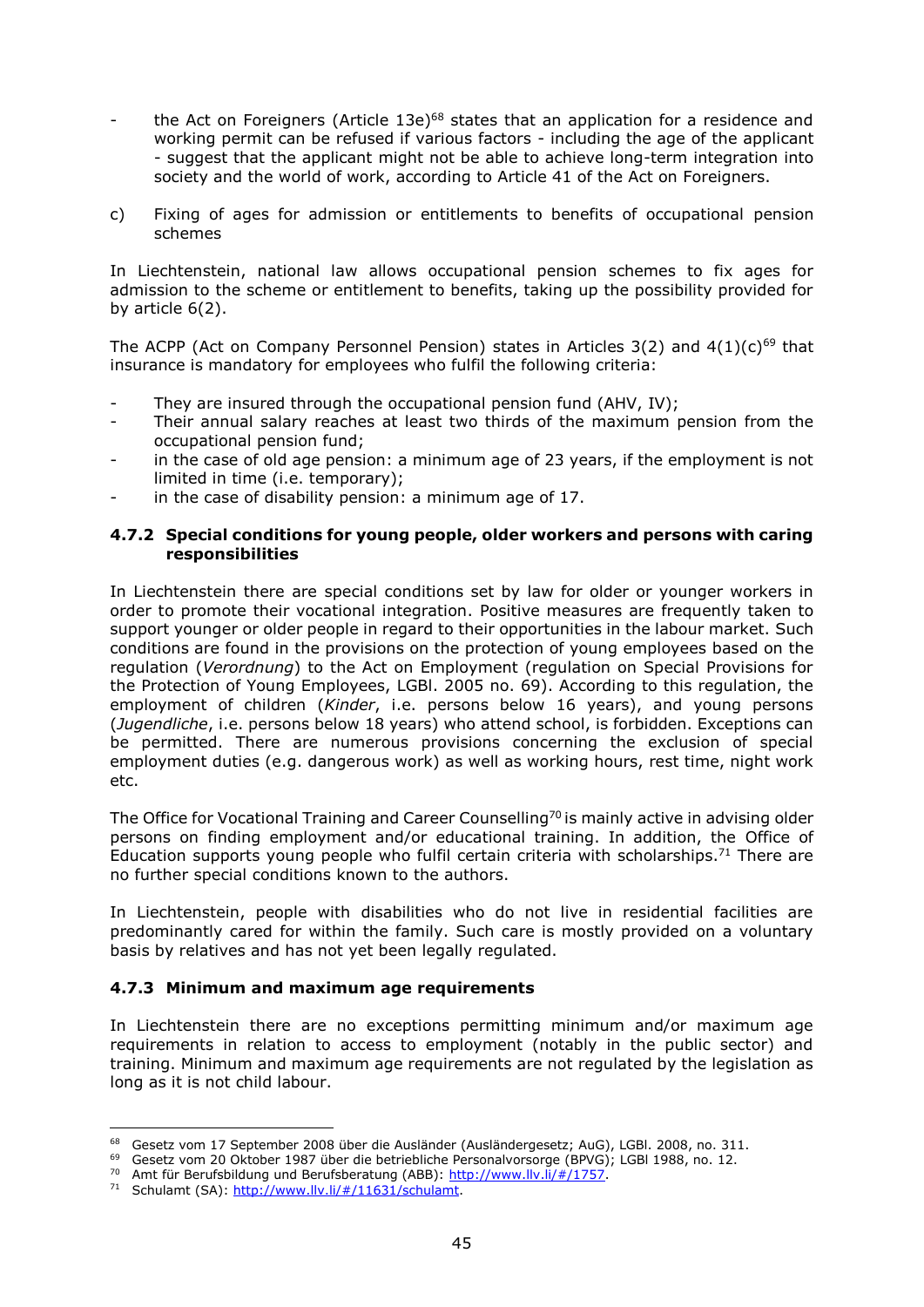# **4.7.4 Retirement**

### a) State pension age

In Liechtenstein there is a state pension age, at which individuals must begin to collect their state pension. The state-imposed and generally applicable, pensionable retirement age is 64 for women as well as for men (Article 36 of the NOWP). If an individual wishes to work longer, the pension can be deferred. According to Article 74 of the NOWP, it is possible to work until the maximum age of 70.

On the other hand it is also possible to draw the pension at a maximum of four years in advance by accepting fixed reductions in the monthly payable amount (Article 73 of the NOWP) or to defer the pension for a maximum of 6 years (ending at the age of 70), and receiving a higher pension afterwards. Thus, according to Articles 73 and 74 of the NOWP, an individual can collect state pension (which is a certain pension share of the full amount) and still work.

There is no specific case law in Liechtenstein known to the authors in respect of the directive requirements on unlawful discrimination.

b) Occupational pension schemes

In Liechtenstein there is a legally defined age when people can begin to receive payments from occupational pension schemes and other employer-funded pension arrangements. The pension age is defined by Article 8 of the ACPP<sup>72</sup> and corresponds to the above mentioned pension age for state pension. Based on the same regulation as for the state pension age, an individual who wishes to enter into retirement earlier than the stated pension age can draw the pension in advance. Early retirement by law can start four years before reaching the legally defined pension age. Occupational pension schemes are free to prolong this period according to their statutory retirement regulations. Thus, they can offer their insurance holders an earlier pension age by contract. Such early retirement has the consequence that the pension is paid at a reduced rate.

If an individual wishes to work longer, payments from such occupational pension schemes can be deferred and through the longer working and pension-contribution period, the future pension payments increase.

There is no specific case law in Liechtenstein known to the authors in respect with the directive requirements on unlawful discrimination.

# c) State imposed mandatory retirement ages

 $\overline{a}$ 

In Liechtenstein there is a state-imposed mandatory retirement age. The state-imposed retirement-age is 64 for all sectors and regardless of gender. It is possible, however, to draw a pension from a maximum of four years earlier (Article 73 of the NOWP) or to extend the working period up to the age of 70 (Article 74 of the NOWP). In both cases the choice of doing so is generally up to the employee. Nevertheless in terms of working longer, the employee needs an employer who supports the adjustment in the sense of employing the person longer. Within the last two to three years there has been a political discussion on changing the age of retirement for economic and demographic reasons.<sup>73</sup> The discussion is still ongoing and focuses primarily on the state pension fund.<sup>74</sup> European developments in this area might influence relevant national regulation in the future.

<sup>72</sup> Gesetz vom 20 Oktober 1987 über die betriebliche Personalvorsorge (BPVG); LGBl 1988, no. 12. <sup>73</sup> Interview with H.S.H. Prince Hans-Adam II:

[http://www.vaterland.li/index.cfm?ressort=home&source=lv&id=21429.](http://www.vaterland.li/index.cfm?ressort=home&source=lv&id=21429)

<sup>74</sup> Letter to The head of government, 10/2012 (copy link into Web browser): [http://www.llv.li/files/srk/pdf-llv](http://www.llv.li/files/srk/pdf-llv-rk_stellungnahme_PV_Freie%20Liste.pdf)[rk\\_stellungnahme\\_PV\\_Freie%20Liste.pdf.](http://www.llv.li/files/srk/pdf-llv-rk_stellungnahme_PV_Freie%20Liste.pdf) Article in the local daily newspaper, 01/2013: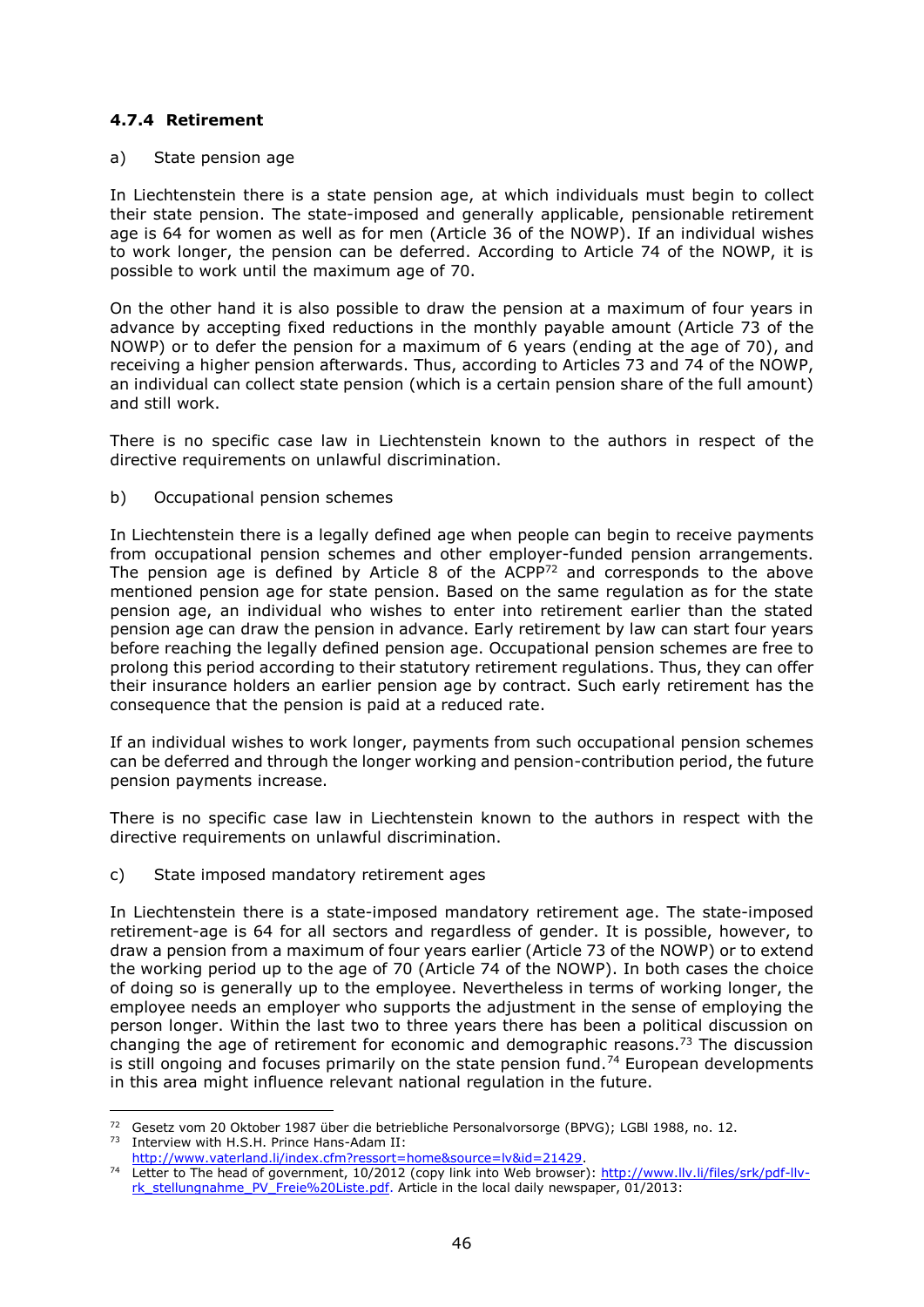d) Retirement ages imposed by employers

The retirement age is defined by Article 8 of the ACPP and corresponds to the above mentioned retirement age for state pension. Thus, Liechtenstein national law does not permit employers to define different pension ages by contract and/or collective bargaining and/or unilaterally in relation to the company pension schemes.

Employers, both public and private, have the right to set specific retirement ages for their specific company pension schemes in the sense of early retirement with payment deductions etc. as a voluntary – and therefore positive – option for the employee. Nevertheless, the minimum and the maximum age of retirement must be in line with the age given by law.

e) Employment rights applicable to all workers irrespective of age

Age is not defined as a permissible reason for dismissal in national law. Furthermore, there is no upper age limit for protection against unfair dismissal. Employers can impose retirement at the pension age of 64 without liability for unfair dismissal. Thus, even if the employee wishes to work longer (prolong the pension age of 64 to 70), there is no legal binding condition on the employer to do so. The relevant provisions apply to all workers irrespective of their age.

f) Compliance of national law with CJEU case law

In Liechtenstein, national legislation is not in line with the CJEU case law on age regarding compulsory retirement*.*

Directive 2000/78 prohibits discrimination on grounds of age in the field of employment and occupation. However, the directive does not preclude national measures that are necessary for the protection of very specific reasons, meaning that national legislature can provide, in certain cases, for differences of treatment based on age, and this will not, therefore, be treated as discrimination. The anti-discrimination legislation of Liechtenstein does not define discrimination on the grounds of age and there are no relevant provisions regarding this. Different treatment in some specific areas based on age is not prohibited by law. Since age as a ground of discrimination is not explicitly stated in the law, discrimination on the ground of age does not need to be justified and unequal treatment in employment is therefore allowed, for instance by defining a minimum or a maximum age when hiring employees.

There is no national legislation aiming to control age discrimination or demanding proportionality in age requirements. Therefore it can be said that national legislation has not implemented the content and rationale of Directive 2000/78 regarding discrimination on the grounds of age. However, documented and practical treatment of age limits in employment in Liechtenstein comply with the CJEU case law (e. g. Liechtenstein police requirements profile<sup>75</sup> / Wolf CJEU 12 January 2012) and are therefore in line with Article 4.1 of Directive 2000/78.

| Does national law | Judicial interpretation is required.                            |
|-------------------|-----------------------------------------------------------------|
| allow for direct  |                                                                 |
| discrimination on | The anti-discrimination legislation of Liechtenstein does not   |
| the ground of age | define discrimination on the grounds of age and there are no    |
| (provide an       | relevant provisions regarding this. Different treatment in some |

[http://www.vaterland.li/index.cfm?ressort=liechtenstein&source=lv&id=21429.](http://www.vaterland.li/index.cfm?ressort=liechtenstein&source=lv&id=21429)

<sup>75</sup> [http://www.landespolizei.li/Polizeiberuf.aspx.](http://www.landespolizei.li/Polizeiberuf.aspx)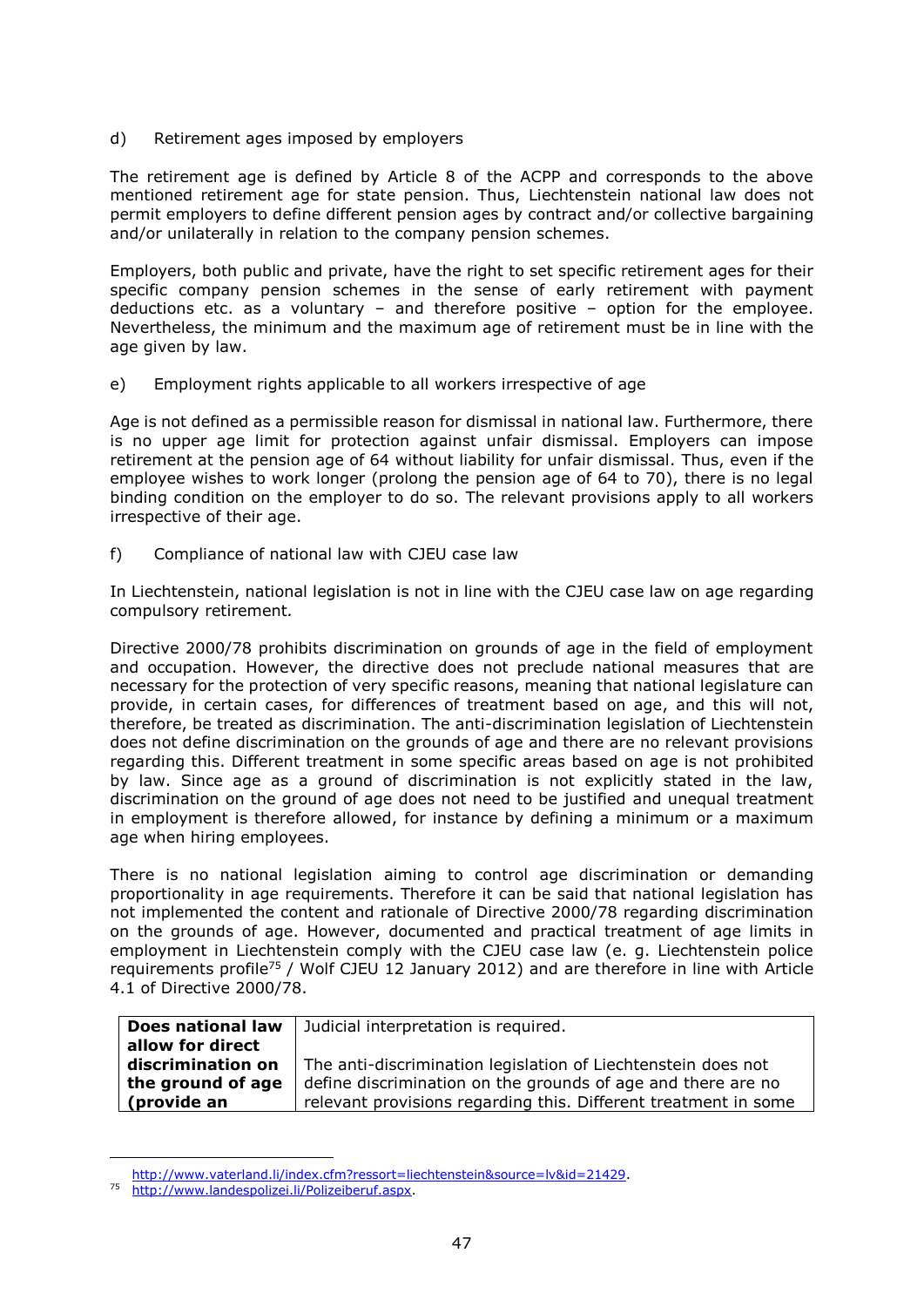| exception for<br>age)? | specific areas based on age is possible by law (see section<br>4.7.1 a above).                                                                                                                                                                                                        |
|------------------------|---------------------------------------------------------------------------------------------------------------------------------------------------------------------------------------------------------------------------------------------------------------------------------------|
|                        | Nevertheless the Constitution of the Principality of Liechtenstein<br>includes the basic principle of equality. Article 27bis states that<br>'human dignity shall be respected and protected and that no one<br>may be subjected to inhuman or degrading treatment or<br>punishment.' |
|                        | Title of the law: Constitution of Liechtenstein (Verfassung des<br>Fürstentums Liechtenstein)<br>Abbreviation: LC<br>Date of adoption: 05.10.1921<br>Entry into force: 05.10.1921<br>Latest amendments: LGBI. 2011, no. 594                                                           |
|                        | Article: 27bis                                                                                                                                                                                                                                                                        |
| Do the                 | Judicial interpretation is required.                                                                                                                                                                                                                                                  |
| justifications for     |                                                                                                                                                                                                                                                                                       |
| direct                 | As there is no regulation about discrimination on grounds of                                                                                                                                                                                                                          |
| discrimination on      | age, no comparison with the directive is possible.                                                                                                                                                                                                                                    |
| the ground of age      |                                                                                                                                                                                                                                                                                       |
| comply with the        |                                                                                                                                                                                                                                                                                       |
| directive?             |                                                                                                                                                                                                                                                                                       |
| Is there a State       | Yes.                                                                                                                                                                                                                                                                                  |
| imposed                |                                                                                                                                                                                                                                                                                       |
| mandatory              | Title of the law: Act of National Old Age and Widow's                                                                                                                                                                                                                                 |
| retirement age?        | /Widower's Pension (Gesetz über die Alters- und                                                                                                                                                                                                                                       |
|                        | Hinterlassenenversicherung)                                                                                                                                                                                                                                                           |
|                        | Abbreviation: NOWP / AHVG                                                                                                                                                                                                                                                             |
|                        | Date of adoption: 14.12.1952                                                                                                                                                                                                                                                          |
|                        | Entry into force: 15.12.1952                                                                                                                                                                                                                                                          |
|                        | Latest amendments: LGBI. 2016, no. 230                                                                                                                                                                                                                                                |
|                        | Grounds protected: age                                                                                                                                                                                                                                                                |
|                        | Article: 55                                                                                                                                                                                                                                                                           |

# **4.7.5 Redundancy**

a) Age and seniority taken into account for redundancy selection

In Liechtenstein national law does not permit age or seniority to be taken into account in selecting workers for redundancy. The anti-discrimination legislation of Liechtenstein does not explicitly define discrimination on the grounds of age. Nevertheless, Article 46 of the CCC<sup>76</sup> defines redundancy due to reasons based on personal attributes (age would be defined as a personal attribute in judicial interpretation) $77$  as improper and therefore against the law.<sup>78</sup>

b) Age taken into account for redundancy compensation

In Liechtenstein, national law provides compensation for redundancy in general, in line with the given anti-discrimination prohibitions. As age is not permitted by law to be taken into account in selecting workers for redundancy, no age-related redundancy compensation would be in line with the law. Thus, in the case of an improper redundancy based on personal attributes (age would be defined as a personal attribute in judicial interpretation

 $\overline{a}$ <sup>76</sup> Allgemeines bürgerliches Gesetzbuch (ABGB), publiziert im ASW, LGBl.1967, no. 34.

<sup>&</sup>lt;sup>77</sup> Public statement of a Liechtenstein law firm: [http://www.wanger.net/schuldrecht/items/wann-ist-eine](http://www.wanger.net/schuldrecht/items/wann-ist-eine-kuendigung-des-arbeitsvertrags-missbraeuchlich.html)[kuendigung-des-arbeitsvertrags-missbraeuchlich.html.](http://www.wanger.net/schuldrecht/items/wann-ist-eine-kuendigung-des-arbeitsvertrags-missbraeuchlich.html)

<sup>78</sup> Allgemeines bürgerliches Gesetzbuch (ABGB), publiziert im ASW, LGBl.1967, no. 34.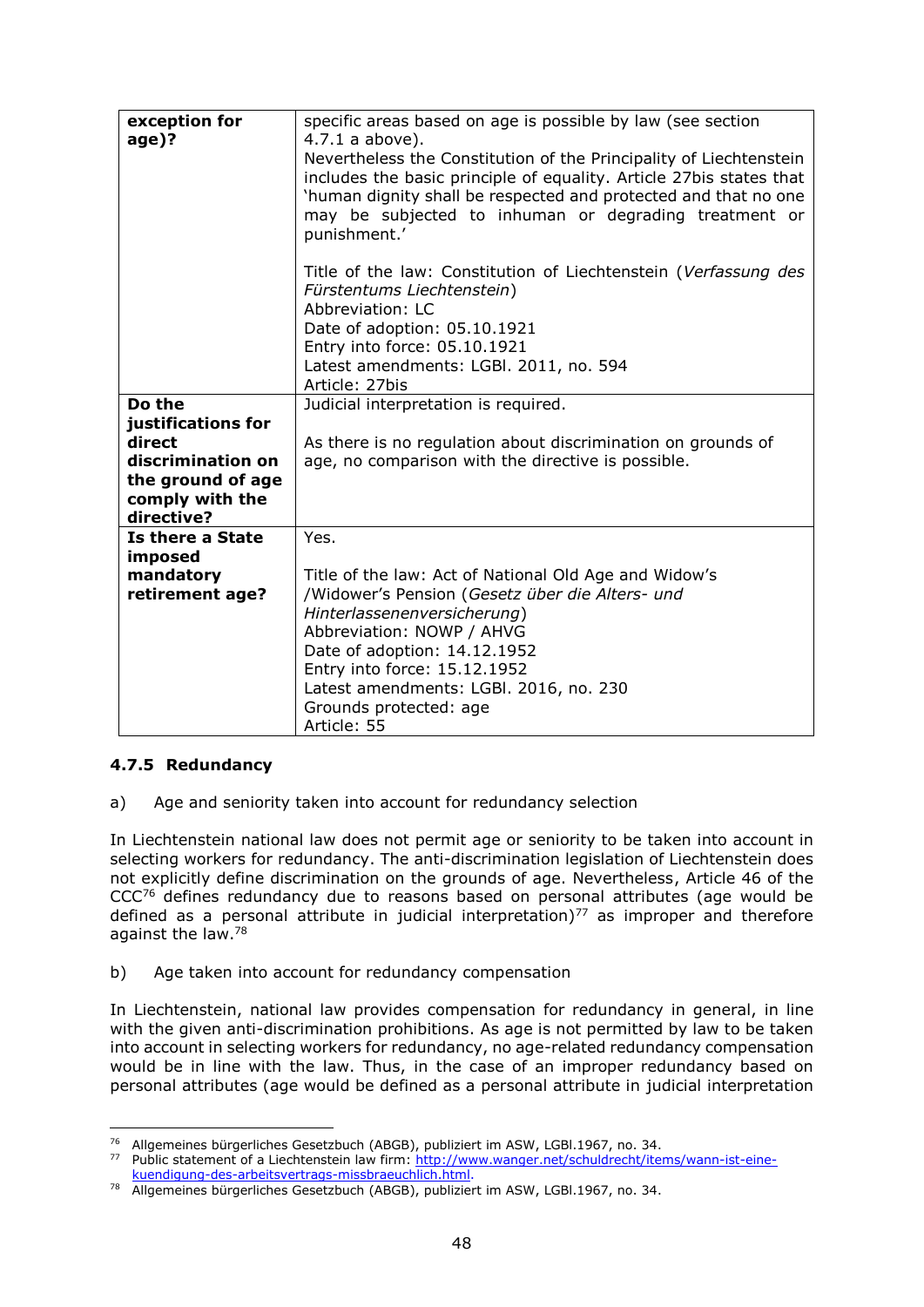based on Article 46 of the CCC) this would be classified as improper and therefore against the law.

#### **4.8 Public security, public order, criminal offences, protection of health, protection of the rights and freedoms of others (Article 2(5), Directive 2000/78)**

In Liechtenstein national law includes exceptions that seek to rely on Article 2(5) of the Employment Equality Directive. The below listed special regulations include exceptions that seek to rely on Article 2(5) of the Employment Equality Directive:

- the Liechtenstein Act on Children and Youth (ACY);<sup>79</sup>
- the bylaw on Special Provisions for the Protection of Young Employees;<sup>80</sup>
- the Decree on the Organisation of the Police;<sup>81</sup>
- the Act on Foreigners;<sup>82</sup>
- the Act of National Old Age and Widow's /Widower's Pension.<sup>83</sup>

There are no other provisions explicitly referring to these issues.

#### **4.9 Any other exceptions**

 $\overline{a}$ 

There are no other exceptions to the prohibition of discrimination (on any ground) provided by national law in Liechtenstein.

<sup>79</sup> Kinder- und Jugendgesetz vom 10 Dezember 2008 (KJG), LGBl. 2009, no. 29.

<sup>80</sup> Verordnung vom 22 März 2005 zum Arbeitsgesetz (ArGVV) (Sonderbestimmungen über den Schutz der jugendlichen Arbeitnehmer), LGBl. 2005, no. 69.

<sup>81</sup> Verordnung vom 22 August 2000 über den Dienstbetrieb und die Organisation der Landespolizei (PolDOV); LGBl. 2000, no 195.

<sup>82</sup> Gesetz vom 17 September 2008 über die Ausländer (Ausländergesetz; AuG), LGBl. 2008, no. 311.

<sup>83</sup> Gesetz vom 14 Dezember 1952 über die Alters- und Hinterlassenenversicherung (AHVG), LGBI 1952, no. 29.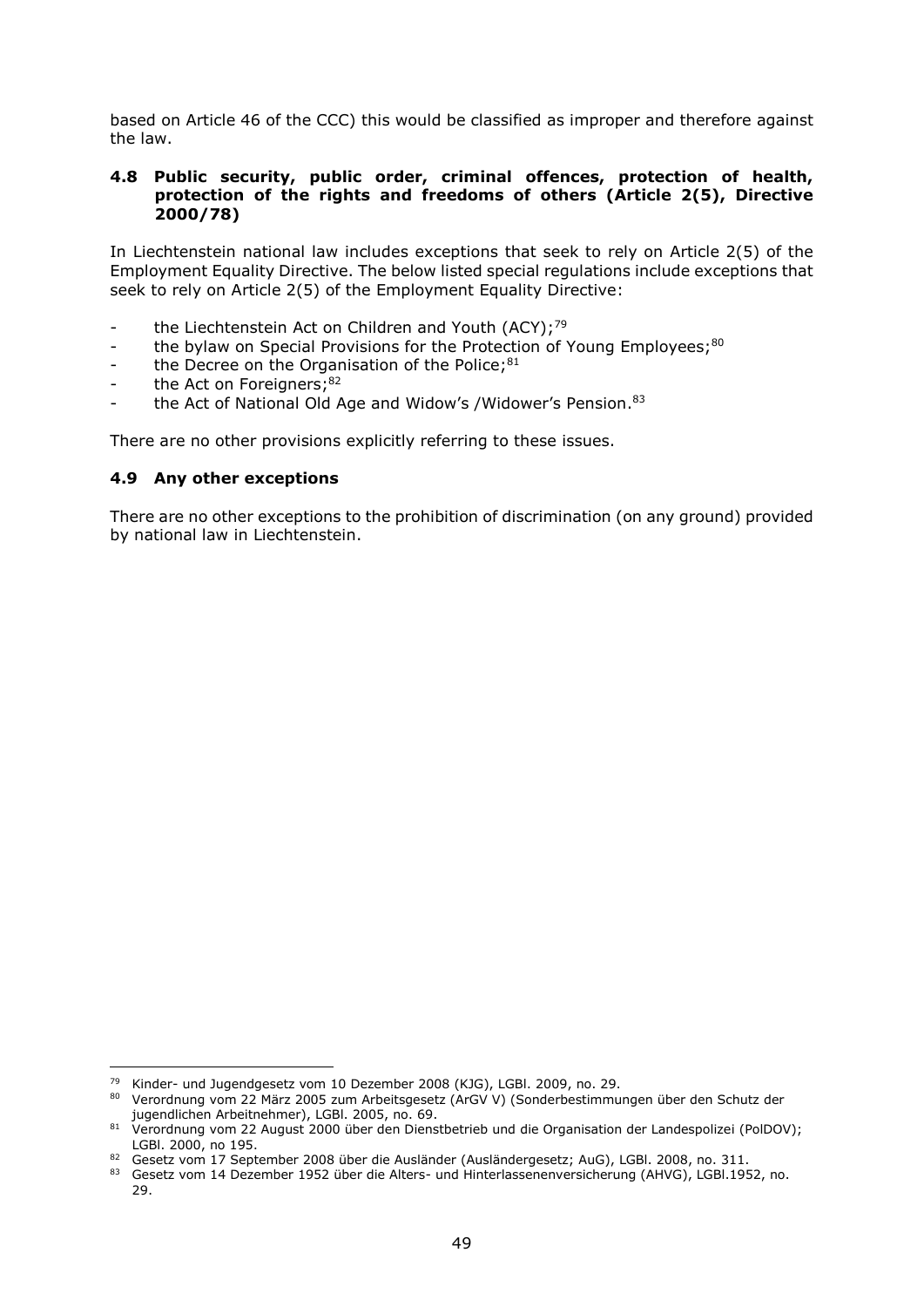# **5 POSITIVE ACTION (Article 5 Directive 2000/43, Article 7 Directive 2000/78)**

## a) Scope for positive action measures

In Liechtenstein, positive action in respect of disability is permitted in national law.

Basically only the AEPD, implementing Directive 2000/78, states that positive action is permissible and does not constitute discrimination. Article 4 on positive measures in the AEPD states: 'Specific measures to achieve equal participation of people with a disability in daily life within society are not considered to be discriminatory.' The AEPD allows for positive measures to integrate people with disabilities. However, most positive measures are soft law and Liechtenstein does not have any kind of quotas. Article 19 of the AEPD covers integration programmes for people with disabilities (education, employment, accommodation, transport, culture, sports) and Article 20 covers pilot projects of integration into work life. Within the AEPD other grounds are not covered. Additionally there are no similar definitions of positive action measures against discrimination based on religion or belief, age, racial or ethnic origin or sexual orientation in any other specific national law. This corresponds with the fact that there are no specific laws on these grounds of discrimination. Furthermore, there is no comprehensive anti-discrimination act in Liechtenstein, covering all grounds of discrimination. Positive action measures on grounds other than disability are not clearly stated in the law as a legal commitment. Nevertheless, measures have been implemented. These have mainly been communication campaigns, such as campaigns in relation to foreigners or old people. Such activities are directly supported by the government (via the activities of the Office for Equal Opportunities or the integration department of the Immigration and Passport Office), or indirectly by mandating private associations with such tasks.

b) Main positive action measures in place on national level

Articles 17 to 20 of the AEPD state that different measures in favour of people with disabilities may be supported. Article 19(3) of the AEPD $^{84}$  specifies that various programmes may be implemented and supported by the government, including programmes on vocational training and integration as well as on housing. Article 20 states that pilot projects on the integration of people with disabilities into the work environment may be supported by society. The term 'society' is not elaborated any further, but one can assume that it refers to the government and the municipalities, and perhaps to disability insurance and other public services. One of the measures – according to Article 20 – is financial support in order to adapt a workplace to the special needs of a person with disability.

There are additional measures in the field of education; this part of the act declares that the state will provide early intervention and basic education according to the Education Act, that the state supports special schools with special training for teachers, and that the state will make sure that these children and young people have a chance in the working world. Priority is given to the integration of people with disabilities into regular schools.

Liechtenstein Disability Insurance<sup>85</sup> (AHV-IV-FAK Liechtenstein) supports potential employment with various services, e.g. wage subsidies that motivate businesses to employ people with reduced work performance.

No major positive action measures related to migrants or to promote their integration in employment are known to the authors.

 $\overline{a}$ 84 Gesetz vom 25 Oktober 2006 über die Gleichstellung von Menschen mit Behinderungen (Behindertengleichstellungsgesetz; BGlG), LGBl. 2006, no. 243.

<sup>85</sup> AHV-IV-FAK Liechtenstein: http://www.ahv.li/leistungen/iv/berufliche-massnahmen/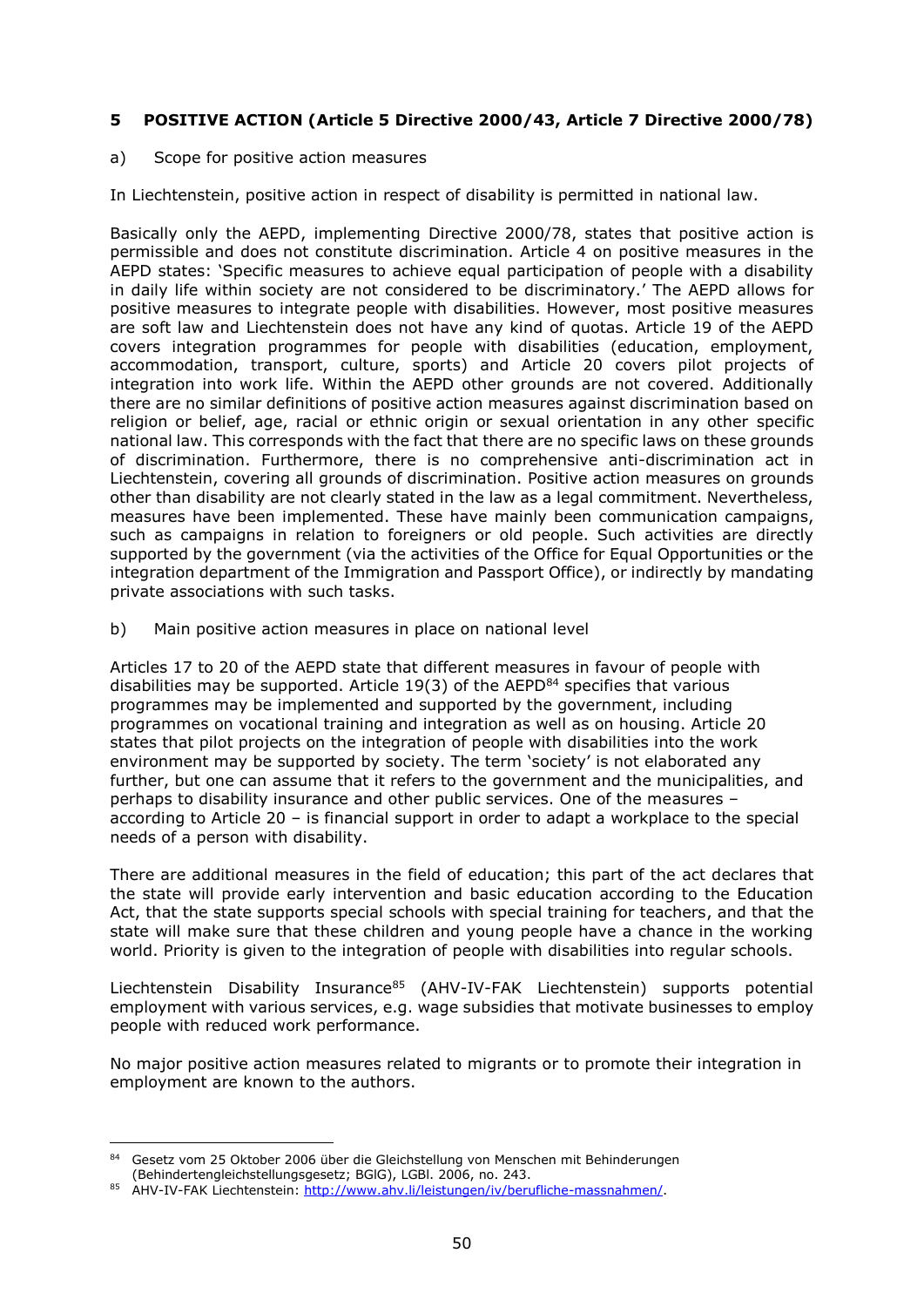| Is positive action permitted by national    | List the main recent positive action   |                                  |  |
|---------------------------------------------|----------------------------------------|----------------------------------|--|
| law?                                        | measures                               |                                  |  |
| Yes.                                        | Broad social policy measures:          |                                  |  |
| Title of the Law: Act on Equality of People | The Office for Equal Opportunities     |                                  |  |
| with Disabilities                           |                                        | supports various positive action |  |
| (Behindertengleichstellungsgesetz)          | measures.                              |                                  |  |
| Abbreviation: AEPD/BGIG                     |                                        |                                  |  |
| Date of adoption: 25.10.2006                | Ground: disability                     |                                  |  |
| Entry into force: 01.01.2007                | Field: education, employment, housing, |                                  |  |
| Latest amendments: LGBI. 2016, no. 273      | integration                            |                                  |  |
| Grounds protected: Disability               |                                        |                                  |  |
| Article: 4                                  | Quotas: no                             |                                  |  |
|                                             | Ground:                                | Field:                           |  |
|                                             | Ground:                                | Field:                           |  |
|                                             | Ground:                                | Field:                           |  |
|                                             |                                        |                                  |  |
|                                             | Preferential treatment narrowly        |                                  |  |
|                                             | tailored: no                           |                                  |  |
|                                             | Ground:                                | Field:                           |  |
|                                             | Ground:                                | Field:                           |  |
|                                             | Ground:                                | Field:                           |  |
|                                             |                                        |                                  |  |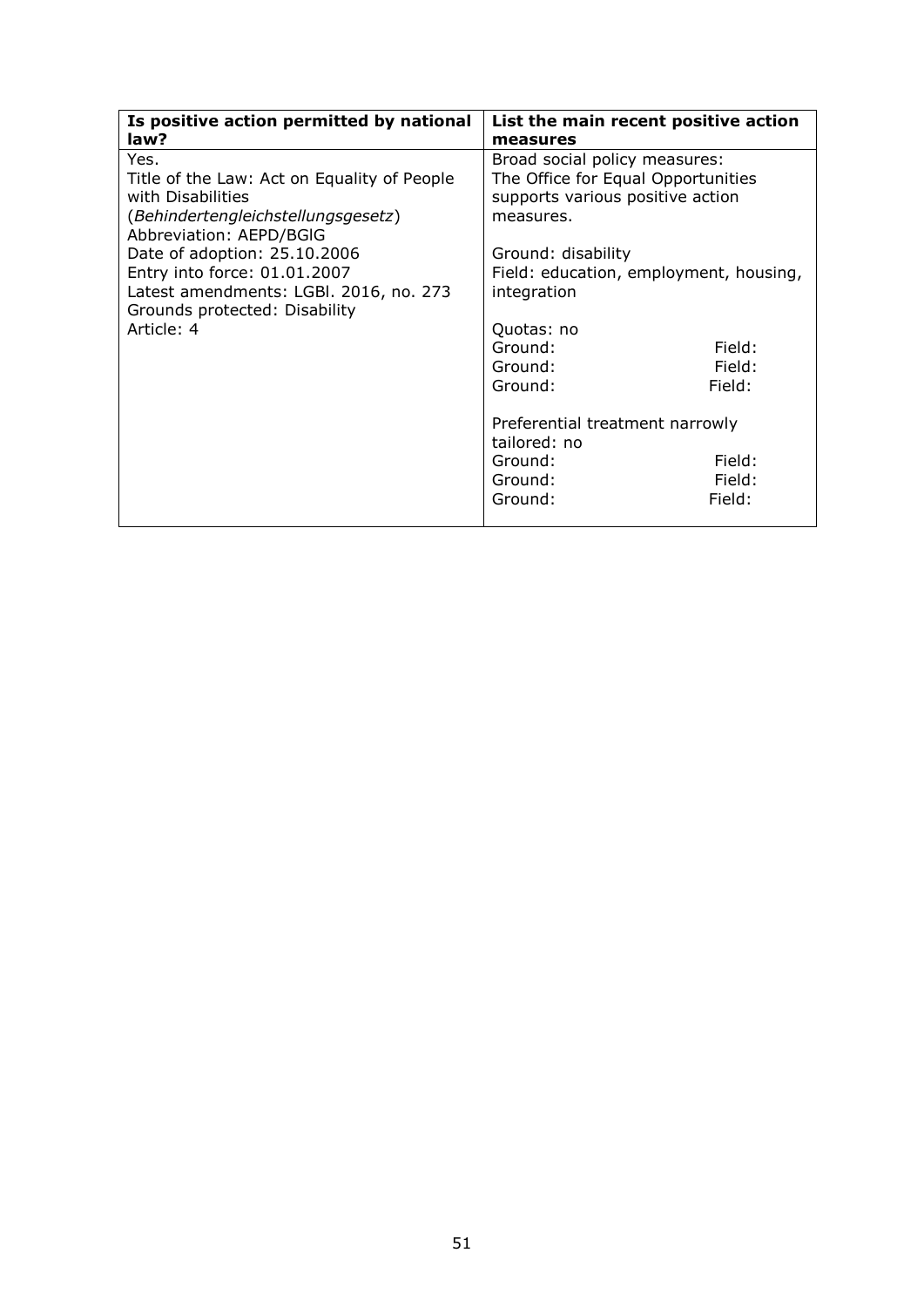### **6 REMEDIES AND ENFORCEMENT**

## **6.1 Judicial and/or administrative procedures (Article 7 Directive 2000/43, Article 9 Directive 2000/78)**

a) Available procedures for enforcing the principle of equal treatment

In Liechtenstein the following procedures exist for enforcing the principle of equal treatment.

Article 25 of the AEPD states that the civil courts (part of the ordinary courts) are the appropriate authority to decide upon complaints against discrimination on the ground of disability. Claims are adjudicated according to the CCP.

Complaints relating to the anti-discrimination provisions of the Penal Code (race, national origin, ethnicity, language, religion and belief) are also adjudicated by the ordinary courts in the first instance (Article 283 of the Penal Code).<sup>86</sup> Claims based on the Convention on the Elimination of All Forms of Racial Discrimination, which came into force in Liechtenstein in 2000, can be brought to court in the same way as those claims based on national law, e.g. the AEPD.

Procedures for addressing discrimination are not the same for employment in the private sector and the public sector. In private disputes, the ordinary court is the first judicial authority, whereas in disputes between individuals and the public sector it is the Administrative Court (part of the public jurisdiction), followed by the Constitutional Court as the court of last instance.

The out-of-court settlement of disputes is regulated by Article 594 to 616 of the CCP.<sup>87</sup> Furthermore, in 2005 the Act on Mediation in Civil Law Cases (AMCLC)<sup>88</sup> entered into force. This law defines mediation and mediators as well as the rights and duties of mediators. Details concerning the necessary qualifications of a mediator are stated in the bylaw to the Act on Mediation in Civil Law Cases.<sup>89</sup> However, mandatory mediation in particular law cases has not yet been introduced. If this were to be implemented, it might open the way to making a complaint without the financial risk of undertaking a court process. However, there are no current discussions about such an extended use of mediation.

b) Barriers and other deterrents faced by litigants seeking redress

There is no legal provision that requires the use of a lawyer when bringing a complaint before the court, although using a lawyer is probably helpful. Article 25 of the CCP states that court procedures can be carried out either in person or by a representative (e.g. a lawyer). Articles 63 to 73 of the CCP concern assistance for court trials (*Verfahrenshilfe*). Assistance has to be provided for persons if they are not able to finance a trial without this having a negative effect on their ability to feed themselves properly. This holds for anyone, not just for people with disabilities or other groups with specific characteristics.

The time schedule for court proceedings is regulated by particular acts, or, where that is not the case, the judge can decide on deadlines with respect to the needs and the character of the specific court case.

<sup>86</sup> Strafgesetzbuch (StGB), LGBI. 1988, no. 37.

<sup>87</sup> Gesetz vom 10 Dezember 1912 über das gerichtliche Verfahren in bürgerlichen Rechtsstreitigkeiten (Zivilprozessordnung; ZPO), LGBl. 1912 Nr. 9/1.

<sup>88</sup> Gesetz vom 15 Dezember 2004 über die Mediation in Zivilrechtssachen (Zivilrechts-Mediations-Gesetz; ZMG), LGBl. 2005 Nr. 31.

<sup>89</sup> Verordnung vom 12 April 2005 zum Gesetz über die Mediation in Zivilrechtssachen (Zivilrechts-Mediations-Verordnung; ZMV), LGBl. 2005, no. 71.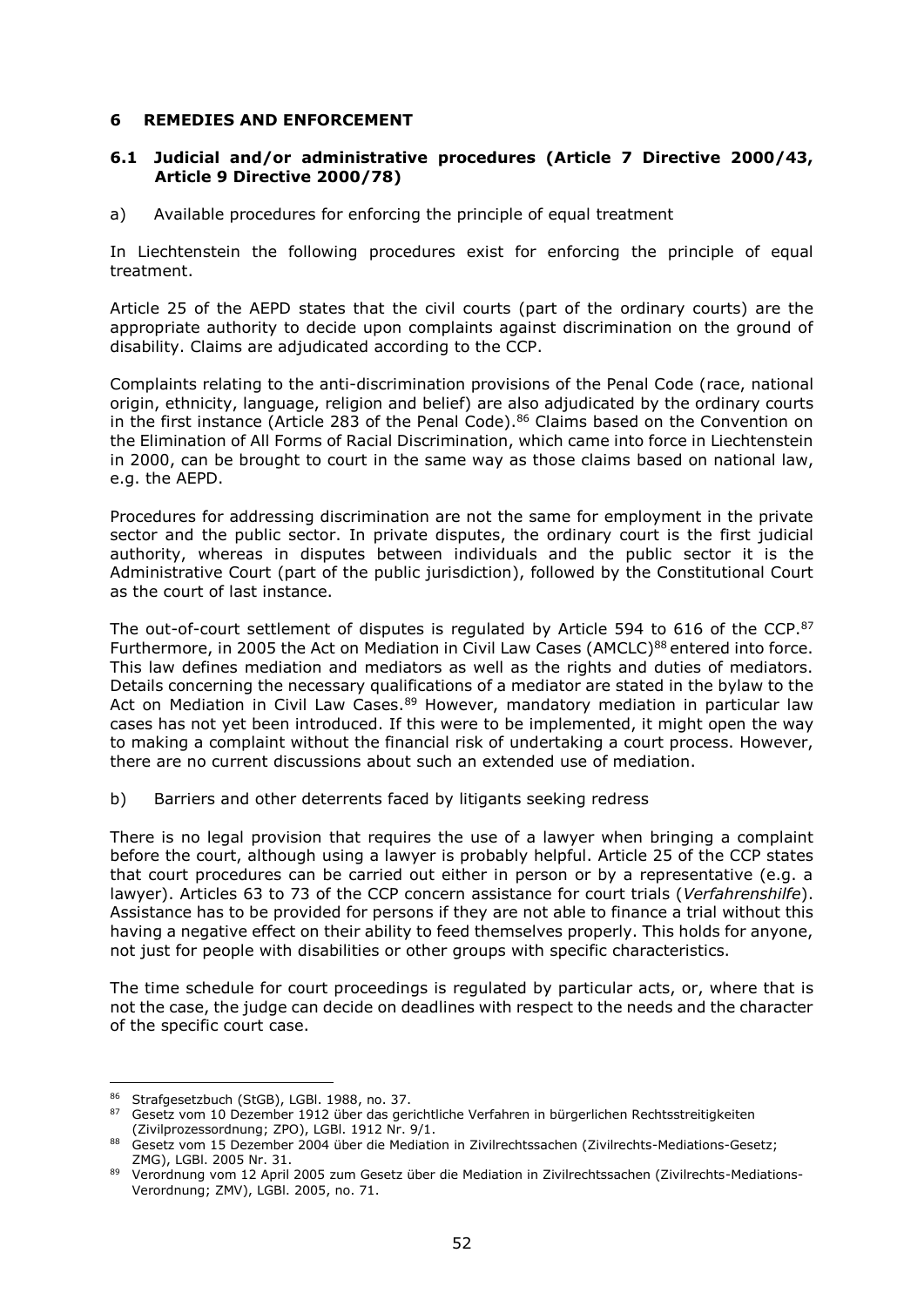Since Liechtenstein is a very small country and all national judicial authorities are located in Liechtenstein, the travelling distances to the courts are very short.

c) Number of discrimination cases brought to justice

In Liechtenstein there are no available statistics on the number of cases related to discrimination brought to justice.

Discrimination law cases that are prosecuted by national courts are not generally open to the public. Whether the case and the judgement are made open to the public depends on the court's decision. The main criteria for a court decision to be published or not are the interest of the public and the protection of the privacy of the parties involved.

d) Registration of discrimination cases by national courts

In Liechtenstein discrimination cases are not registered as such by national courts.

As stated under paragraph c above, no specific statistics on discrimination court cases are made public.

## **6.2 Legal standing and associations (Article 7(2) Directive 2000/43, Article 9(2) Directive 2000/78)**

a) Engaging on behalf of victims of discrimination (representing them)

In Liechtenstein associations/organisations/trade unions are entitled to act on behalf of victims of discrimination if they have been mandated by the victim as a representative.

Article 25 of the AEPD states that court trials have to be carried out according to the Code of Civil Procedure (CCP), with the exception of the provision with respect to the burden of proof in Article 26. Basically the CCP states that court procedures can be carried out in person or by a representative (Article 25 of the CCP). The representative may be a lawyer, but the CCP (Articles 26 and 28) does not restrict the term to lawyers, and a representative can be any authorised, mandated person. There are no provisions with respect to the engagement of associations acting on behalf of a person raising a complaint. The mandating of a representative must be authorised by the person raising the complaint.

b) Engaging in support of victims of discrimination

 $\overline{a}$ 

In Liechtenstein associations/organisations/trade unions are entitled to act in support of victims of discrimination under specific criteria.

The AEPD is silent about any regulation of associations entitled to act in support of victims of discrimination joining already ongoing proceedings. The Code of Civil Procedure (CCP) states in Articles 11, 17 and the following articles<sup>90</sup> that the admission of a third party to participate or intervene in a case, makes the individual a party to the judicial proceeding. With the consent of the parties involved in the judicial case, the third party as intervener can even take the place of the party for whom he/she intervened.

| Does national law provide for standing to act on   Claim on one's own behalf for |                             |
|----------------------------------------------------------------------------------|-----------------------------|
| $\blacksquare$ behalf of victims?                                                | discrimination on ground of |

<sup>90</sup> Gesetz vom 10 Dezember 1912 über das gerichtliche Verfahren in bürgerlichen Rechtsstreitigkeiten (Zivilprozessordnung; ZPO), LGBl. 1912 Nr. 9/1 (copy link into Web browser); [https://www.gesetze.li/lilexprod/lgsystpage2.jsp?formname=showlaw&lgblid=1912009001&version=15&sea](https://www.gesetze.li/lilexprod/lgsystpage2.jsp?formname=showlaw&lgblid=1912009001&version=15&search_text=bürgerlichen%20Rechtsstreitigkeiten&search_loc=text&sel_lawtype=conso&compl_list=1&rechts_gebiet=0&menu=0&tablesel=0&observe_date=29.06.2016%20) rch\_text=bürgerlichen [Rechtsstreitigkeiten&search\\_loc=text&sel\\_lawtype=conso&compl\\_list=1&rechts\\_gebiet=0&menu=0&tablese](https://www.gesetze.li/lilexprod/lgsystpage2.jsp?formname=showlaw&lgblid=1912009001&version=15&search_text=bürgerlichen%20Rechtsstreitigkeiten&search_loc=text&sel_lawtype=conso&compl_list=1&rechts_gebiet=0&menu=0&tablesel=0&observe_date=29.06.2016%20) [l=0&observe\\_date=29.06.2016.](https://www.gesetze.li/lilexprod/lgsystpage2.jsp?formname=showlaw&lgblid=1912009001&version=15&search_text=bürgerlichen%20Rechtsstreitigkeiten&search_loc=text&sel_lawtype=conso&compl_list=1&rechts_gebiet=0&menu=0&tablesel=0&observe_date=29.06.2016%20)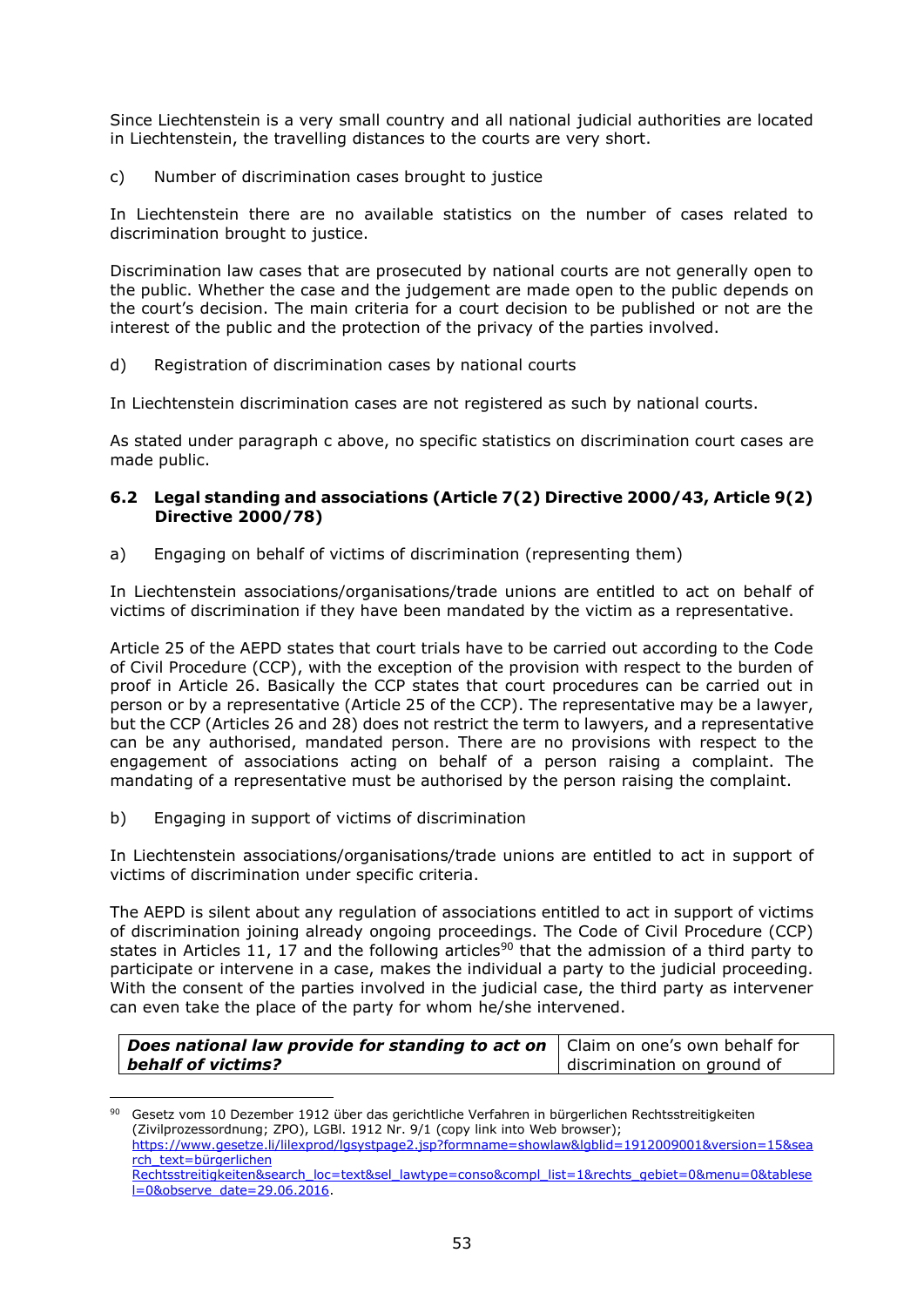| Yes.<br>Title of the Law: Act on Equality of People with<br>Disabilities (Behindertengleichstellungsgesetz)<br>Abbreviation: AEPD/BGIG<br>Date of adoption: 25.10.2006<br>Entry into force: 01.01.2007<br>Latest amendments: LGBI. 2016, no. 273<br>Grounds protected: Disability                                                                | disability in the fields of<br>employment, accessibility of<br>services and goods, education,<br>integration.                                                                                                                                                             |
|--------------------------------------------------------------------------------------------------------------------------------------------------------------------------------------------------------------------------------------------------------------------------------------------------------------------------------------------------|---------------------------------------------------------------------------------------------------------------------------------------------------------------------------------------------------------------------------------------------------------------------------|
| Article: 31                                                                                                                                                                                                                                                                                                                                      |                                                                                                                                                                                                                                                                           |
| Does national law provide for standing to act in<br>support of victims?<br>Yes.<br>Title of the law: Code of Civil Procedure<br>(Zivilprozessordnung)<br>Abbreviation: CCP/ZPO<br>Date of adoption: 10.12.1912<br>Entry into force: 11.12.1912<br>Latest amendments: LGBI. 2016, no. 405<br>Grounds protected: Unspecified<br>Article: 11 and 17 | Based on the general legal<br>provision in the CCP, no specific<br>fields are listed. Thus, one can<br>assume that standing to act in<br>support of victims is valid in the<br>fields of employment,<br>accessibility of services and<br>good, education and integration. |

#### c) Actio popularis

 $\overline{a}$ 

In Liechtenstein national law allows, under specific conditions, associations/ organisations/ trade unions to act in the public interest on their own behalf, without supporting or representing a specific victim (*actio popularis*).

Whether associations are allowed to act in the public interest on their own behalf depends on the relevant law. Article 31 and Articles 27 to 29 of the AEPD entitle associations for people with disabilities to make legal claims on their own behalf for accessibility provisions in public buildings, for accessibility of public roads and traffic areas, and for accessibility on public transport systems. There are preconditions, which are that such associations must be based in Liechtenstein and have been in existence for at least five years. They can make such claims in their own name (cf. paragraph 7e below).

In addition, according to the Act on the Constitutional Court (ACC),  $91$  the Constitutional Court decides on the compatibility of laws and regulations (*Verordnung*) with the constitution and international treaties. Concerning regulations, inter alia, 100 or more individuals entitled to vote can demand a review of the provision by the Constitutional Court (Article 20 of the ACC) within one month following the publication of the respective regulation. Associations are not allowed to ask for such a review, but Article 20 of the ACC gives them the opportunity to collect the required number of signatures in order to have a regulation examined by the Constitutional Court.

The above mentioned provisions cover the review of regulations. Concerning the verification of the compatibility of laws and international treaties with the constitution, the right to demand a review by the Constitutional Court is restricted to other courts, to the government, municipalities, administrative bodies, or the constitutional court itself, depending on the case.

| Is actio popularis permitted by national law in | If not, is it permitted in areas |
|-------------------------------------------------|----------------------------------|
| discrimination cases?                           | other than discrimination?       |
| Yes                                             | $\overline{\phantom{0}}$         |

<sup>91</sup> Gesetz vom 27 November 2003 über den Staatsgerichtshof (StGHG), LGBl. 2004, no. 32.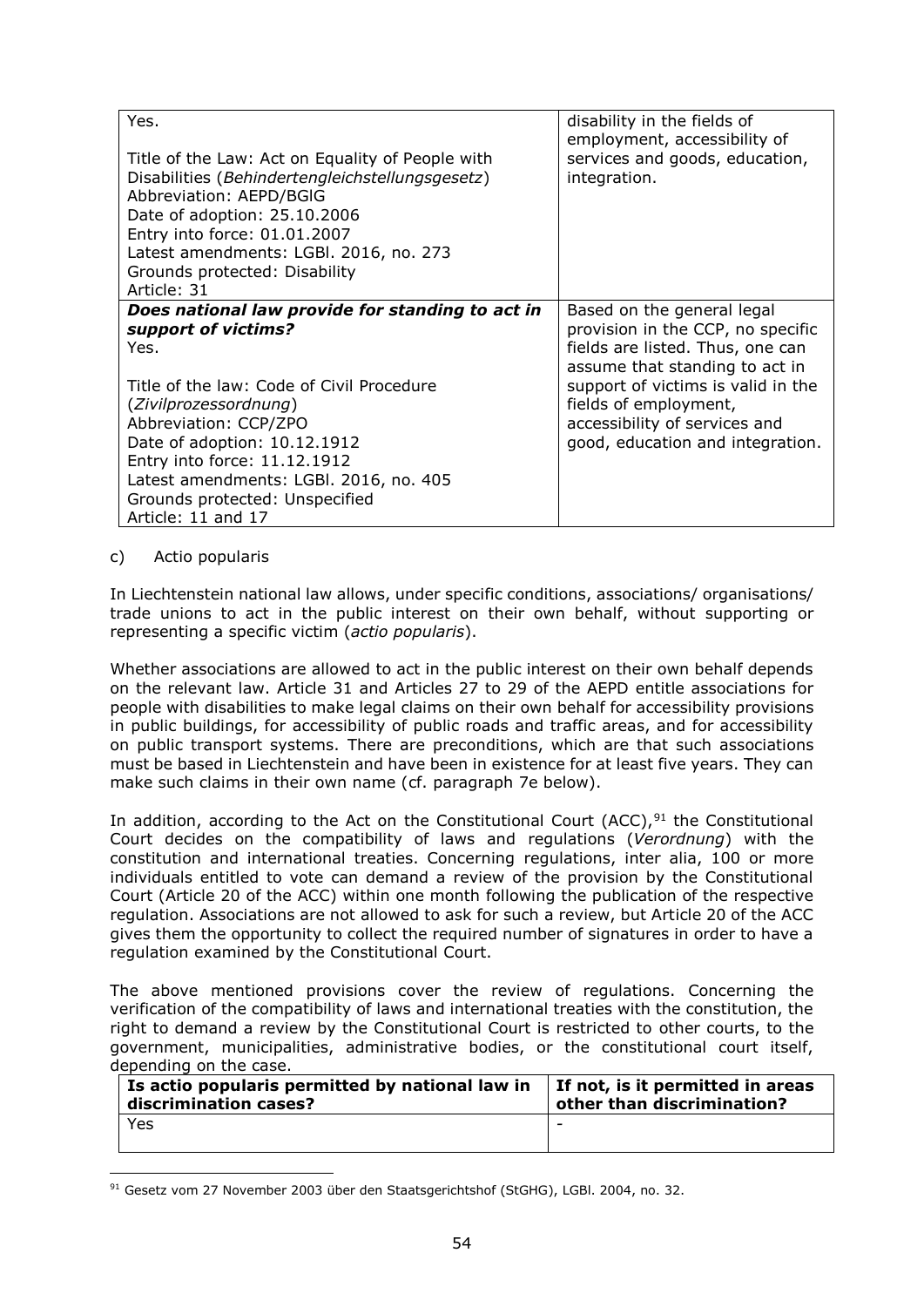| Title of the Law: Act on Equality of People with<br>Disabilities (Behindertengleichstellungsgesetz)<br>Abbreviation: AEPD/BGIG<br>Date of adoption: 25.10.2006<br>Entry into force: 01.01.2007<br>Latest amendments: LGBI. 2016, no. 273<br>Grounds protected: Disability<br>Article: 31                                                                                                                                                                                                                                                       |  |
|------------------------------------------------------------------------------------------------------------------------------------------------------------------------------------------------------------------------------------------------------------------------------------------------------------------------------------------------------------------------------------------------------------------------------------------------------------------------------------------------------------------------------------------------|--|
| Yes.                                                                                                                                                                                                                                                                                                                                                                                                                                                                                                                                           |  |
| Title of the law: Act on the Constitutional Court<br>(Staatsgerichtshof)<br>Abbreviation: ACC/StGHG<br>Date of adoption: 27.11.2003<br>Entry into force: 20.01.2004 (announcement)<br>Latest amendments: LGBI. 2016, no. 410<br>Grounds protected: all (no listing of specific<br>grounds)<br>Article: 20<br>(Associations are not allowed to ask for reviews, but<br>Art. 20 of the ACC gives them the opportunity to<br>collect the required number of signatures in order to<br>have a regulation examined by the Constitutional<br>Court.) |  |

# d) Class action

 $\overline{a}$ 

In Liechtenstein national law allows organisations/trade unions to act in the interest of more than one individual victim (*class action*) for claims arising from the same event.

Class action is possible under Liechtenstein law but there is no case known to the authors regarding discrimination, regardless of the ground. There are no specific provisions regarding class action in the sense of a concentrated process filed by an association on behalf of a group of identifiable individuals affected by the same discrimination. However, referring to Articles 11 and 25 of the CCP, <sup>92</sup> joint claimants (*Streitgenossen*), with or without a legal representative, are generally possible in case law. However, certain conditions have to be fulfilled. These are:

- the claimants must form a legal community with respect to the subject of litigation or they must be entitled in law or in fact on the same grounds;
- the claims of the claimants must be based on similar matters of law or facts which form the subject-matter of the dispute and at the same time allocates jurisdiction to the court for each individual claimant.

In this sense class actions are possible, but there is as yet no case law or any case pending which relates to this issue.

| Is class action permitted by national law in<br>discrimination cases? | If not, is it permitted in areas<br>other than discrimination? |
|-----------------------------------------------------------------------|----------------------------------------------------------------|
| Yes.<br>Title of the law: Code of Civil Procedure                     |                                                                |
| (Zivilprozessordnung)<br>Abbreviation: CCP/ZPO                        |                                                                |

<sup>92</sup> Gesetz vom 10 Dezember 1912 über das gerichtliche Verfahren in bürgerlichen Rechtsstreitigkeiten (Zivilprozessordnung; ZPO), LGBl. 1912 Nr. 9/1.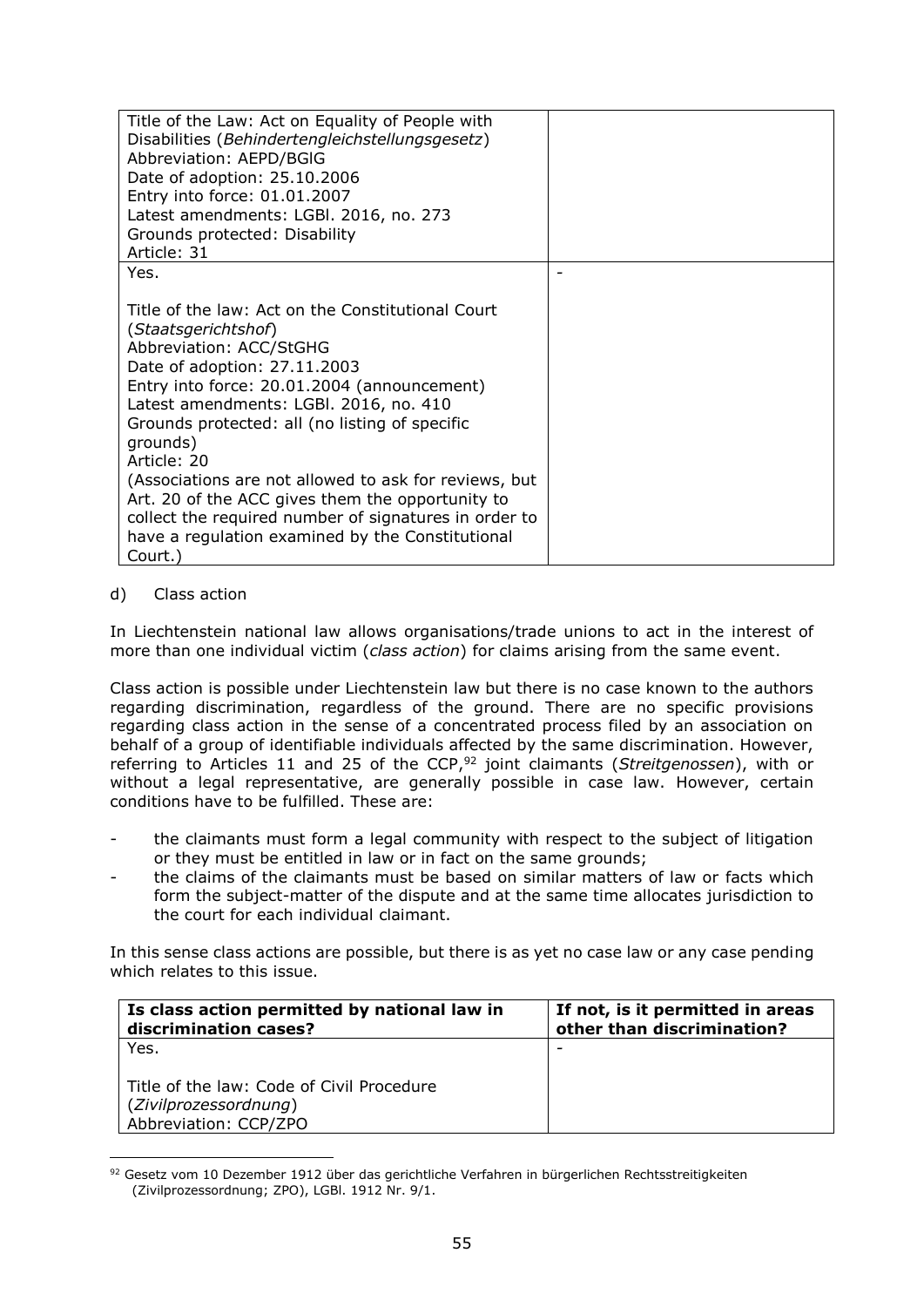| Date of adoption: 10.12.1912           |  |
|----------------------------------------|--|
| Entry into force: 11.12.1912           |  |
| Latest amendments: LGBI. 2016, no. 405 |  |
| Grounds protected: Unspecified         |  |
| Article: 11 and 25                     |  |

# **6.3 Burden of proof (Article 8 Directive 2000/43, Article 10 Directive 2000/78)**

In Liechtenstein, national law requires a full shift of the burden of proof from the complainant to the respondent in cases of direct and indirect discrimination as well as harassment. In terms of reasonable accommodation the AEPD lists disproportional burdens in Article 7 (please see chapter 2.6 (b) above). The shift in the burden of proof applies also to cases concerning reasonable accommodation.

Article 26 on burden of proof in the AEPD states that:

- 1) When a person claims to be discriminated against according to Arts. 5 to 10, this person shall make this claim credible.
- 2) With reference to direct discrimination, it is obligatory on the defendant to prove that it is more likely in consideration of all circumstances that another reason claimed by him was crucial for the difference in treatment.
- 3) When citing a reference to harassment as well as indirect discrimination, it is obligatory on the defendant to prove that in consideration of all circumstances it is more likely that the facts substantiated by him are truthful.'

There has been hardly any case law regarding discrimination. There has not been a full shift of the burden of proof in those cases where information is publicly available.

| Does national law provide for a shift of the<br>burden of proof in discrimination cases?                                                                                                                                                                                                 | Do the rules on burden of<br>proof comply with the<br>directives?                                 |
|------------------------------------------------------------------------------------------------------------------------------------------------------------------------------------------------------------------------------------------------------------------------------------------|---------------------------------------------------------------------------------------------------|
| Yes.                                                                                                                                                                                                                                                                                     | Yes.                                                                                              |
| Title of the Law: Act on Equality of People with<br>Disabilities (Behindertengleichstellungsgesetz)<br>Abbreviation: AEPD/BGIG<br>Date of adoption: 25.10.2006<br>Entry into force: 01.01.2007<br>Latest amendments: LGBI. 2016, no. 273<br>Grounds protected: Disability<br>Article: 26 | The rules of the national law can<br>be seen as in line with the<br>provisions of the directives. |

# **6.4 Victimisation (Article 9 Directive 2000/43, Article 11 Directive 2000/78)**

In Liechtenstein there are legal measures of protection against victimisation. The AEPD states that any adverse consequence as a reaction to a complaint or similar proceedings, in compliance with the principle of equal treatment on grounds of disability (as defined by the AEPD) is forbidden. The complainant must not be penalised in response to a complaint or to the launching of a legal process to secure a ban on discrimination. Similarly, anyone who appears as a witness or informant in court proceedings, or who supports a person affected by discrimination, must not be penalised or disadvantaged (Article 23(4) of the AEPD).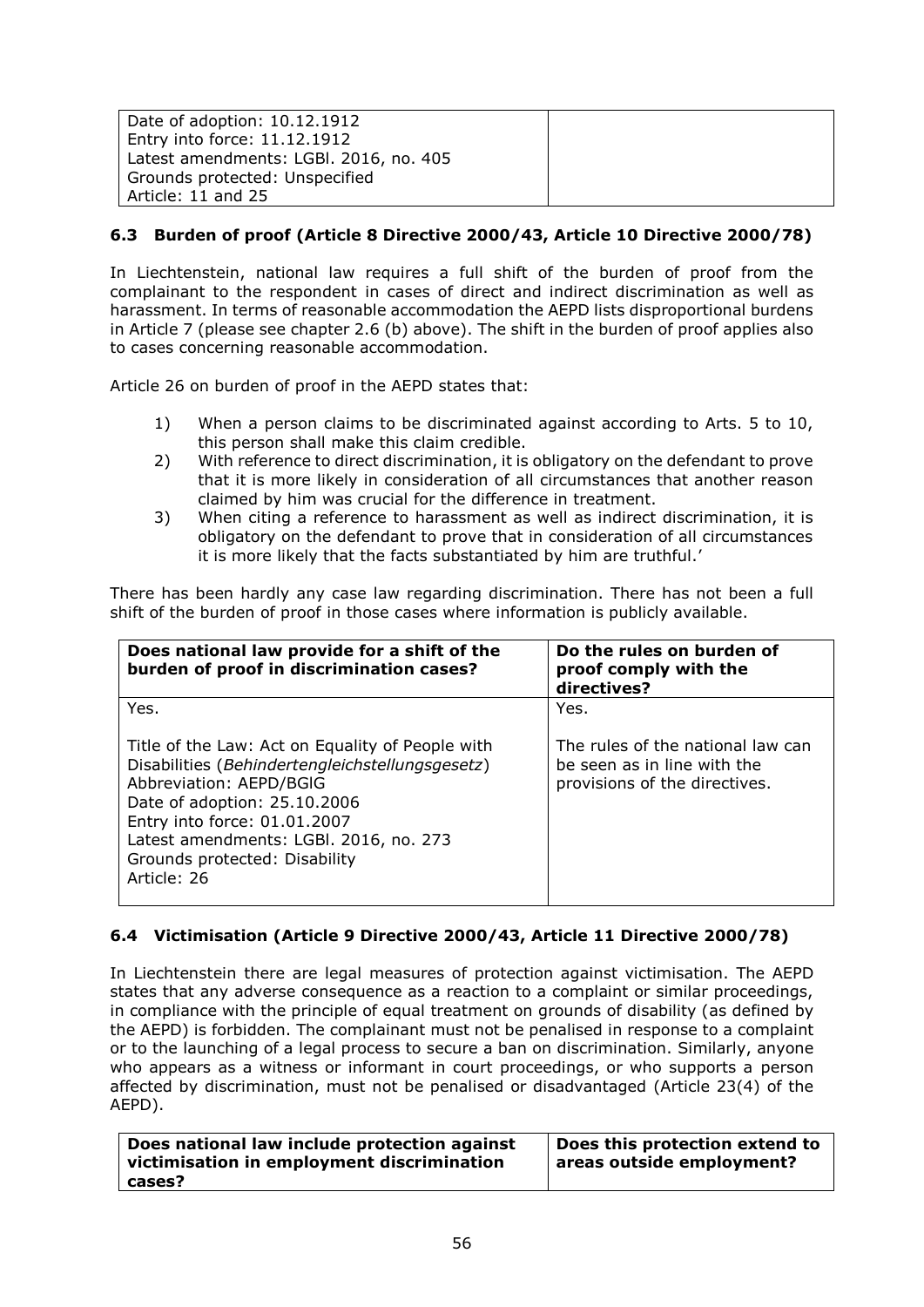| Yes.                                                                                                                                                                                                                                                                                        | Yes                                                                                                                       |
|---------------------------------------------------------------------------------------------------------------------------------------------------------------------------------------------------------------------------------------------------------------------------------------------|---------------------------------------------------------------------------------------------------------------------------|
| Title of the Law: Act on Equality of People with<br>Disabilities (Behindertengleichstellungsgesetz)<br>Abbreviation: AEPD/BGIG<br>Date of adoption: 25.10.2006<br>Latest amendments: LGBI. 2016, no. 273<br>Entry into force: 01.01.2007<br>Grounds protected: Disability<br>Article: 23(4) | Protection against victimisation in<br>discrimination cases based on<br>disability is granted by Article 5 of<br>the AEPD |

## **6.5 Sanctions and remedies (Article 15 Directive 2000/43, Article 17 Directive 2000/78)**

a) Applicable sanctions in cases of discrimination – in law and in practice

Article 23(1) of the AEPD states that in any case the person concerned is entitled to restitution of any financial losses incurred, and to compensation for the personal detriment suffered. The victim can also request an injunction to ban or prevent the threat of future discrimination or to eliminate existing discrimination (Article 23(2)). In assessing the extent of compensation for the immaterial injury, the length of the period of discrimination, the seriousness of the act, the extent of the detriment and whether there has been multiple discrimination, must be taken into account in particular (Article 23(3)). In case of a valid claim of discrimination on the ground of disability regarding reasonable accommodation, the court may order the defendant to carry out specific measures to fulfil their duty to provide reasonable accommodation.

b) Ceiling and amount of compensation

Article 23(1) of the AEPD (discrimination on grounds of disability) states that, in any case the person concerned is entitled to restitution of any financial losses incurred, and to compensation for the personal detriment suffered. No limit is stated in the law.

c) Assessment of the sanctions

Regarding the Act on Equality of People with Disabilities and the Act on Equality between Women and Men it can be said that the available sanctions are likely to be effective and proportionate as required by the directives. As there is no data available regarding the effectiveness or proportionality of the given sanctions and as almost no case law in this regard exists, it is not possible to give a final assessment as to whether the sanctions are dissuasive or not. So far, a very low number of victims actually bring their cases to court and even if they do so, there is no public data available about the details of the case and the ruling.

Article 23(1) of the AEPD (discrimination on grounds of disability) states that the person concerned is entitled in any case to restitution of any financial losses incurred and to compensation for the personal detriment suffered. No limit is stated in the law. Article 23(3) lists the criteria for evaluating the amount of non-pecuniary damages.

There are no provisions on the maximum amount of compensation with respect to other grounds of discrimination.

| <b>Can sanctions,</b> | Yes.                                                          |
|-----------------------|---------------------------------------------------------------|
| as foreseen by        |                                                               |
| national law,         | Title of the Law: Act on Equality of People with Disabilities |
| be considered         | (Behindertengleichstellungsgesetz)                            |
| as effective?         | Abbreviation: AEPD/BGIG                                       |
|                       | Date of adoption: 25.10.2006                                  |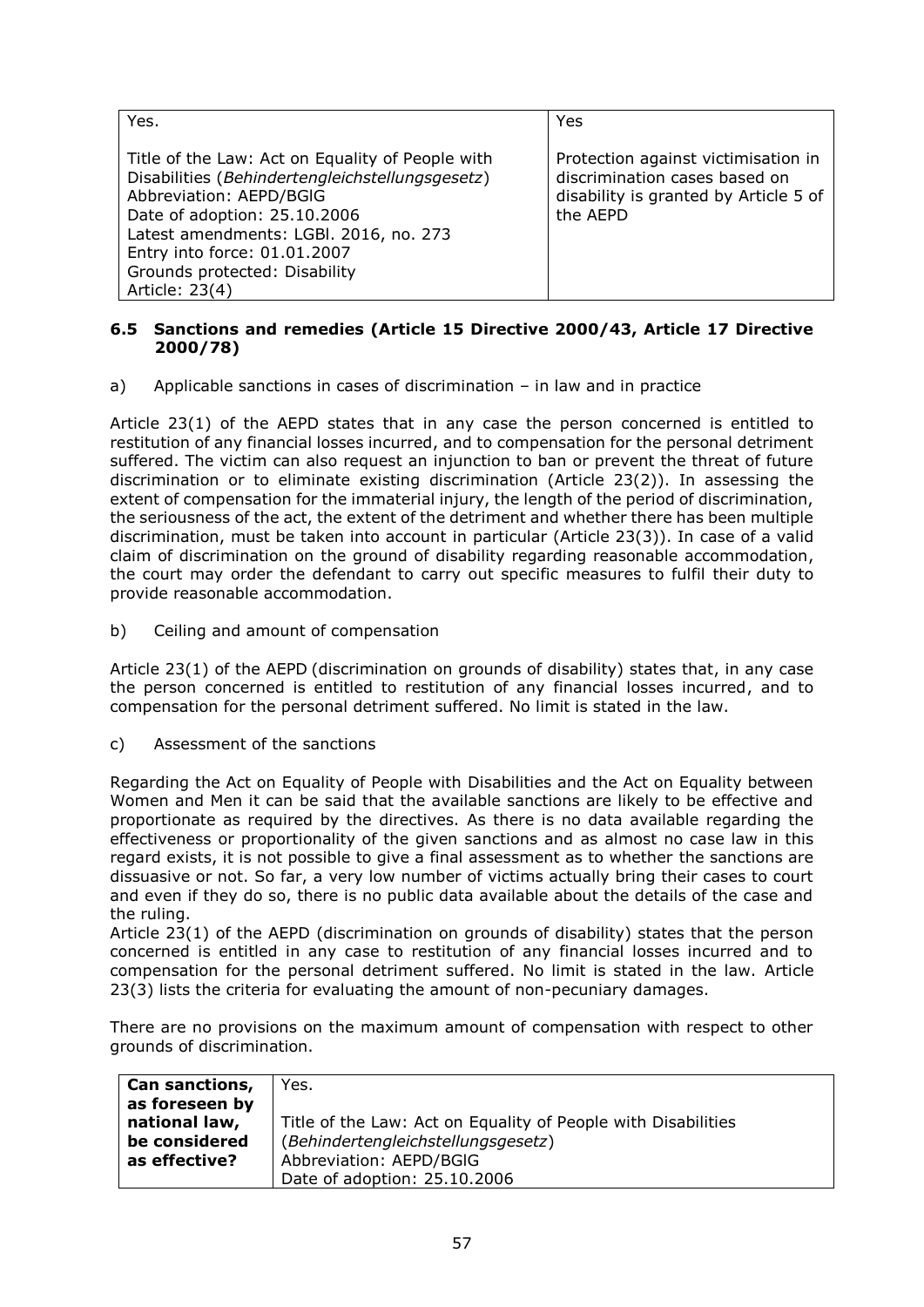|                | Entry into force: 01.01.2007                                  |
|----------------|---------------------------------------------------------------|
|                |                                                               |
|                | Latest amendments: LGBI. 2016, no. 273                        |
|                | Grounds protected: Disability                                 |
|                | Article: 23(1 to 3)                                           |
| Can sanctions, | Yes                                                           |
| as foreseen by |                                                               |
| national law,  | Title of the Law: Act on Equality of People with Disabilities |
| be considered  | (Behindertengleichstellungsgesetz)                            |
| as             | Abbreviation: AEPD/BGIG                                       |
|                |                                                               |
| proportionate? | Date of adoption: 25.10.2006                                  |
|                | Entry into force: 01.01.2007                                  |
|                | Latest amendments: LGBI. 2016, no. 273                        |
|                | Grounds protected: Disability                                 |
|                | Article: 23(1 to 3)                                           |
|                |                                                               |
| Can sanctions, | No.                                                           |
| as foreseen by |                                                               |
| national law,  |                                                               |
| be considered  |                                                               |
| as dissuasive? |                                                               |
|                |                                                               |

| <b>Do sanctions</b><br>comprise the<br>payment of | Yes<br>Title of the Law: Act on Equality of People with Disabilities |
|---------------------------------------------------|----------------------------------------------------------------------|
| compensation                                      | (Behindertengleichstellungsgesetz)                                   |
| according to                                      | Abbreviation: AEPD/BGIG                                              |
| national law?                                     | Date of adoption: 25.10.2006                                         |
|                                                   | Entry into force: 01.01.2007                                         |
|                                                   | Latest amendments: LGBI. 2016, no. 273                               |
|                                                   | Grounds protected: Disability                                        |
|                                                   | Article: 23(1)                                                       |
| Is there a                                        | No.                                                                  |
| ceiling on                                        |                                                                      |
| damages                                           |                                                                      |
| according to                                      |                                                                      |
| national law?                                     |                                                                      |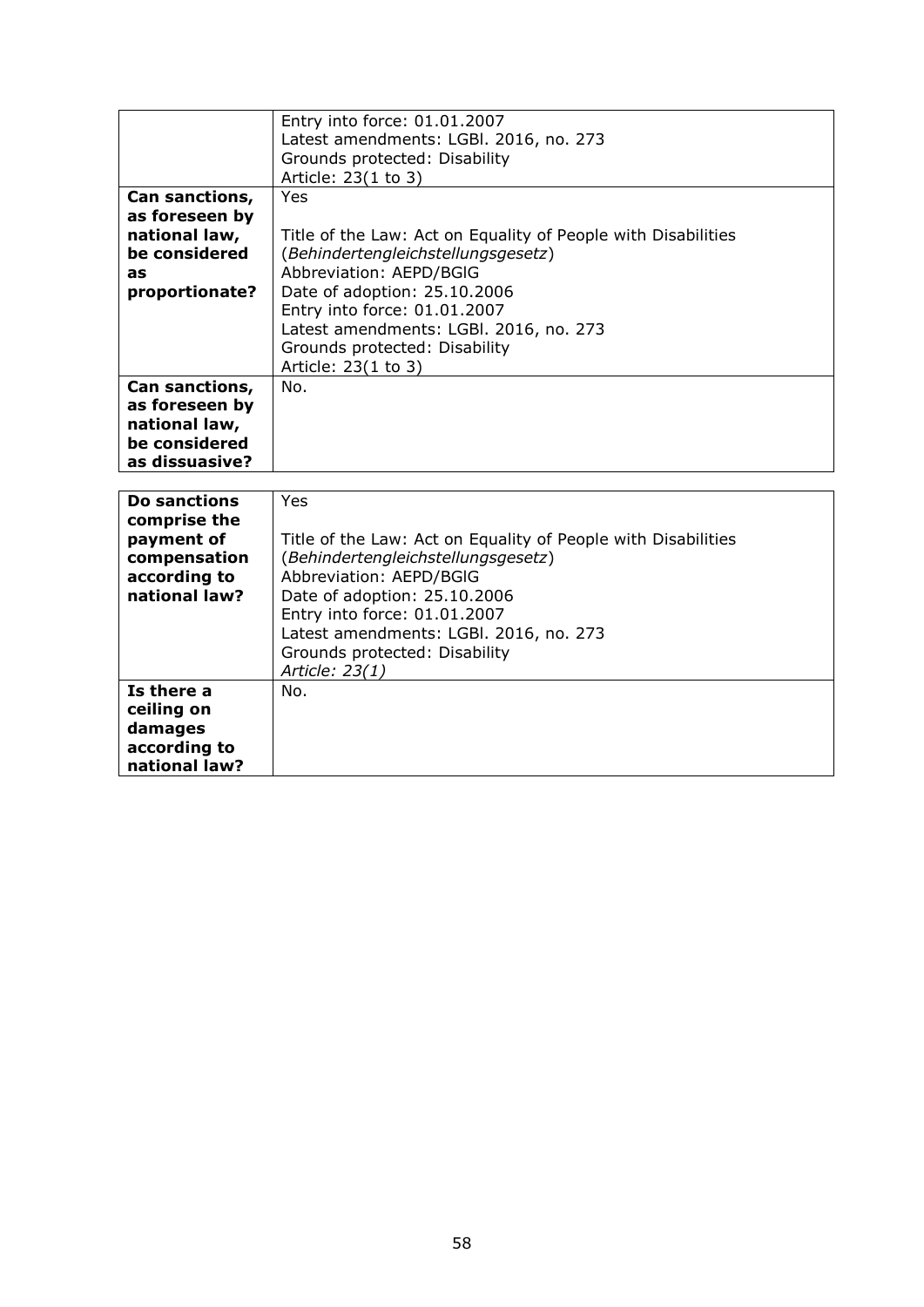## **7 BODIES FOR THE PROMOTION OF EQUAL TREATMENT (Article 13 Directive 2000/43)**

a) Body/bodies designated for the promotion of equal treatment irrespective of racial/ethnic origin according to Article 13 of the Racial Equality Directive

Given that Directive 2000/43 has not been transposed into Liechtenstein law, no body has been officially designated according to Article 13.

Liechtenstein has designated for the promotion of equal treatment the bodies listed below, with partly differing tasks.

The **Office for Equality of People with Disabilities**<sup>93</sup> was set up by the Government according to Article 22 of the AEPD after the act entered into force in 2007. The office is attached to the (private) Association for People with Disabilities and acts independently.

The **Office for Equal Opportunities** (*Stabsstelle für Chancengleichheit*) was created based on Article 22 of the AEWM<sup>94</sup> and regarded as the main administrative body covering the broadest spectrum of issues concerning disadvantage and discrimination for most of 2016. The office was mandated by the Government to cover the following grounds of discrimination: disability, sexual orientation, migration and integration, social disadvantage. Race and ethnic origin have not been formally mentioned as the responsibility of the Office for Equal Opportunities, but as discrimination on grounds of race or ethnicity is generally forbidden in the Liechtenstein Constitution and in the penal legislation, it can be assumed that they also came under the spectrum of issues that the Office for Equal Opportunities had to deal with. The Office for Equal Opportunities coordinated measures to bring about equal opportunity and to protect human rights, and served as the central institution for the further development and implementation of human rights as well as human rights education.

Since the governmental reorganisation in 2013 and the subsequent resignation of the Commission for Equal Opportunities, there were repeated demands from many nongovernmental organisations for a comprehensive national anti-discrimination act and more efforts to strengthen the credibility of Liechtenstein's human rights policies, which forced the Liechtenstein Government to set up a new organisation. On 10 December 2016 the new and independent national **Association for Human Rights** (no longer linked to the Government) was founded in Liechtenstein. The new association will act independently from January 2017 onwards and will bring together various tasks currently performed by different governmental offices and NGOs in Liechtenstein. The status of this association and the relevant legal provisions had been laid down in a new law, the Act of the Association for Human Rights in Liechtenstein (*Gesetz über den Verein für Menschenrechte in Liechtenstein*; VMLG). 95

As a result out of the new organisation, the former Office for Equal Opportunities will be dissolved by the beginning of 2017 and its responsibilities integrated into the new Association for Human Rights.<sup>96</sup> The Ombudsman's Office for Children and Young Persons,

<sup>93</sup> Liechtensteiner Behinderten-Verband: [http://www.lbv.li/.](http://www.lbv.li/)

<sup>94</sup> Gesetz vom 10 März 1999 über die Gleichstellung von Frau und Mann; Gleichstellungsgesetz; LGBI. 1999, no. 96.

<sup>95</sup> Gesetz vom 4. November 2016 über den Verein für Menschenrechte in Liechtenstein (VMRG), LGBl. 2016, no 504; link: [https://www.gesetze.li/lilexprod/lgsystpage2.jsp?formname=showlaw&lgblid=2016504000&version=1&sear](https://www.gesetze.li/lilexprod/lgsystpage2.jsp?formname=showlaw&lgblid=2016504000&version=1&search_text=Menschenrechte&search_loc=text&sel_lawtype=conso&compl_list=1&rechts_gebiet=0&menu=0&tablesel=0&observe_date=26.01.2017)

[ch\\_text=Menschenrechte&search\\_loc=text&sel\\_lawtype=conso&compl\\_list=1&rechts\\_gebiet=0&menu=0&t](https://www.gesetze.li/lilexprod/lgsystpage2.jsp?formname=showlaw&lgblid=2016504000&version=1&search_text=Menschenrechte&search_loc=text&sel_lawtype=conso&compl_list=1&rechts_gebiet=0&menu=0&tablesel=0&observe_date=26.01.2017) [ablesel=0&observe\\_date=26.01.2017](https://www.gesetze.li/lilexprod/lgsystpage2.jsp?formname=showlaw&lgblid=2016504000&version=1&search_text=Menschenrechte&search_loc=text&sel_lawtype=conso&compl_list=1&rechts_gebiet=0&menu=0&tablesel=0&observe_date=26.01.2017)

<sup>96</sup> As Directive 2000/43 has not been transposed in Liechtenstein, the body has not been officially designated in accordance with Article 13.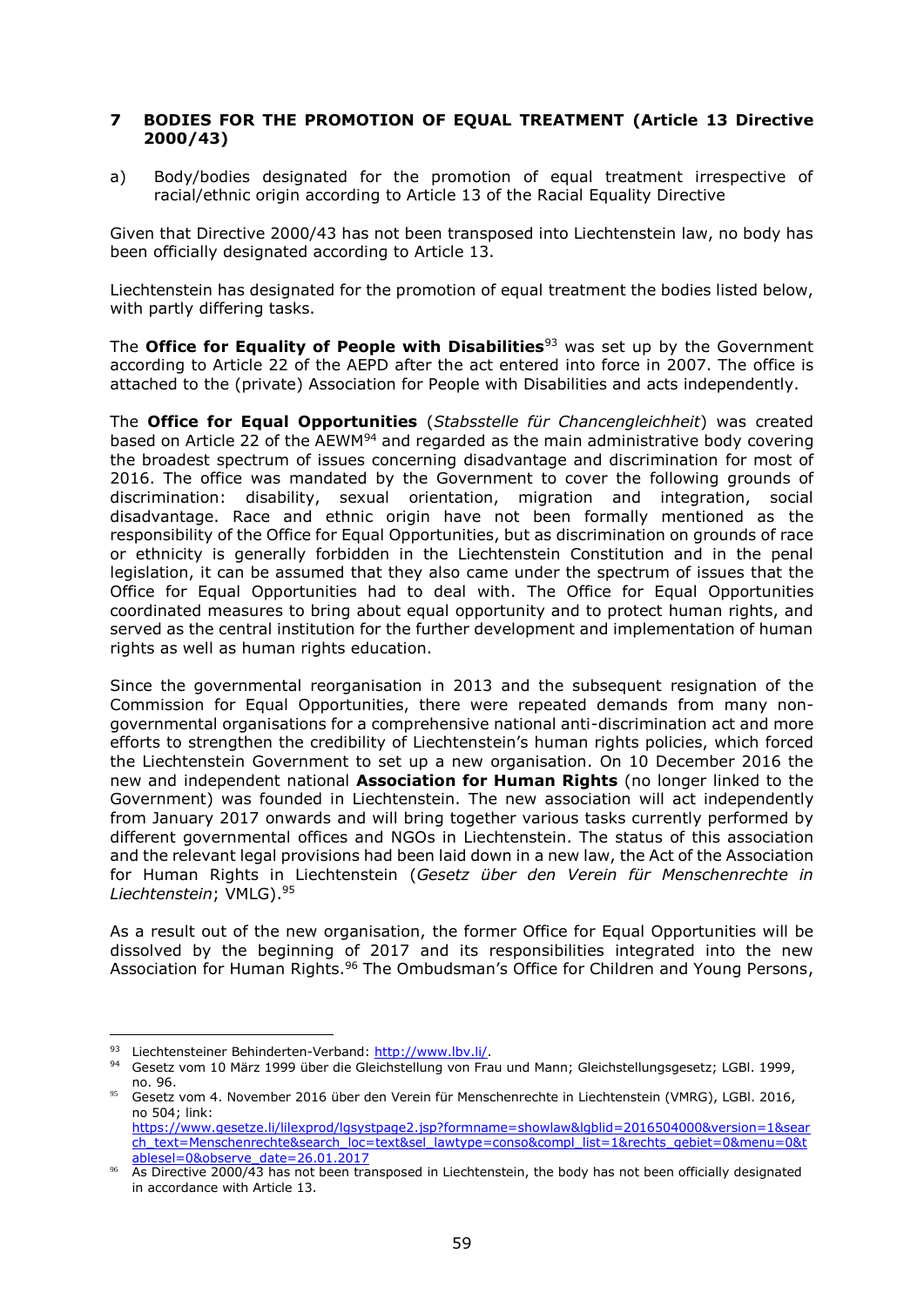based on the Act on Children and Youth  $(ACY)^{97}$  continues to exist within the new Association for Human Rights.

The Association for Human Rights promotes human rights, and so will mainly benefit the vulnerable groups in Liechtenstein society (physically, intellectually or psychosocially disabled persons, children, single mothers, asylum seekers, religious minorities, undocumented foreigners etc.). It will also work towards a comprehensive national antidiscrimination act, covering the grounds of religion, belief, disability, race, origin, gender and sexual orientation.

In the meantime, the Office for Equal Opportunities continued its work without the support of the Equal Opportunity Commission, which was not replaced after the resignation of the commissioners in 2013.

| Is there a         | Yes.                                                                    |
|--------------------|-------------------------------------------------------------------------|
| specialised body   |                                                                         |
| explicitly         | Name of the body: Office for Equal Opportunities                        |
| designated to deal | Date of creation: 2005 (from 1996 until 2005 the body was active        |
| with racial and    | solely as an 'office for equal treatment between men and women')        |
| ethnic             | Date of designation as specialised body: 2005                           |
| discrimination     | Date of entry in function: 2005 - since then the body is designated to  |
| according to the   | deal with racial and ethnic discrimination as well as other issues.     |
| requirements of    | General mandate: yes                                                    |
| <b>Directive</b>   | Title of the Law: Act on Equality of People with Disabilities           |
| 2000/43, article   | (Behindertengleichstellungsgesetz)                                      |
| 13? (if there are  | Abbreviation: AEPD/BGIG                                                 |
| several            | Date of adoption: 25.10.2006                                            |
| designated         | Entry into force: 01.01.2007                                            |
| bodies, please     | Latest amendments: LGBI. 2012, no. 269                                  |
| repeat the         | protected:<br>Disability, social<br>Grounds<br>disadvantages,<br>sexual |
| template for each  | orientation, migration and integration (even if race and ethnic origin  |
| body)?             | are not explicitly mention in the engagement list of the Office for     |
|                    | Equal Opportunities, they can be understood as included under           |
|                    | migration and integration).<br>Article: 22                              |
|                    |                                                                         |
|                    | Yes.                                                                    |
|                    |                                                                         |
|                    | Name of the body: Association for Human Rights                          |
|                    | Date of creation: 2016 (replacing the Office for Equal Opportunities    |
|                    | from 2017 onwards)                                                      |
|                    | Date of designation as specialised body: 2016                           |
|                    | Date of entry in function: 2017                                         |
|                    | General mandate: yes                                                    |
|                    | Title of the Law: Act of the Association for Human Rights in            |
|                    | Liechtenstein (Gesetz über den Verein für Menschenrechte)               |
|                    | Abbreviation: VMLG                                                      |
|                    | Date of adoption: 04.11.2016                                            |
|                    | Entry into force: 01.01.2017                                            |
|                    | Latest amendments: LGBI. 2016, no. 504                                  |
|                    | Grounds protected: human rights (religion, belief, disability, race,    |
|                    | origin, gender and sexual orientation)                                  |
|                    | Article: 4                                                              |
|                    |                                                                         |

<sup>97</sup> Kinder- und Jugendgesetz vom 10 Dezember 2008 (KJG), LGBI. 2009, no. 29.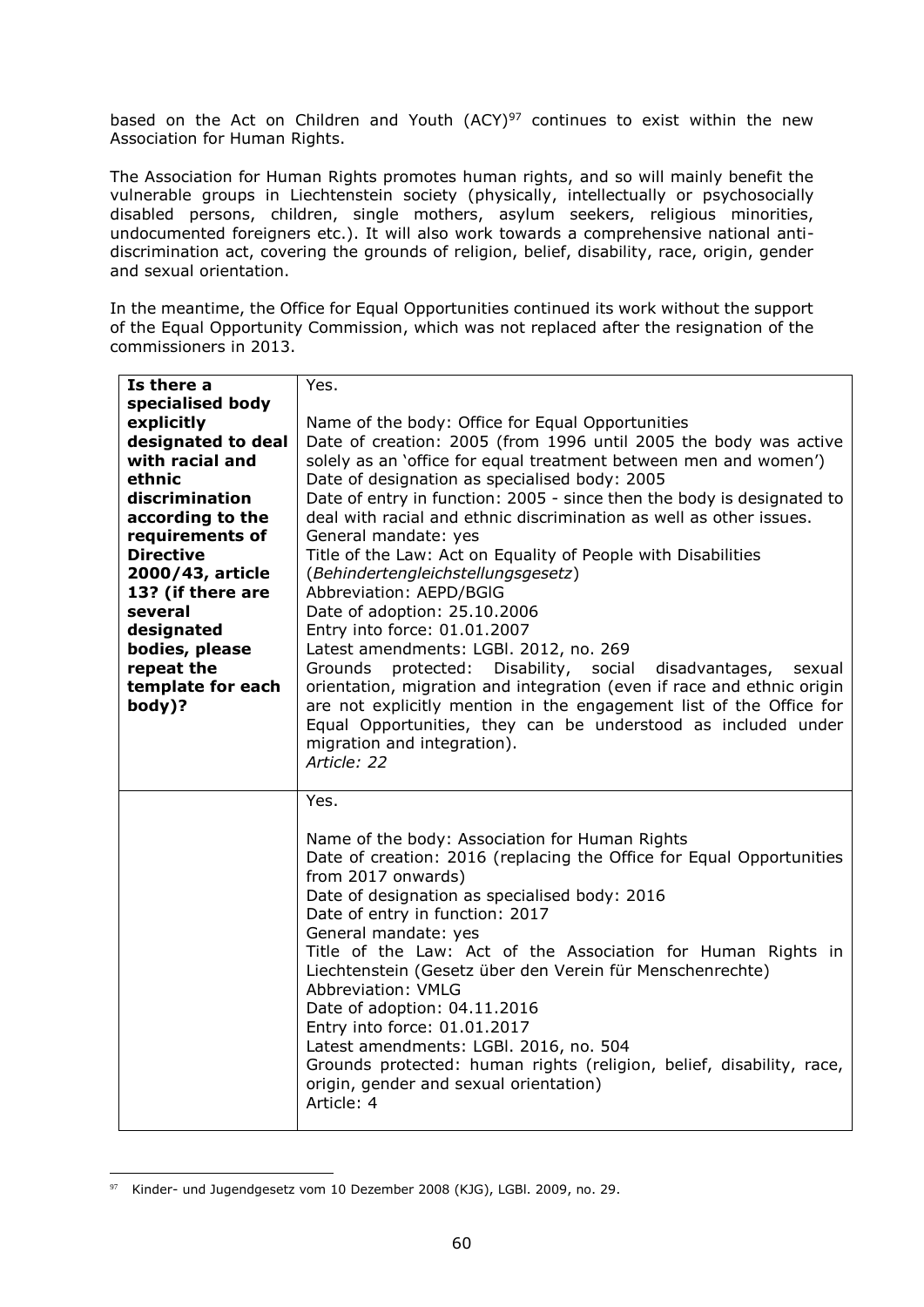| Is this specialised   | Yes.                                                                     |
|-----------------------|--------------------------------------------------------------------------|
| also<br>body          |                                                                          |
| competent to deal     | Name of the body: Office for Equal Opportunities                         |
| grounds<br>with       | Date of creation: 2005                                                   |
| other than racial     | Date of designation as specialised body: 2005                            |
| and ethnic origin?    | Date of entry in function: 2005 - since then the body is designated to   |
|                       | deal with racial and ethnic discrimination as well as other issues.      |
|                       | General mandate: yes                                                     |
|                       | Title of the Law: Act on Equality of People with Disabilities            |
|                       | (Behindertengleichstellungsgesetz)                                       |
|                       | Abbreviation: AEPD/BGIG                                                  |
|                       |                                                                          |
|                       | Date of adoption: 25.10.2006                                             |
|                       | Entry into force: 01.01.2007                                             |
|                       | Latest amendments: LGBI. 2012, no. 269                                   |
|                       | Grounds protected: Gender, race and ethnicity, nationality               |
|                       | interpreted as part of migration and integration, sexual orientation     |
|                       | Article: 19                                                              |
|                       |                                                                          |
|                       | This administrative department deals with the broadest spectrum of       |
|                       | issues relating to disadvantage and discrimination on grounds of         |
|                       | disability, sexual orientation, migration, integration, race/ethnicity   |
|                       | and social disadvantage. The primary focus is on the Act on Equality     |
|                       | between Women and Men (AEWM). The grounds of sexual                      |
|                       | orientation, migration, integration, race/ethnicity and<br>social        |
|                       | disadvantages are not explicitly mentioned in the national law, but      |
|                       | follow a governmental request.                                           |
|                       | Yes.                                                                     |
|                       |                                                                          |
|                       | Name of the body: Association for Human Rights                           |
|                       | Date of creation: 2016 (replacing the Office for Equal Opportunities     |
|                       | from 2017 onwards)                                                       |
|                       | Date of designation as specialised body: 2016                            |
|                       | Date of entry in function: 2017                                          |
|                       | General mandate: yes                                                     |
|                       | Title of the Law: Act of the Association for Human Rights in             |
|                       | Liechtenstein (Gesetz über den Verein für Menschenrechte)                |
|                       | Abbreviation: VMLG                                                       |
|                       | Date of adoption: 04.11.2016                                             |
|                       | Entry into force: 01.01.2017                                             |
|                       | Latest amendments: LGBI. 2016, no. 504                                   |
|                       | Grounds protected: human rights (religion, belief, disability, race,     |
|                       | origin, gender and sexual orientation)                                   |
|                       | Article: 4                                                               |
|                       |                                                                          |
| Is there any other    | Yes.                                                                     |
| national              |                                                                          |
| institution,<br>in.   | Name of the institution: Office for Equality of People with Disabilities |
| addition<br>the<br>to | Date of creation: 01/2007                                                |
| designated            | Date of designation as specialised body: 2007                            |
| specialised<br>body,  | Date of entry in function: 2007                                          |
| also dealing with     | Protected grounds: disability                                            |
| discrimination        | General mandate: yes <sup>98</sup>                                       |
| issues?               |                                                                          |

<sup>98</sup> The Office for Equality of People with Disabilities has the legal mandate to promote equality between disabled and non-disabled people, eliminate discrimination in law and practice, providing corporate governance to the national authority in matters related to people with disabilities and acting as a central point of information and consulting for queries relating to disability issues in Liechtenstein.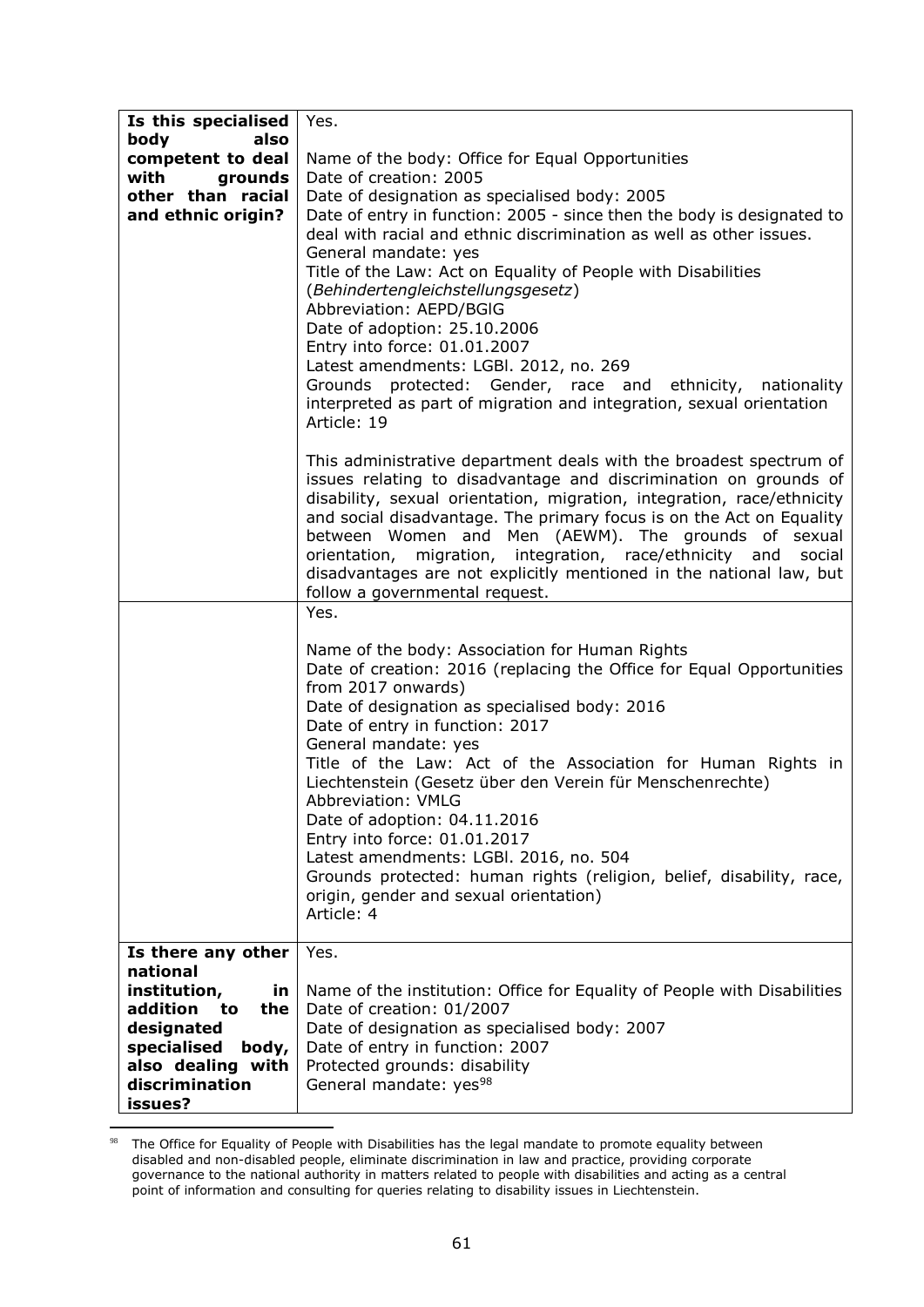| Title of the Law: Act on Equality of People with Disabilities<br>(Behindertengleich-stellungsgesetz)<br>Abbreviation: AEPD/BGIG<br>Date of adoption: 25.10.2006<br>Entry into force: 01.01.2007<br>Latest amendments: LGBI. 2012, no. 269<br>Grounds protected: Disability<br>Article: 22                                                                                                                                                                                                                                                                                                                                   |
|-----------------------------------------------------------------------------------------------------------------------------------------------------------------------------------------------------------------------------------------------------------------------------------------------------------------------------------------------------------------------------------------------------------------------------------------------------------------------------------------------------------------------------------------------------------------------------------------------------------------------------|
| Yes.<br>Name of the institution: Ombudsman Office for Children and Young<br>Persons<br>Date of creation: 10/2009<br>Date of designation as specialised body: 2009<br>Date of entry in function: 2009<br>Protected grounds: rights of children and young persons<br>General mandate: yes<br>Title of the Law: Act on children and youth (Kinder- und<br>Jugendgesetz)<br>Abbreviation: KJG<br>Date of adoption: 10.03.1999<br>Latest version dated: 13.04.2011, LGBI. 2011, no. 212<br>Latest amendments: LGBI. 2011, no. 212<br>Entry into force: 05.05.1999 (announcement)<br>Grounds protected: age<br>Article: 96 to 100 |

In addition, the **integration department of the Immigration and Passport Office**<sup>99</sup> serves as the institution to provide advice to people and to carry out activities aimed towards the better integration of migrants. The integration department is responsible for integration agreements, integration courses, public information, campaigning and other activities for a successful integration of migrants in Liechtenstein. It is based on the Act on Foreigners.<sup>100</sup> In cases of discrimination on grounds of race, ethnicity or nationality the integration department refers to the new Association for Human Rights.

b) Status of the designated body/bodies – general independence

The Office for Equality of People with Disabilities is attached to the (private) Association for People with Disabilities and acts independently. Access to financial resources is given via membership fees, donations, allowances, and state subsidies.

The Office for Equal Opportunities was subordinate to the Government department of Society and Social Welfare. In the following areas the office acted independently: advising administrative bodies and private persons in equality affairs; supporting victims of discrimination; public information; undertaking research; and making recommendations to administrative bodies and private stakeholders (Article 19(3) AEWM).

The new Association for Human Rights seems to comply with the [Paris Principles](http://www.nhri.net/pdf/GAres1993.pdf) adopted by the UN General Assembly in 1993, relating to the status and functioning of national institutions for the protection and promotion of [human rights](https://en.wikipedia.org/wiki/Human_rights) (e.g. monitoring any situation of violation of human rights that it decides to take up, being able to advise the Government, Parliament and any other competent body on specific violations, having a mandate to educate and inform in the field of human rights, etc.). The new Association of Human Rights is not attached to the Government.

<sup>99</sup> Integrationsbüro: [http://www.llv.li/#/11302/integration.](http://www.llv.li/#/11302/integration)

<sup>100</sup> Gesetz vom 17 September 2008 über die Ausländer (Ausländergesetz; AuG), LGBl. 2008, no. 311.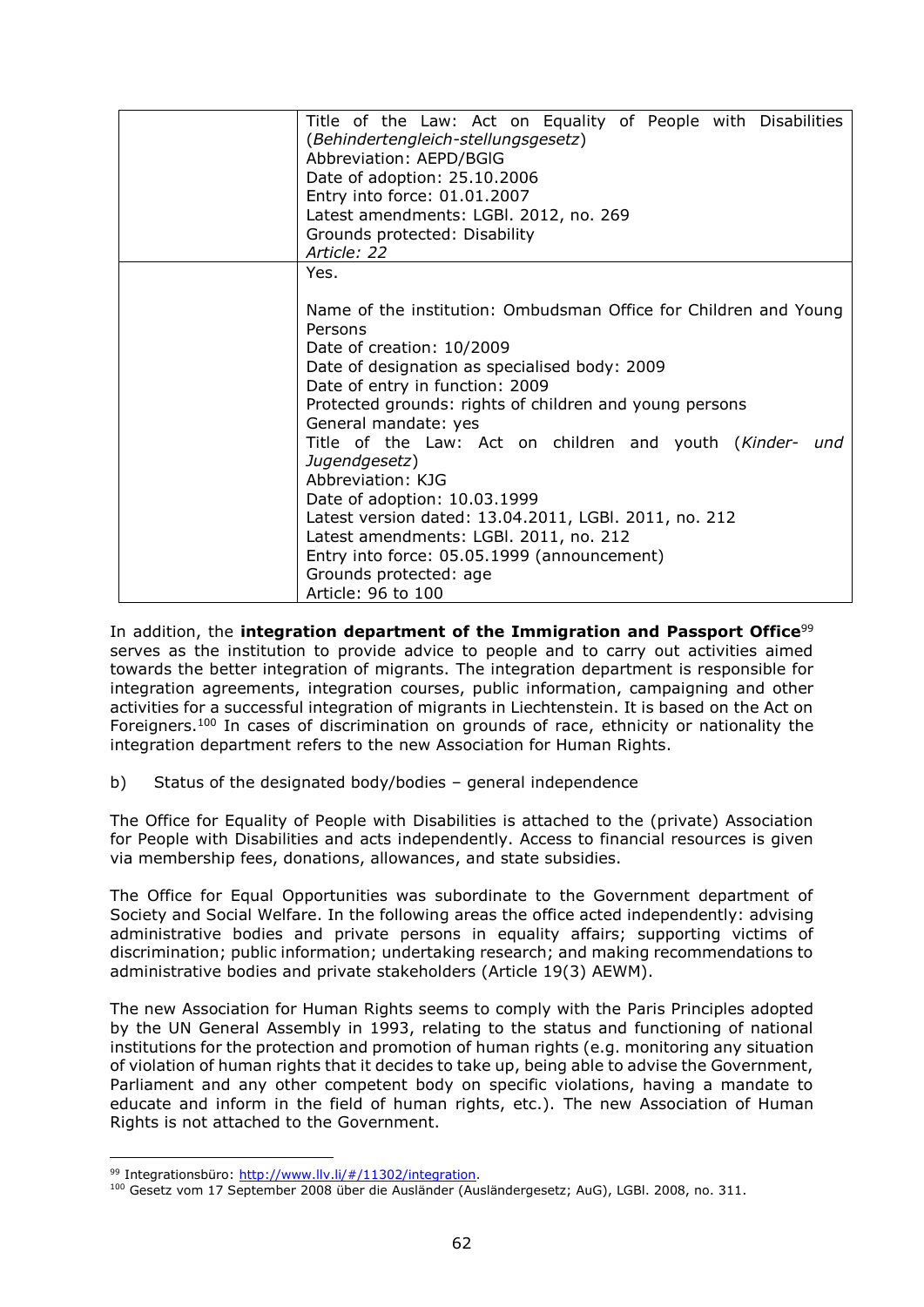According to Article 1 of the Act of the Association for Human Rights in Liechtenstein the office acts independently as a national institution in respect to all issues regarding human rights. It has a legal basis, a comprehensive mandate, sufficient infrastructure and financing. These factors promise a considerable degree of independence vis à vis the government.

The Association for Human Rights and the relevant legal basis come into force on 1 January 2017. Therefore the Association for Human Rights did not have the legal recognition to carry out actions in 2016, even though it was established.

The integration office is part of the Immigration and Passport Office and is thus dependent on the Government.

c) Grounds covered by the designated body/bodies

The Office for Equal Opportunities is committed to promoting equal opportunities in the following areas: equality between women and men, disability, migration and integration (including race and ethnic origin), social disadvantages, and sexual orientation. Furthermore, the Government mandated the office to raise awareness and to combat discrimination for any of the mandated grounds. The Office for Equal Opportunities was the active body until the end of 2016.

The mandate of the new Association of Human Rights, which replaces the Office for Equal Opportunities as of 1 January 2017, covers the same grounds. The corresponding legal act does not explicitly list the grounds covered by the new body, instead it covers all areas of human rights and violation against them. Thus, the new association has a broad mandate, including discrimination on all grounds listed by the directives as well as nationality. The main objective in terms of children and young persons will be the implementation of the UN Convention on the Rights of the Child, and providing assistance and information for children and young persons in all areas of life.

Neither the Office for Equal Opportunities nor the Association of Human Rights have a mandate to deal with integration agreements for migrants in Liechtenstein. The integration department is responsible for integration courses, public information, campaigning and other activities for the successful integration of migrants. However, in cases of discrimination on grounds of race, ethnicity or nationality the integration department will refer to the new Association of Human Rights from 2017 onwards.

The Office for Equality of People with Disabilities focuses on discrimination on grounds of disability.

The integration office at the Immigration and Passport Office focus more on integration than on non-discrimination, although these aspects cannot be clearly separated.

d) Competences of the designated body/bodies – and their independent exercise

Up to 2016 the Office for Equal Opportunities acted independently in the following fields: advising administrative bodies and private persons in equality affairs; supporting victims of discrimination; public information; conducting research; and making recommendations to administrative bodies and private stakeholders. This former Office for Equal Opportunities had the mandate to publish independent surveys and reports. During 2016 it has not done so. Furthermore, no officially available recommendations regarding discrimination were made in 2016.

The new Association for Human Rights in Liechtenstein, operational from January 2017, has a legal basis and a comprehensive mandate as well as an appropriate infrastructure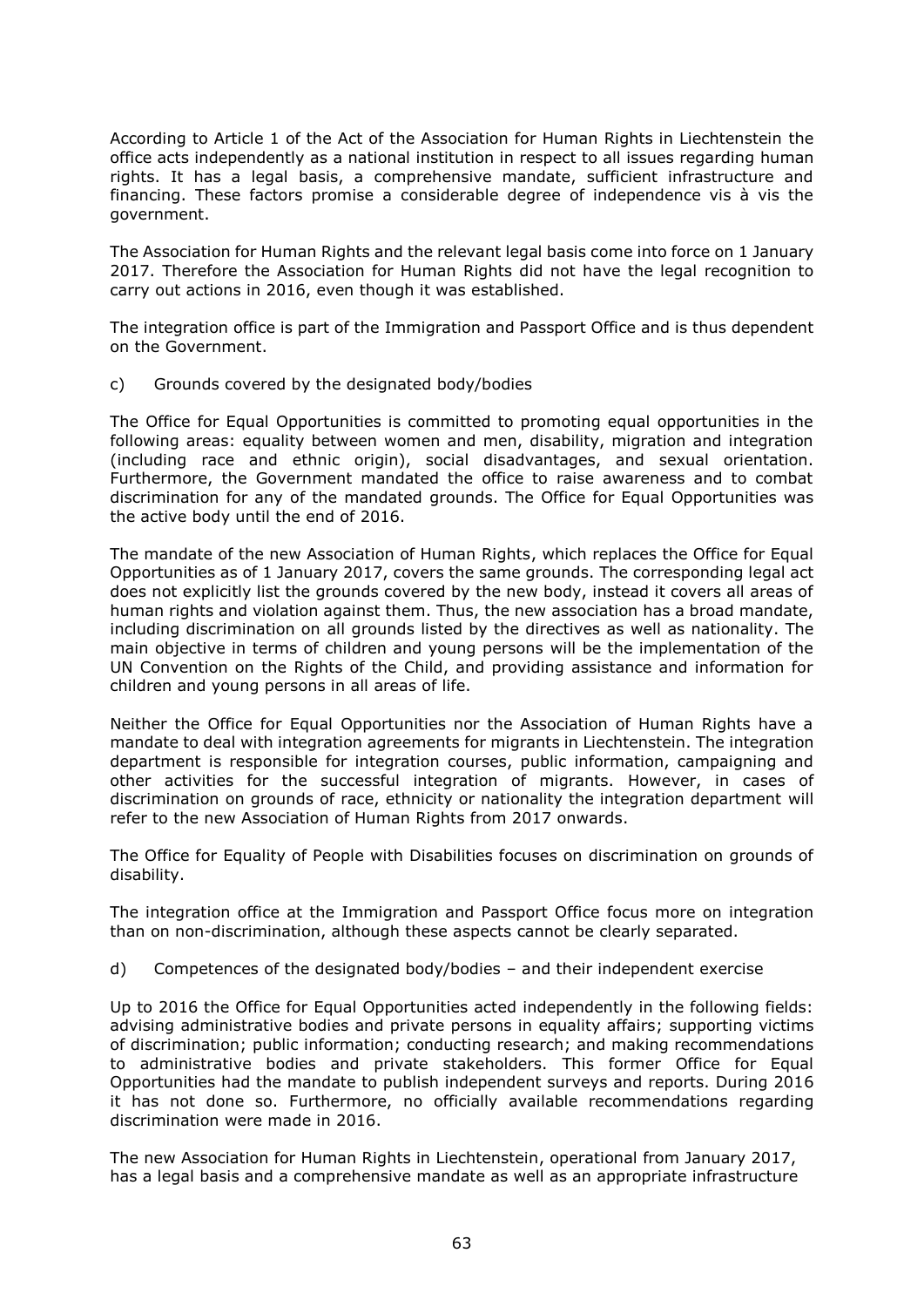and financing. These factors promise a considerable degree of independence vis à vis the Government. Nevertheless, the institution's activities will be financed mainly through the Government budget. In this respect, in order to avoid conflicts of interest, it was decided that the newly established organisation would have its own section in the national budget. Moreover, it will have the power to decide on the use of its financial resources on its own.

The Office for Equality of People with Disabilities acts independently. Whether assistance can be provided depends on financial and staff resources. As a non-governmental organisation, the office is largely dependent on volunteers and financial donors.

The former Ombudsman Office for Children and Young Persons was supposed to act independently. In 2016 no recommendations on discrimination issues in respect of children were published. The Ombudsman Office for Children and Young Persons assisted individuals in issues concerning official authorities (e.g. the Education Authority).

The Act on Aid for Victims of Criminal Offences (AAVCO) also provides for assistance of victims. This Office for Aid for Victims of Criminal Offences advises victims for free and supports victims by financial means. The office also assists victims at court trials. The office is part of the Department of Social Services, but is supposed to act independently (Article 9(1) AAVCO).

| Does the body have a<br>mandate to provide<br>independent<br>assistance to victims? | Yes.<br>Name of the body: Office for Equal Opportunities <sup>101</sup><br>Date of creation: 2005 (from 1996 until 2005 the body was<br>active solely as an 'office for equal treatment between men<br>and women')<br>Date of designation as specialised body: 2005<br>Date of entry in function: 2005 - since then the body is<br>designated to deal with racial and ethnic discrimination as<br>well as other issues.<br>General mandate: yes<br>Title of the Law: Act on Equality of People with Disabilities<br>(Behindertengleichstellungsgesetz)<br>Abbreviation: AEPD/BGIG<br>Date of adoption: 25.10.2006<br>Entry into force: 01.01.2007 |
|-------------------------------------------------------------------------------------|---------------------------------------------------------------------------------------------------------------------------------------------------------------------------------------------------------------------------------------------------------------------------------------------------------------------------------------------------------------------------------------------------------------------------------------------------------------------------------------------------------------------------------------------------------------------------------------------------------------------------------------------------|
|                                                                                     | Latest amendments: LGBI. 2012, no. 269<br>Grounds protected: Disability, social disadvantages, sexual<br>orientation, migration and integration<br>Article: 21                                                                                                                                                                                                                                                                                                                                                                                                                                                                                    |
|                                                                                     | Yes<br>Name of the institution: Office for Equality of People with<br><b>Disabilities</b><br>Title of the Law: Act on Equality of People with Disabilities<br>(Behindertengleich-stellungsgesetz)<br>Abbreviation: AEPD/BGIG<br>Date of adoption: 25.10.2006<br>Entry into force: 01.01.2007<br>Latest amendments: LGBI. 2016, no. 273<br>Grounds protected: Disability                                                                                                                                                                                                                                                                           |

 $\overline{a}$ <sup>101</sup> The Office for Equal Opportunities is replaced by the Association of Human Rights with the same competencies as of 2017.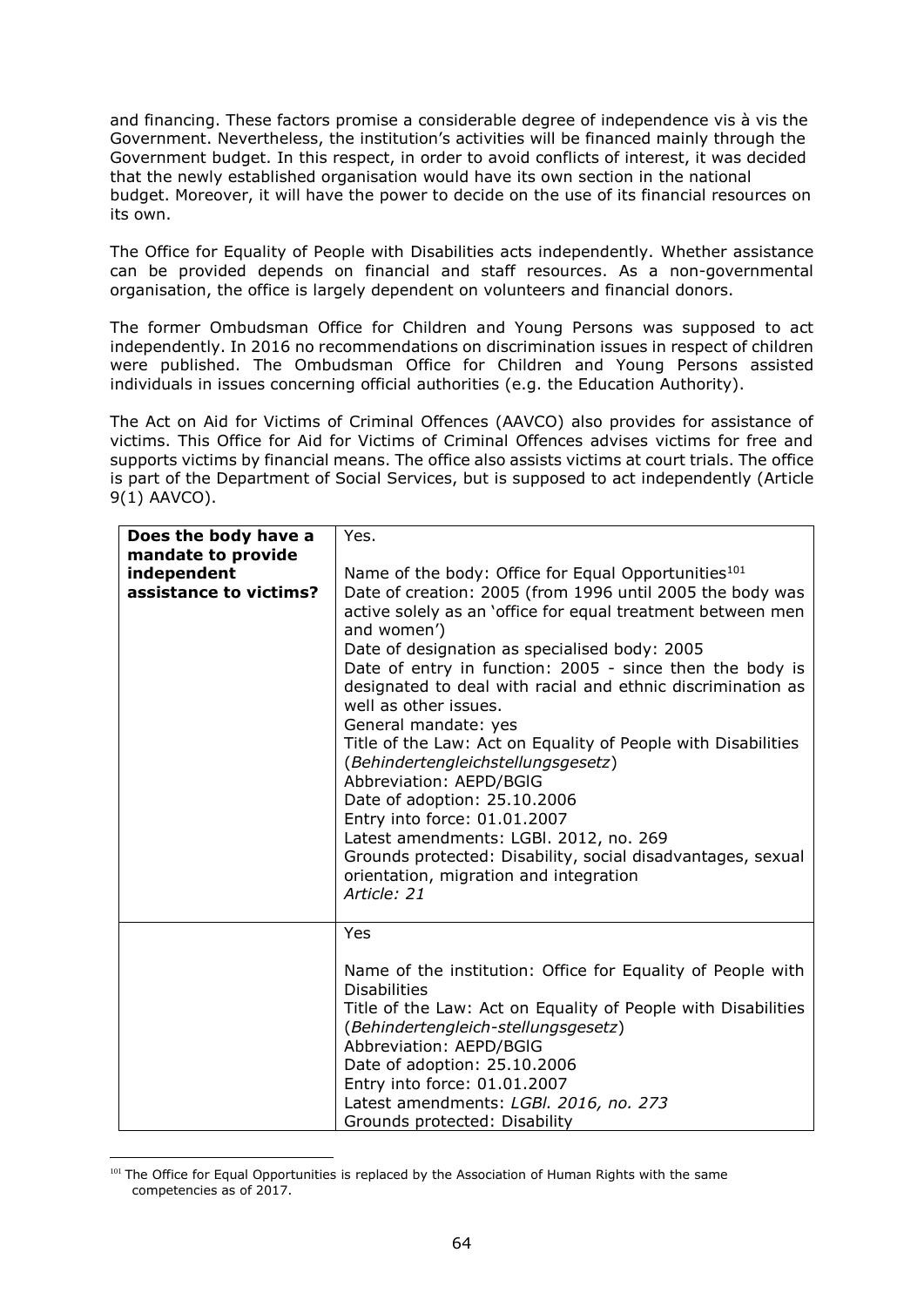|                                            | Article: Art. 22                                                                                                                                                                                                                                            |  |
|--------------------------------------------|-------------------------------------------------------------------------------------------------------------------------------------------------------------------------------------------------------------------------------------------------------------|--|
| Does the body have a                       | Yes. 102                                                                                                                                                                                                                                                    |  |
| mandate to conduct                         |                                                                                                                                                                                                                                                             |  |
| independent surveys?                       | Name of the body: Office for Equal Opportunities <sup>103</sup><br>Date of creation: 2005 (from 1996 until 2005 the body was<br>active solely as an 'office for equal treatment between men<br>and women')<br>Date of designation as specialised body: 2005 |  |
|                                            | Date of entry in function: 2005                                                                                                                                                                                                                             |  |
|                                            | General mandate: yes                                                                                                                                                                                                                                        |  |
|                                            | Title of the Law: Act on Equality of People with Disabilities<br>(Behindertengleichstellungsgesetz)<br>Abbreviation: AEPD/BGIG<br>Date of adoption: 25.10.2006                                                                                              |  |
|                                            | Entry into force: 01.01.2007                                                                                                                                                                                                                                |  |
|                                            | Latest amendments: LGBI. 2012, no. 269                                                                                                                                                                                                                      |  |
|                                            | Grounds protected: Disability, social disadvantages, sexual<br>orientation, migration and integration<br>Article: -                                                                                                                                         |  |
|                                            | No.                                                                                                                                                                                                                                                         |  |
|                                            |                                                                                                                                                                                                                                                             |  |
|                                            | Name of the institution: Office for Equality of People with                                                                                                                                                                                                 |  |
|                                            | <b>Disabilities</b>                                                                                                                                                                                                                                         |  |
|                                            | Title of the Law: Act on Equality of People with Disabilities<br>(Behindertengleichstellungsgesetz)                                                                                                                                                         |  |
|                                            | Abbreviation: AEPD/BGIG                                                                                                                                                                                                                                     |  |
|                                            | Date of adoption: 25.10.2006                                                                                                                                                                                                                                |  |
|                                            | Entry into force: 01.01.2007                                                                                                                                                                                                                                |  |
|                                            | Latest amendments: LGBI. 2016, no. 273                                                                                                                                                                                                                      |  |
|                                            | Grounds protected: Disability                                                                                                                                                                                                                               |  |
|                                            | Article-                                                                                                                                                                                                                                                    |  |
| Does the body have a<br>mandate to publish | Yes.                                                                                                                                                                                                                                                        |  |
| independent reports?                       | Name of the body: Office for Equal Opportunities <sup>104</sup><br>Date of creation: 2005 (from 1996 until 2005 the body was<br>active solely as an 'office for equal treatment between men<br>and women')                                                  |  |
|                                            | Date of designation as specialised body: 2005<br>Date of entry in function: 2005                                                                                                                                                                            |  |
|                                            | General mandate: yes                                                                                                                                                                                                                                        |  |
|                                            | Title of the Law: Act on Equality of People with Disabilities                                                                                                                                                                                               |  |
|                                            | (Behindertengleichstellungsgesetz)                                                                                                                                                                                                                          |  |
|                                            | Abbreviation: AEPD/BGIG                                                                                                                                                                                                                                     |  |
|                                            | Date of adoption: 25.10.2006<br>Entry into force: 01.01.2007                                                                                                                                                                                                |  |
|                                            | Latest amendments: LGBI. 2012, no. 269                                                                                                                                                                                                                      |  |
|                                            | Grounds protected: Disability, social disadvantages, sexual<br>orientation, migration and integration<br>Article: -                                                                                                                                         |  |
|                                            |                                                                                                                                                                                                                                                             |  |

<sup>&</sup>lt;sup>102</sup> The Office for Equal Opportunities had the mandate to conduct independent surveys, but no such surveys were conducted in 2016. The Office for Equal Opportunities was replaced by the Association of Human Rights with the same competencies as of 2017.

<sup>&</sup>lt;sup>103</sup> The Office for Equal Opportunities was replaced by the Association of Human Rights with the same competencies as of 2017 (based on Articles 4 and 15 of the Act of the Association for Human Rights in Liechtenstein (Gesetz über den Verein für Menschenrechte)<sup>103</sup>.

<sup>104</sup> The Office for Equal Opportunities was replaced by the Association of Human Rights with the same competencies as of 2017 (based on Articles 4 and 15 of the Act of the Association for Human Rights in Liechtenstein (Gesetz über den Verein für Menschenrechte)<sup>104</sup>.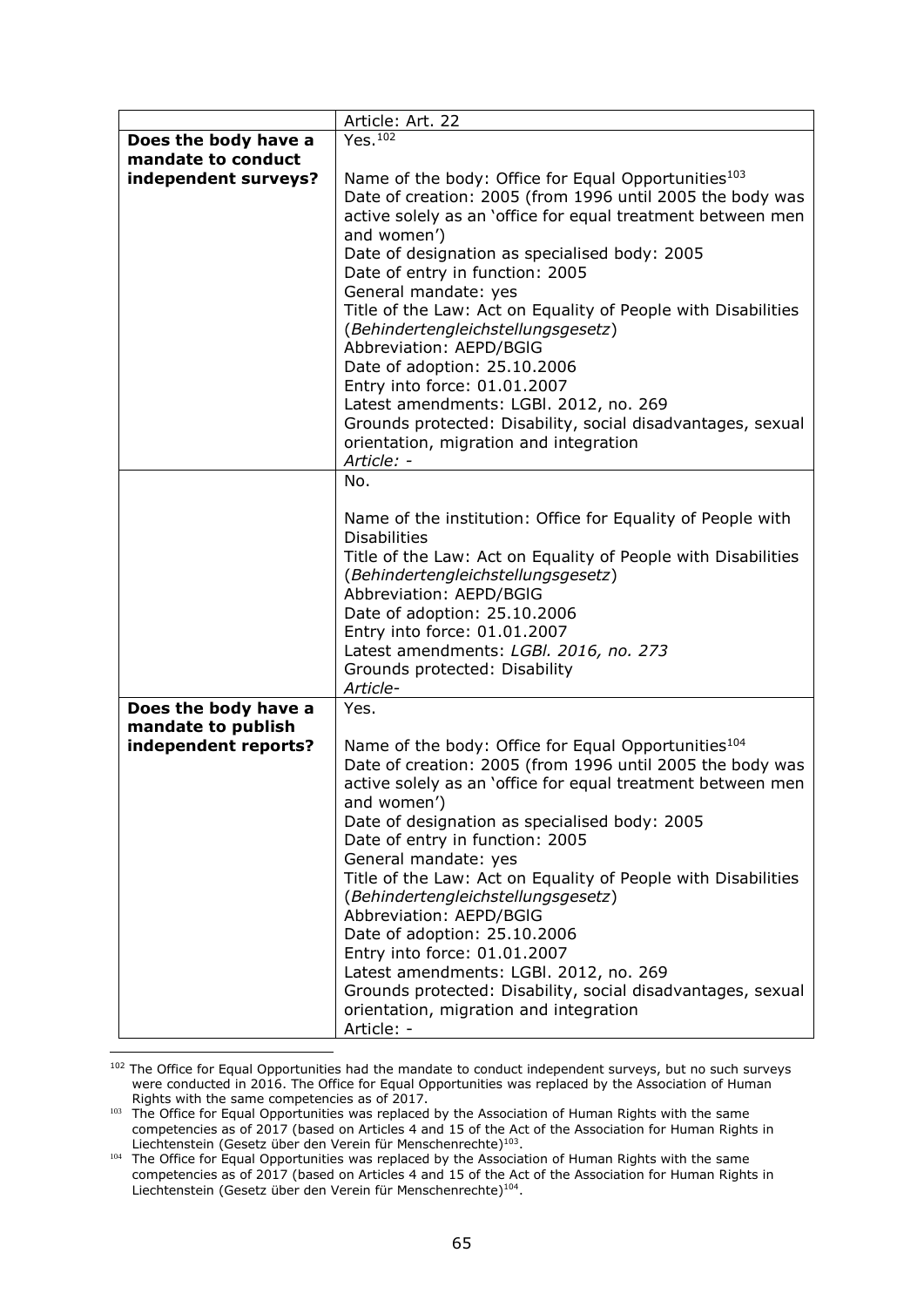|                                                                  | Yes.                                                                                                                                                                                                                                                                                                                                                                                                                                                                                                                                                                                                                                                                                      |
|------------------------------------------------------------------|-------------------------------------------------------------------------------------------------------------------------------------------------------------------------------------------------------------------------------------------------------------------------------------------------------------------------------------------------------------------------------------------------------------------------------------------------------------------------------------------------------------------------------------------------------------------------------------------------------------------------------------------------------------------------------------------|
|                                                                  | Name of the institution: Office for Equality of People with<br><b>Disabilities</b><br>Title of the Law: Act on Equality of People with Disabilities<br>(Behindertengleich-stellungsgesetz)<br>Abbreviation: AEPD/BGIG<br>Date of adoption: 25.10.2006<br>Entry into force: 01.01.2007<br>Latest amendments: LGBI. 2016, no. 273<br>Grounds protected: Disability<br>Article: Art. 22                                                                                                                                                                                                                                                                                                      |
| Does the body have a                                             | Yes                                                                                                                                                                                                                                                                                                                                                                                                                                                                                                                                                                                                                                                                                       |
| mandate to issue<br>recommendations on<br>discrimination issues? | Name of the body: Office for Equal Opportunities <sup>105</sup><br>Date of creation: 2005 (from 1996 until 2005 the body was<br>active solely as an 'office for equal treatment between men<br>and women')<br>Date of designation as specialised body: 2005<br>Date of entry in function: 2005<br>General mandate: yes<br>Title of the Law: Act on Equality of People with Disabilities<br>(Behindertengleichstellungsgesetz)<br>Abbreviation: AEPD/BGIG<br>Date of adoption: 25.10.2006<br>Entry into force: 01.01.2007<br>Latest amendments: LGBI. 2012, no. 269<br>Grounds protected: Disability, social disadvantages, sexual<br>orientation, migration and integration<br>Article: - |
|                                                                  | Yes.<br>Name of the institution: Office for Equal Opportunities<br>Title of the Law: Act on Equality of People with Disabilities<br>(Behindertengleich-stellungsgesetz)<br>Abbreviation: AEPD/BGIG<br>Date of adoption: 25.10.2006<br>Entry into force: 01.01.2007<br>Latest amendments: LGBI. 2016, no. 273<br>Grounds protected: Disability<br>Article: Art. 22                                                                                                                                                                                                                                                                                                                         |

#### e) Legal standing of the designated body/bodies

In Liechtenstein the designated bodies (Office for Equal Opportunities, the Commission for Equal Opportunities and the Office for Equality of People with Disabilities) do not have legal standing to bring discrimination complaints on behalf of identified victims or to intervene in legal cases concerning discrimination. The same will be true for the new Association of Human Rights, which will replace the previous Office and Commission from 2017 onwards.

The Office for Equal Opportunities, the Commission for Equal Opportunities (from 2017 the new Association of Human Rights) and the Office for Equality of People with Disabilities can advise victims, but they cannot bring a complaint to the court on behalf of the victims.

 $\overline{a}$ <sup>105</sup> The Office for Equal Opportunities was replaced by the Association of Human Rights with the same competencies as of 2017 (based on Articles 4 of the Act of the Association for Human Rights in Liechtenstein (Gesetz über den Verein für Menschenrechte)<sup>105</sup>.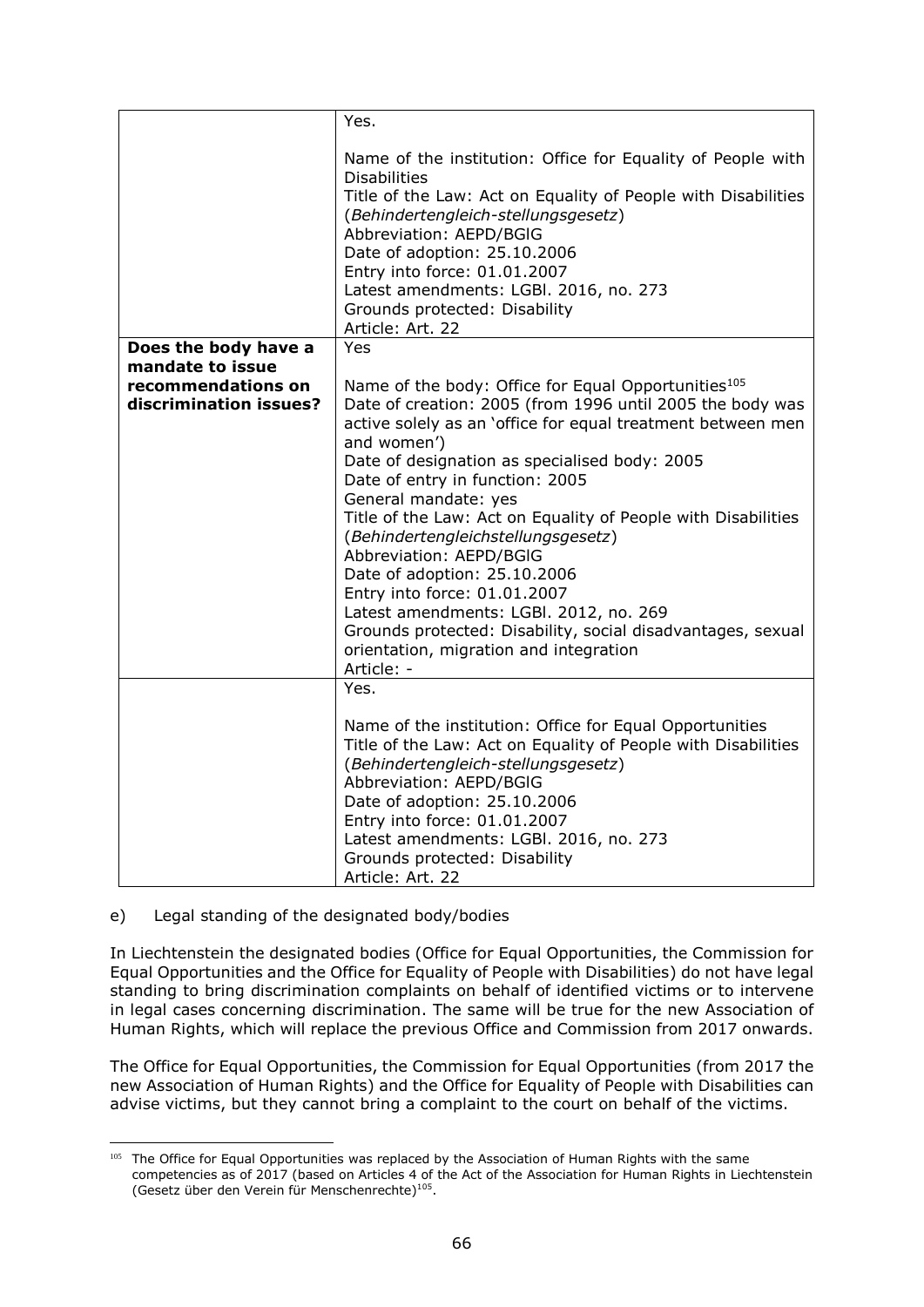Associations for people with disabilities, which are based in Liechtenstein and have been in existence for at least five years, are entitled to make legal claims on their own behalf for accessibility provision in public buildings, accessibility of public roads and traffic areas, and accessibility on public transport systems. They can do this in their own name (Article 31, Articles 27 to 29 of the AEPD).

There are no relevant provisions on the legal standing of designated bodies concerning other grounds of discrimination.

f) Quasi-judicial competences

In Liechtenstein the bodies are not quasi-judicial institutions.

The Office for Equal Opportunities and the Commission for Equal Opportunities, as well as the Office for Equality of People with Disabilities, are not judicial bodies. None of their roles can be interpreted as being quasi-judicial. Their statements have no binding legal character and they do not automatically trigger a right of action (in court). The same situation will apply to the Association of Human Rights from 2017 onwards.

g) Registration by the body/bodies of complaints and decisions

In Liechtenstein the Office for Equal Opportunities and the Office for Children and Young People register the number of complaints and decisions (by ground, field, type of discrimination, etc.). These data are available to the public. The same does not apply for the Office for Equality of People with Disabilities. At this point it is unclear how the new Association of Human Rights will act.

The Office for Equal Opportunities published a yearly activity report<sup>106</sup> up to 2013 as part of the official annual report of the government (*Rechenschaftsbericht der Regierung*). Part of this report was the number of contacts/complaints which were made at the office without giving the grounds, fields or type of discrimination. Furthermore the various activities in the different fields of discrimination were outlined in the report. The Office for Equal Opportunities did not publish official statistics on complaints and court decisions by different grounds, fields or types of discrimination since the office did not provide any statistical data itself. From 2014 onwards, the annual report of the Government no longer included the activity report of the Office for Equal Opportunities. Some general statements about the most relevant activities have been integrated into the report, but with no details.

The former Office for Children and Young People published an annual report $107$  about the tasks and activities of the office. An overview on the number of complaints and decisions in relation to the Office for Children and Young People was given within the annual report, but there were no comprehensive statistics available regarding case law etc.

The Office for Equality of People with Disabilities published a yearly report, giving information about the annual activities and the financial status. There is no information available about registrations of complaints and legal decisions.

| Is the designated specialised body a quasi-<br>judicial institution? | Are its decisions binding?                               |
|----------------------------------------------------------------------|----------------------------------------------------------|
| No.                                                                  | No -the above mentioned<br>institutions act as advisors. |

#### h) Roma and Travellers

 $\overline{a}$ <sup>106</sup> Link: [http://www.llv.li/files/srk/Rechenschaftsbericht%202013-mit%20Landesrechnung.pdf.](http://www.llv.li/files/srk/Rechenschaftsbericht%202013-mit%20Landesrechnung.pdf)

<sup>107</sup> Link: [http://www.oskj.li/Portals/0/docs/Tätber.14%20Oskj,%20KOMPR.pdf.](http://www.oskj.li/Portals/0/docs/Tätber.14%20Oskj,%20KOMPR.pdf)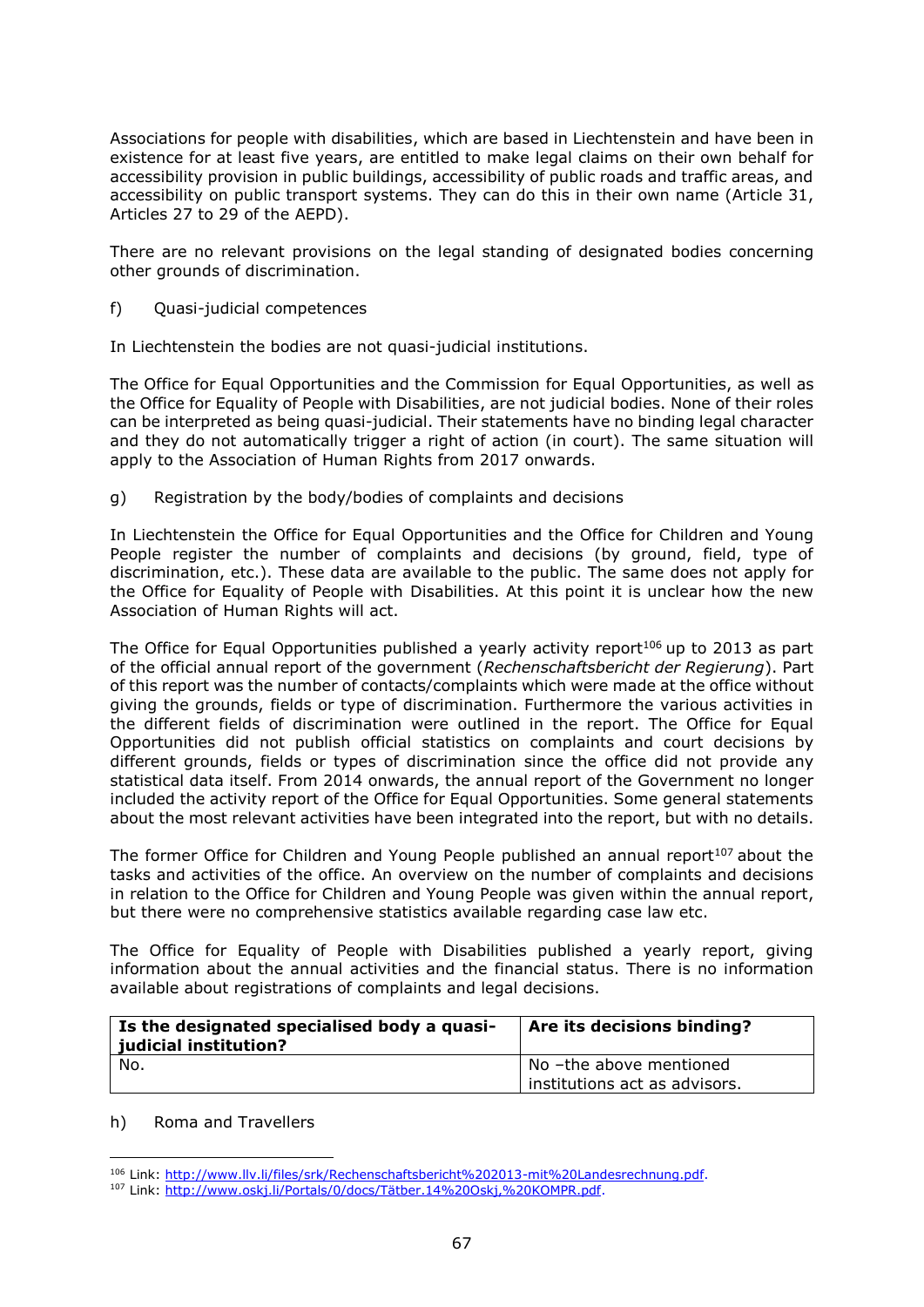Roma and Travellers are not a priority issue since there is no Roma minority living in Liechtenstein nor are there Travellers. There are no specific problems that need to be addressed concerning Roma and Travellers at this time.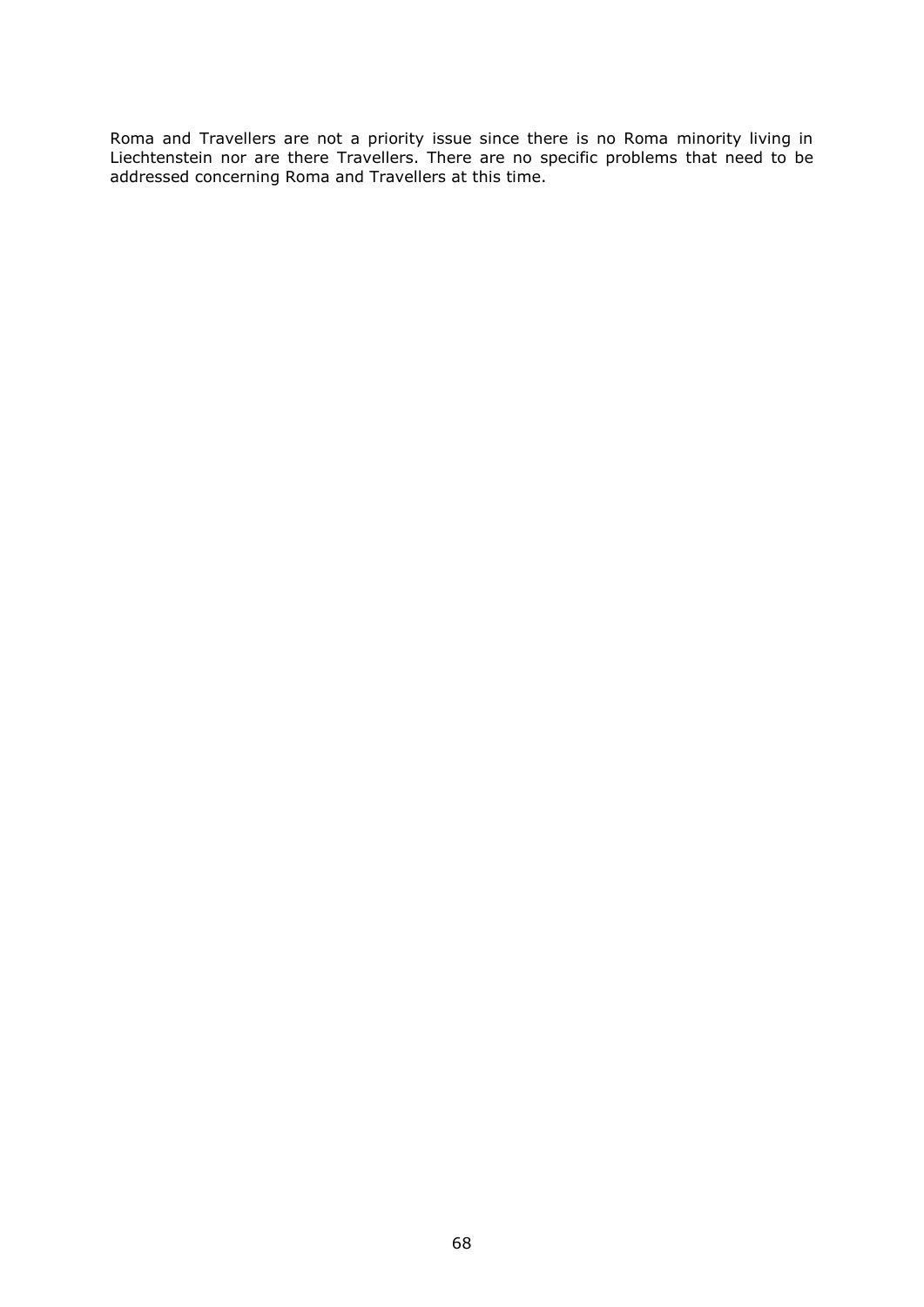### **8 IMPLEMENTATION ISSUES**

### **8.1 Dissemination of information, dialogue with NGOs and between social partners**

a) Dissemination of information about legal protection against discrimination (Article 10 Directive 2000/43 and Article 12 Directive 2000/78)

The dissemination of information concerning legal protection against discrimination is not directly promoted by state organs. However, the state supports private agencies that are active in this regard.

b) Measures to encourage dialogue with NGOs with a view to promoting the principle of equal treatment (Article 12 Directive 2000/43 and Article 14 Directive 2000/78)

The Association for People with Disabilities gives assistance to people with disabilities in many regards. Much of the public information work is done via the Liechtenstein daily newspapers. There are many news articles and so on addressed to the public through this media channel. Information on websites is important as well. The association runs its own website. The following webpage contains links to websites related to one or another aspect of disability [\[http://www.lbv.li/Links-FL.php#\]](http://www.lbv.li/Links-FL.php).

The Liechtenstein Employees' Association<sup>108</sup> provides information and support for members as well as for non-members. However, the Liechtenstein Employees' Association is rather weak. Only a small share of workers are members of the association and thus it lacks financial and staff resources.

'Flay' is an organisation for gay people. It provides information about legal protection against discrimination based on sexual orientation.

There are several other organisations that campaign against discrimination as well as for education on discrimination. They also provide information on legal protection and rights in cases of discrimination.

During the process of developing new legal provisions there are regular consultations (*Vernehmlassung*). Relevant social groups are invited to make comments and statements on draft bills. These eventually have an impact on the final version of an act.

c) Measures to promote dialogue between social partners to give effect to the principle of equal treatment within workplace practices, codes of practice, workforce monitoring (Article 11 Directive 2000/43 and Article 13 Directive 2000/78)

When it comes to the role of the state as an employer, the objective is to act as an employer with responsibility, taking into account the needs of underprivileged groups such as people with disabilities or women (Article 4 of the AEPO).<sup>109</sup>

The state leaves negotiations between the employees' association and the employers to a high degree to the social partners themselves. State interventions are restricted mainly to the monitoring of the respective laws. The foundation SAVE (founded 12/2007) is maintained jointly by the Liechtenstein Employees' Association and the Chamber of Commerce. SAVE has set up a central parity commission (*Zentrale Paritätische Kommission*) in order to monitor collective labour agreements (*Gesamtarbeitsverträge)*. 110

d) Addressing the situation of Roma and Travellers

<sup>108</sup> ArbeitnehmerInnenverband (LANV): [http://www.lanv.li.](http://www.lanv.li/)

<sup>&</sup>lt;sup>109</sup> Gesetz vom 24 April 2008 über das Dienstverhältnis des Staatspersonals (Staatspersonalgesetz; StPG), LGBl. 2008 Nr. 144.

<sup>110</sup> SAVE, Link: http://www.zpk.li/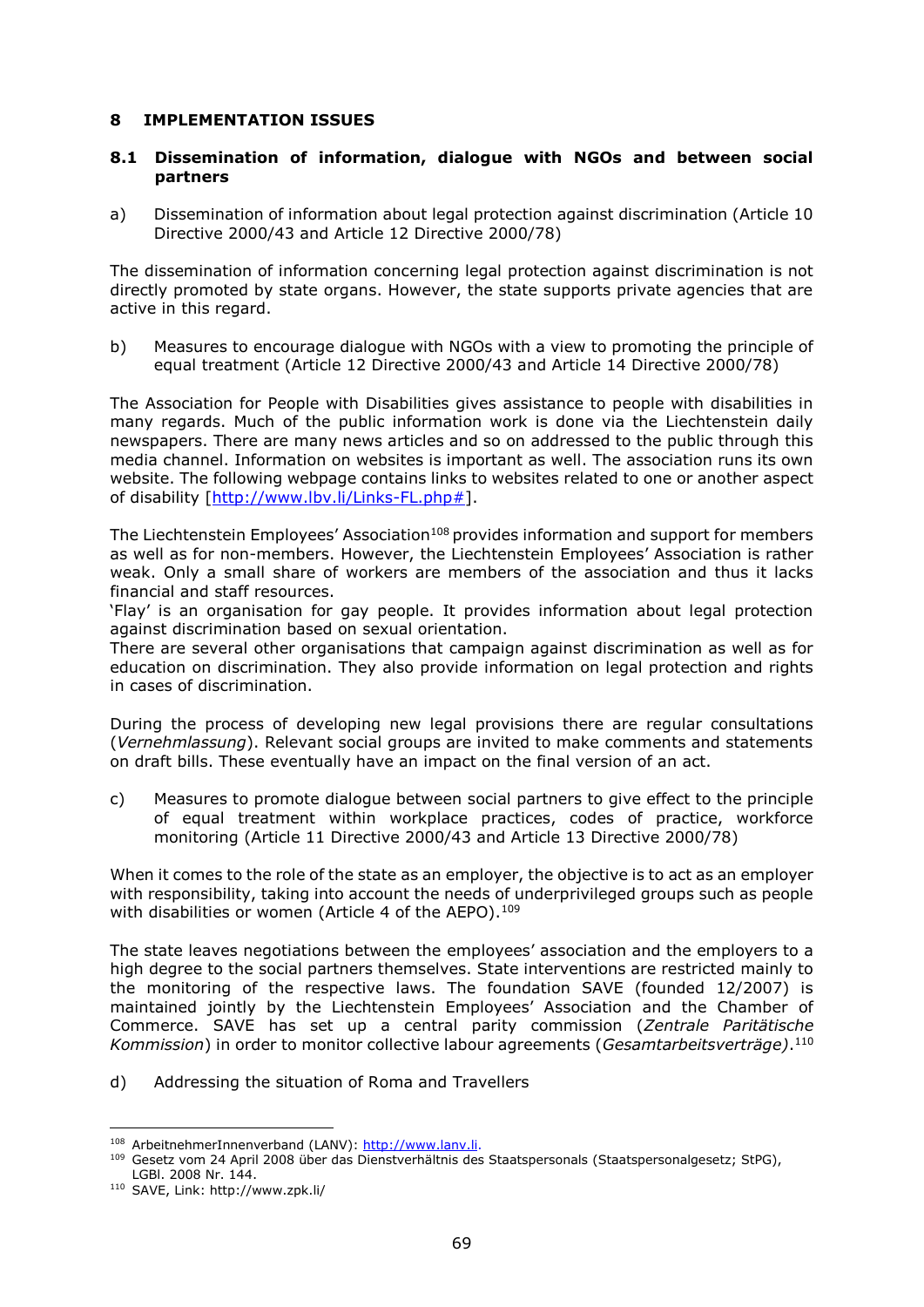There are no specific problems that need to be addressed concerning Roma and Travellers at this time. Therefore no specific body or organ is appointed to carry out such work.

# **8.2 Compliance (Article 14 Directive 2000/43, Article 16 Directive 2000/78)**

### a) Mechanisms

The legal system of Liechtenstein demands that laws are in accordance with the Constitution and relevant international law; regulations have to be in harmony with the respective laws and the constitution. Thus, complaints to the courts can ultimately result in the Constitutional Court declaring a provision null and void.

b) Rules contrary to the principle of equality

There are no laws or regulations known to the authors that are contrary to the principle of equality and are legally in force. Nevertheless, there are some areas of equality of treatment that are not explicitly regulated or where no specific law is in place. These areas are mainly related to unequal treatment on grounds of nationality (i.e. different treatment of nationals and foreigners, different treatment of EEA-foreigners, Swiss nationals and third country nationals), religion (i.e. privileged status of the Catholic Church), sex (i.e. different treatment of men and women in insurance contracts) or sexual orientation (i.e. different rights of married couples and same-sex couples).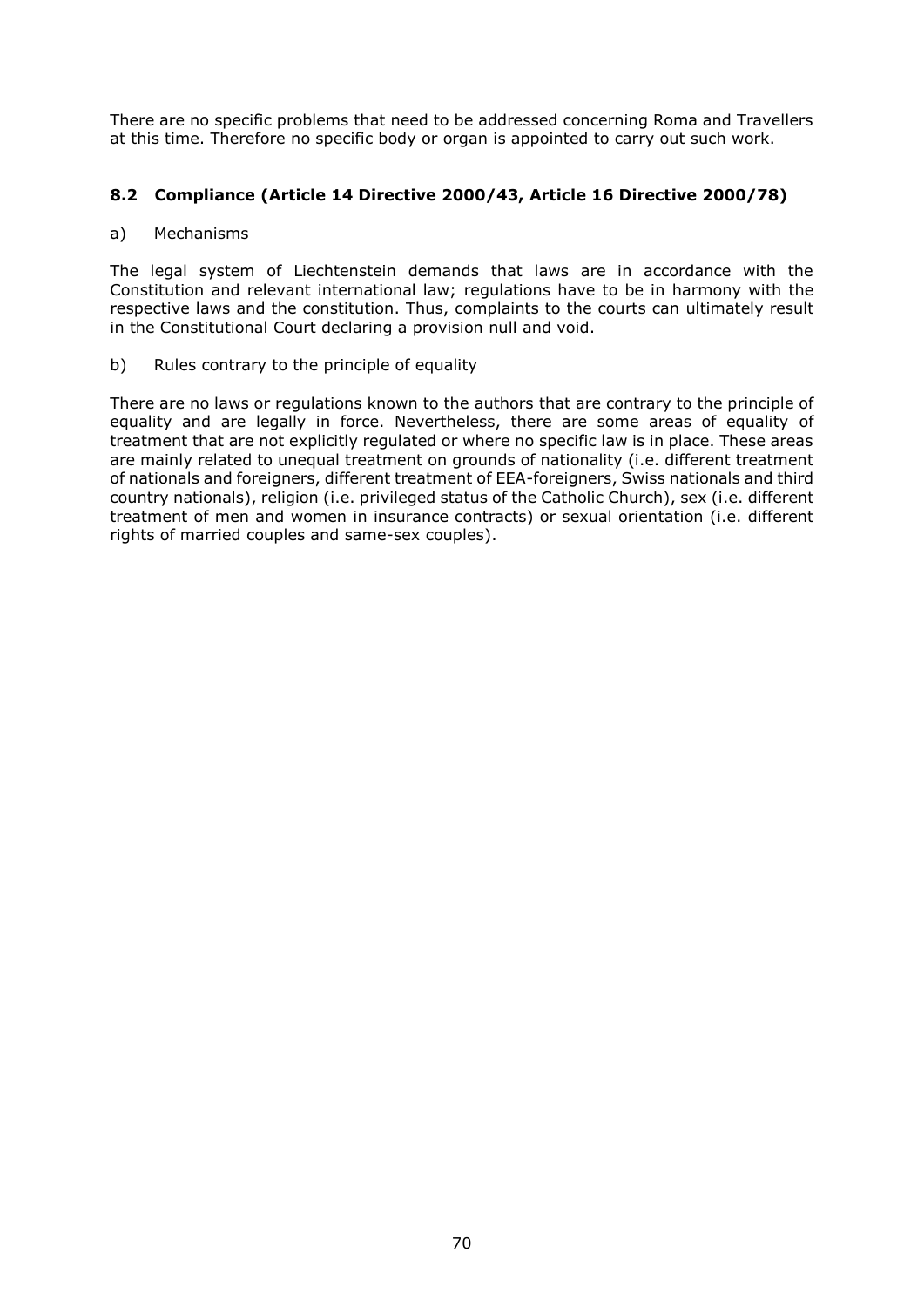# **9 COORDINATION AT NATIONAL LEVEL**

The following Government departments are responsible for dealing with issues, or coordinating issues, regarding non-discrimination:

- Ministry for Social Affairs (integration, equal opportunities, social services);
- Ministry for Home Affairs, Justice and Economics;
- Ministry for Foreign Affairs, Education and Culture.

The ministries are involved in different aspects of discrimination. The Ministry for Social Affairs is responsible for the implementation of the AEWM and, since 2016, the office for integration and equal treatment. Thus, the Ministry for Social Affairs is the leading ministry within the government concerning discrimination. Cooperation between the different ministries is quite close since the government, by constitution, is collegiate and decisions are taken collectively.

Finally, the new independent national Association for Human Rights will promote human rights in areas that mainly affect the weakest groups in Liechtenstein's society (persons with disabilities, children, single mothers, asylum seekers, undocumented foreigners etc.) and coordinate activities with respect to equal opportunities. Additionally, it will have to address the implementation of an interdepartmental anti-discrimination policy.<sup>111</sup>

<sup>111</sup> Government report for consultation: <http://www.llv.li/files/srk/vnb-scg.pdf> Government bill 2016 for submission to the Parliament: <http://bua.gmg.biz/BuA/default.aspx?year=2016&nr=57&content=449861478&erweitert=true>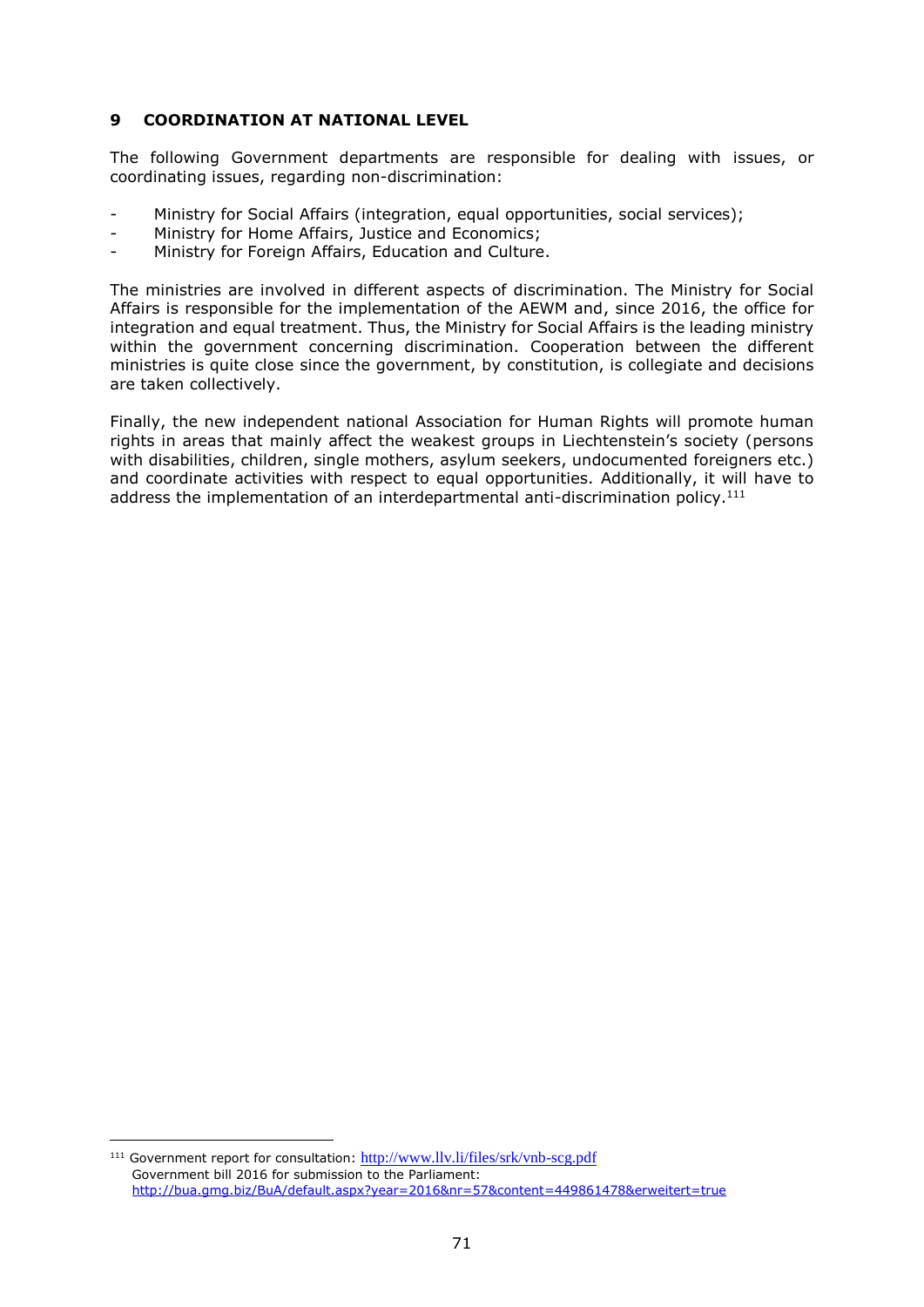# **10 CURRENT BEST PRACTICES**

Liechtenstein set up a triple T programme for refugees, based on the educational philosophy, 'We train the trainers' trainer', to support them in their particular life situations. The Liechtenstein Government hopes that this will have a multiplier effect that goes far beyond the limited resources at its disposal. The Liechtenstein language project is a German language programme for refugees with a strong focus on oral communication skills rather than writing. Within a very short period of time, the participants gain knowledge for their initial orientation in society, especially with regard to the basic structures of coexistence and everyday life. This is central for integration in society and for easier entry to the working world.

The Office for Aid for Victims of Criminal Offences advises victims for free and supports victims by financial means. The office also assists victims at court trials. The office is part of the Department of Social Services, but is supposed to act independently (Article 9(1) AAVCO). It is legally based on the Act on Aid for Victims of Criminal Offences (AAVCO).

The Association for Assisted Living in Liechtenstein (ABP) – *Verein für Betreutes Wohnen*,  $(VBW)^{112}$  offers personal assistance and support for professional rehabilitation and integration with training opportunities in various activity areas. ABP also offers care at the external workplace as a means to secure employment.

Liechtenstein Disability Insurance<sup>113</sup> (AHV-IV-FAK Liechtenstein) supports potential employment with various services. It offers career counselling, assumes the additional costs for professional basic and continuing employment due to disability and funds trial employment relationships to assess employability. With capital assistance, it encourages disabled people to start up their own business. Wage subsidies motivate businesses to employ people with reduced work performance.

The Social Pedagogical Office of the Liechtenstein Association of People with Disabilities<sup>114</sup> supports people seeking work by means of joint consideration of realistic employment options and demands at the proposed workplace as well as helping in searching for jobs.

<sup>112</sup> Verein für Betreutes Wohnen: [http://www.vbw.li/arbeitstrainingsprogramm/.](http://www.vbw.li/arbeitstrainingsprogramm/)

<sup>113</sup> AHV-IV-FAK Liechtenstein: [http://www.ahv.li/leistungen/iv/berufliche-massnahmen/.](http://www.ahv.li/leistungen/iv/berufliche-massnahmen/)

<sup>114</sup> LBV, Sozialpädagogische Fachstelle: [http://www.lbv.li/Sozialpaedagogische-Fachstelle.php.](http://www.lbv.li/Sozialpaedagogische-Fachstelle.php)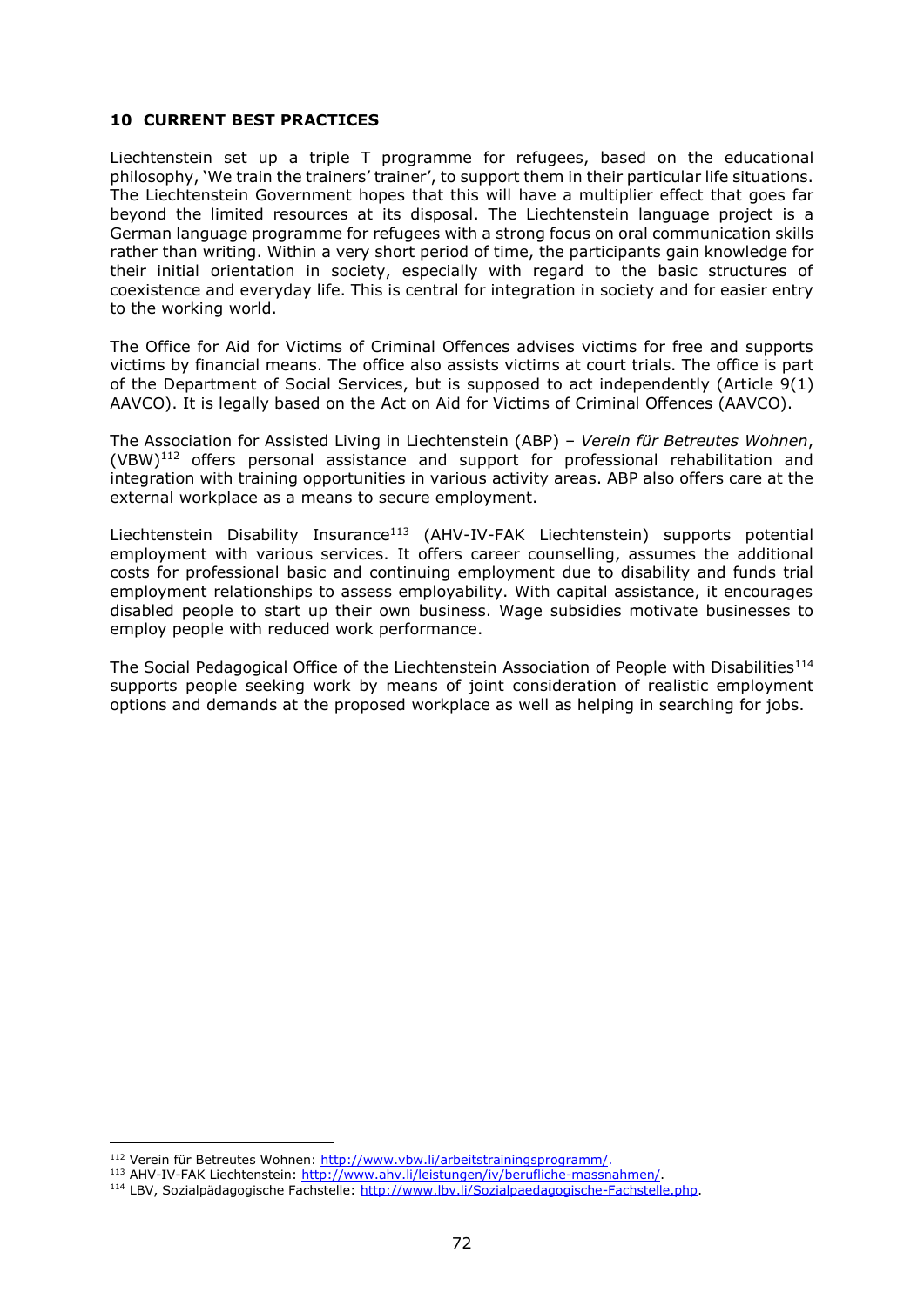# **11 SENSITIVE OR CONTROVERSIAL ISSUES**

# **11.1 Potential breaches of the directives (if any)**

With reference to Liechtenstein it has to be said, that Directive 2000/43/EC has not been transposed at all (except in terms of Annex XVIII which has been adopted to EEC law and therefore to national law in Liechtenstein). No further attempts have been made so far to incorporate the directive into the EEA Agreement or national law.

Directive 2000/78/EC was not incorporated into the EEA Agreement, based on the fact that the legal background of the directive was not declared compatible with the EEA Agreement. The directive is based on the former Article 13 of the EEC Treaty (today Article 19 TFEU), which was brought into the EC Treaty by the Amsterdam Treaty. A similar legal basis does not exist in the EEA Agreement. Therefore it was concluded that the directive did not fall within the territory covered by the EEA Agreement. Liechtenstein has refrained from implementing the directives autonomously. Regulations with regard to disability have been transposed from the directive into national law.

# **11.2 Other issues of concern**

 $\overline{a}$ 

The recommendations of the Council of Europe Commissioner for Human Rights made in 2012<sup>115</sup> state:

'Persons with disabilities lack sufficient employment possibilities, in spite of several constructive measures, such as subsidies for making adjustments to the workplace to improve accessibility and for paying a part of the salary of disabled employees. Further measures should be explored to promote integration of people with disabilities into the job market in both the public and private sector. A prompt ratification of the United Nations Convention on the Rights of Persons with Disabilities would demonstrate that the Liechtenstein authorities are determined to do their utmost to protect the human rights of persons with disabilities.'

Nevertheless the Liechtenstein Government declared in 2013, that the recommendations made during its universal periodic review<sup>116</sup> on 30 January 2013 are welcome. After thorough consideration and consultation, Liechtenstein accepted the recommendation to ratify the Convention on the Rights of Persons with Disabilities by the next  $UPR$ .<sup>117</sup> Liechtenstein's Government pointed out that the special challenge for the implementation of international human rights conventions is the considerable workload involved in meeting reporting obligations. Moreover, the demands arising from the conventions to create special structures are not easy to meet for a small state such as Liechtenstein. To satisfy the claim of international human rights standards to universality and to make Liechtenstein's foreign policy credible, Liechtenstein must continue to aim for a high level of domestic implementation in the field of human rights.

The focus of Liechtenstein's involvement in ECtHR reform continues to be on the national implementation of the ECHR in the states parties as well as on safeguarding the right of individual complaint and the independence of the ECtHR.

<sup>&</sup>lt;sup>115</sup> Thomas Hammarberg, after his visit to the country on 23-24 February 2012. Press release of 28 February 2012 (copy link into Web browser): [http://www.coe.int/en/web/commissioner/view/-](http://www.coe.int/en/web/commissioner/view/-/asset_publisher/ugj3i6qSEkhZ/content/the-commissioner-for-human-rights-recommends-further-measures-to-strengthen-the-protection-against-discrimination/pop_up?_101_INSTANCE_ugj3i6qSEkhZ_viewMode=print&_101_INSTANCE_ugj3i6qSEkhZ_languageId=en_GB) [/asset\\_publisher/ugj3i6qSEkhZ/content/the-commissioner-for-human-rights-recommends-further](http://www.coe.int/en/web/commissioner/view/-/asset_publisher/ugj3i6qSEkhZ/content/the-commissioner-for-human-rights-recommends-further-measures-to-strengthen-the-protection-against-discrimination/pop_up?_101_INSTANCE_ugj3i6qSEkhZ_viewMode=print&_101_INSTANCE_ugj3i6qSEkhZ_languageId=en_GB)[measures-to-strengthen-the-protection-against](http://www.coe.int/en/web/commissioner/view/-/asset_publisher/ugj3i6qSEkhZ/content/the-commissioner-for-human-rights-recommends-further-measures-to-strengthen-the-protection-against-discrimination/pop_up?_101_INSTANCE_ugj3i6qSEkhZ_viewMode=print&_101_INSTANCE_ugj3i6qSEkhZ_languageId=en_GB)[discrimination/pop\\_up?\\_101\\_INSTANCE\\_ugj3i6qSEkhZ\\_viewMode=print&\\_101\\_INSTANCE\\_ugj3i6qSEkhZ\\_la](http://www.coe.int/en/web/commissioner/view/-/asset_publisher/ugj3i6qSEkhZ/content/the-commissioner-for-human-rights-recommends-further-measures-to-strengthen-the-protection-against-discrimination/pop_up?_101_INSTANCE_ugj3i6qSEkhZ_viewMode=print&_101_INSTANCE_ugj3i6qSEkhZ_languageId=en_GB) [nguageId=en\\_GB.](http://www.coe.int/en/web/commissioner/view/-/asset_publisher/ugj3i6qSEkhZ/content/the-commissioner-for-human-rights-recommends-further-measures-to-strengthen-the-protection-against-discrimination/pop_up?_101_INSTANCE_ugj3i6qSEkhZ_viewMode=print&_101_INSTANCE_ugj3i6qSEkhZ_languageId=en_GB)

<sup>116</sup> Recommendations out of the second cycle universal periodic review (UPR): [http://www.llv.li/files/aaa/pdf](http://www.llv.li/files/aaa/pdf-llv-aaa-2__upr-staatenbericht-en.docx.pdf)[llv-aaa-2\\_\\_upr-staatenbericht-en.docx.pdf.](http://www.llv.li/files/aaa/pdf-llv-aaa-2__upr-staatenbericht-en.docx.pdf)

<sup>&</sup>lt;sup>117</sup> Statement of the Liechtenstein government regarding the second cycle universal periodic review (UPR): [http://www.llv.li/files/aaa/pdf-llv-aaa-reaktion\\_auf\\_empfehlungen\\_en.pdf.](http://www.llv.li/files/aaa/pdf-llv-aaa-reaktion_auf_empfehlungen_en.pdf)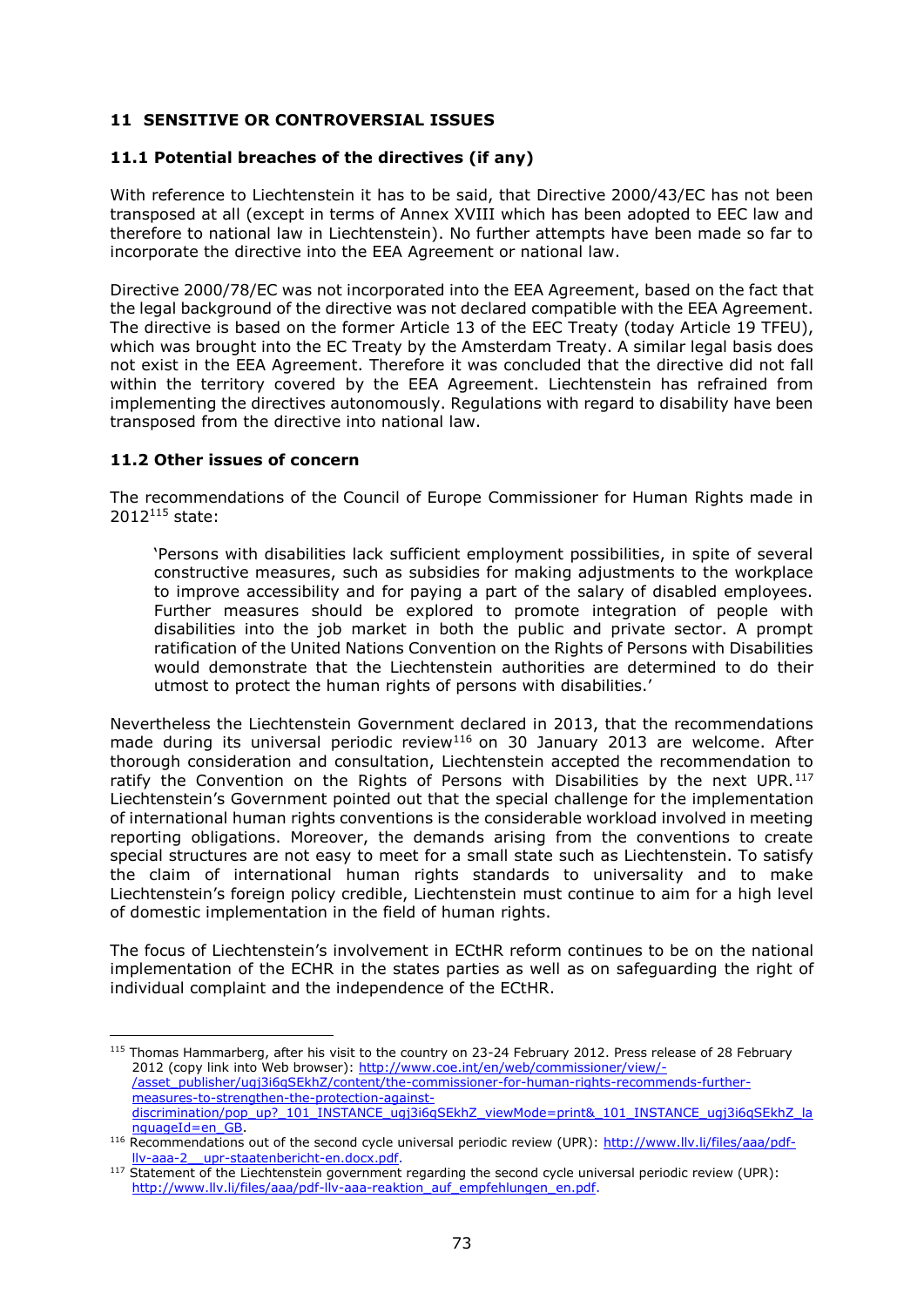Liechtenstein still needs to make further efforts to challenge discrimination. As such, a comprehensive anti-discrimination act, covering all grounds of discrimination would be welcome. Although the European Convention on Human Rights (ECHR)<sup>118</sup> and other international treaties are binding to the Liechtenstein jurisdiction, there are no clear legal anti-discrimination provisions at the national level covering all grounds of discrimination.

In general, there has not been a lot of case law so far in relation to discrimination on grounds of race or ethnic origin, age, disability, religion or belief and sexual orientation. Currently, very few victims actually bring their cases to court. Case law in regard to race or ethnic origin, age, disability and sexual orientation is almost non-existent. Regarding religion and belief there has been only one case as of February 2014 within the last four vears. $119$ 

Furthermore, as there has not been any case law so far in which situation testing or statistical data was used as evidence in cases of discrimination, no prior judgment can be made about its acceptance, or in relation to ethical or methodological issues, etc. This issue could be described as unknown terrain within the legal framework of Liechtenstein.

Generally speaking, the national courts do not usually amend national case law based on developments in other jurisdictions.

<sup>118</sup> Convention of 4 November 1950 on the Protection of Human Rights and Fundamental Freedoms, LGBl. 1982, no. 60/1.

<sup>119</sup> Reference number: RA 2011/2986-4292; decision as of VGH 2013/134; VGH 2013/131, VGH 2013/133, VGH 2013/135 as of 21.02.2014. Address of the webpage: [http://www.gerichtsentscheide.li/default.aspx?mode=gerichte&prim=3&value=2014&id=4042&backurl=?m](http://www.gerichtsentscheide.li/default.aspx?mode=gerichte&prim=3&value=2014&id=4042&backurl=?mode=gerichte%26prim=3%26value=2014) [ode=gerichte%26prim=3%26value=2014.](http://www.gerichtsentscheide.li/default.aspx?mode=gerichte&prim=3&value=2014&id=4042&backurl=?mode=gerichte%26prim=3%26value=2014)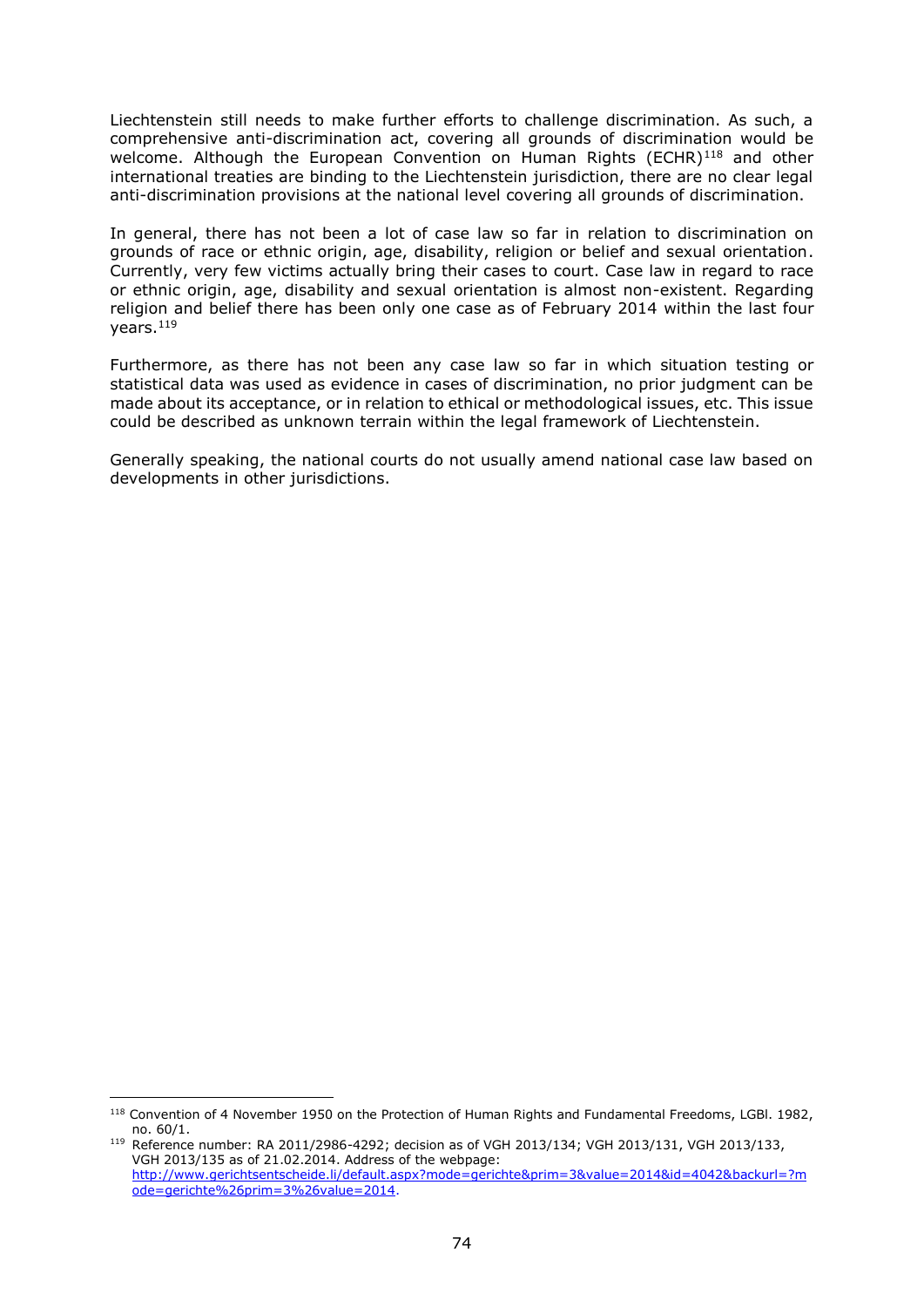# **12 LATEST DEVELOPMENTS IN 2016**

Unfortunately, in 2016 the Liechtenstein Government made no progress regarding the ratification of the Convention on the Rights of Persons with Disabilities. The Government had already declared its intention to ratify the convention in 2013 and it remains to be seen whether the Government will keep its word to do so by the next UPR.<sup>120</sup>

The close link between the Office for Equal Opportunities and the Liechtenstein Government had triggered criticism since 2013. Therefore, the Government established an independent national Association for Human Rights in 2016, based on organisational changes within the governmental administrative structure. The setup of the new Association for Human Rights complies with the [Paris Principles](http://www.nhri.net/pdf/GAres1993.pdf) adopted by the UN General Assembly in 1993, relating to the status and functioning of national institutions for the protection and promotion of [human rights](https://en.wikipedia.org/wiki/Human_rights) (e.g. to monitor any situation of violation of human rights which it decides to take up, be able to advise the Government, the Parliament and any other competent body on specific violations, have a mandate to educate and inform in the field of human rights, etc).

### **12.1 Legislative amendments**

On 10 December 2016 the new national Association for Human Rights was founded in Liechtenstein. The relevant legal provisions were laid down in a new law, the Act on the Association for Human Rights in Liechtenstein (*Gesetz über den Verein für Menschenrechte in Liechtenstein*; VMLG). 121

### **12.2 Case law**

 $\overline{a}$ 

In 2016 there has been no official case law in Liechtenstein regarding discrimination on grounds of race or ethnic origin, religion or belief, disability, age or sexual orientation.

There is no case law in respect of Roma. As of today, there are very few Roma in Liechtenstein.

<sup>120</sup> Statement of the Liechtenstein Government regarding the second cycle universal periodic review (UPR): [http://www.llv.li/files/aaa/pdf-llv-aaa-reaktion\\_auf\\_empfehlungen\\_en.pdf.](http://www.llv.li/files/aaa/pdf-llv-aaa-reaktion_auf_empfehlungen_en.pdf)

<sup>121</sup> Act on the Association of Human Rights in Liechtenstein (*Gesetz über den Verein für Menschenrechte in Liechtenstein*; VMLG), LGBl. 2016 no. 504. Available at: [https://www.gesetze.li/lilexprod/lgsystpage2.jsp?formname=showlaw&lgblid=2016504000&version=1&sear](https://www.gesetze.li/lilexprod/lgsystpage2.jsp?formname=showlaw&lgblid=2016504000&version=1&search_text=Menschenrechte&search_loc=text&sel_lawtype=conso&compl_list=1&rechts_gebiet=0&menu=0&tablesel=0&observe_date=26.01.2017) [ch\\_text=Menschenrechte&search\\_loc=text&sel\\_lawtype=conso&compl\\_list=1&rechts\\_gebiet=0&menu=0&t](https://www.gesetze.li/lilexprod/lgsystpage2.jsp?formname=showlaw&lgblid=2016504000&version=1&search_text=Menschenrechte&search_loc=text&sel_lawtype=conso&compl_list=1&rechts_gebiet=0&menu=0&tablesel=0&observe_date=26.01.2017) [ablesel=0&observe\\_date=26.01.2017](https://www.gesetze.li/lilexprod/lgsystpage2.jsp?formname=showlaw&lgblid=2016504000&version=1&search_text=Menschenrechte&search_loc=text&sel_lawtype=conso&compl_list=1&rechts_gebiet=0&menu=0&tablesel=0&observe_date=26.01.2017)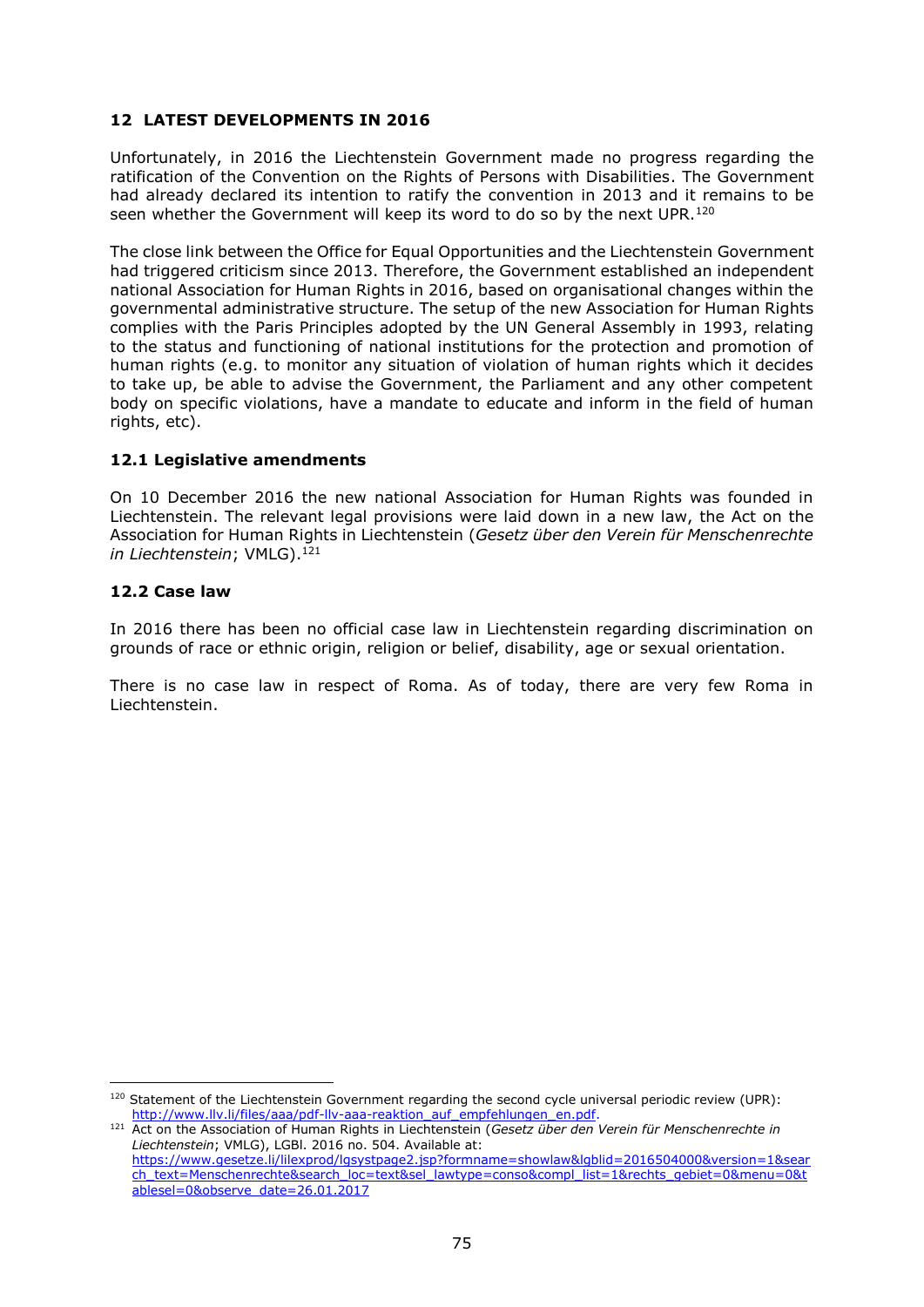# **ANNEX 1: TABLE OF KEY NATIONAL ANTI-DISCRIMINATION LEGISLATION**

Please list below the **main transposition and anti-discrimination legislation** at both federal and federated/provincial level.

#### **Country: Liechtenstein Date: 31 December 2016**

| Act on              | Title of the Law: Act on Equality of People with Disabilities (Gesetz über die                               |
|---------------------|--------------------------------------------------------------------------------------------------------------|
| Equality of         | Gleichstellung von Menschen mit Behinderungen;                                                               |
| People with         | Behindertengleichstellungsgesetz)                                                                            |
| <b>Disabilities</b> | Abbreviation: AEPD/BGIG                                                                                      |
|                     | Date of adoption: 25.10.2006                                                                                 |
|                     | Latest amendments: LGBI. 2016, no. 273                                                                       |
|                     | Entry into force: 01.01.2007                                                                                 |
|                     | Web link:                                                                                                    |
|                     | https://www.qesetze.li/lilexprod/lgsystpage2.jsp?formname=showlaw&lgblid                                     |
|                     | =2006243000&queltigdate=02032016<br>Grounds covered: Disability                                              |
|                     | Civil/administrative/criminal law: Civil/Administrative Law                                                  |
|                     | Material scope: All sectors                                                                                  |
|                     | Principal content: Equality of people with disabilities; prohibition of                                      |
|                     | discrimination; support for people with disabilities; reasonable                                             |
|                     | accommodation for persons with disability; pilot projects for integration into                               |
|                     | work environment.                                                                                            |
| Act on              | Title of the law: Act on Disability Insurance (Invalidenversicherung)                                        |
| Disability          | Abbreviation: IVG                                                                                            |
| Insurance           | Date of adoption: 23.12.1959                                                                                 |
| (Invalidenve        | Latest amendments: LGBI. 2016 Nr. 235                                                                        |
| rsicherung)         | Entry into force: 04.02.1960                                                                                 |
|                     | Web link:                                                                                                    |
|                     | https://www.gesetze.li/lilexprod/lgsystpage2.jsp?formname=showlaw&lgblid                                     |
|                     | =1960005000&queltigdate=02032016                                                                             |
|                     | Grounds covered: Disability                                                                                  |
|                     | Civil/administrative/criminal law: Civil/Administrative Law                                                  |
|                     | Material scope: Insurance; goods; assistance; employment                                                     |
|                     | Principal content: Financial support for people with disabilities; direct and                                |
|                     | indirect assistance to improve living and working conditions; support of care                                |
|                     | homes and sheltered workshops                                                                                |
| Act on Civil        | Title of the law: Act on Civil Union for Same-Sex Couples (Gesetz vom 16                                     |
| Union for           | März 2011 über die eingetragene Partnerschaft gleichgeschlechtlicher Paare)                                  |
| Same-Sex            | Abbreviation: ACUSSC/PartG                                                                                   |
| Couples             | Date of adoption: 16.03.2011                                                                                 |
| (Partnersch         | Latest amendments: -                                                                                         |
| aftsgesetz)         | Entry into force: 01.09.2011                                                                                 |
|                     | Web link:                                                                                                    |
|                     | https://www.gesetze.li/lilexprod/lgsystpage2.jsp?formname=showlaw&lgblid<br>=2011350000&queltigdate=02032016 |
|                     | Grounds protected: sexual orientation                                                                        |
|                     | Civil/administrative/criminal law: Civil Law                                                                 |
|                     | Material scope: Same-sex registered partnership                                                              |
|                     | Principal content: Official Recognition of same-sex partnership/same-sex                                     |
|                     | couples                                                                                                      |
| Common              | Title of the Law: Common Civil Code (Allgemeines Bürgerliches Gesetzbuch)                                    |
| Civil Code          | Abbreviation: CCC/ABGB                                                                                       |
| (Allgemeine         | Date of adoption: 01.06.1812                                                                                 |
|                     | Latest amendments: LGBI. 2016 Nr. 267                                                                        |
| s                   |                                                                                                              |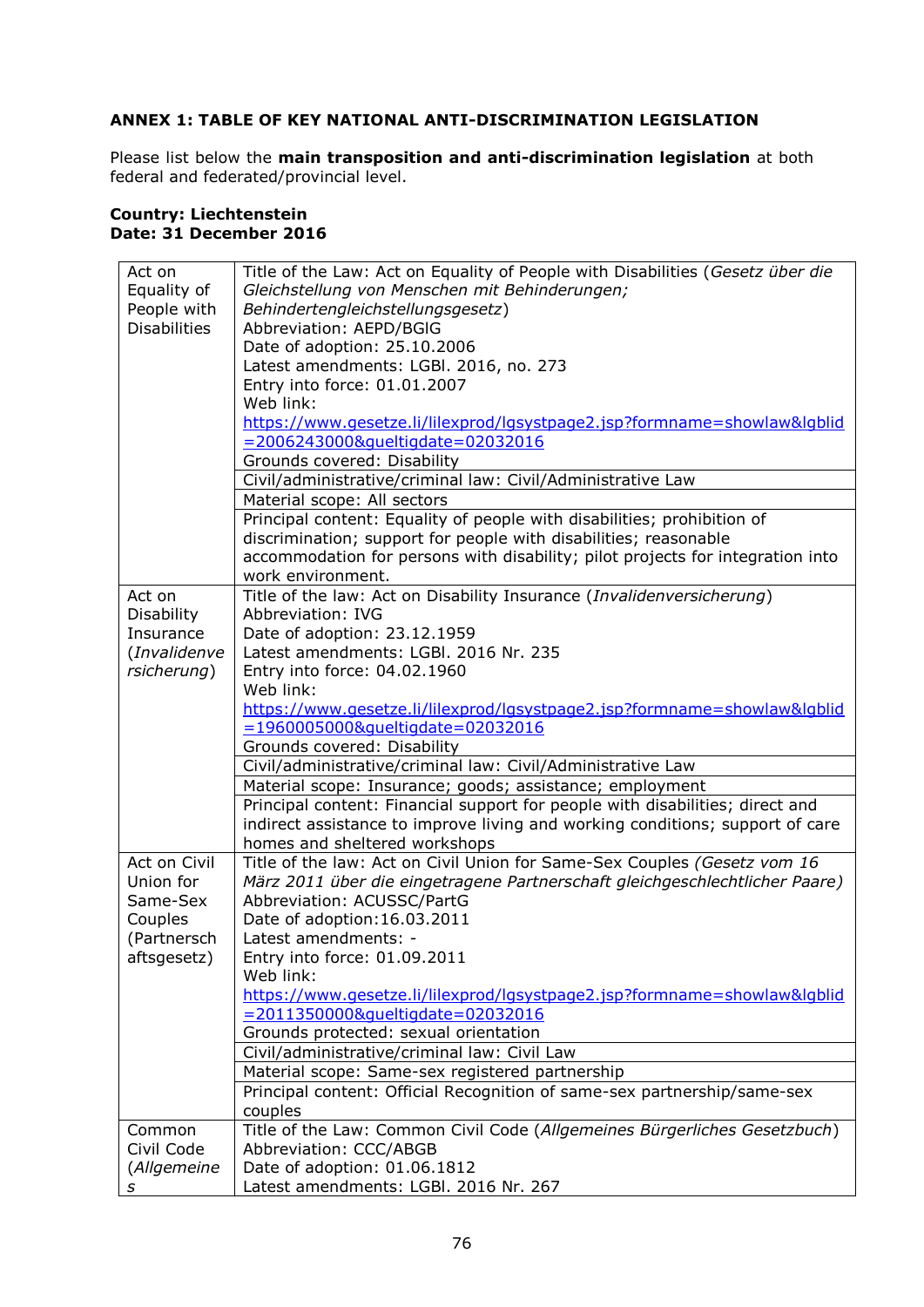| Bürgerliches<br>Gesetzbuch)<br>Penal Code<br>(Strafgesetz<br>buch) | Entry into force: 18.12.1812<br>Web link:<br>https://www.gesetze.li/lilexprod/lgsystpage2.jsp?formname=showlaw&lgblid<br>=1003001000&queltigdate=02032016<br>Grounds covered: Nationality, pregnancy<br>Civil/administrative/criminal law: Civil Law<br>Material scope: General<br>Principal content: Civil rights<br>Title of the Law: Penal Code (Strafgesetzbuch)<br>Abbreviation: PC/StGB<br>Date of adoption: 24.06.1987<br>Latest amendments: LGBI. 2016 Nr. 161<br>Entry into force: 22.10.1988 (announcement)<br>Web link: |  |  |  |  |
|--------------------------------------------------------------------|------------------------------------------------------------------------------------------------------------------------------------------------------------------------------------------------------------------------------------------------------------------------------------------------------------------------------------------------------------------------------------------------------------------------------------------------------------------------------------------------------------------------------------|--|--|--|--|
|                                                                    | https://www.gesetze.li/lilexprod/lgsystpage2.jsp?formname=showlaw&lgblid<br>=1988037000&queltigdate=02032016<br>Grounds covered: Race, national origin, ethnicity, language, religion, belief<br>Civil/administrative/criminal law: Criminal Law                                                                                                                                                                                                                                                                                   |  |  |  |  |
|                                                                    | Material scope: Penalties                                                                                                                                                                                                                                                                                                                                                                                                                                                                                                          |  |  |  |  |
| Act on<br>Foreigners                                               | Principal content: Prohibition of racial discrimination by threat of punishment<br>Title of the law: Act on Foreigners (Ausländergesetz)<br>Abbreviation: AuG                                                                                                                                                                                                                                                                                                                                                                      |  |  |  |  |
| (Ausländerg                                                        | Date of adoption: 17.09.2008                                                                                                                                                                                                                                                                                                                                                                                                                                                                                                       |  |  |  |  |
| esetz)                                                             | Latest amendments: LGBI. 2016 Nr. 506                                                                                                                                                                                                                                                                                                                                                                                                                                                                                              |  |  |  |  |
|                                                                    | Entry into force: 15.12.2008                                                                                                                                                                                                                                                                                                                                                                                                                                                                                                       |  |  |  |  |
|                                                                    | Web link:                                                                                                                                                                                                                                                                                                                                                                                                                                                                                                                          |  |  |  |  |
|                                                                    | https://www.gesetze.li/lilexprod/lgsystpage2.jsp?formname=showlaw&lgblid                                                                                                                                                                                                                                                                                                                                                                                                                                                           |  |  |  |  |
|                                                                    | =2008311000&queltigdate=02032016                                                                                                                                                                                                                                                                                                                                                                                                                                                                                                   |  |  |  |  |
|                                                                    | Grounds covered: Integration (nationality, race, ethnic origin)<br>Civil/administrative/criminal law: Civil Law                                                                                                                                                                                                                                                                                                                                                                                                                    |  |  |  |  |
|                                                                    | Material scope: regulation regarding foreigners in Liechtenstein                                                                                                                                                                                                                                                                                                                                                                                                                                                                   |  |  |  |  |
|                                                                    | Principal content: Specific regulation in context to nationality                                                                                                                                                                                                                                                                                                                                                                                                                                                                   |  |  |  |  |
| Constitution                                                       | Title of the law: Constitution of the Principality of Liechtenstein (Verfassung                                                                                                                                                                                                                                                                                                                                                                                                                                                    |  |  |  |  |
| of the                                                             | des Fürstentums Liechtenstein                                                                                                                                                                                                                                                                                                                                                                                                                                                                                                      |  |  |  |  |
| Principality                                                       | Abbreviation: LC                                                                                                                                                                                                                                                                                                                                                                                                                                                                                                                   |  |  |  |  |
| оf                                                                 | Date of adoption: 5.10.1921                                                                                                                                                                                                                                                                                                                                                                                                                                                                                                        |  |  |  |  |
| Liechtenstei                                                       | Latest amendments: LGBI. 2010, no. 372                                                                                                                                                                                                                                                                                                                                                                                                                                                                                             |  |  |  |  |
| n<br>(Verfassung                                                   | Entry into force: 5.10.1921<br>Web link:                                                                                                                                                                                                                                                                                                                                                                                                                                                                                           |  |  |  |  |
| des                                                                | https://www.qesetze.li/lilexprod/lgsystpage2.jsp?formname=showlaw&lgblid                                                                                                                                                                                                                                                                                                                                                                                                                                                           |  |  |  |  |
| Fürstentums                                                        | =1921015000&version=5&search_text=Verfassung&search_loc=text&sel_la                                                                                                                                                                                                                                                                                                                                                                                                                                                                |  |  |  |  |
| Liechtenstei<br>n                                                  | wtype=conso&compl_list=1&rechts_gebiet=0&menu=0&tablesel=0&observe<br>date=18.05.2017                                                                                                                                                                                                                                                                                                                                                                                                                                              |  |  |  |  |
|                                                                    | Grounds covered: national origin                                                                                                                                                                                                                                                                                                                                                                                                                                                                                                   |  |  |  |  |
|                                                                    | Civil/administrative/criminal law: all                                                                                                                                                                                                                                                                                                                                                                                                                                                                                             |  |  |  |  |
|                                                                    | Material scope: regulation equal treatment of all Liechtenstein citizens                                                                                                                                                                                                                                                                                                                                                                                                                                                           |  |  |  |  |
|                                                                    | Principal content: Specific regulation in context to religion and belief                                                                                                                                                                                                                                                                                                                                                                                                                                                           |  |  |  |  |
| Act of the                                                         | Title of the law: Act of the Association for Human Rights (Gesetz über den                                                                                                                                                                                                                                                                                                                                                                                                                                                         |  |  |  |  |
| Association                                                        | Verein für Menschenrechte in Liechtenstein)                                                                                                                                                                                                                                                                                                                                                                                                                                                                                        |  |  |  |  |
| for Human                                                          | <b>Abbreviation: VMRG</b>                                                                                                                                                                                                                                                                                                                                                                                                                                                                                                          |  |  |  |  |
| <b>Rights</b>                                                      | Date of adoption: 104.11.2016                                                                                                                                                                                                                                                                                                                                                                                                                                                                                                      |  |  |  |  |
|                                                                    | Latest amendments: -                                                                                                                                                                                                                                                                                                                                                                                                                                                                                                               |  |  |  |  |
|                                                                    | Entry into force: 01.01.2017<br>Web link:                                                                                                                                                                                                                                                                                                                                                                                                                                                                                          |  |  |  |  |
|                                                                    | https://www.gesetze.li/lilexprod/lgsystpage2.jsp?formname=showlaw&lgblid                                                                                                                                                                                                                                                                                                                                                                                                                                                           |  |  |  |  |
|                                                                    | =2016504000&version=1&search_text=Menschenrechte&search_loc=text&s                                                                                                                                                                                                                                                                                                                                                                                                                                                                 |  |  |  |  |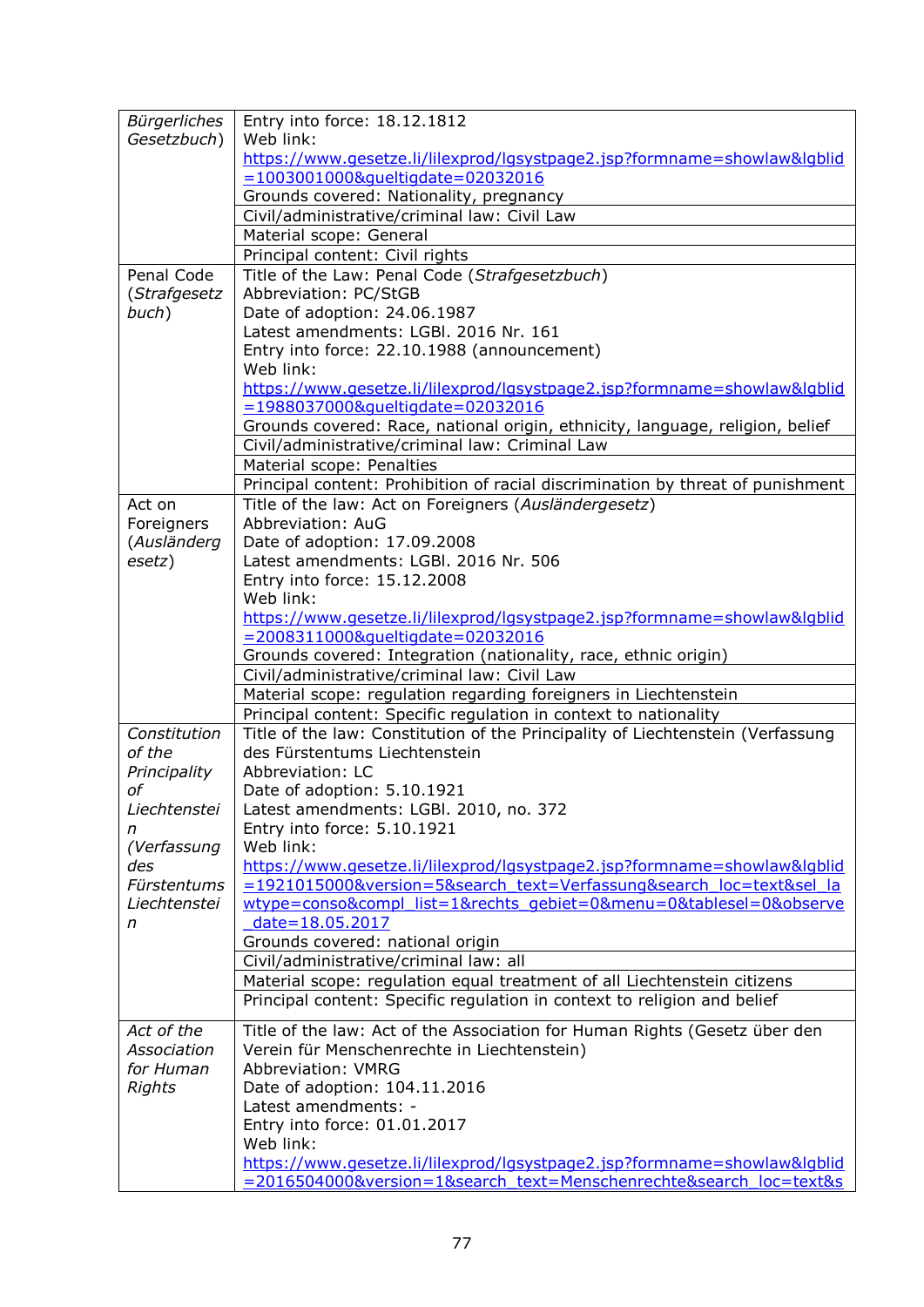|                     | el lawtype=conso&compl list=1&rechts gebiet=0&menu=0&tablesel=0&ob             |  |  |  |  |  |
|---------------------|--------------------------------------------------------------------------------|--|--|--|--|--|
|                     | serve date=26.01.2017                                                          |  |  |  |  |  |
|                     | Grounds covered: Race, national origin, ethnicity, language, religion, belief, |  |  |  |  |  |
|                     | sexual orientation, age                                                        |  |  |  |  |  |
|                     | Civil/administrative/criminal law: Civil Law                                   |  |  |  |  |  |
|                     | Material scope: promotes human rights                                          |  |  |  |  |  |
|                     | Principal content: promotion of human rights                                   |  |  |  |  |  |
| Act on              | Title of the law: Act on Equality between Women and Men (Gesetz über die       |  |  |  |  |  |
| Equality            | Gleichstellung von Frau und Mann)                                              |  |  |  |  |  |
| between             | Abbreviation: GLG (AEWM)                                                       |  |  |  |  |  |
| Women and           | Date of adoption: 10.03.1999                                                   |  |  |  |  |  |
| Men                 | Latest amendments: LGBI. 2015 no. 33                                           |  |  |  |  |  |
| (Gleichstellu       | Entry into force: 01.01.2017                                                   |  |  |  |  |  |
| ngsgesetz)          | Web link:                                                                      |  |  |  |  |  |
|                     | https://www.qesetze.li/lilexprod/lgsystpage2.jsp?formname=showlaw&lgblid       |  |  |  |  |  |
|                     | =1999096000&version=5&search_text=Gleichstellungsgesetz&search_loc=t           |  |  |  |  |  |
|                     | ext&sel_lawtype=conso&compl_list=1&rechts_gebiet=0&menu=0&tablesel=            |  |  |  |  |  |
|                     | 0&observe date=18.05.2017                                                      |  |  |  |  |  |
|                     | Grounds covered: equal treatment of men and women                              |  |  |  |  |  |
|                     | Civil/administrative/criminal law: Civil Law                                   |  |  |  |  |  |
|                     | Material scope: equal treatment of men and women                               |  |  |  |  |  |
|                     | Principal content: equal treatment of men and women                            |  |  |  |  |  |
| Act on the          | Title of the law: Act on the National Old Age and Widow's /Widower's           |  |  |  |  |  |
| <b>National Old</b> | Pension (Gesetz über die Alters- und Hinterlassenenversicherung)               |  |  |  |  |  |
| Age and             | Abbreviation: AHVG                                                             |  |  |  |  |  |
| Widow's             | Date of adoption: 14.12.1952                                                   |  |  |  |  |  |
| /Widower's          | Latest amendments: LGBI, 2016 no. 230                                          |  |  |  |  |  |
| Pension             | Entry into force: 15.12.1952                                                   |  |  |  |  |  |
| (Gesetz             | Web link:                                                                      |  |  |  |  |  |
| über die            | https://www.gesetze.li/lilexprod/lgsystpage2.jsp?formname=showlaw&lgblid       |  |  |  |  |  |
| Alters- und         | =1952029000&version=11&search_text=AHVG&search_loc=abk_list&sel_la             |  |  |  |  |  |
| Hinterlassen        | wtype=conso&compl_list=1&rechts_gebiet=0&menu=0&tablesel=0&observe             |  |  |  |  |  |
| enversicher         | date=18.05.2017                                                                |  |  |  |  |  |
| ung)                | Grounds covered: age, disability                                               |  |  |  |  |  |
|                     | Civil/administrative/criminal law: Civil Law                                   |  |  |  |  |  |
|                     | Material scope:                                                                |  |  |  |  |  |
|                     | Principal content: pension insurance                                           |  |  |  |  |  |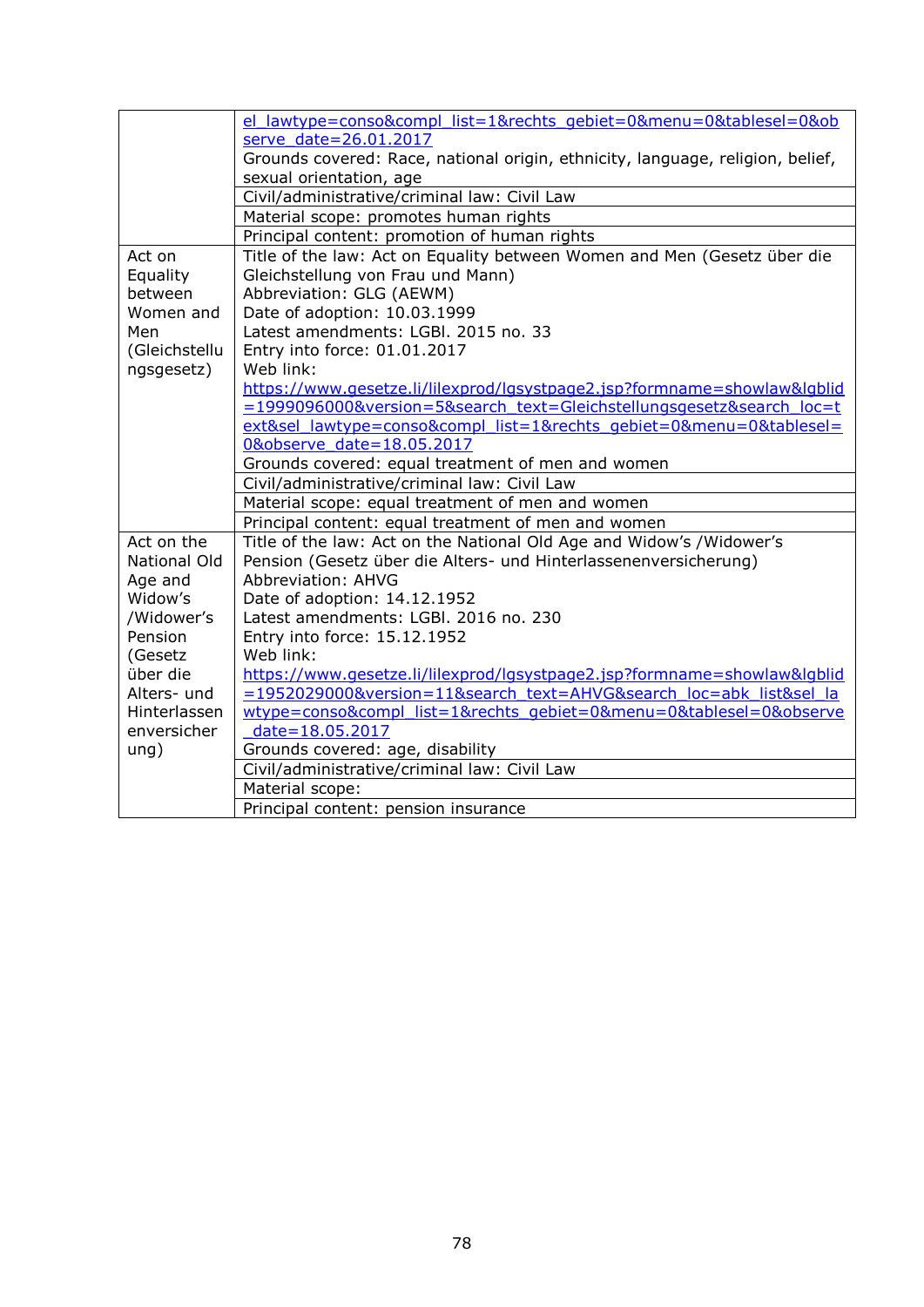## **ANNEX 2: TABLE OF INTERNATIONAL INSTRUMENTS**

#### **Country: Liechtenstein Date: 31 December 2016**

| <b>Instrume</b><br>nt                                                             | Date of<br>signature                | Date of<br>ratificatio<br>n | Derogations/<br>reservations<br>relevant to<br>equality and<br>non-<br>discrimination                                                                                                                                                                                                                                                                                                                               | <b>Right of</b><br>individual<br>petition<br>accepted<br>? | <b>Can this</b><br>instrument<br>be directly<br>relied upon<br>in domestic<br>courts by<br>individuals? |
|-----------------------------------------------------------------------------------|-------------------------------------|-----------------------------|---------------------------------------------------------------------------------------------------------------------------------------------------------------------------------------------------------------------------------------------------------------------------------------------------------------------------------------------------------------------------------------------------------------------|------------------------------------------------------------|---------------------------------------------------------------------------------------------------------|
| European<br>Conventio<br>n on<br>Human<br>Rights<br>(ECHR)                        | 23<br>November<br>1978122           | 8<br>September<br>1982      | Art. 64 and Art.<br>$6(1)$ :<br>Regarding<br>publicity of trials,<br>several existing<br>national legal<br>provisions that<br>might limit<br>publicity shall<br>remain valid.                                                                                                                                                                                                                                       | Yes                                                        | Yes                                                                                                     |
| Revised<br>European<br>Social<br>Charter                                          | <b>Not</b><br>signed <sup>123</sup> | <b>Not</b><br>ratified      | N/A                                                                                                                                                                                                                                                                                                                                                                                                                 | N/A                                                        | N/A                                                                                                     |
| Internatio<br>nal<br>Covenant<br>on Civil<br>and<br>Political<br>Rights<br>(CCPR) | 16<br>December<br>1966124           | 10<br>December<br>1998      | Art. 26:<br>'The Principality of<br>Liechtenstein<br>reserves the right<br>to guarantee the<br>rights contained<br>in article 26 of the<br>Covenant<br>concerning the<br>equality of all<br>persons before<br>the law and their<br>entitlement<br>without any<br>discrimination to<br>the equal<br>protection of the<br>law only in<br>connection with<br>other rights<br>contained in the<br>present<br>Covenant.' | Yes                                                        | Yes                                                                                                     |

<sup>122</sup> Europäische Menschenrechtskonvention, LGBl. 1982 no. 60/1), [https://www.gesetze.li/lilexprod/lgsystpage2.jsp?formname=showlaw&lgblid=1982060001&gueltigdate=02](https://www.gesetze.li/lilexprod/lgsystpage2.jsp?formname=showlaw&lgblid=1982060001&gueltigdate=02032016) [032016.](https://www.gesetze.li/lilexprod/lgsystpage2.jsp?formname=showlaw&lgblid=1982060001&gueltigdate=02032016) <sup>123</sup> Source[: http://www.conventions.coe.int/](http://www.conventions.coe.int/Treaty/Commun/ChercheSig.asp?NT=163&CM=7&DF=26/10/2008&CL=ENG)

[Treaty/Commun/ChercheSig.asp?NT=163&CM=7&DF=26/10/2008&CL=ENG.](http://www.conventions.coe.int/Treaty/Commun/ChercheSig.asp?NT=163&CM=7&DF=26/10/2008&CL=ENG)

<sup>&</sup>lt;sup>124</sup> Internationaler Pakt vom 16 Dezember 1966 über bürgerliche und politische Rechte; LGBI. 1999 no. 58. [https://www.gesetze.li/lilexprod/lgsystpage2.jsp?formname=showlaw&lgblid=1999058000&gueltigdate=02](https://www.gesetze.li/lilexprod/lgsystpage2.jsp?formname=showlaw&lgblid=1999058000&gueltigdate=02032016) [032016.](https://www.gesetze.li/lilexprod/lgsystpage2.jsp?formname=showlaw&lgblid=1999058000&gueltigdate=02032016)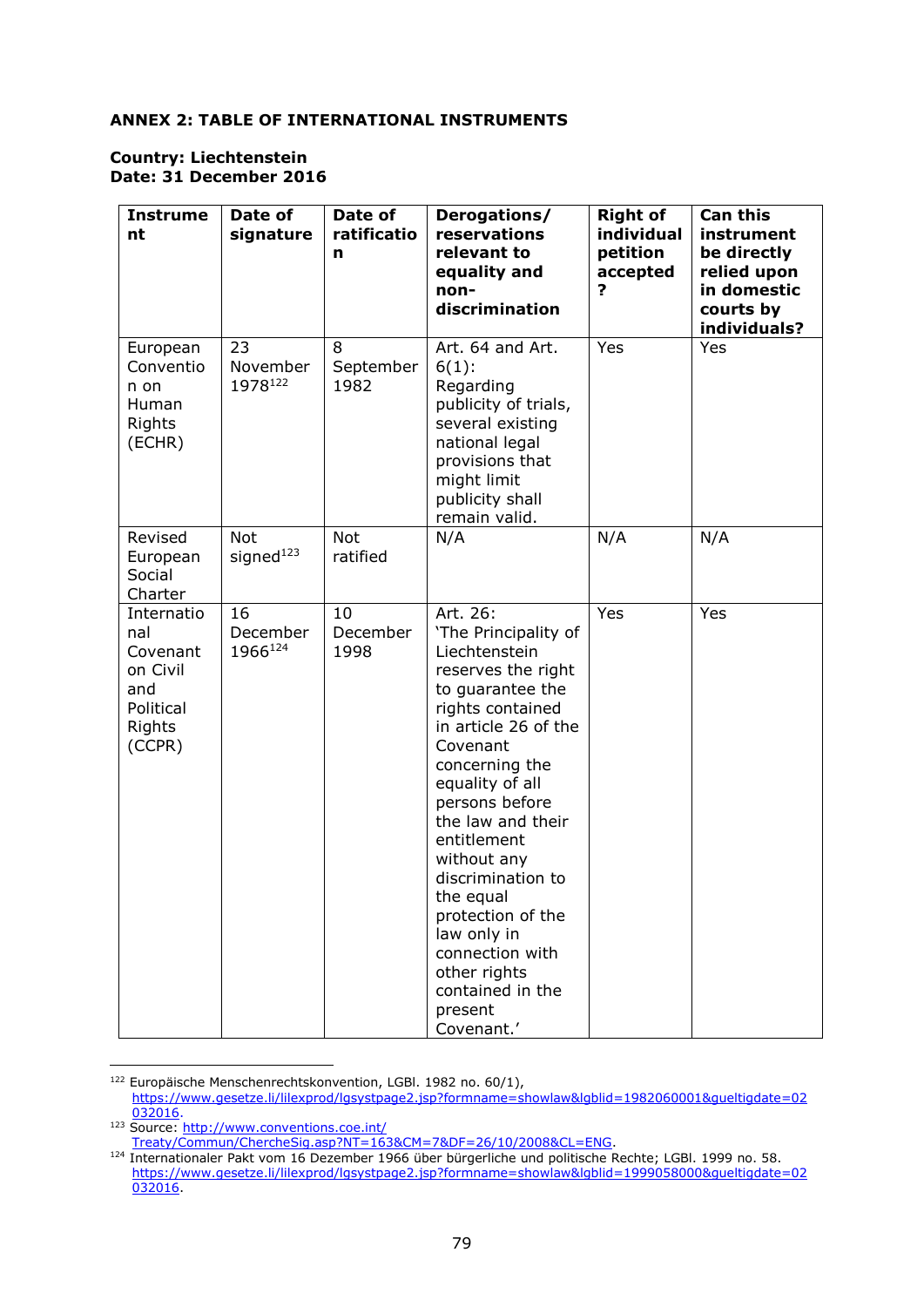| <b>Instrume</b><br>nt                                                                           | Date of<br>signature                                   | Date of<br>ratificatio<br>n | Derogations/<br>reservations<br>relevant to<br>equality and<br>non-<br>discrimination                                                                                                                 | <b>Right of</b><br>individual<br>petition<br>accepted<br>?                                                                                                                                                                                                                                                                                                                                         | <b>Can this</b><br>instrument<br>be directly<br>relied upon<br>in domestic<br>courts by<br>individuals? |
|-------------------------------------------------------------------------------------------------|--------------------------------------------------------|-----------------------------|-------------------------------------------------------------------------------------------------------------------------------------------------------------------------------------------------------|----------------------------------------------------------------------------------------------------------------------------------------------------------------------------------------------------------------------------------------------------------------------------------------------------------------------------------------------------------------------------------------------------|---------------------------------------------------------------------------------------------------------|
| Framewor<br>k<br>Conventio<br>n<br>for the<br>Protection<br>of National<br>Minorities           | No<br>signature.<br>Direct<br>Ratificatio<br>$n^{125}$ | 18<br>September<br>1997     | Declaration that<br>no national<br>minorities are<br>present in<br>Liechtenstein and<br>that the<br>ratification has to<br>be seen as an act<br>of solidarity with<br>the goals of the<br>convention. | No specific<br>regulation<br>is given<br>within the<br>frame-<br>work.<br>Never-the<br>less Article<br>3 is<br>accepted,<br>saying<br>that<br>'Persons<br>belonging<br>to national<br>minorities<br>may<br>exercise<br>the rights<br>flowing<br>from the<br>principles<br>enshrined<br>in the<br>framework<br>Conventio<br>n<br>individuall<br>y as well<br>as in<br>communit<br>y with<br>others' | No signature.<br>Direct<br>Ratification                                                                 |
| Internatio<br>nal<br>Covenant<br>on<br>Economic,<br>Social and<br>Cultural<br>Rights<br>(CESRC) | No<br>signature.<br><b>Direct</b><br>Ratificatio<br>n  | 10.<br>December<br>1998126  | No derogations.                                                                                                                                                                                       | Yes                                                                                                                                                                                                                                                                                                                                                                                                | Yes                                                                                                     |

<sup>125</sup> Rahmenübereinkommen vom 1. Februar 1995 zum Schutz nationaler Minderheiten; LGBl. 1998 no. 10, [https://www.gesetze.li/lilexprod/lgsystpage2.jsp?formname=showlaw&lgblid=1998010000&gueltigdate=02](https://www.gesetze.li/lilexprod/lgsystpage2.jsp?formname=showlaw&lgblid=1998010000&gueltigdate=02032016) [032016.](https://www.gesetze.li/lilexprod/lgsystpage2.jsp?formname=showlaw&lgblid=1998010000&gueltigdate=02032016)

<sup>126</sup> Internationaler Pakt vom 16. Dezember 1966 über wirtschaftliche, soziale und kulturelle Rechte; LGBl. 1999 no. 57,

[https://www.gesetze.li/lilexprod/lgsystpage2.jsp?formname=showlaw&lgblid=1999057000&gueltigdate=02](https://www.gesetze.li/lilexprod/lgsystpage2.jsp?formname=showlaw&lgblid=1999057000&gueltigdate=02032016) [032016.](https://www.gesetze.li/lilexprod/lgsystpage2.jsp?formname=showlaw&lgblid=1999057000&gueltigdate=02032016)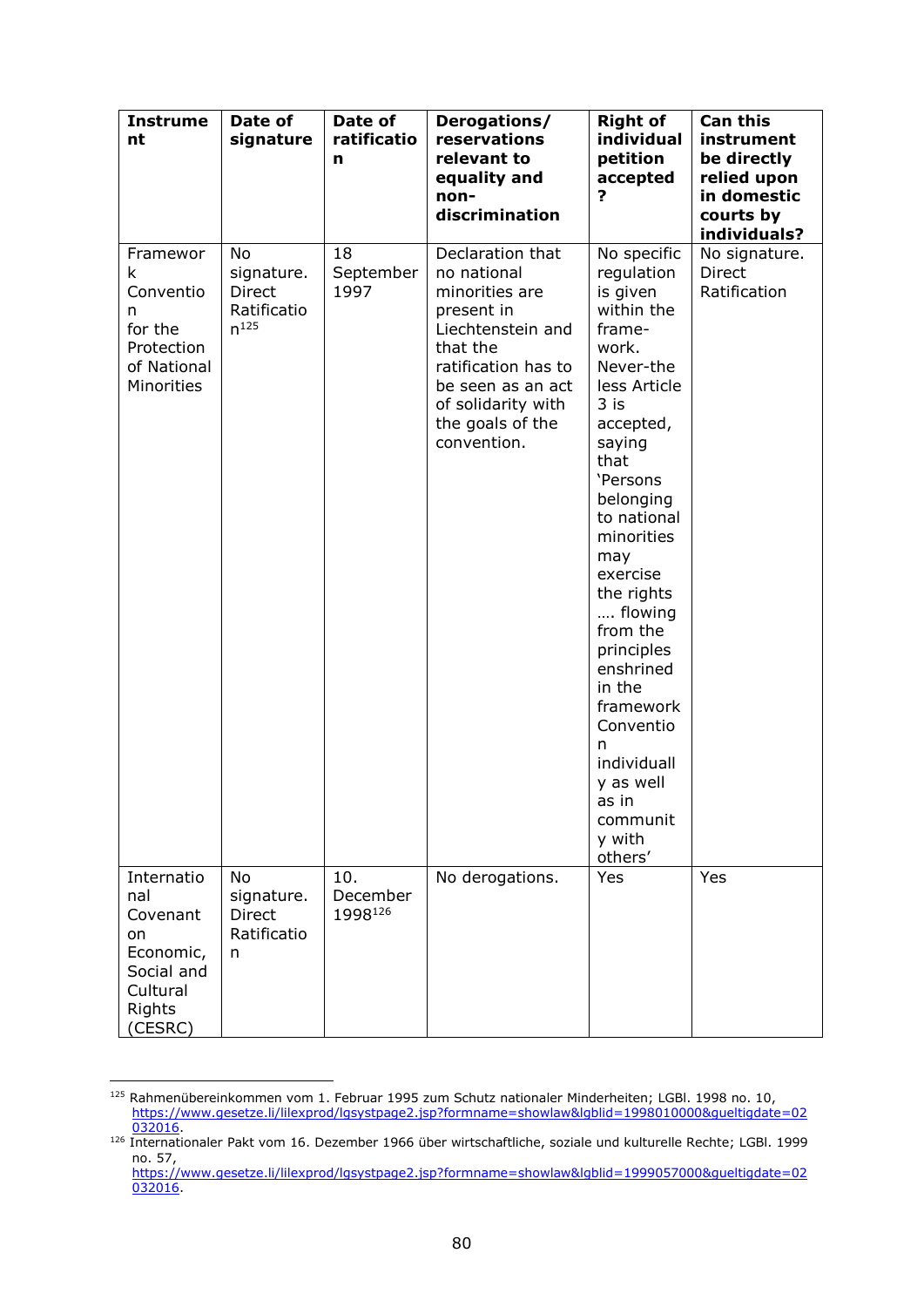| <b>Instrume</b><br>nt                                                                                            | Date of<br>signature                                  | Date of<br>ratificatio<br>n | Derogations/<br>reservations<br>relevant to<br>equality and<br>non-<br>discrimination                                                                                                                                            | <b>Right of</b><br>individual<br>petition<br>accepted<br>2 | <b>Can this</b><br>instrument<br>be directly<br>relied upon<br>in domestic<br>courts by<br>individuals?                                                                                                                                                                                                                                                                                                                  |
|------------------------------------------------------------------------------------------------------------------|-------------------------------------------------------|-----------------------------|----------------------------------------------------------------------------------------------------------------------------------------------------------------------------------------------------------------------------------|------------------------------------------------------------|--------------------------------------------------------------------------------------------------------------------------------------------------------------------------------------------------------------------------------------------------------------------------------------------------------------------------------------------------------------------------------------------------------------------------|
| Conventio<br>n on the<br>Eliminatio<br>n of All<br>Forms of<br>Racial<br>Discrimina<br>tion<br>(CERD)            | No<br>signature.<br><b>Direct</b><br>Ratificatio<br>n | 1 March<br>2000127          | Art. 14: Only<br>applicable if a<br>case is not<br>investigated by<br>another<br>international<br>agency at the<br>same time                                                                                                     | Yes                                                        | Yes.<br>Pursuant to<br>article 14,<br>paragraph 2,<br>of the<br>Convention,<br>the<br>Constitutional<br>Court has<br>been<br>designated as<br>competent to<br>'receive and<br>consider<br>petitions from<br>individuals<br>and groups of<br>individuals<br>within the<br>jurisdiction of<br>Liechtenstein<br>who claim to<br>be victims of<br>a violation of<br>any of the<br>rights set<br>forth in the<br>Convention.' |
| Conventio<br>n on the<br>Eliminatio<br>n of All<br>Forms of<br>Discrimina<br>tion<br>against<br>Women<br>(CEDAW) | <b>No</b><br>signature.<br>Direct<br>Ratificatio<br>n | 22<br>December<br>1995128   | Art. 3 of the<br>Liechtenstein<br>Constitution<br>regarding the<br>succession to the<br>throne etc. laid<br>down by the<br>Princely House in<br>the form of a Law<br>on the Princely<br>House (male<br>primogeniture<br>$etc.$ ) | Yes                                                        | Yes                                                                                                                                                                                                                                                                                                                                                                                                                      |
| Protocol<br>12, ECHR                                                                                             | 4<br>November<br>2000                                 | <b>Not</b><br>ratified.     | N/A                                                                                                                                                                                                                              | N/A                                                        | N/A                                                                                                                                                                                                                                                                                                                                                                                                                      |

<sup>&</sup>lt;sup>127</sup> Internationales Übereinkommen zur Beseitigung jeder Form von Rassendiskriminierung, LGBl. 2000 no. 80, [https://www.gesetze.li/lilexprod/lgsystpage2.jsp?formname=showlaw&lgblid=2000080000&gueltigdate=02](https://www.gesetze.li/lilexprod/lgsystpage2.jsp?formname=showlaw&lgblid=2000080000&gueltigdate=02032016) [032016.](https://www.gesetze.li/lilexprod/lgsystpage2.jsp?formname=showlaw&lgblid=2000080000&gueltigdate=02032016)

<sup>&</sup>lt;sup>128</sup> Übereinkommen zur Beseitigung jeder Form von Diskriminierung der Frau; LGBI. 1996 no. 164, [https://www.gesetze.li/lilexprod/lgsystpage2.jsp?formname=showlaw&lgblid=1996164000&gueltigdate=02](https://www.gesetze.li/lilexprod/lgsystpage2.jsp?formname=showlaw&lgblid=1996164000&gueltigdate=02032016) [032016.](https://www.gesetze.li/lilexprod/lgsystpage2.jsp?formname=showlaw&lgblid=1996164000&gueltigdate=02032016)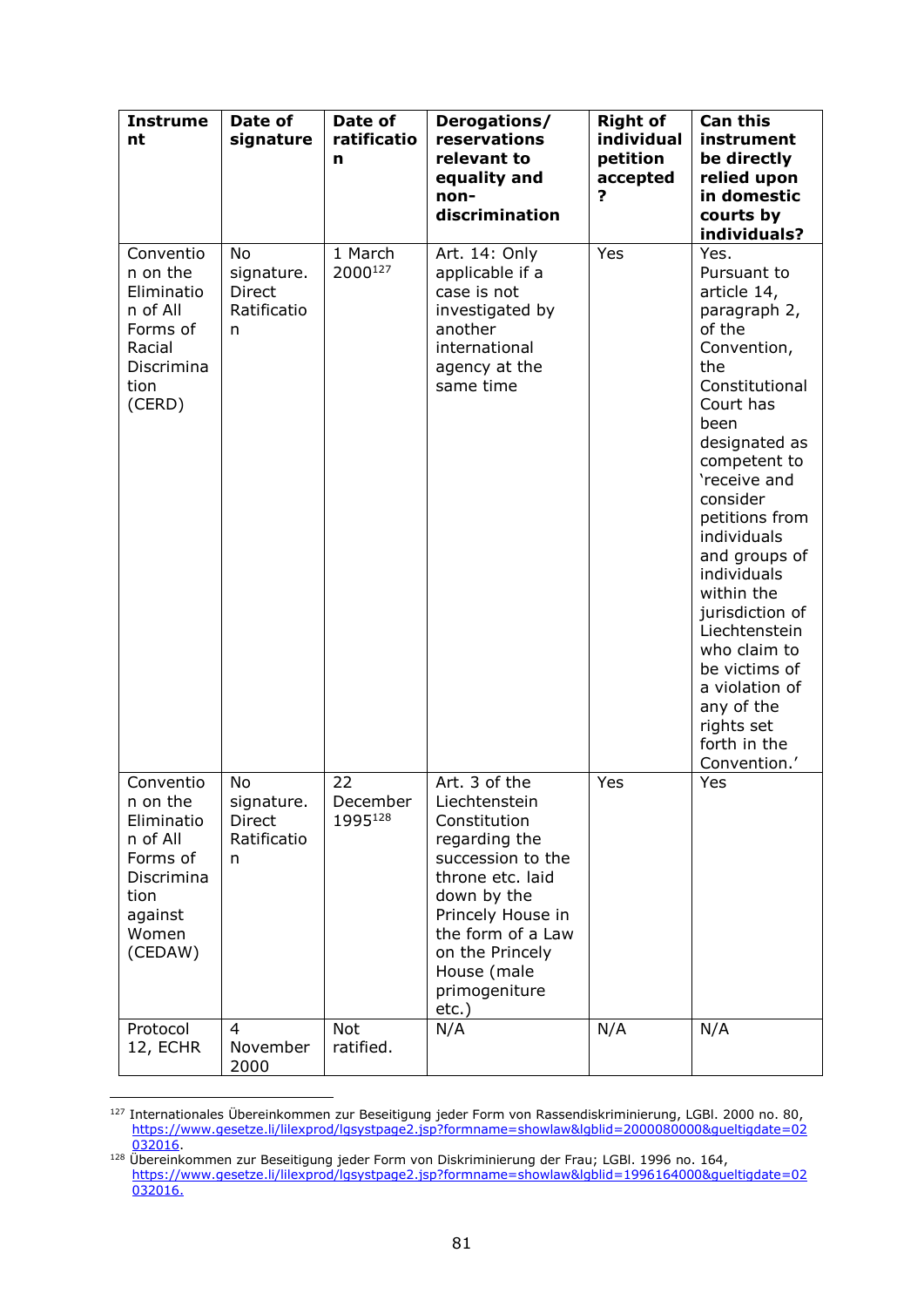| <b>Instrume</b><br>nt                                            | Date of<br>signature                                                           | Date of<br>ratificatio<br>n | Derogations/<br>reservations<br>relevant to<br>equality and<br>non-<br>discrimination                                                                                                                                                                                                                                                                                                                                                                                                                                                                                                                                                                                                                                                                                                 | <b>Right of</b><br>individual<br>petition<br>accepted<br>7 | <b>Can this</b><br>instrument<br>be directly<br>relied upon<br>in domestic<br>courts by<br>individuals? |
|------------------------------------------------------------------|--------------------------------------------------------------------------------|-----------------------------|---------------------------------------------------------------------------------------------------------------------------------------------------------------------------------------------------------------------------------------------------------------------------------------------------------------------------------------------------------------------------------------------------------------------------------------------------------------------------------------------------------------------------------------------------------------------------------------------------------------------------------------------------------------------------------------------------------------------------------------------------------------------------------------|------------------------------------------------------------|---------------------------------------------------------------------------------------------------------|
| <b>ILO</b><br>Conventio<br>n No. 111<br>on<br>Discrimina<br>tion | <b>Not</b><br>Signed.<br>Liechtenst<br>ein is not<br>an ILO<br>member<br>state | N/A                         | N/A                                                                                                                                                                                                                                                                                                                                                                                                                                                                                                                                                                                                                                                                                                                                                                                   | N/A                                                        | N/A                                                                                                     |
| Conventio<br>n on the<br>Rights of<br>the Child<br>(CRC)         | 30<br>September<br>1990                                                        | 22<br>December<br>1995      | On 1 October<br>2009, the<br>Government of<br>Liechtenstein<br>informed the<br>Secretary-General<br>that it had<br>decided to<br>withdraw the<br>declaration<br>concerning article<br>1 and the<br>reservation<br>concerning article<br>7 made upon<br>ratification of the<br>Convention. The<br>text of the<br>declaration<br>withdrawn reads<br>as follows:<br>'According to the<br>legislation of the<br>Principality of<br>Liechtenstein<br>children reach<br>majority at 20<br>years of age.<br>However,<br>Liechtenstein law<br>provides for the<br>possibility to<br>prolong or to<br>shorten the<br>duration of<br>minority.' The text<br>of the reservation<br>withdrawn reads<br>as follows: 'The<br>Principality of<br>Liechtenstein<br>reserves the right<br>to apply the | Yes                                                        | Yes                                                                                                     |